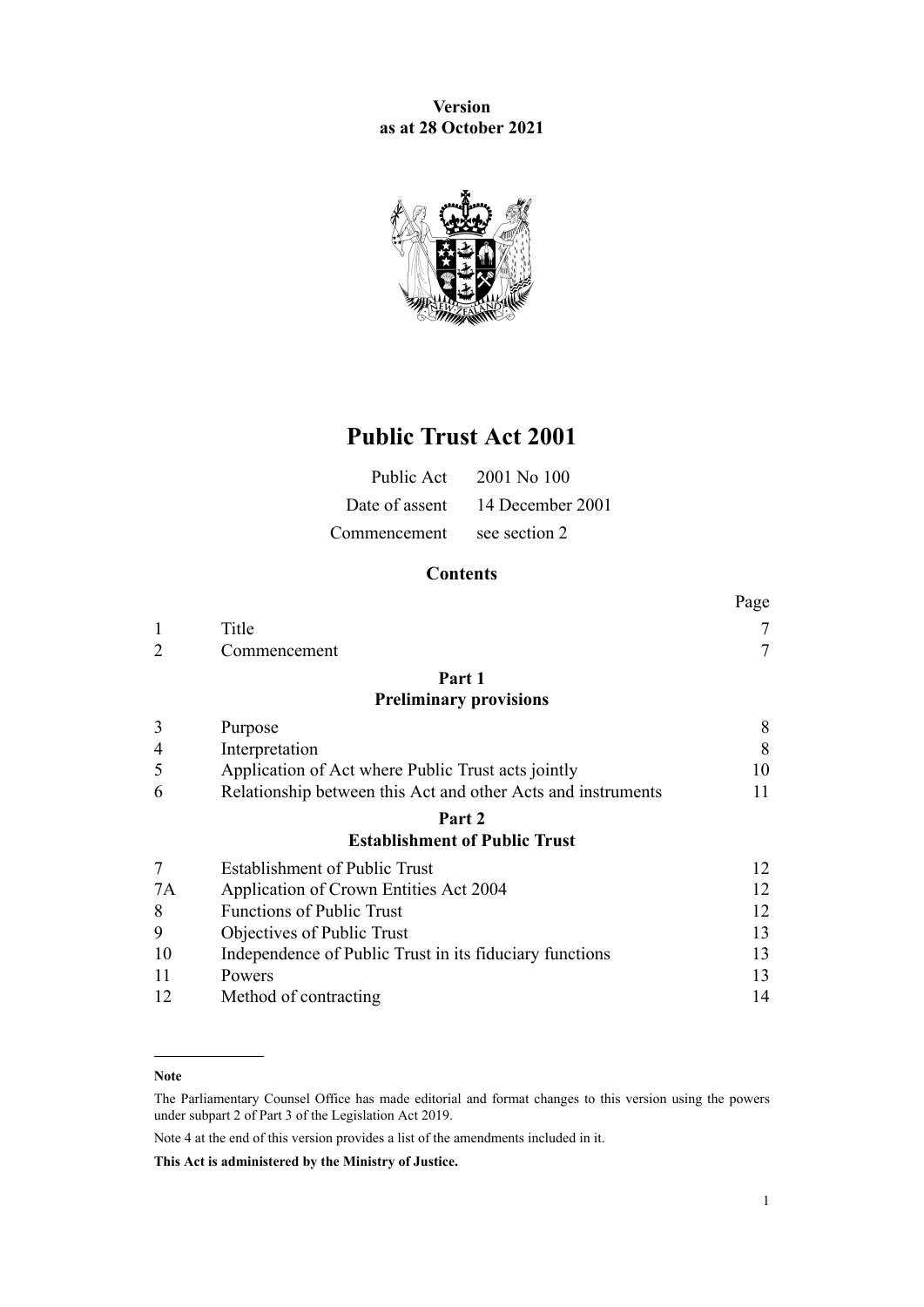|    | <b>Public Trust Act 2001</b>                                        | Version as at<br>28 October 2021 |
|----|---------------------------------------------------------------------|----------------------------------|
| 13 | Application of Public Finance Act 1989                              | 14                               |
|    | <b>Board of Public Trust</b>                                        |                                  |
| 14 | Board of Public Trust                                               | 15                               |
| 15 | Board's management duty [Repealed]                                  | 15                               |
| 16 | Board's powers [Repealed]                                           | 15                               |
| 17 | Board may appoint committees [Repealed]                             | 15                               |
|    | Delegations by board                                                |                                  |
| 18 | Delegations generally                                               | 15                               |
| 19 | Delegation of powers to make affidavits, etc                        | 15                               |
| 20 | Certain powers not to be delegated                                  | 16                               |
| 21 | Effect of delegation [Repealed]                                     | 16                               |
| 22 | Presumption of acting in accordance with delegation [Repealed]      | 16                               |
| 23 | Other matters relating to delegation [Repealed]                     | 16                               |
| 24 | Execution of documents [Repealed]                                   | 16                               |
| 25 | Presumption of authority to execute document [Repealed]             | 17                               |
|    | Chief executive of Public Trust                                     |                                  |
| 26 | Chief executive                                                     | 17                               |
| 27 | Terms and conditions of employment of chief executive<br>[Repealed] | 17                               |
| 28 | Delegations by chief executive [Repealed]                           | 17                               |
|    | <b>Employees of Public Trust</b>                                    |                                  |
|    | [Repealed]                                                          |                                  |
| 29 | Personnel policy [Repealed]                                         | 17                               |
| 30 | Equal employment opportunities programme [Repealed]                 | 17                               |
| 31 | Appointment of employees of Public Trust [Repealed]                 | 17                               |
| 32 | Establishment of superannuation schemes [Repealed]                  | $18\,$                           |
| 33 | Employees not in service of the Crown [Repealed]                    | 18                               |
|    | Declaration of fidelity and secrecy                                 |                                  |
| 34 | Declaration of fidelity and secrecy                                 | 18                               |
|    | Part 3                                                              |                                  |
|    | <b>Financial provisions</b>                                         |                                  |
|    | General provisions                                                  |                                  |
| 35 | <b>Funds of Public Trust</b>                                        | 18                               |
| 36 | <b>Public Trust bank accounts</b>                                   | 19                               |
| 37 | Investment of funds                                                 | 19                               |
| 38 | Public Trust not to borrow without consent of Minister of Finance   | 19                               |
| 39 | Audit Office to be auditor of Public Trust [Repealed]               | 20                               |
| 40 | Annual report [Repealed]                                            | 20                               |
|    | <b>Public Trust and the Crown</b>                                   |                                  |
| 41 | Ownership interest of the Crown                                     | 20                               |
|    |                                                                     |                                  |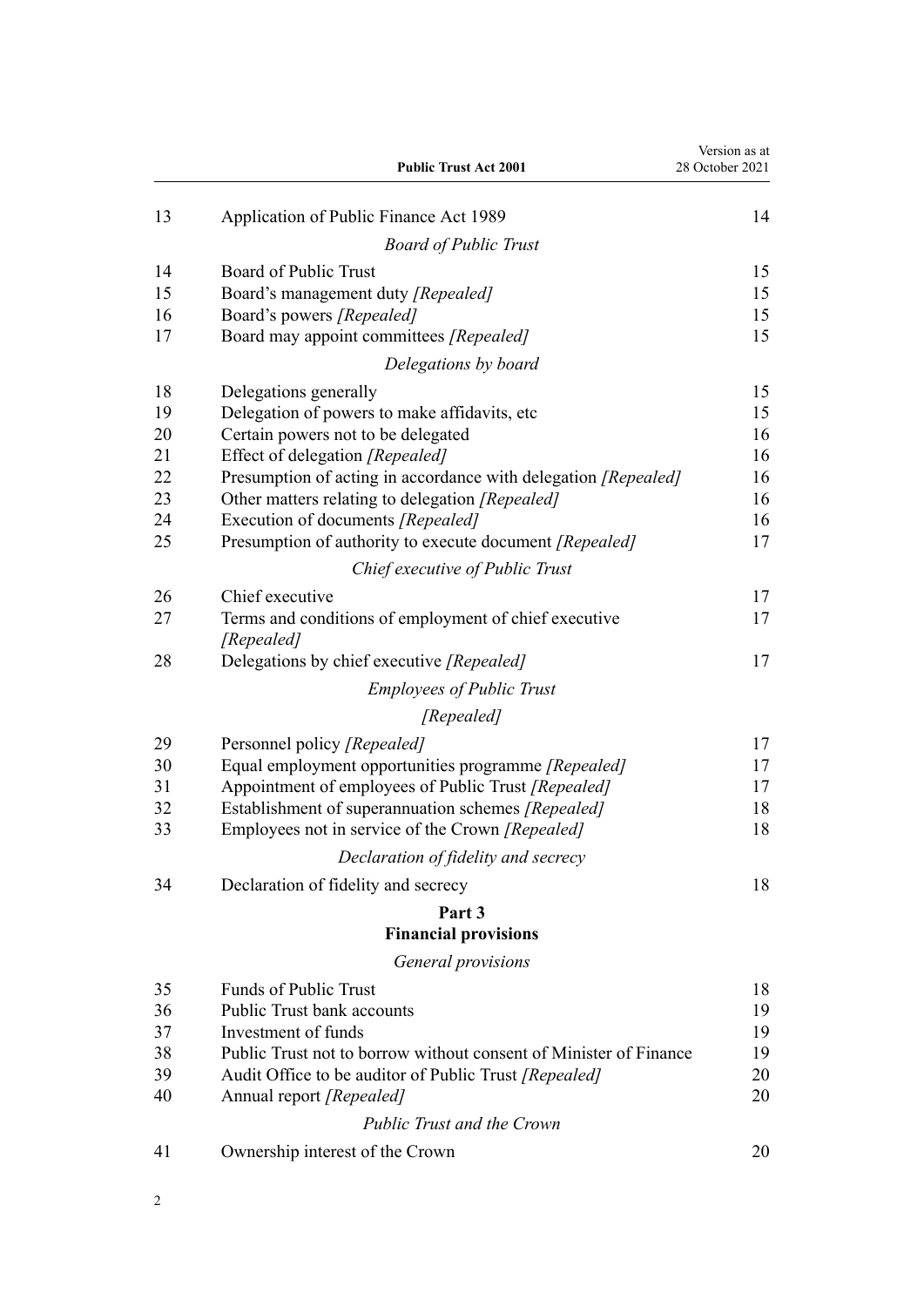| Version as at<br>28 October 2021 | <b>Public Trust Act 2001</b>                                          |    |
|----------------------------------|-----------------------------------------------------------------------|----|
|                                  |                                                                       |    |
| 42                               | Deficiency payable out of Crown Bank Account                          | 20 |
| 43                               | Distributions to the Crown                                            | 20 |
| 44                               | Payment by the Crown for non-commercial activities                    | 21 |
| 45                               | Power to request information [Repealed]                               | 21 |
| 46                               | Refusal of request to supply information                              | 21 |
|                                  | Part 4                                                                |    |
|                                  | <b>Investments</b>                                                    |    |
| 47                               | Investments generally                                                 | 21 |
|                                  | Common fund of Public Trust                                           |    |
| 48                               | Common fund                                                           | 22 |
| 49                               | Investment of common fund                                             | 22 |
| 50                               | Interest payable to estates in common fund                            | 23 |
| 51                               | Public Trust acting under section 75 as agent to invest in common     | 23 |
|                                  | fund                                                                  |    |
| 52                               | Deficiency in common fund to be made good out of public money         | 23 |
| 53                               | Power to deal with land investments                                   | 24 |
| 54                               | Public Trust may apply common fund money for purpose of               | 24 |
|                                  | buying in securities                                                  |    |
| 55                               | Extensions or renewals of common fund investments                     | 24 |
| 56                               | Advances to estates from common fund                                  | 25 |
| 57                               | Advances to beneficiaries from common fund                            | 25 |
| 58                               | Person acting jointly with Public Trust                               | 26 |
|                                  | Investments otherwise than in common fund                             |    |
| 59                               | Separate investments of estate money                                  | 26 |
| 60                               | Special investments                                                   | 27 |
| 61                               | Investments in group investment funds                                 | 27 |
| 62                               | Investments outside common fund not guaranteed                        | 28 |
|                                  | Group investment funds                                                |    |
| 63                               | Public Trust may establish group investment funds                     | 29 |
| 64                               | Investment of group investment funds                                  | 29 |
| 65                               | Income and capital of group investment fund                           | 29 |
| 66                               | Periodic capital valuation of investments of fund                     | 29 |
| 67                               | Capital valuation of fund comprising investments in real estate       | 30 |
| 68                               | Timing of investments and withdrawals                                 | 30 |
| 69                               | Withdrawal of amounts from fund                                       | 31 |
| 70                               | Reimbursement of expenses                                             | 31 |
| 71                               | Management fees                                                       | 31 |
| 72                               | Powers of Public Trust in respect of group investment funds           | 32 |
| 72B                              | Powers to adjust interest in trust property of fund that is portfolio | 32 |
|                                  | investment entity                                                     |    |
| 72C                              | Public Trust may not make regulated offer of managed investment       | 32 |
|                                  | products in certain group investment funds                            |    |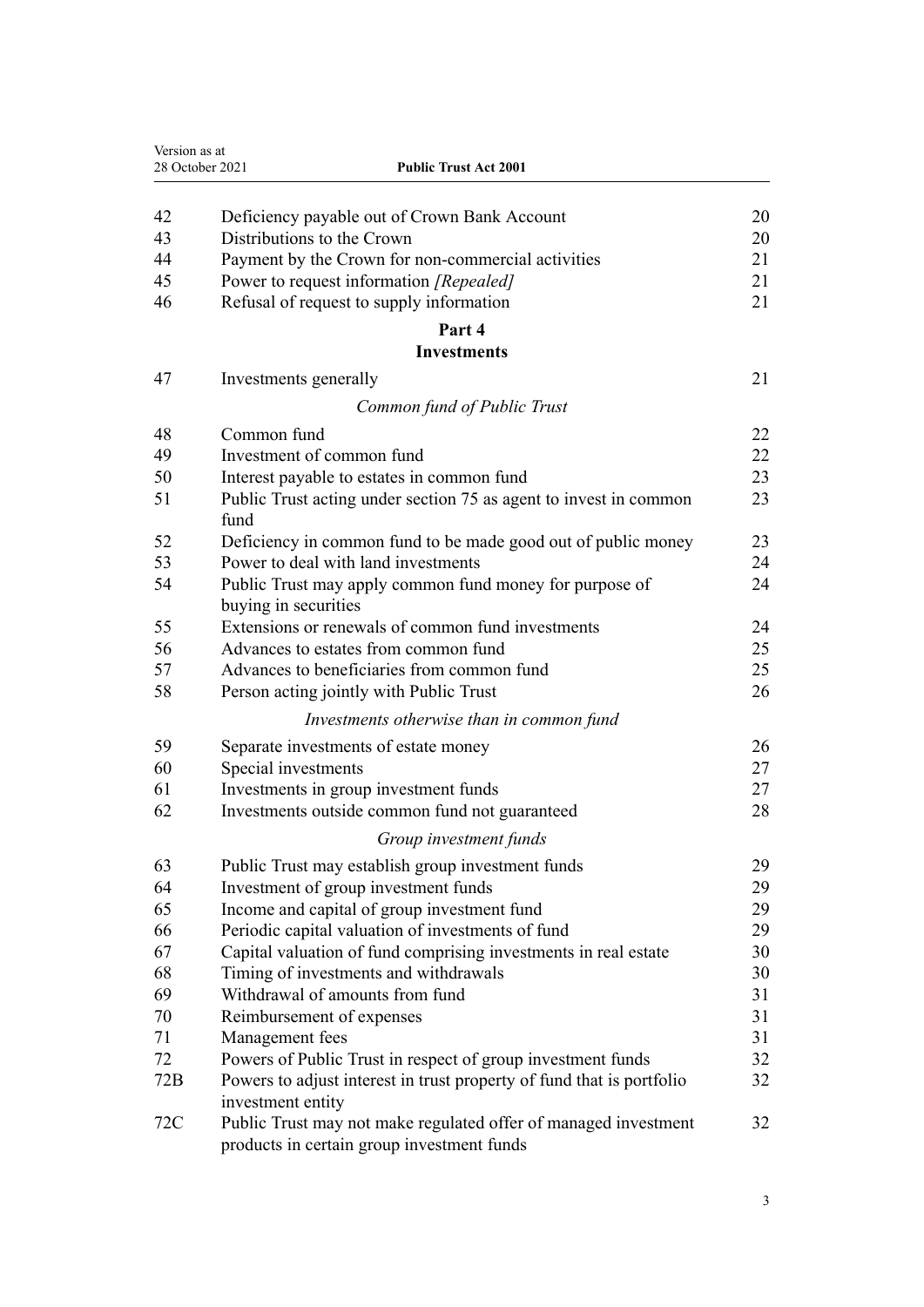|          | <b>Public Trust Act 2001</b>                                                                                     | Version as at<br>28 October 2021 |
|----------|------------------------------------------------------------------------------------------------------------------|----------------------------------|
| 73       | Examination of group investment funds                                                                            | 32                               |
| 74       | Duties, etc, of Public Trust not affected by sections 63 to 73                                                   | 33                               |
|          | Part 5                                                                                                           |                                  |
|          | Acquisition of right to administer estates                                                                       |                                  |
| 75       | Duties for which Public Trust may be appointed                                                                   | 33                               |
| 76       | Appointment of Public Trust by executors, administrators, and<br>trustees                                        | 34                               |
| 77       | Public Trust entitled on application to administration of intestate<br>estates                                   | 35                               |
| 78       | Public Trust may be appointed sole trustee where appointment of 2<br>or more trustees provided for               | 35                               |
| 79       | Judge may consent to Public Trust's appointment if person whose<br>consent required refuses or unable to consent | 35                               |
| 80       | Power of Public Trust to administer if no application for probate or<br>administration                           | 36                               |
| 81       | Trustees may delegate powers to Public Trust                                                                     | 37                               |
| 82       | Powers and authorities exercisable by Public Trust pending grant<br>of probate or administration                 | 37                               |
| 83       | Notice of exercise of powers and authorities under section 82 to<br>person entitled to probate or administration | 38                               |
| 84       | Public Trust may oppose application for administration                                                           | 39                               |
| 85<br>86 | Payment of legacies of infants to Public Trust<br>Administration of benefit funds by Public Trust                | 39<br>40                         |
|          | General matters                                                                                                  |                                  |
| 87       | Public Trust on appointment to have same rights, etc, as private                                                 | 42                               |
|          | person                                                                                                           |                                  |
| 88       | Property, rights, etc, to vest in Public Trust on appointment                                                    | 42                               |
| 89       | Provisions relating to applications for grants of administrations                                                | 42                               |
| 90       | Public Trust acting jointly with another person                                                                  | 42                               |
| 91       | Costs                                                                                                            | 43                               |
| 92       | Part does not restrict operation of certain provisions                                                           | 43                               |
|          | Part 6                                                                                                           |                                  |
|          | <b>Elections to administer</b>                                                                                   |                                  |
| 93       | Public Trust may elect to administer small estates without grant of<br>administration                            | 44                               |
| 94       | Elections in respect of unadministered balance of estate                                                         | 45                               |
| 95       | Operation of election under section 93 or section 94 as regards<br>property overseas                             | 46                               |
| 96       | Revocation of elections filed in error                                                                           | 46                               |
| 97       | Elections to administer jointly with another person                                                              | 47                               |
| 98       | Copy of election                                                                                                 | 47                               |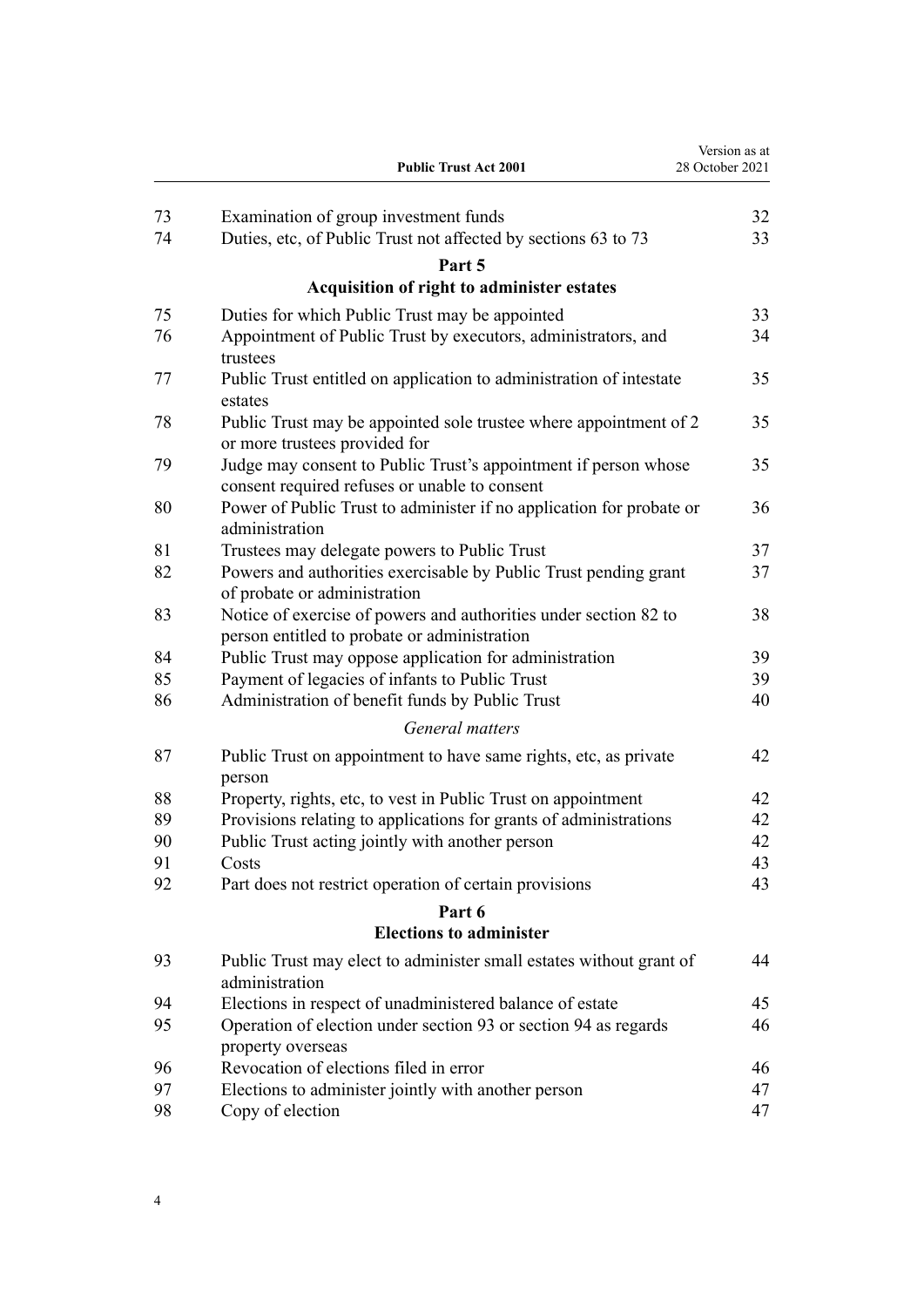| Version as at   |
|-----------------|
| 28 October 2021 |

# **[Part 7](#page-46-0)**

# **[Unclaimed property](#page-46-0)**

| 99         | Appointment of Public Trust as manager of unclaimed property              | 47       |
|------------|---------------------------------------------------------------------------|----------|
| 100        | Mode of appointment                                                       | 48       |
| 101        | Public Trust may elect to manage property of low value                    | 48       |
| 102        | Order vesting property in Public Trust or other person                    | 49       |
| 103        | Powers of Public Trust as manager                                         | 49       |
| 104        | Power of Public Trust to pay for improvements                             | 50       |
| 105        | Sale or transfer to occupier or other person entitled to land             | 51       |
| 106        | Property to be held for owner                                             | 51       |
| 107        | Termination of management                                                 | 52       |
| 108        | Transfer of unclaimed property to Crown                                   | 52       |
| 109        | Land, etc, becoming property of Crown may be vested in local<br>authority | 53       |
|            | Miscellaneous provisions                                                  |          |
| 110        | Public Trust to have discretion as to exercise of powers                  | 54       |
| 111        | Public Trust may apply to court for directions                            | 54       |
| 112        | Deficiency in recovery of remuneration and expenses of Public             | 54       |
|            | Trust                                                                     | 55       |
| 113        | Documents executed by Public Trust                                        |          |
| 114        | Order or notice not affected by mistake of fact                           | 55       |
| 115        | Evidence in respect of unclaimed property<br>Crown not affected           | 55       |
| 116<br>117 | Limitation Act 2010 not affected                                          | 56<br>56 |
|            | Part 8                                                                    |          |
|            | <b>Miscellaneous provisions</b>                                           |          |
| 118        | Special powers that may be exercised by Public Trust                      | 56       |
| 119        | Public Trust may act on written statement, etc                            | 57       |
| 120        | Public Trust may sue itself in different capacity                         | 58       |
| 121        | Public Trust may transact business with subsidiary companies              | 58       |
| 122        | Remuneration                                                              | 58       |
| 123        | Special services                                                          | 59       |
| 124        | Review of charges                                                         | 59       |

[Additional remuneration](#page-59-0) [60](#page-59-0)

| --- |                              |  |  |
|-----|------------------------------|--|--|
| 126 | Power of Public Trust to mal |  |  |

- Row Externall payments without order [60](#page-59-0) [Public Trust may bar claims for small amounts](#page-60-0) [61](#page-60-0) [Conditions on which tenant for life may be allowed into possession](#page-60-0) [61](#page-60-0) [Declaration of non-revocation unnecessary where Public Trust](#page-61-0) [executes document as attorney](#page-61-0)
- [Deposit of wills](#page-61-0) [62](#page-61-0) [Existence of property belonging to estate being administered by](#page-62-0) [Public Trust to be disclosed](#page-62-0)
- [Protection of purchasers and others](#page-62-0) [63](#page-62-0)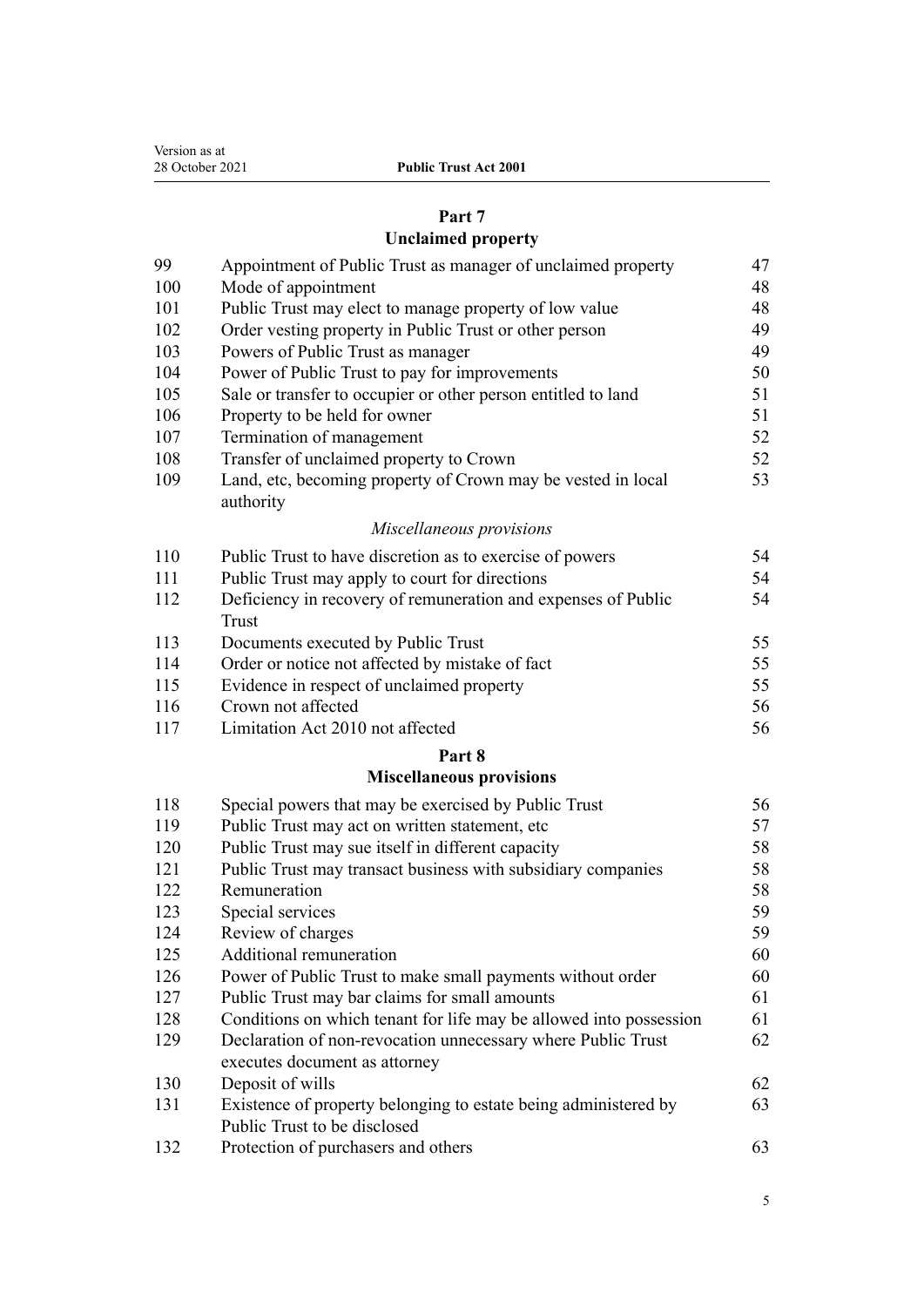|     | <b>Public Trust Act 2001</b>                                                                   | Version as at<br>28 October 2021 |
|-----|------------------------------------------------------------------------------------------------|----------------------------------|
| 133 | No notice of trust to arise merely from dealing with Public Trust                              | 64                               |
| 134 | Registration of shares                                                                         | 64                               |
| 135 | Public Trust may evidence and register dealings in land when<br>acting in different capacities | 65                               |
| 136 | Same remedies against Public Trust as against other persons                                    | 66                               |
| 137 | Protection of Public Trust acting under power of attorney                                      | 66                               |
| 138 | Protection of Public Trust acting under order of court                                         | 66                               |
| 139 | Validity of acts by Public Trust under administration granted in<br>error                      | 67                               |
| 140 | Board members and employees not personally liable except for<br>fraud or crime [Repealed]      | 67                               |
| 141 | Limitation of liability                                                                        | 67                               |
| 142 | Liability of office solicitor in conveyancing transactions                                     | 68                               |
| 143 | Costs of legal proceedings                                                                     | 68                               |
| 144 | Certificate by Public Trust as to its legal status in any matter                               | 68                               |
| 145 | Certificate where Public Trust acting jointly                                                  | 69                               |
| 146 | Service of notices by Public Trust                                                             | 70                               |
| 147 | Regulations                                                                                    | 70                               |
|     | Part 9                                                                                         |                                  |
|     | <b>Transfer of Public Trust undertaking</b>                                                    |                                  |
| 148 | Interpretation                                                                                 | 71                               |
| 149 | Vesting of existing undertaking                                                                | 72                               |
| 150 | Transfer of fiduciary rights and liabilities                                                   | 72                               |
| 151 | Dissolution of Public Trustee, Public Trust Office, and Investment<br>Board                    | 72                               |
| 152 | References in instruments                                                                      | 72                               |
| 153 | Status of contracts and other instruments                                                      | 73                               |
| 154 | Status of existing securities                                                                  | 73                               |
| 155 | Continuation of proceedings                                                                    | 73                               |
| 156 | <b>Effect of Act</b>                                                                           | 73                               |
| 157 | Books and documents to remain evidence                                                         | 74                               |
| 158 | Registers                                                                                      | 74                               |
| 159 | Liability of employees and agents                                                              | 74                               |
|     | Transfer of employees                                                                          |                                  |
| 160 | Transfer of existing employees                                                                 | 75                               |
| 161 | Terms and conditions of employment of transferred employees                                    | 75                               |
| 162 | Continuity of employment                                                                       | 75                               |
| 163 | No compensation for technical redundancy                                                       | 75                               |
| 164 | Contributors to Government Superannuation Fund                                                 | 76                               |
|     | Application of Income Tax Act 1994                                                             |                                  |
| 165 | Application of Income Tax Act 1994                                                             | 76                               |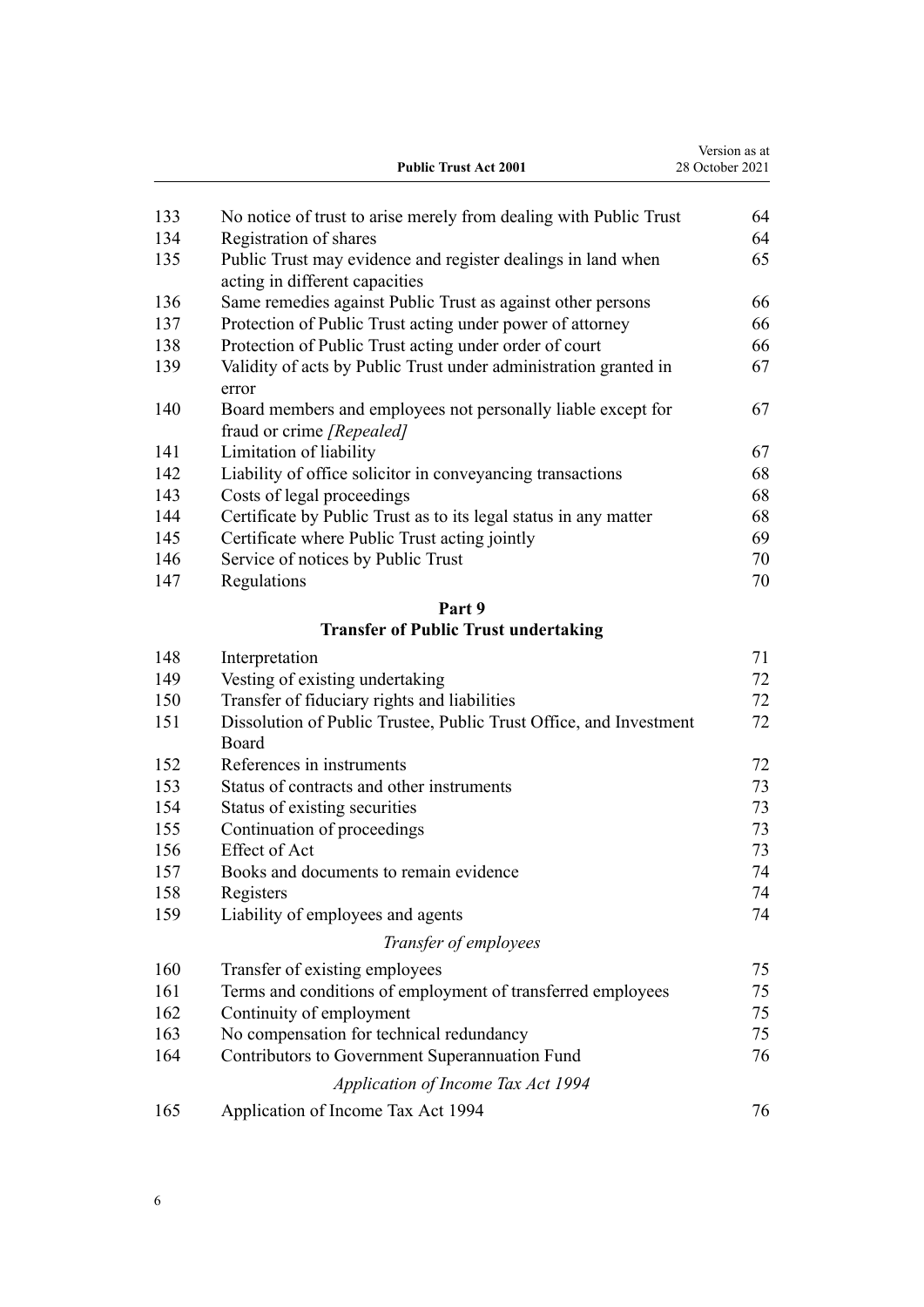<span id="page-6-0"></span>

| Version as at | <b>Public Trust Act 2001</b><br>28 October 2021                                         | s <sub>2</sub> |
|---------------|-----------------------------------------------------------------------------------------|----------------|
|               | <b>Application of Securities Act 1978</b>                                               |                |
|               | [Repealed]                                                                              |                |
| 166           | Application of Securities Act 1978 [Repealed]                                           | 76             |
|               | Amount of reserves to be paid to the Crown                                              |                |
| 167           | Amount of reserves to be paid to the Crown before appointed day                         | 77             |
|               | Part 10                                                                                 |                |
|               | Repeals, amendments, and transitional provisions                                        |                |
| 168           | Repeals                                                                                 | 77             |
| 169           | Revocations                                                                             | 77             |
| 170           | Amendments to other enactments                                                          | 77             |
| 171           | Transitional provision in relation to existing investments in group<br>investment funds | 78             |
| 172           | Financial statement and report on operations for period<br>commencing 1 July 2001       | 78             |
|               | <b>Schedule 1</b>                                                                       | 80             |
|               | <b>Provisions relating to board</b>                                                     |                |
|               | [Repealed]                                                                              |                |
|               | <b>Schedule 2</b>                                                                       | 81             |
|               | <b>Amendments to other Acts</b>                                                         |                |
|               | <b>Schedule 3</b>                                                                       | 86             |
|               | <b>Local Acts amended</b>                                                               |                |
|               | <b>Schedule 4</b>                                                                       | 87             |
|               | <b>Private Acts amended</b>                                                             |                |
|               | <b>Schedule 5</b>                                                                       | 88             |
|               | <b>Regulations amended</b>                                                              |                |

# **1 Title**

This Act is the Public Trust Act 2001.

# **2 Commencement**

- (1) This Act, except for [section 167](#page-76-0), comes into force on a day to be fixed by the Governor-General by Order in Council.
- (2) The Order in Council, or a separate Order in Council, may fix a different date for the commencement of [section 71.](#page-30-0)
- (3) [Section 167](#page-76-0) comes into force on the day on which this Act receives the Royal assent.
- (4) An order under this section is secondary legislation (*see* [Part 3](http://legislation.govt.nz/pdflink.aspx?id=DLM7298343) of the Legis‐ lation Act 2019 for publication requirements).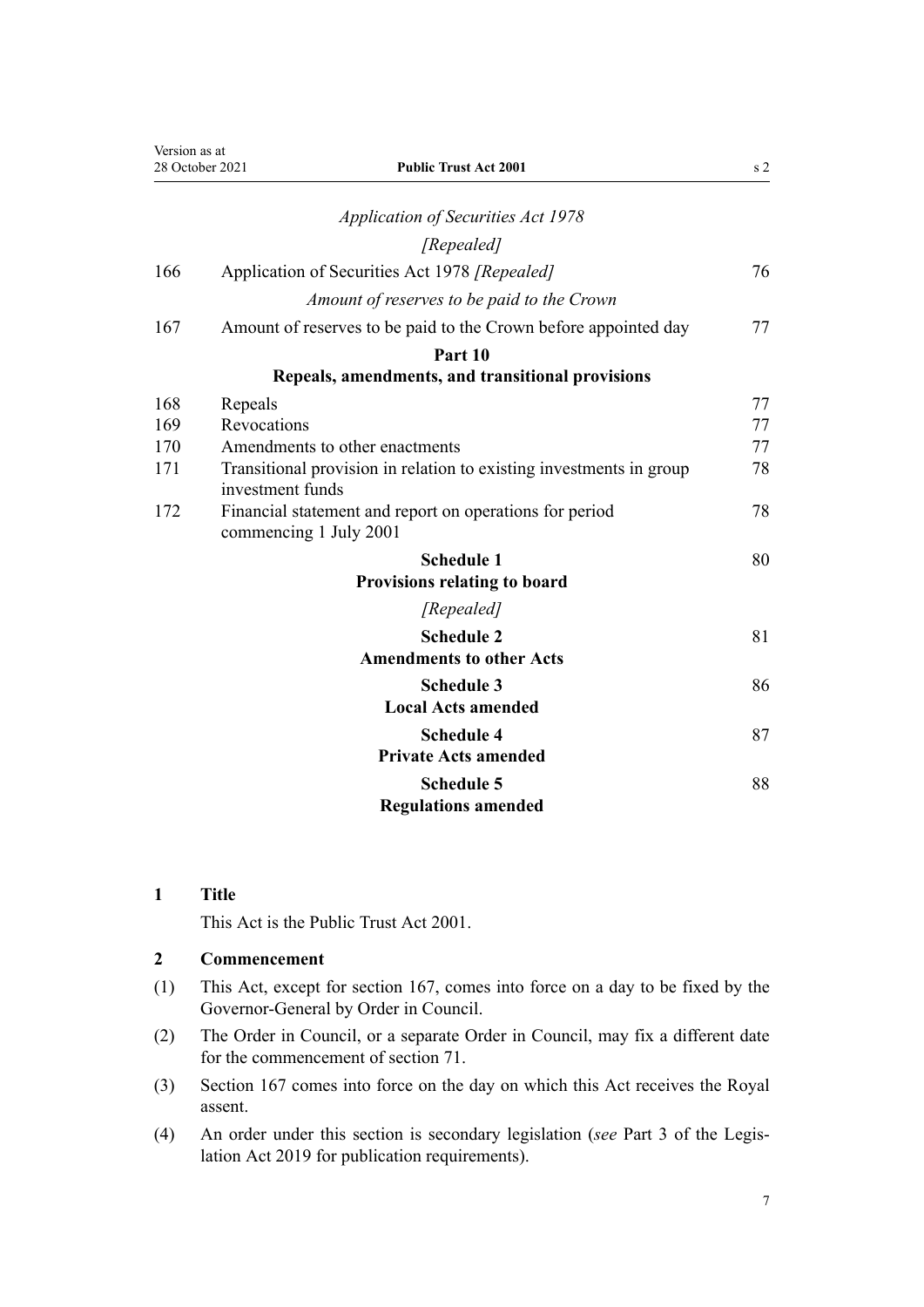<span id="page-7-0"></span>

| Legislation Act 2019 requirements for secondary legislation made under this section |                                                                                                  |                                    |  |
|-------------------------------------------------------------------------------------|--------------------------------------------------------------------------------------------------|------------------------------------|--|
| <b>Publication</b>                                                                  | PCO must publish it on the legislation website and notify LA19 s $69(1)(c)$<br>it in the Gazette |                                    |  |
| Presentation                                                                        | The Minister must present it to the House of<br>Representatives                                  | LA19 s 114, Sch 1<br>cl $32(1)(a)$ |  |
| <b>Disallowance</b>                                                                 | It may be disallowed by the House of Representatives                                             | LA19 ss 115, 116                   |  |
| This note is not part of the Act.                                                   |                                                                                                  |                                    |  |

Section 2(1): Public Trust Act 2001 (except sections 71 and 167) brought into force, on 1 March 2002, by [clause 2](http://legislation.govt.nz/pdflink.aspx?id=DLM109325) of the Public Trust Act Commencement Order 2002 (SR 2002/11).

Section 2(2): section 71 brought into force, on 1 July 2002, by [clause 2](http://legislation.govt.nz/pdflink.aspx?id=DLM135710) of the Public Trust Commencement Order (No 2) 2002 (SR 2002/197).

Section 2(4): inserted, on 28 October 2021, by [section 3](http://legislation.govt.nz/pdflink.aspx?id=LMS268932) of the Secondary Legislation Act 2021 (2021 No 7).

# **Part 1 Preliminary provisions**

## **3 Purpose**

The purpose of this Act is—

- (a) to establish Public Trust as a statutory corporation that is a Crown entity; and
- (b) to repeal and replace the Public Trust Office Act 1957, and provide for Public Trust to take over the role and undertakings of the Public Trustee and the Public Trust Office.

## **4 Interpretation**

In this Act, unless the context otherwise requires,—

**administration** means probate of the will of a deceased person; and includes—

- (a) letters of administration of the estate of a deceased person, granted with or without the will annexed, for general, special, or limited purposes; and
- (b) in the case of Public Trust, an order to administer and an election to administer

**administrator** means any person to whom administration is granted; and includes—

- (a) an executor before and after the probate has been granted; and
- (b) Public Trust, in any case where it is deemed to be an executor or admin‐ istrator by reason of having filed an election to administer

**board** means the board of Public Trust established by [section 14](#page-14-0)

**chief executive** means the chief executive of Public Trust

**common fund** means the common fund constituted under [section 48](#page-21-0)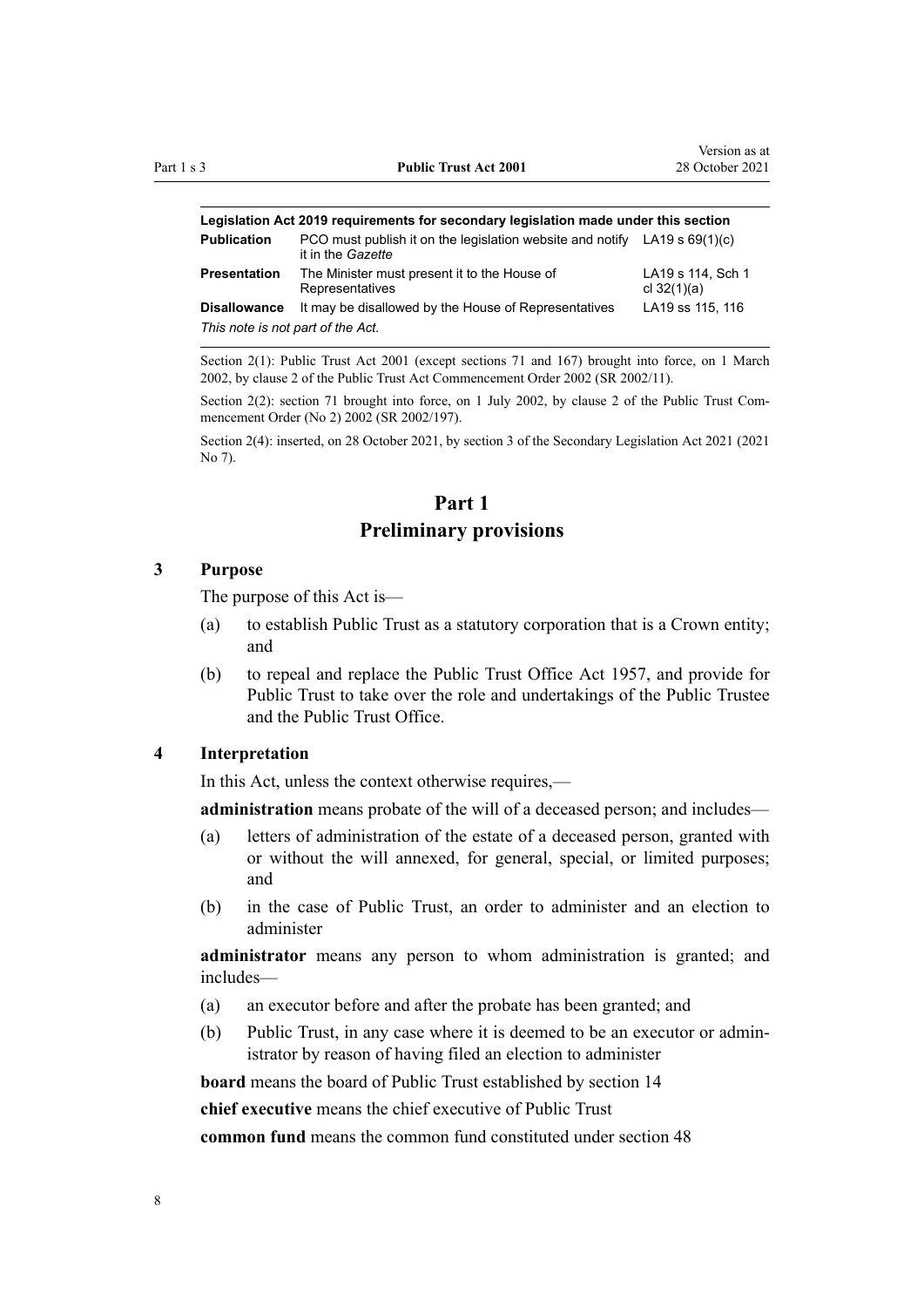**court**, in relation to any matter, means a court having jurisdiction in that matter; and includes a Judge of that court

**Crown entity subsidiary** has the same meaning as in the second column of [section 7\(1\)\(c\)](http://legislation.govt.nz/pdflink.aspx?id=DLM329641) of the Crown Entities Act 2004

**estate** means any property administered or held, managed, or controlled by Public Trust, whether as administrator or other trustee or as guardian, committee, manager, liquidator, receiver, agent, or attorney, or in any other capacity

**estate money** means money forming part of an estate

**fiduciary** means an administrator, trustee, guardian, committee, manager, liquidator, receiver, agent, or attorney, or a fiduciary in any other capacity

**group investment fund** means a group investment fund established under sec[tion 63](#page-28-0) of this Act or section 42A of the Public Trust Office Act 1957

**instrument** includes any enactment

**land** includes all estates and interests, whether freehold or chattel, and whether legal or equitable, in real property

**Minister** means the Minister of the Crown who, under the authority of any warrant or with the authority of the Prime Minister, is for the time being responsible for the administration of this Act

**office solicitor** means the solicitor who is employed by Public Trust as its office solicitor or chief legal adviser; and includes any other solicitor employed by Public Trust who is under the control and direction of that person

**owner**, in relation to any property, includes any person having an estate or interest in the property

**portfolio investment entity** means a portfolio investment entity within the meaning of the Income Tax Act 2004

**property** includes real and personal property, any estate or interest in real or personal property, any debt, any thing in action, and any other right or interest

**Public Trust** means Public Trust established by [section 7;](#page-11-0) and includes a Crown entity subsidiary of Public Trust

**related company** has the meaning set out in [section 2\(3\)](http://legislation.govt.nz/pdflink.aspx?id=DLM319576) of the Companies Act 1993; and, for that purpose, Public Trust is to be treated as if it were a company registered under that Act

**subsidiary** has the meaning set out in [sections 5,](http://legislation.govt.nz/pdflink.aspx?id=DLM319999) [7,](http://legislation.govt.nz/pdflink.aspx?id=DLM320102) and [8](http://legislation.govt.nz/pdflink.aspx?id=DLM320104) of the Companies Act 1993; and, for that purpose, Public Trust is to be treated as if it were a company registered under that Act

**trust**—

- (a) includes—
	- (i) implied and constructive trusts; and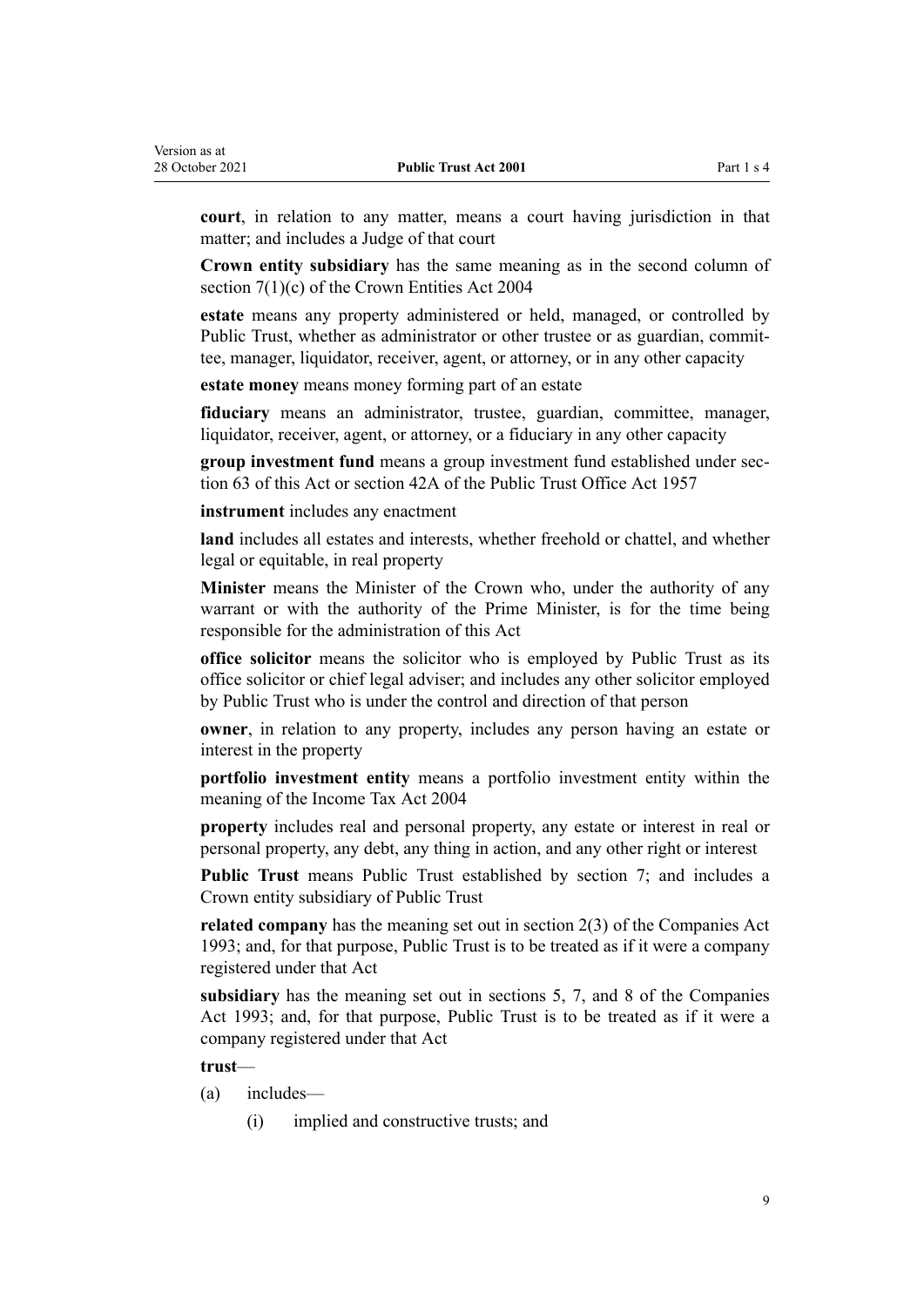- <span id="page-9-0"></span>(ii) cases where the trustee has a beneficial interest in the trust prop‐ erty; and
- (iii) the duties incidental to the office of a personal representative; but
- (b) does not include the duties incidental to an estate conveyed by way of mortgage;—

and **trustee** has a corresponding meaning.

Compare: 1957 No 36 s 2

Section 4 **Crown entity subsidiary**: inserted, on 25 January 2005, by [section 200](http://legislation.govt.nz/pdflink.aspx?id=DLM331111) of the Crown Entities Act 2004 (2004 No 115).

Section 4 **Crown entity subsidiary**: amended, on 18 July 2013, by [section 42](http://legislation.govt.nz/pdflink.aspx?id=DLM5326977) of the Crown Entities Amendment Act 2013 (2013 No 51).

Section 4 **good employer**: repealed, on 25 January 2005, by [section 200](http://legislation.govt.nz/pdflink.aspx?id=DLM331111) of the Crown Entities Act 2004 (2004 No 115).

Section 4 **portfolio investment entity**: inserted, on 1 October 2007, by [section 229](http://legislation.govt.nz/pdflink.aspx?id=DLM401677) of the Taxation (Savings Investment and Miscellaneous Provisions) Act 2006 (2006 No 81).

Section 4 **Public Trust**: amended, on 25 January 2005, by [section 200](http://legislation.govt.nz/pdflink.aspx?id=DLM331111) of the Crown Entities Act 2004 (2004 No 115).

# **5 Application of Act where Public Trust acts jointly**

- (1) Except as provided in subsection (3) or otherwise specifically provided in this Act, the provisions of this Act, so far as they are capable of doing so and with any necessary modifications, extend and apply to any case in which Public Trust is acting jointly with another person, or is appointed or proposes to act jointly with another person.
- (2) Accordingly, in any such case,—
	- (a) references in this Act to Public Trust include references to Public Trust and the person or persons with whom Public Trust is acting, or is appointed to act or proposes to act:
	- (b) references in this Act to an estate administered by Public Trust extend to and include any estate in respect of which Public Trust is acting jointly with another person in any of the offices or positions mentioned in sec[tion 75\(1\).](#page-32-0)
- (3) However, subsection (1) does not extend or apply to—
	- (a) [sections 82](#page-36-0) and [83](#page-37-0) (powers exercisable by Public Trust pending grant of probate or administration, and notice of exercise of those powers):
	- (b) [section 84](#page-38-0) (Public Trust may oppose application for administration):
	- (c) [section 85](#page-38-0) (payment of legacies of infants to Public Trust):
	- (d) [Part 7](#page-46-0) (unclaimed property):
	- (e) [section 130](#page-61-0) (deposit of wills).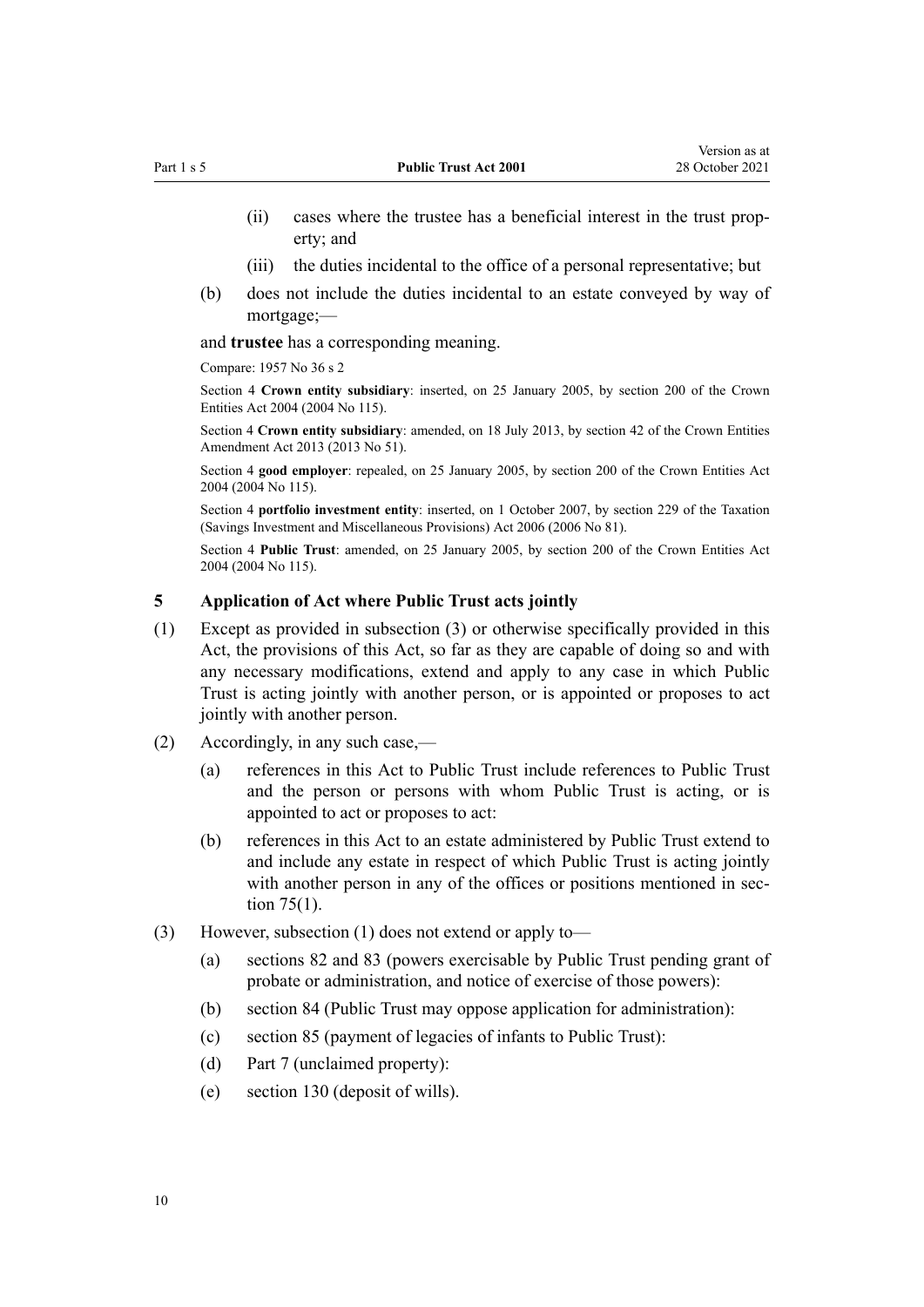- <span id="page-10-0"></span>(4) Nor do the provisions of the [Crown Entities Act 2004](http://legislation.govt.nz/pdflink.aspx?id=DLM329630) or the following provi‐ sions of this Act confer any powers, authorities, functions, or prerogatives on a person acting jointly with Public Trust:
	- (a) [Parts 2 to 4](#page-11-0), except [sections 36\(2\)](#page-18-0) (operation of estate bank accounts) and [60](#page-26-0) (special investments):
	- (b) [section 91](#page-42-0) (Public Trust entitled to costs out of estate, etc):
	- (c) [section 118\(e\) and \(i\)](#page-55-0) (special powers that may be exercised by Public Trust):
	- (d) [sections 122 to 125](#page-57-0) (remuneration, etc):
	- (e) [section 129](#page-61-0) (declaration of non-revocation not necessary where Public Trust executes as attorney):
	- (f) [section 137](#page-65-0) (protection of Public Trust acting under power of attorney).
- (5) Nothing in this section restricts the jurisdiction of any court in relation to the granting of administration or the making of any other order.

```
Compare: 1957 No 36 s 43A
```
Section 5(4): amended, on 25 January 2005, by [section 200](http://legislation.govt.nz/pdflink.aspx?id=DLM331111) of the Crown Entities Act 2004 (2004 No 115).

# **6 Relationship between this Act and other Acts and instruments**

- (1) The provisions of the [Trusts Act 2019](http://legislation.govt.nz/pdflink.aspx?id=DLM7382802) and the [Administration Act 1969](http://legislation.govt.nz/pdflink.aspx?id=DLM392629) are to be read and applied—
	- (a) so as not to affect any of the express provisions of this Act; and
	- (b) as subordinate to the provisions of this Act.
- (2) All powers and authorities conferred by this Act on Public Trust—
	- (a) are additional to any other powers and authorities Public Trust has under any enactment, instrument, or law; and
	- (b) do not limit or restrict those other powers and authorities.
- (3) Except as otherwise expressly provided by this Act, the provisions of this Act are not restricted by any other enactment or law, and—
	- (a) all rights, powers, and remedies conferred by any other enactment or law upon Public Trust or upon any court, Judge, or other person remain unrestricted; and
	- (b) the rights, powers, and remedies conferred by this Act are in addition to and not in derogation of those other rights, powers, and remedies; and
	- (c) the rights, powers, and remedies conferred by this Act, and those other rights, powers, and remedies, are capable of being exercised either inde‐ pendently or in aid of one another.
- (4) [Section 100](http://legislation.govt.nz/pdflink.aspx?id=DLM330345) of the Crown Entities Act 2004 does not apply to the exercise of any authority or power Public Trust has under any enactment, instrument, or law to—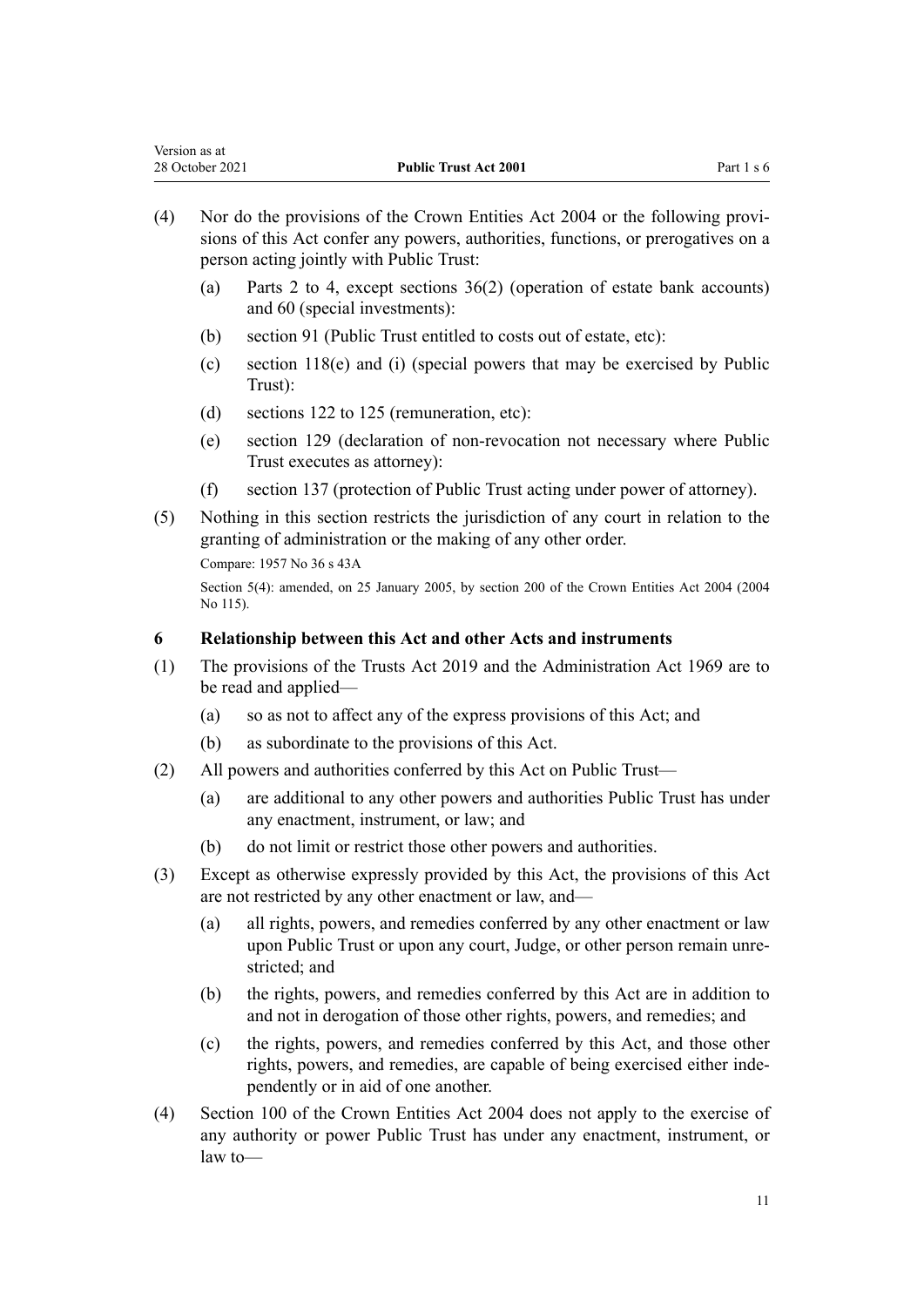- <span id="page-11-0"></span>(a) invest any estate money, or invest the common fund, or invest any group investment fund; or
- (b) settle, or be or appoint a trustee of, a trust.
- (5) Subsection (4) does not limit subsection (3).

Compare: 1957 No 36 s 139

Section 6(1): amended, on 30 January 2021, by [section 161](http://legislation.govt.nz/pdflink.aspx?id=DLM7383110) of the Trusts Act 2019 (2019 No 38).

Section 6(4): added, on 25 January 2005, by [section 200](http://legislation.govt.nz/pdflink.aspx?id=DLM331111) of the Crown Entities Act 2004 (2004 No 115).

Section 6(5): added, on 25 January 2005, by [section 200](http://legislation.govt.nz/pdflink.aspx?id=DLM331111) of the Crown Entities Act 2004 (2004) No 115).

# **Part 2 Establishment of Public Trust**

# **7 Establishment of Public Trust**

- (1) This section establishes Public Trust.
- (2) *[Repealed]*

Section 7(2): repealed, on 25 January 2005, by [section 200](http://legislation.govt.nz/pdflink.aspx?id=DLM331111) of the Crown Entities Act 2004 (2004 No 115).

#### **7A Application of Crown Entities Act 2004**

- (1) Public Trust is a Crown entity for the purposes of [section 7](http://legislation.govt.nz/pdflink.aspx?id=DLM329641) of the Crown Entities Act 2004.
- (2) The [Crown Entities Act 2004](http://legislation.govt.nz/pdflink.aspx?id=DLM329630) applies to Public Trust except to the extent that this Act expressly provides otherwise.
- (3) [Sections 28\(1\),](http://legislation.govt.nz/pdflink.aspx?id=DLM329954) [29,](http://legislation.govt.nz/pdflink.aspx?id=DLM329955) [37,](http://legislation.govt.nz/pdflink.aspx?id=DLM329964) [96](http://legislation.govt.nz/pdflink.aspx?id=DLM330341), [100,](http://legislation.govt.nz/pdflink.aspx?id=DLM330345) and [104](http://legislation.govt.nz/pdflink.aspx?id=DLM330352) and [Part 4](http://legislation.govt.nz/pdflink.aspx?id=DLM330504) of the Crown Entities Act 2004 apply as if the reference in each of those provisions or Parts to the "responsible Minister" were replaced by a reference to "the responsible Minis‐ ter acting with the agreement of the Minister of Finance".

Section 7A: inserted, on 25 January 2005, by [section 200](http://legislation.govt.nz/pdflink.aspx?id=DLM331111) of the Crown Entities Act 2004 (2004 No 115).

#### **8 Functions of Public Trust**

- (1) The principal functions of Public Trust are to—
	- (a) develop, promote, conduct, or otherwise participate in the business of providing comprehensive estate management and administration services, including associated legal, financial, and other services; and
	- (b) carry out, perform, or otherwise fulfill functions conferred on Public Trust by this Act or any other Act; and
	- (c) carry out, perform, or otherwise fulfill other functions requested by the Minister, acting in agreement with the Minister of Finance, and agreed to by Public Trust; and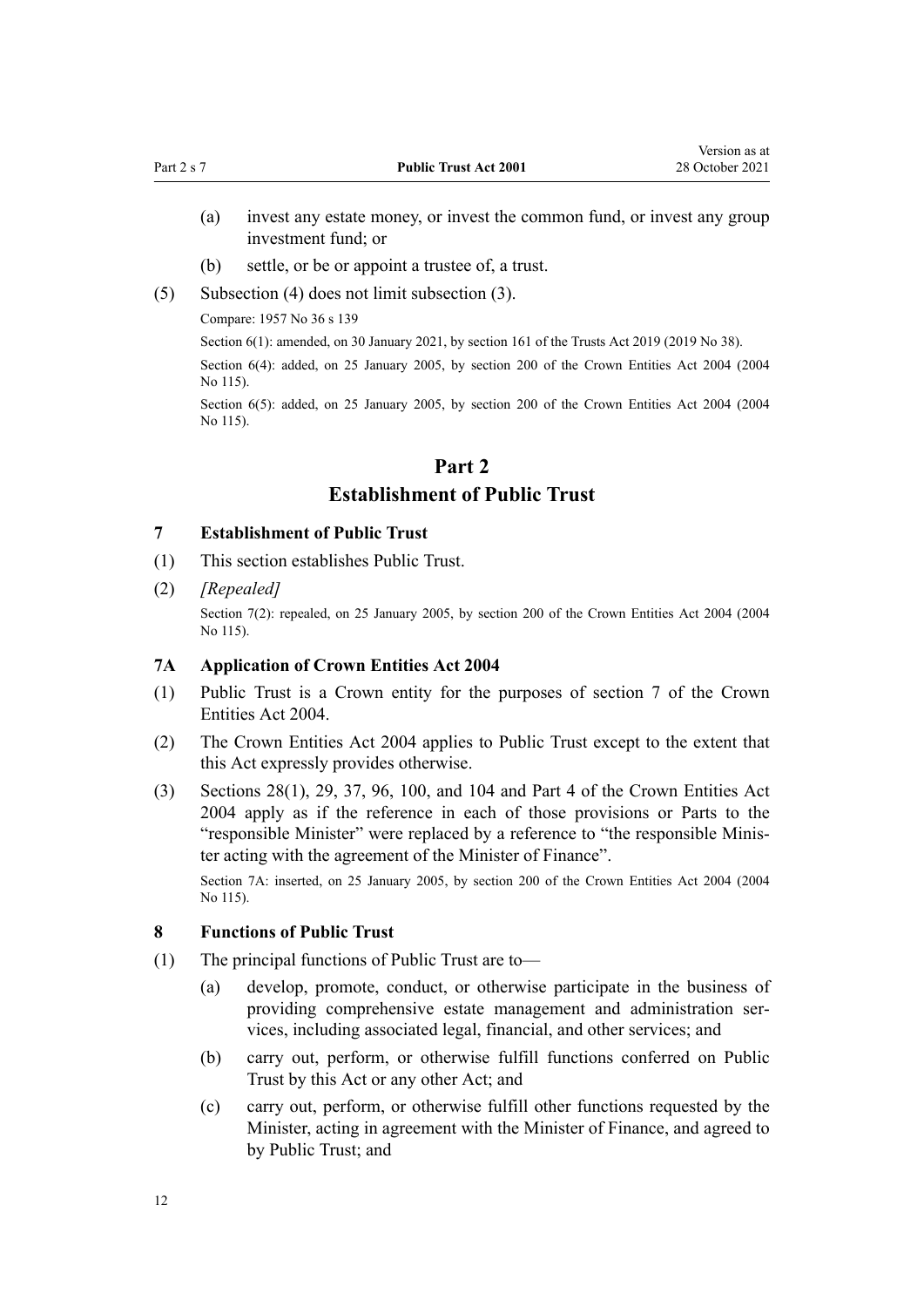- <span id="page-12-0"></span>(d) develop, promote, conduct, or otherwise participate in such other business as Public Trust determines with the approval of the Minister, acting in agreement with the Minister of Finance.
- (1A) For the avoidance of doubt, a request under section  $8(1)(c)$  is not a direction by the Minister for the purposes of [section 112](http://legislation.govt.nz/pdflink.aspx?id=DLM330360) of the Crown Entities Act 2004.
- (2) Any request by the Minister and agreement by Public Trust under subsection (1)(c), and any determination of Public Trust and approval of the Minister under subsection  $(1)(d)$ , must be in writing.
- (3) As soon as practicable after any such request or determination is made and is agreed or approved, the Minister must—
	- (a) publish a copy of the request or determination in the *Gazette*; and
	- (b) present a copy of it to the House of Representatives.

Section 8(1A): inserted, on 25 January 2005, by [section 200](http://legislation.govt.nz/pdflink.aspx?id=DLM331111) of the Crown Entities Act 2004 (2004 No 115).

# **9 Objectives of Public Trust**

In fulfilling its functions, Public Trust is to have the principal objective of operating as an effective business, and, to this end,—

- (a) being as efficient as comparable businesses that are not owned by the Crown; and
- (b) prudently managing its assets and liabilities; and
- (c) maintaining financial viability in the long-term; and
- (d) being a good employer; and
- (e) being an organisation that exhibits a sense of social responsibility by having regard to the interests of the communities in which it operates.

# **10 Independence of Public Trust in its fiduciary functions**

Despite anything in this Act or the [Crown Entities Act 2004,](http://legislation.govt.nz/pdflink.aspx?id=DLM329630) in managing and administering estates, and in fulfilling any other fiduciary obligations, Public Trust is to act in an independent manner free from any direction or other instruction from the Crown.

Section 10: amended, on 25 January 2005, by [section 200](http://legislation.govt.nz/pdflink.aspx?id=DLM331111) of the Crown Entities Act 2004 (2004 No 115).

## **11 Powers**

- (1) *[Repealed]*
- (2) Public Trust may exercise its capacity or any of its rights, powers, and privil‐ eges for the purpose of—
	- (a) *[Repealed]*
	- (b) entering into any financial transaction or financial obligation intended to—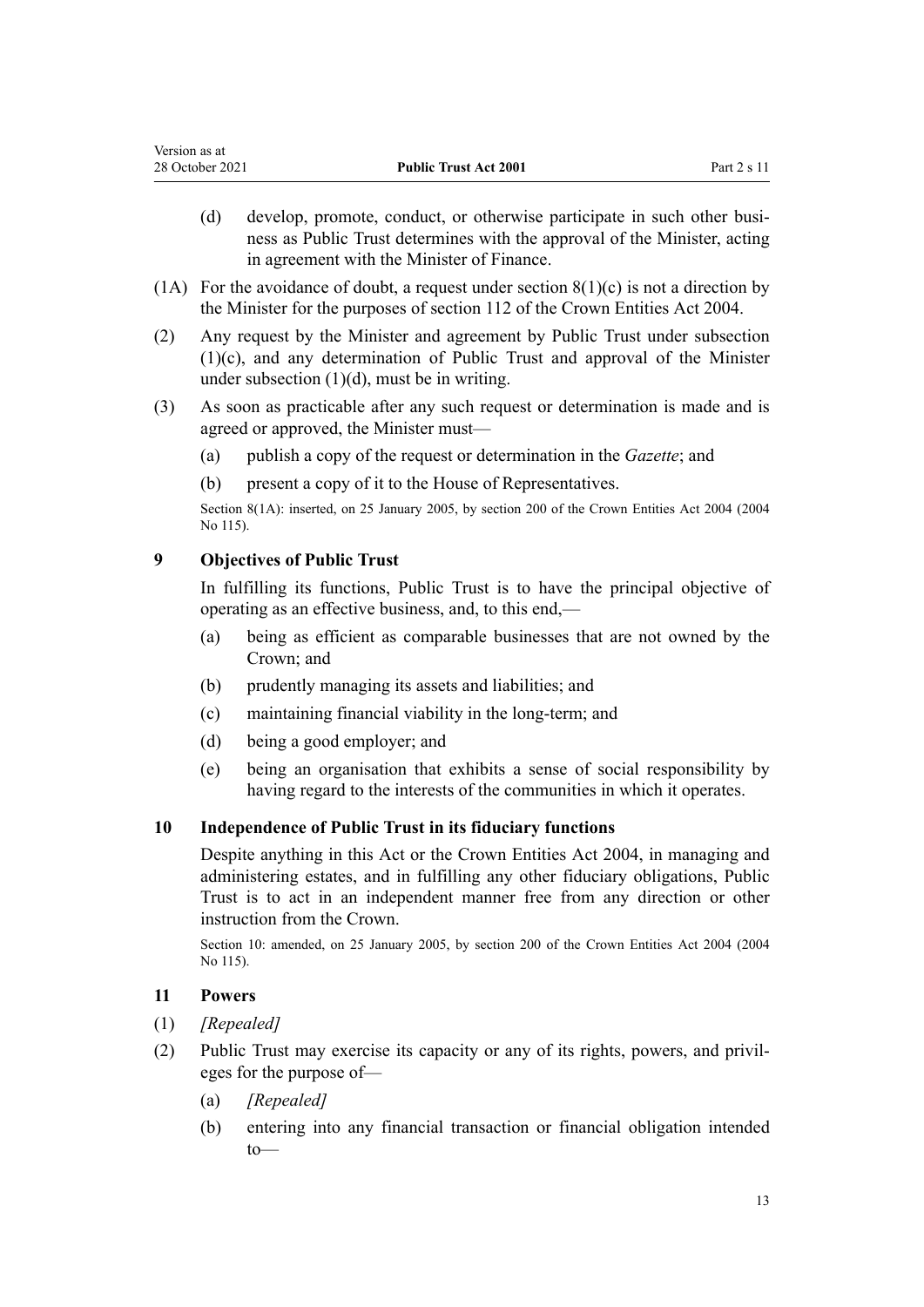- <span id="page-13-0"></span>(i) avoid or lessen any present or possible future risk to Public Trust's current or future income or assets; or
- (ii) lessen any liability of Public Trust; or
- (iii) avoid or lessen any possible future liability of Public Trust; or
- (iv) maximise Public Trust's current or future income (whether net or gross).
- (3) Subsection (2) does not limit [sections 16](http://legislation.govt.nz/pdflink.aspx?id=DLM329930) and [17](http://legislation.govt.nz/pdflink.aspx?id=DLM329931) of the Crown Entities Act 2004.

Section 11(1): repealed, on 25 January 2005, by [section 200](http://legislation.govt.nz/pdflink.aspx?id=DLM331111) of the Crown Entities Act 2004 (2004) No 115).

Section 11(2): amended, on 25 January 2005, by [section 200](http://legislation.govt.nz/pdflink.aspx?id=DLM331111) of the Crown Entities Act 2004 (2004) No 115).

Section 11(2)(a): repealed, on 25 January 2005, by [section 200](http://legislation.govt.nz/pdflink.aspx?id=DLM331111) of the Crown Entities Act 2004 (2004) No 115).

Section 11(3): added, on 25 January 2005, by [section 200](http://legislation.govt.nz/pdflink.aspx?id=DLM331111) of the Crown Entities Act 2004 (2004) No 115).

#### **12 Method of contracting**

- (1) A contract or other enforceable obligation may be entered into by Public Trust as provided in [section 127](http://legislation.govt.nz/pdflink.aspx?id=DLM330394) of the Crown Entities Act 2004.
- (2) *[Repealed]*
- (3) *[Repealed]*
- (4) *[Repealed]*
- (5) *[Repealed]*

Section 12(1): substituted, on 25 January 2005, by [section 200](http://legislation.govt.nz/pdflink.aspx?id=DLM331111) of the Crown Entities Act 2004 (2004 No 115).

Section 12(2): repealed, on 25 January 2005, by [section 200](http://legislation.govt.nz/pdflink.aspx?id=DLM331111) of the Crown Entities Act 2004 (2004 No 115).

Section 12(3): repealed, on 25 January 2005, by [section 200](http://legislation.govt.nz/pdflink.aspx?id=DLM331111) of the Crown Entities Act 2004 (2004 No 115).

Section 12(4): repealed, on 25 January 2005, by [section 200](http://legislation.govt.nz/pdflink.aspx?id=DLM331111) of the Crown Entities Act 2004 (2004 No 115).

Section 12(5): repealed, on 1 January 2008, by [section 364\(1\)](http://legislation.govt.nz/pdflink.aspx?id=DLM969644) of the Property Law Act 2007 (2007) No 91).

## **13 Application of Public Finance Act 1989**

- (1) *[Repealed]*
- (2) For the purposes of the [Public Finance Act 1989](http://legislation.govt.nz/pdflink.aspx?id=DLM160808) and the [Crown Entities Act](http://legislation.govt.nz/pdflink.aspx?id=DLM329630) [2004](http://legislation.govt.nz/pdflink.aspx?id=DLM329630), every reference to the Responsible Minister is to be read as a reference to the Minister acting with the agreement of the Minister of Finance.
- (3) *[Repealed]*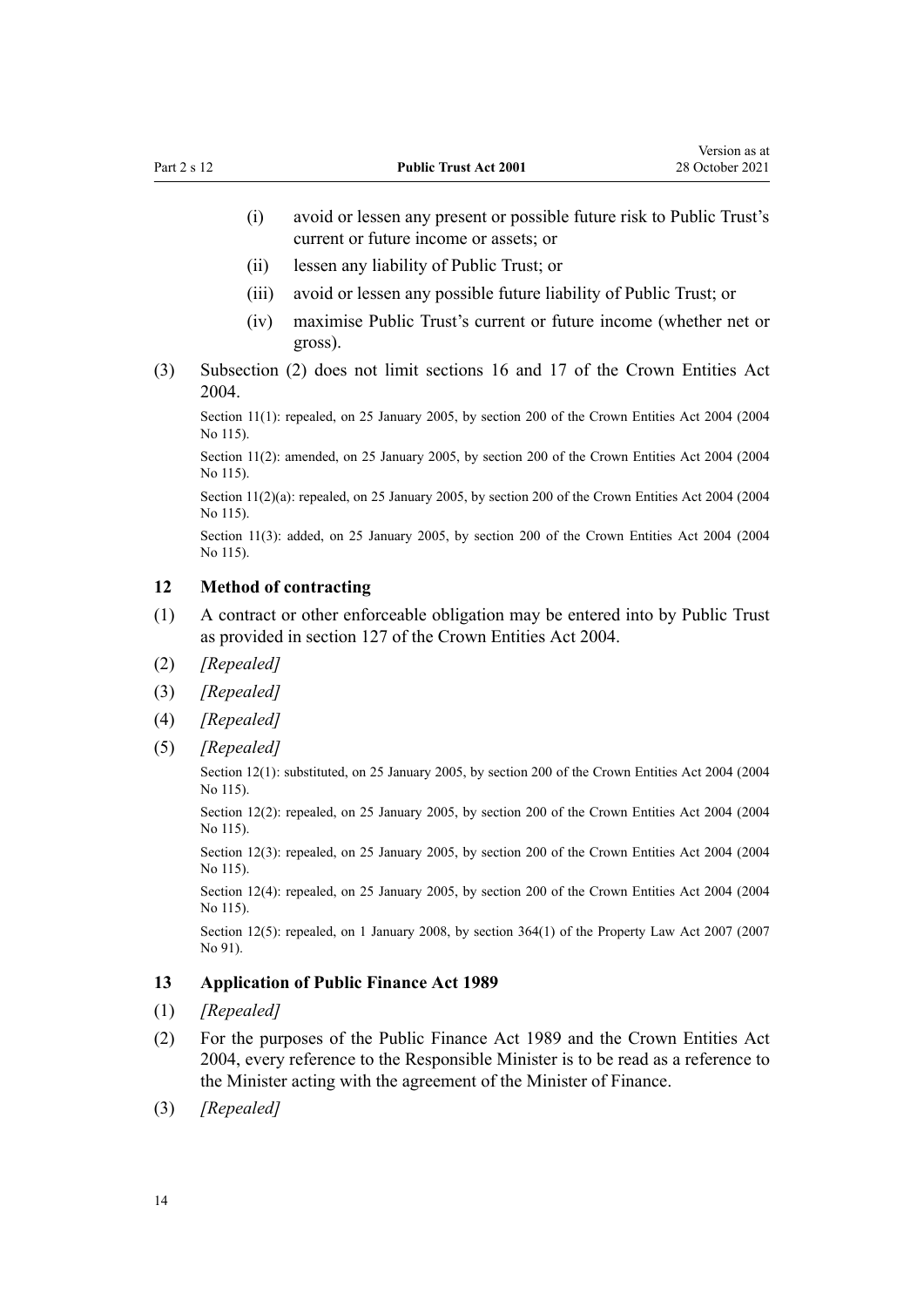<span id="page-14-0"></span>Section 13 heading: substituted, on 25 January 2005, by [section 200](http://legislation.govt.nz/pdflink.aspx?id=DLM331111) of the Crown Entities Act 2004 (2004 No 115).

Section 13(1): repealed, on 25 January 2005, by [section 200](http://legislation.govt.nz/pdflink.aspx?id=DLM331111) of the Crown Entities Act 2004 (2004) No 115).

Section 13(2): substituted, on 25 January 2005, by [section 200](http://legislation.govt.nz/pdflink.aspx?id=DLM331111) of the Crown Entities Act 2004 (2004 No 115).

Section 13(3): repealed, on 25 January 2005, by [section 200](http://legislation.govt.nz/pdflink.aspx?id=DLM331111) of the Crown Entities Act 2004 (2004 No 115).

# *Board of Public Trust*

## **14 Board of Public Trust**

The board of the Public Trust must have no less than 5, and no more than 9, members.

Section 14: substituted, on 25 January 2005, by [section 200](http://legislation.govt.nz/pdflink.aspx?id=DLM331111) of the Crown Entities Act 2004 (2004 No 115).

#### **15 Board's management duty**

#### *[Repealed]*

Section 15: repealed, on 25 January 2005, by [section 200](http://legislation.govt.nz/pdflink.aspx?id=DLM331111) of the Crown Entities Act 2004 (2004 No 115).

# **16 Board's powers**

#### *[Repealed]*

Section 16: repealed, on 25 January 2005, by [section 200](http://legislation.govt.nz/pdflink.aspx?id=DLM331111) of the Crown Entities Act 2004 (2004 No 115).

#### **17 Board may appoint committees**

#### *[Repealed]*

Section 17: repealed, on 25 January 2005, by [section 200](http://legislation.govt.nz/pdflink.aspx?id=DLM331111) of the Crown Entities Act 2004 (2004 No 115).

#### *Delegations by board*

#### **18 Delegations generally**

[Sections 73\(3\)](http://legislation.govt.nz/pdflink.aspx?id=DLM330308) and [97\(g\)](http://legislation.govt.nz/pdflink.aspx?id=DLM330342) of the Crown Entities Act 2004 (which limit a Crown entity's ability to delegate statutorily independent functions to a Crown entity subsidiary) do not apply to Public Trust.

Section 18: substituted, on 25 January 2005, by [section 200](http://legislation.govt.nz/pdflink.aspx?id=DLM331111) of the Crown Entities Act 2004 (2004 No 115).

# **19 Delegation of powers to make affidavits, etc**

The powers of delegation conferred by [section 73](http://legislation.govt.nz/pdflink.aspx?id=DLM330308) of the Crown Entities Act 2004 include power to authorise any delegate to—

(a) make an affidavit, oath, or declaration required to be made by Public Trust under any rules of court or otherwise: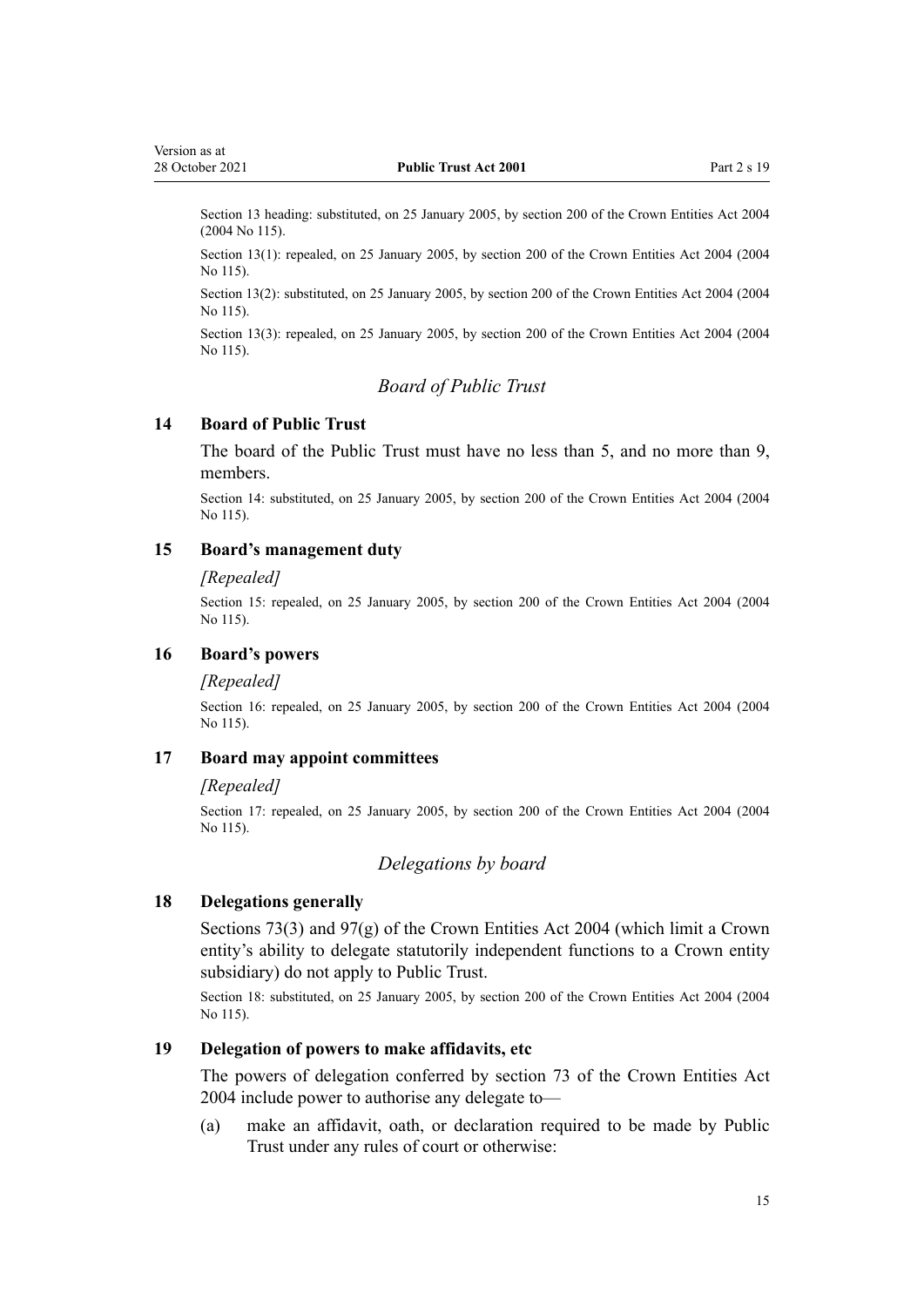- <span id="page-15-0"></span>(b) sign any document to be filed in any court, including any election to administer or any memorandum under [Part 6:](#page-43-0)
- (c) verify any account:
- (d) personally attend in any court.

Compare: 1957 No 36 s 11(8)

Section 19: amended, on 25 January 2005, by [section 200](http://legislation.govt.nz/pdflink.aspx?id=DLM331111) of the Crown Entities Act 2004 (2004 No 115).

## **20 Certain powers not to be delegated**

Despite [section 73](http://legislation.govt.nz/pdflink.aspx?id=DLM330308) of the Crown Entities Act 2004, the board must not delegate any of the following powers:

- (a) *[Repealed]*
- (b) the power to acquire or dispose of real property (otherwise than in relation to an estate):
- (c) the power to form and register a subsidiary (otherwise than in relation to an estate):
- (d) the power to borrow money (otherwise than in relation to an estate):
- (e) the power to appoint a chief executive.

Section 20: amended, on 25 January 2005, by [section 200](http://legislation.govt.nz/pdflink.aspx?id=DLM331111) of the Crown Entities Act 2004 (2004 No 115).

Section 20(a): repealed, on 25 January 2005, by [section 200](http://legislation.govt.nz/pdflink.aspx?id=DLM331111) of the Crown Entities Act 2004 (2004) No 115).

# **21 Effect of delegation**

#### *[Repealed]*

Section 21: repealed, on 25 January 2005, by [section 200](http://legislation.govt.nz/pdflink.aspx?id=DLM331111) of the Crown Entities Act 2004 (2004 No 115).

#### **22 Presumption of acting in accordance with delegation**

#### *[Repealed]*

Section 22: repealed, on 25 January 2005, by [section 200](http://legislation.govt.nz/pdflink.aspx?id=DLM331111) of the Crown Entities Act 2004 (2004) No 115).

## **23 Other matters relating to delegation**

#### *[Repealed]*

Section 23: repealed, on 25 January 2005, by [section 200](http://legislation.govt.nz/pdflink.aspx?id=DLM331111) of the Crown Entities Act 2004 (2004 No 115).

## **24 Execution of documents**

#### *[Repealed]*

Section 24: repealed, on 25 January 2005, by [section 200](http://legislation.govt.nz/pdflink.aspx?id=DLM331111) of the Crown Entities Act 2004 (2004 No 115).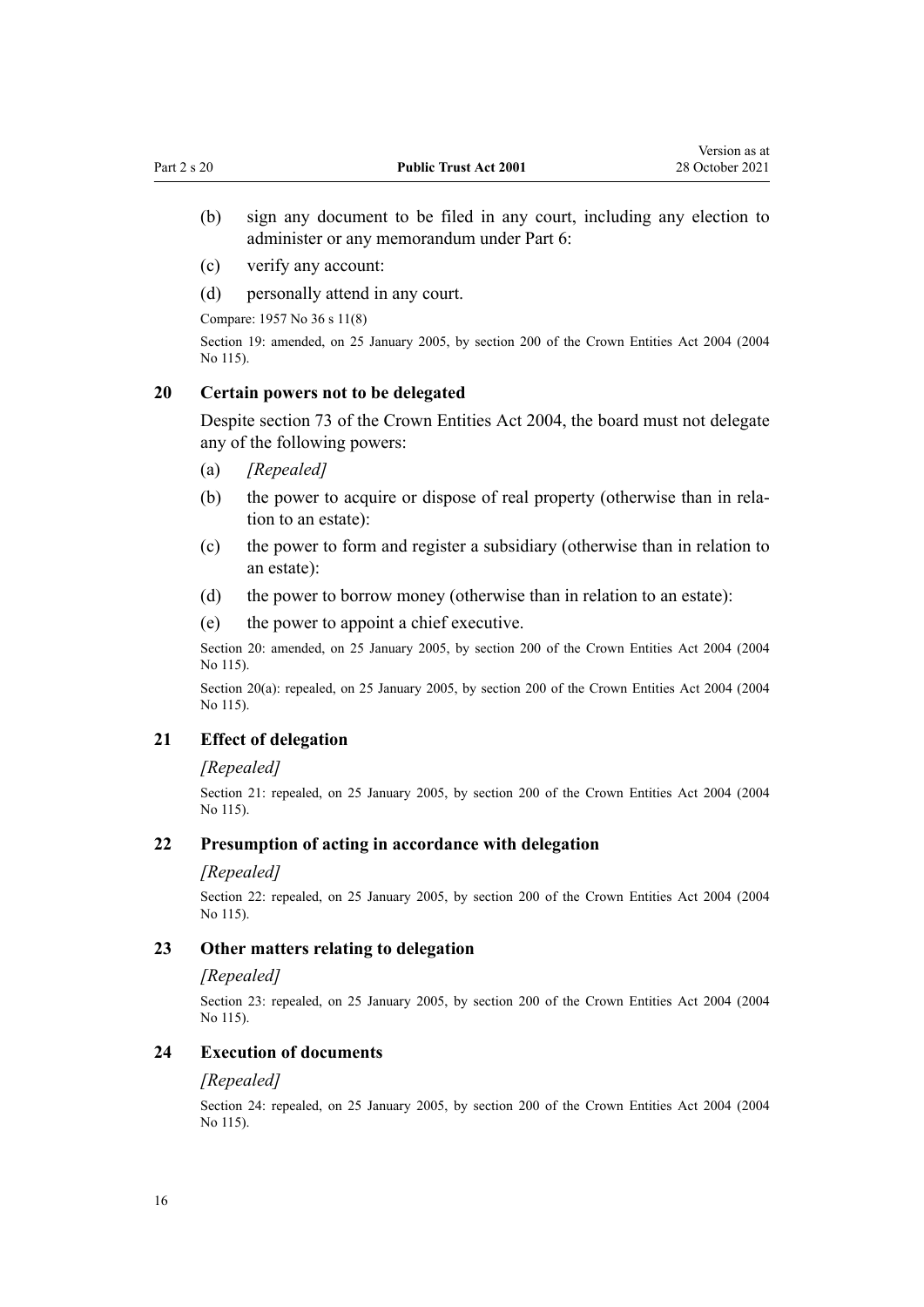# <span id="page-16-0"></span>**25 Presumption of authority to execute document**

## *[Repealed]*

Section 25: repealed, on 25 January 2005, by [section 200](http://legislation.govt.nz/pdflink.aspx?id=DLM331111) of the Crown Entities Act 2004 (2004 No 115).

#### *Chief executive of Public Trust*

#### **26 Chief executive**

- (1) The board must appoint a chief executive.
- (2) The chief executive must not be a member of the board.

#### (3) *[Repealed]*

Section 26(3): repealed, on 25 January 2005, by [section 200](http://legislation.govt.nz/pdflink.aspx?id=DLM331111) of the Crown Entities Act 2004 (2004 No 115).

#### **27 Terms and conditions of employment of chief executive**

#### *[Repealed]*

Section 27: repealed, on 25 January 2005, by [section 200](http://legislation.govt.nz/pdflink.aspx?id=DLM331111) of the Crown Entities Act 2004 (2004 No 115).

## **28 Delegations by chief executive**

#### *[Repealed]*

Section 28: repealed, on 25 January 2005, by [section 200](http://legislation.govt.nz/pdflink.aspx?id=DLM331111) of the Crown Entities Act 2004 (2004 No 115).

# *Employees of Public Trust*

#### *[Repealed]*

Heading: repealed, on 25 January 2005, pursuant to [section 200](http://legislation.govt.nz/pdflink.aspx?id=DLM331111) of the Crown Entities Act 2004 (2004 No 115).

## **29 Personnel policy**

#### *[Repealed]*

Section 29: repealed, on 25 January 2005, by [section 200](http://legislation.govt.nz/pdflink.aspx?id=DLM331111) of the Crown Entities Act 2004 (2004 No 115).

#### **30 Equal employment opportunities programme**

#### *[Repealed]*

Section 30: repealed, on 25 January 2005, by [section 200](http://legislation.govt.nz/pdflink.aspx?id=DLM331111) of the Crown Entities Act 2004 (2004 No 115).

## **31 Appointment of employees of Public Trust**

#### *[Repealed]*

Section 31: repealed, on 25 January 2005, by [section 200](http://legislation.govt.nz/pdflink.aspx?id=DLM331111) of the Crown Entities Act 2004 (2004 No 115).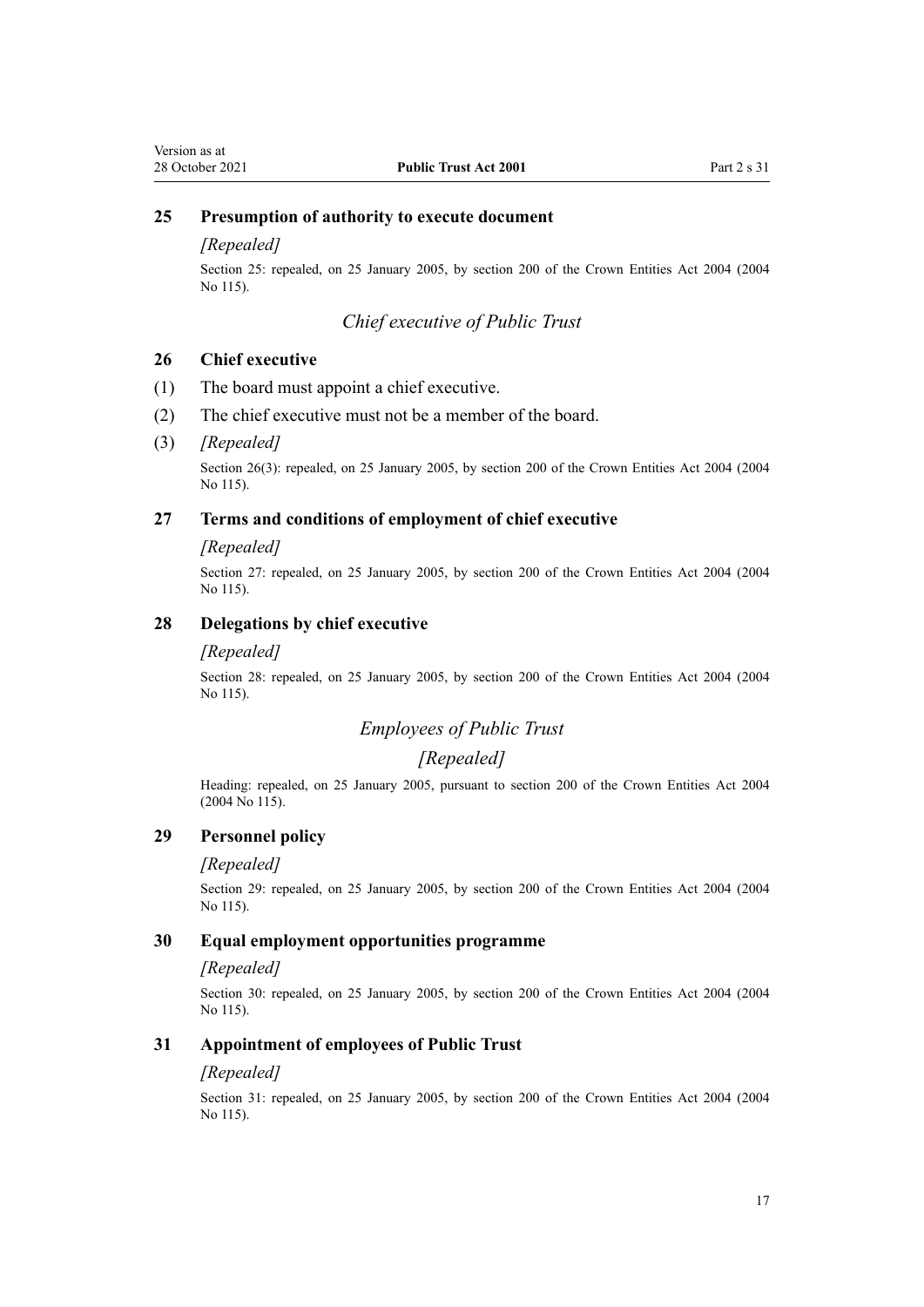# <span id="page-17-0"></span>**32 Establishment of superannuation schemes**

#### *[Repealed]*

Section 32: repealed, on 25 January 2005, by [section 200](http://legislation.govt.nz/pdflink.aspx?id=DLM331111) of the Crown Entities Act 2004 (2004 No 115).

## **33 Employees not in service of the Crown**

#### *[Repealed]*

Section 33: repealed, on 25 January 2005, by [section 200](http://legislation.govt.nz/pdflink.aspx?id=DLM331111) of the Crown Entities Act 2004 (2004 No 115).

#### *Declaration of fidelity and secrecy*

## **34 Declaration of fidelity and secrecy**

Every member of the board of Public Trust, every member of a committee, and every employee of Public Trust must—

- (a) maintain and aid in maintaining the secrecy of all matters coming to his or her knowledge about the affairs of any estate under administration in Public Trust, or the affairs of any person concerned in such an estate, except—
	- (i) as may be authorised by law; or
	- (ii) for the purpose of assisting to carry out the powers and functions of Public Trust, and the member's or employee's own proper duties:
- (b) make and subscribe the prescribed declaration of fidelity and secrecy.

Compare: 1957 No 36 s 17

Section 34: amended, on 25 January 2005, by [section 200](http://legislation.govt.nz/pdflink.aspx?id=DLM331111) of the Crown Entities Act 2004 (2004 No 115).

# **Part 3 Financial provisions**

# *General provisions*

#### **35 Funds of Public Trust**

The funds of Public Trust consist of—

- (a) all money appropriated by Parliament and paid to Public Trust; and
- (b) all other money lawfully received by Public Trust for its purposes (not being money received or held by Public Trust in its fiduciary capacity); and
- (c) all accumulations of income derived from the money referred to in para‐ graphs (a) and (b).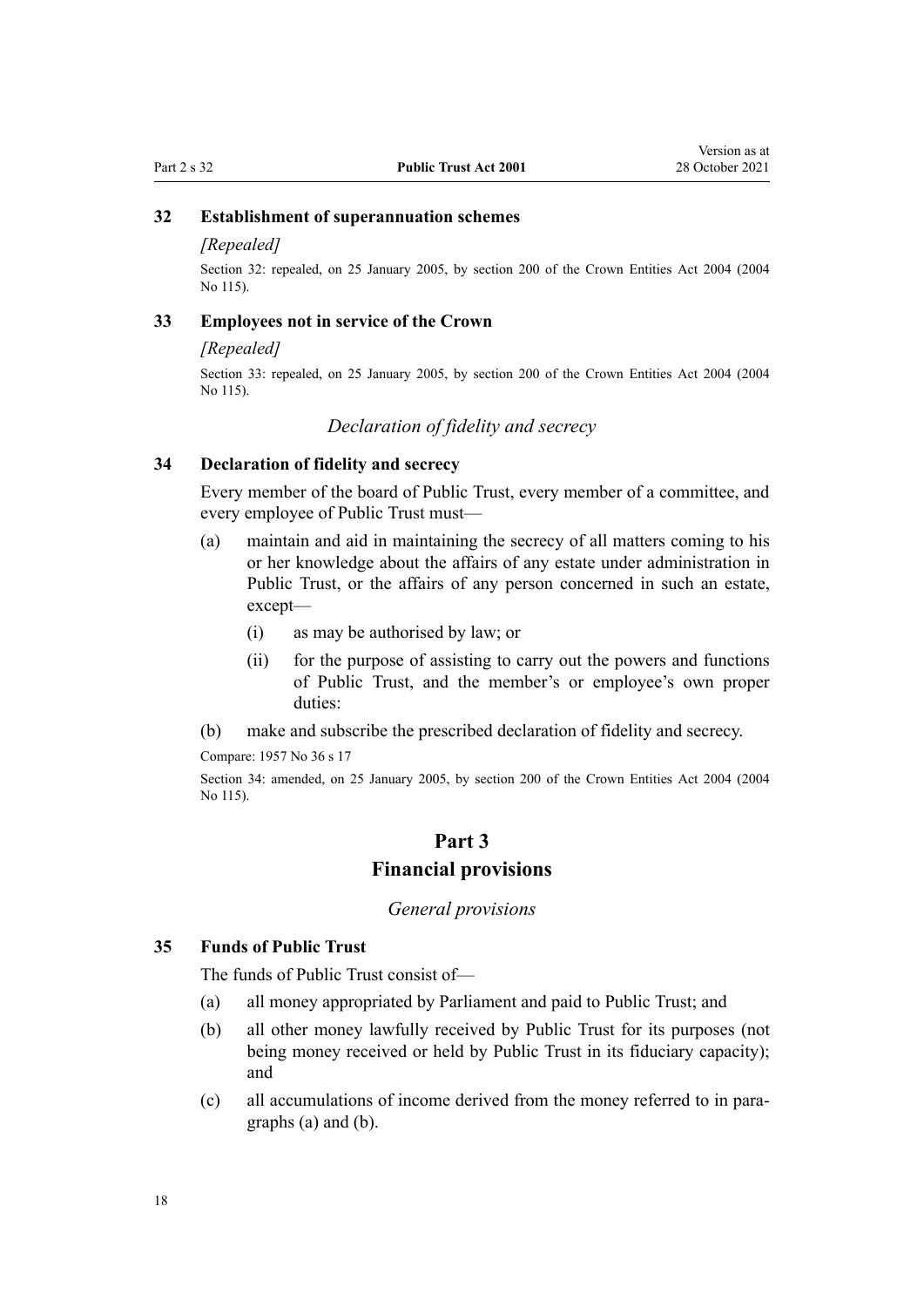<span id="page-18-0"></span>Version as at

# **36 Public Trust bank accounts**

- (1) [Section 158](http://legislation.govt.nz/pdflink.aspx?id=DLM330562) of the Crown Entities Act 2004 applies to the Public Trust only in respect of its funds under [section 35](#page-17-0).
- (2) In addition to any bank account opened under [section 158](http://legislation.govt.nz/pdflink.aspx?id=DLM330562) of the Crown Entities Act 2004, the Public Trust may establish, maintain, and operate in con‐ nection with any estate a separate bank account (including an overseas bank account) in the name of—
	- (a) Public Trust; or
	- (b) the estate; or
	- (c) any beneficiary or beneficiaries of the estate.
- (2A) For the avoidance of doubt, [section 158](http://legislation.govt.nz/pdflink.aspx?id=DLM330562) of the Crown Entities Act 2004 does not apply to an account opened, maintained, or operated under subsection (2).
- (3) All money received by Public Trust, or for Public Trust by any member or by any employee of Public Trust, must be paid, as Public Trust determines, into a bank account opened, maintained and operated under [section 158\(1\)](http://legislation.govt.nz/pdflink.aspx?id=DLM330562) of the Crown Entities Act 2004 or subsection (2).
- (3A) Subsection (3) applies despite [section 158](http://legislation.govt.nz/pdflink.aspx?id=DLM330562) of the Crown Entities Act 2004.
- (4) Public Trust must authorise the manner in which money is withdrawn or paid from any bank account opened, maintained, or operated under subsection (2).

Section 36(1): substituted, on 25 January 2005, by [section 200](http://legislation.govt.nz/pdflink.aspx?id=DLM331111) of the Crown Entities Act 2004 (2004 No 115).

Section 36(2): substituted, on 25 January 2005, by [section 200](http://legislation.govt.nz/pdflink.aspx?id=DLM331111) of the Crown Entities Act 2004 (2004 No 115).

Section 36(2A): inserted, on 25 January 2005, by [section 200](http://legislation.govt.nz/pdflink.aspx?id=DLM331111) of the Crown Entities Act 2004 (2004 No 115).

Section 36(3): amended, on 25 January 2005, by [section 200](http://legislation.govt.nz/pdflink.aspx?id=DLM331111) of the Crown Entities Act 2004 (2004 No 115).

Section 36(3A): inserted, on 25 January 2005, by [section 200](http://legislation.govt.nz/pdflink.aspx?id=DLM331111) of the Crown Entities Act 2004 (2004) No 115).

Section 36(4): amended, on 25 January 2005, by [section 200](http://legislation.govt.nz/pdflink.aspx?id=DLM331111) of the Crown Entities Act 2004 (2004 No 115).

## **37 Investment of funds**

Any funds of Public Trust not immediately required must be invested in 1 or more of the forms of investment provided for in [section 47](#page-20-0) as if they were funds belonging to an estate.

## **38 Public Trust not to borrow without consent of Minister of Finance**

- (1) Public Trust may not borrow or contract to borrow any money, or renew any loan made to Public Trust, without the prior written consent of the Minister of Finance.
- (2) Nothing in this section applies to—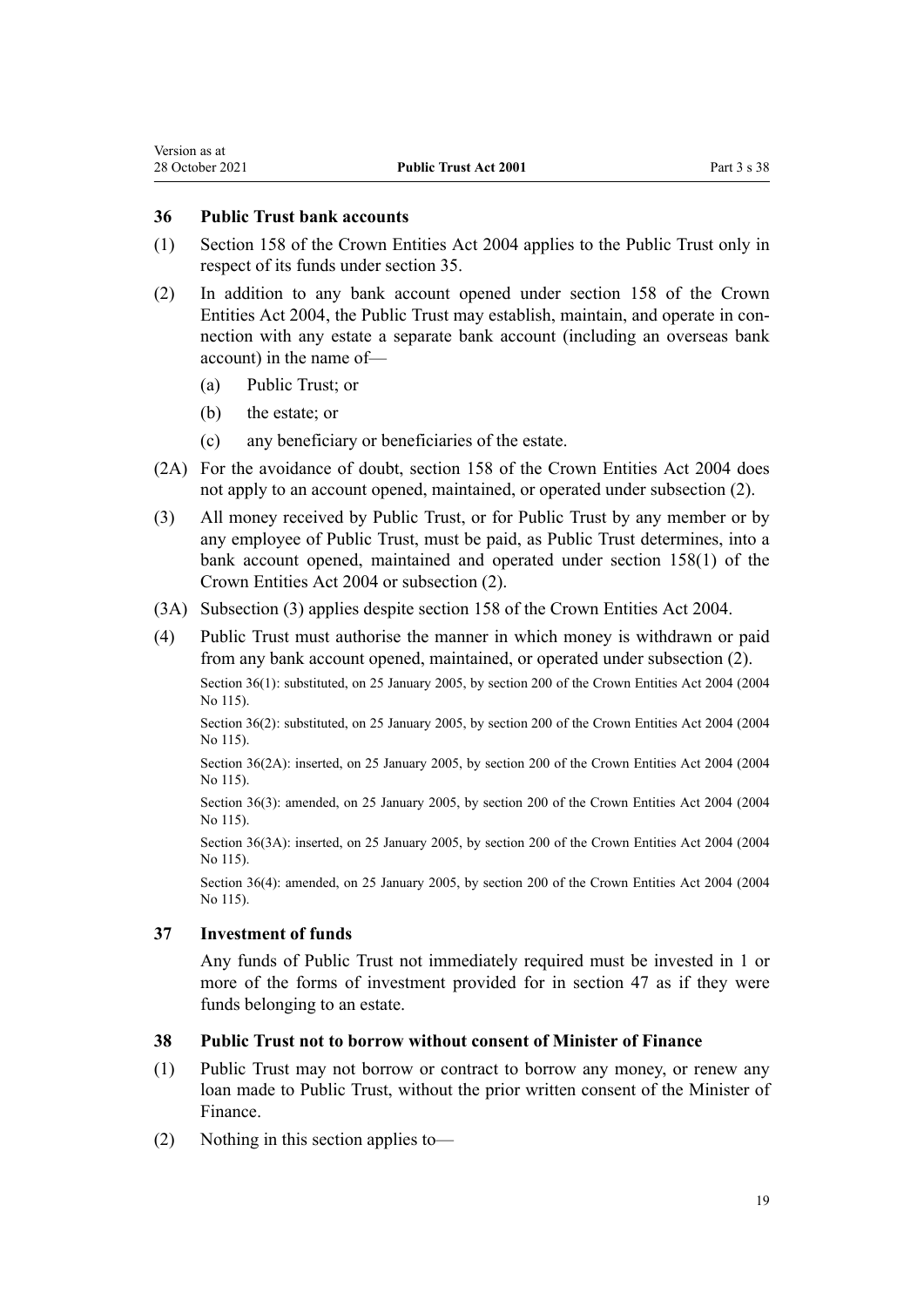- <span id="page-19-0"></span>(a) a transaction of the kind referred to in subsection (1) undertaken or to be undertaken by Public Trust in relation to an estate; or
- (b) the investment of money in the common fund under [Part 4](#page-20-0).
- (3) This section applies despite [section 17](http://legislation.govt.nz/pdflink.aspx?id=DLM329931) of the Crown Entities Act 2004.

Section 38(1): amended, on 25 January 2005, by [section 200](http://legislation.govt.nz/pdflink.aspx?id=DLM331111) of the Crown Entities Act 2004 (2004 No 115).

Section 38(3): added, on 25 January 2005, by [section 200](http://legislation.govt.nz/pdflink.aspx?id=DLM331111) of the Crown Entities Act 2004 (2004 No 115).

#### **39 Audit Office to be auditor of Public Trust**

#### *[Repealed]*

Section 39: repealed, on 25 January 2005, by [section 200](http://legislation.govt.nz/pdflink.aspx?id=DLM331111) of the Crown Entities Act 2004 (2004 No 115).

#### **40 Annual report**

#### *[Repealed]*

Section 40: repealed, on 25 January 2005, by [section 200](http://legislation.govt.nz/pdflink.aspx?id=DLM331111) of the Crown Entities Act 2004 (2004 No 115).

# *Public Trust and the Crown*

#### **41 Ownership interest of the Crown**

- (1) For the avoidance of doubt, it is declared that Public Trust is owned by the Crown.
- (2) If at any time Public Trust is liquidated, the Crown is entitled to receive the net assets available in the liquidation.

#### **42 Deficiency payable out of Crown Bank Account**

- (1) If at any time the funds of Public Trust are insufficient to meet its liabilities and commitments, the Minister of Finance may, without further appropriation than this section, advance out of a Crown Bank Account such sums as are necessary to meet those liabilities and commitments.
- (2) Advances under subsection (1) must be repaid as soon as the funds of Public Trust are sufficient for the repayment.

Section 42(1): amended, on 25 January 2005, pursuant to [section 65R\(3\)](http://legislation.govt.nz/pdflink.aspx?id=DLM162942) of the Public Finance Act 1989 (1989 No 44).

#### **43 Distributions to the Crown**

- (1) In any financial year in which Public Trust makes a profit, it may, and if so directed by the Minister of Finance must, distribute to the Crown an amount equal to the whole or any part of that profit.
- (2) If the Minister of Finance is satisfied after consulting the board that any part of the funds of Public Trust is surplus to its present or reasonably foreseeable needs, the Minister may—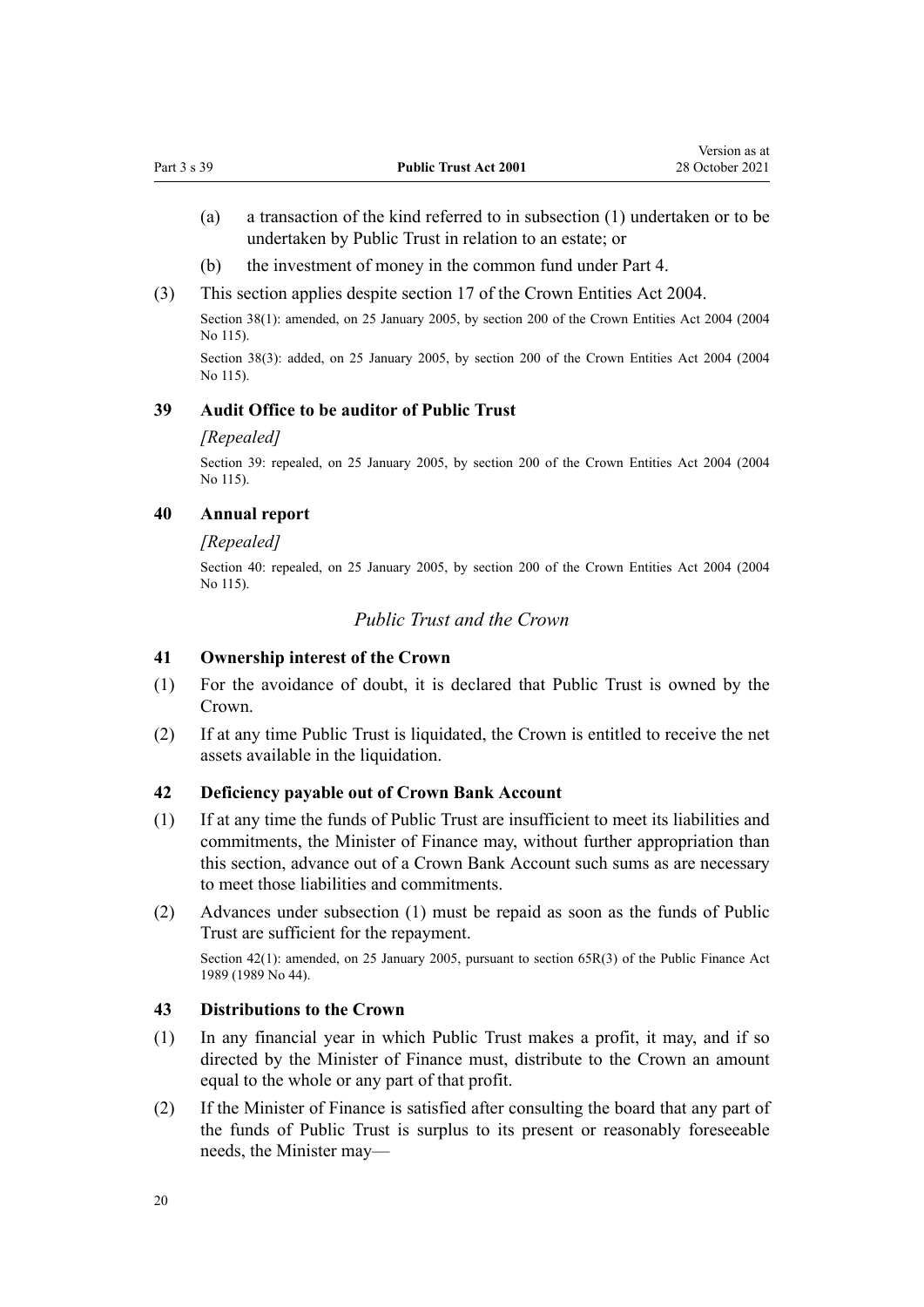- <span id="page-20-0"></span>(a) direct that an amount equal to that part of those funds be distributed to the Crown; and
- (b) the board must comply with that direction.
- (3) The Minister of Finance must obtain the agreement of the Minister before giving a direction under subsection (1) or subsection (2).

# **44 Payment by the Crown for non-commercial activities**

- (1) If, in respect of any financial year the Minister requests Public Trust to provide goods or services to any person, the Minister must enter into an agreement with Public Trust specifying the terms and conditions, including any payment to Public Trust by the Crown, on which those goods and services are to be provided.
- (2) The Minister may not enter into an agreement under subsection (1) without the agreement of the Minister of Finance.
- (3) Payments by the Crown to Public Trust pursuant to an agreement under subsec‐ tion (1) must be made out of money appropriated by Parliament for the purpose.
- (4) Public Trust may include an agreement under subsection (1) in a statement of performance expectations prepared for the purpose of [section 149C](http://legislation.govt.nz/pdflink.aspx?id=DLM6176675) of the Crown Entities Act 2004.

Section 44(4): replaced, on 1 July 2014, by [section 72](http://legislation.govt.nz/pdflink.aspx?id=DLM5327162) of the Crown Entities Amendment Act 2013 (2013 No 51).

## **45 Power to request information**

## *[Repealed]*

Section 45: repealed, on 25 January 2005, by [section 200](http://legislation.govt.nz/pdflink.aspx?id=DLM331111) of the Crown Entities Act 2004 (2004 No 115).

## **46 Refusal of request to supply information**

- (1) A request for information must be refused if the information is held by Public Trust in a fiduciary capacity.
- (2) Subsection (1) does not limit [section 134](http://legislation.govt.nz/pdflink.aspx?id=DLM330502) of the Crown Entities Act 2004.
- (3) Subsection (1) applies despite any other enactment or law.

Section 46: substituted, on 25 January 2005, by [section 200](http://legislation.govt.nz/pdflink.aspx?id=DLM331111) of the Crown Entities Act 2004 (2004 No 115).

# **Part 4 Investments**

## **47 Investments generally**

Public Trust is to invest all capital money and estate money held by it in 1 or more of the following forms of investment in accordance with this Part: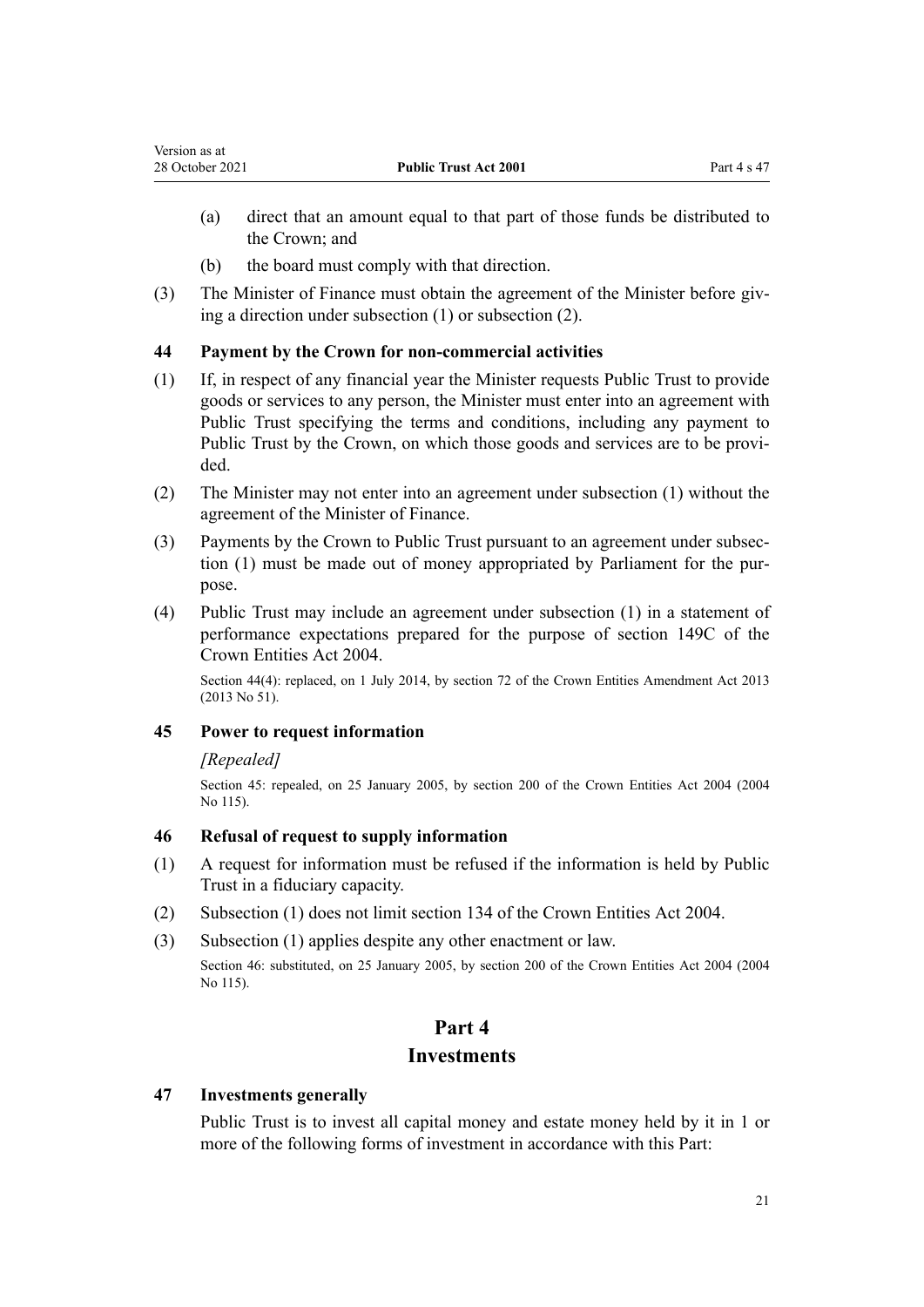- <span id="page-21-0"></span>(a) the common fund of Public Trust, as provided in section 48:
- (b) separate investments on account of the estate, as provided in [section 59:](#page-25-0)
- (c) special investments on account of the estate, as provided in [section 60](#page-26-0):
- (d) a group investment fund established by Public Trust, as provided in sec[tion 61](#page-26-0).

# *Common fund of Public Trust*

#### **48 Common fund**

- (1) All amounts of capital money held by Public Trust, whether directed to be invested or not, are to constitute one common fund, except to the extent that—
	- (a) their investment in the common fund is expressly forbidden; or
	- (b) Public Trust, in its discretion, determines to invest an amount—
		- (i) on separate account of an estate in accordance with [section 59;](#page-25-0) or
		- (ii) in a group investment fund in accordance with [section 61;](#page-26-0) or
	- (c) Public Trust places or retains an amount in a separate bank account oper‐ ated in connection with an estate in accordance with [section 36\(2\).](#page-18-0)
- (2) The common fund is to be invested in the manner provided by section 49.
- (3) Investments made from the common fund are not made on account of, and do not belong to, any particular estate.
- (4) For the purposes of subsection (1)(a), a power or direction to invest money in 1 or some only of any specified investments or classes of investments is not to be treated as an express prohibition against investment in the common fund, unless there is an express direction to the contrary.
- (5) Nothing in this section prevents Public Trust from applying money belonging to an estate constituting part of the common fund for any purpose involved in the exercise of any power or authority conferred on Public Trust by or under—
	- (a) this or any other enactment; or
	- (b) any will, deed, court order, or other instrument.

Compare: 1957 No 36 ss 20, 30(1), (2), (3)

# **49 Investment of common fund**

Money in the common fund must be invested in accordance with the [Trusts Act](http://legislation.govt.nz/pdflink.aspx?id=DLM7382802) [2019](http://legislation.govt.nz/pdflink.aspx?id=DLM7382802), except as otherwise provided by this Act.

Compare: 1957 No 36 s 32(1), (4)

Section 49: amended, on 30 January 2021, by [section 161](http://legislation.govt.nz/pdflink.aspx?id=DLM7383110) of the Trusts Act 2019 (2019 No 38).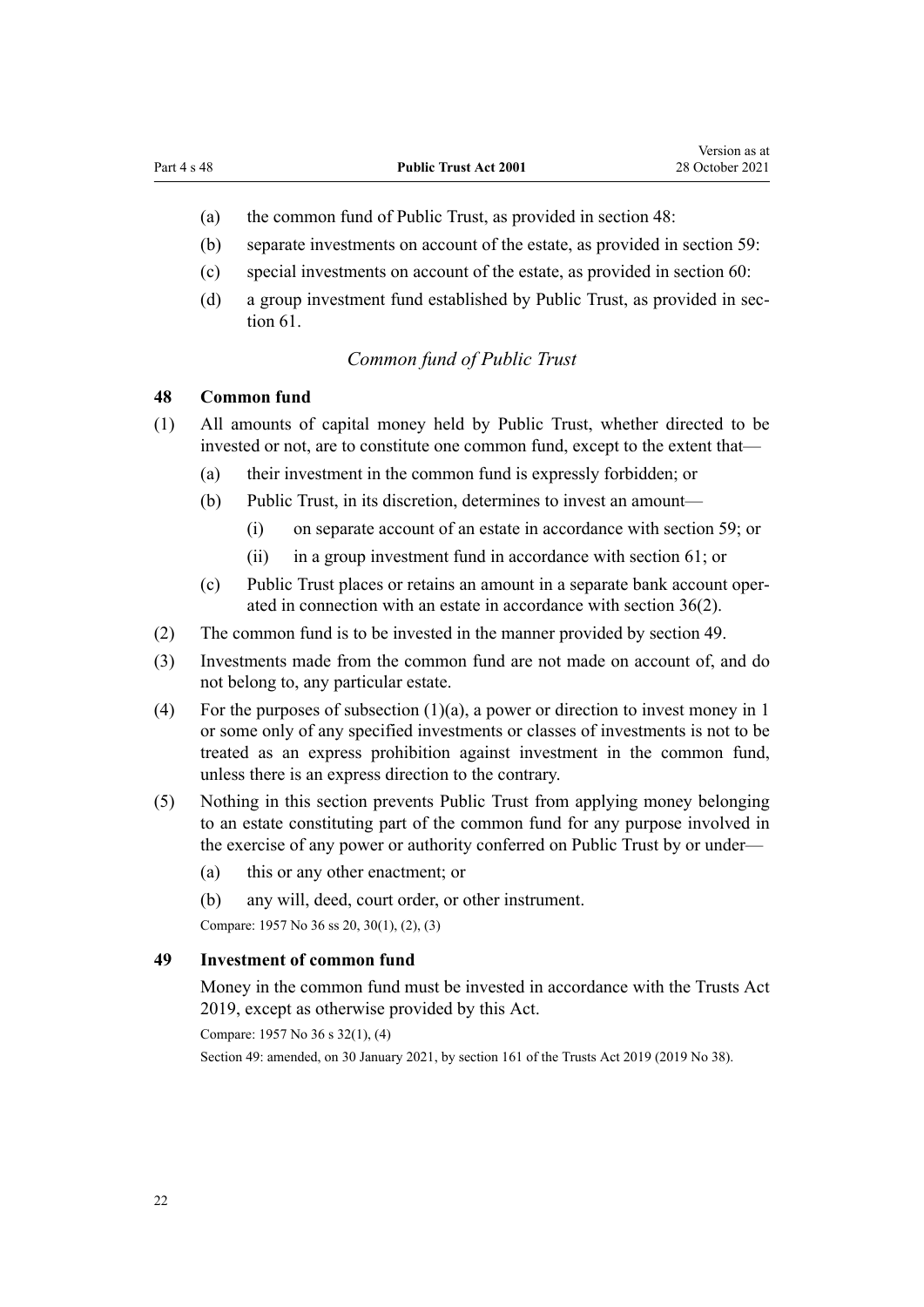## <span id="page-22-0"></span>**50 Interest payable to estates in common fund**

- (1) The interest payable to estates whose money constitutes the common fund is to be paid at a rate and at intervals determined by Public Trust and notified in the *Gazette*.
- (2) Public Trust may fix and notify different rates and intervals with respect to dif‐ ferent classes of deposit, whether according to the type of estate making the deposit or the amount or period of the deposit.
- (3) In any particular case or class of case, Public Trust may nevertheless pay the interest at such intervals different from those specified in the notice as may be necessary or appropriate in the interests of administrative convenience or for other good reason.
- (4) Public Trust may also determine and notify in the *Gazette*
	- (a) types of deposit that do not carry interest:
	- (b) the dates or times, or criteria for determining the dates or times, when interest starts or stops.
- (5) The notification of any interest rate or other matter in the *Gazette* under this section must be made not later than 7 working days after the date on which the determination takes effect.

Compare: 1957 No 36 ss 30(4), (5), 37(2), (3)

## **51 Public Trust acting under section 75 as agent to invest in common fund**

- (1) The power given to Public Trust by [section 75](#page-32-0) to act as agent is to be treated as including the power to act as agent for the investment of money in the common fund.
- (2) Any such investment is to be for such period and on such terms and conditions as are agreed on between Public Trust and the principal.
- (3) Despite anything in section 50, Public Trust and the principal may agree on a rate of interest, and the intervals at which interest is payable, different from any rate or interval fixed or notified under that section; and the agreed rate and intervals then apply.

Compare: 1957 No 36 s 37(1)

## **52 Deficiency in common fund to be made good out of public money**

- (1) If the common fund is insufficient to meet the lawful claims on it, the Minister of Finance must, without further appropriation than this section, pay out of a Crown Bank Account such amounts as may be necessary to meet the defi‐ ciency.
- (2) All money paid by the Minister of Finance under the authority of this section constitutes a debt due by Public Trust to the Crown, and is recoverable accord‐ ingly.

Compare: 1957 No 36 s 36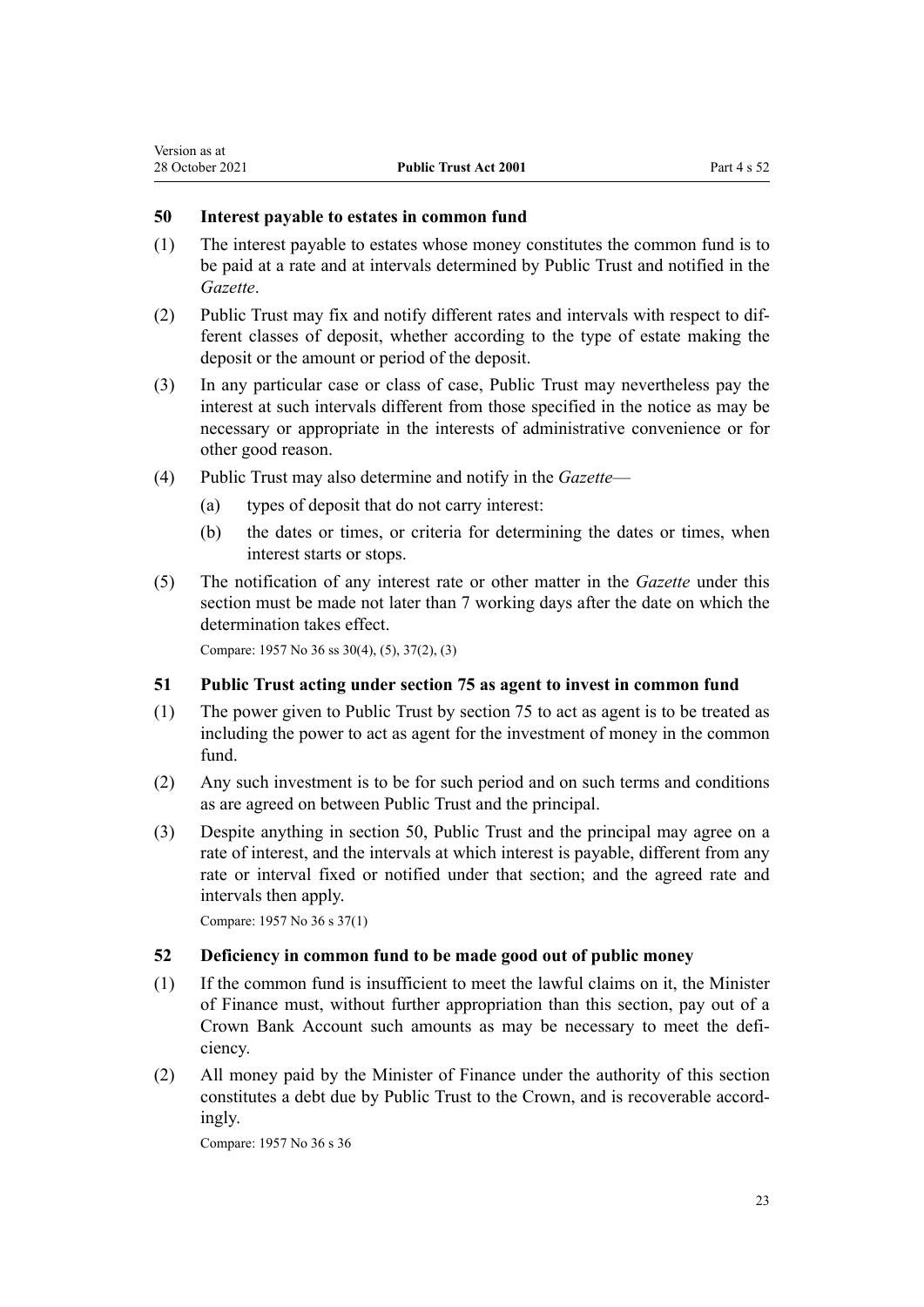<span id="page-23-0"></span>Section 52(1): amended, on 25 January 2005, pursuant to [section 65R\(3\)](http://legislation.govt.nz/pdflink.aspx?id=DLM162942) of the Public Finance Act 1989 (1989 No 44).

## **53 Power to deal with land investments**

All land that constitutes an investment of the common fund, together with its buildings and improvements, may be managed, leased, let, mortgaged, exchanged, sold, or otherwise dealt with or disposed of by Public Trust as it thinks fit.

Compare: 1957 No 36 s 32(4)

# **54 Public Trust may apply common fund money for purpose of buying in securities**

- (1) If any power of sale conferred upon Public Trust as mortgagee or lender in respect of any mortgage or other security securing common fund money is exercised or becomes exercisable, Public Trust may—
	- (a) buy in, purchase, or otherwise acquire the land or other property affected by the mortgage or security, whether on a sale through the Registrar of the High Court or otherwise; and
	- (b) expend or apply money of the common fund for that purpose.
- (2) Any land or property so acquired—
	- (a) may be managed, stocked, cultivated, leased, exchanged, sold, or other‐ wise disposed of by Public Trust as it thinks fit; and
	- (b) until sold, realised, or otherwise disposed of, constitutes an investment of the common fund for the purpose of securing repayment of the com‐ mon fund money expended or applied for its acquisition.

Compare: 1957 No 36 s 34

## **55 Extensions or renewals of common fund investments**

- (1) Where Public Trust is the mortgagee or lender in the case of a mortgage or other security that secures common fund money, Public Trust may at any time arrange with the mortgagor or borrower for an extension or renewal of the mortgage or security.
- (2) The extension or renewal may be for such term and subject to such conditions and at such rate of interest (whether higher or lower than that previously pay‐ able) as Public Trust thinks fit, even though—
	- (a) a higher rate of interest might be obtainable for a new loan; or
	- (b) by reason of any decrease in the value of the property concerned, or for any other reason, the extension or renewal is not an investment that Public Trust could properly make in respect of common fund money.

Compare: 1957 No 36 s 42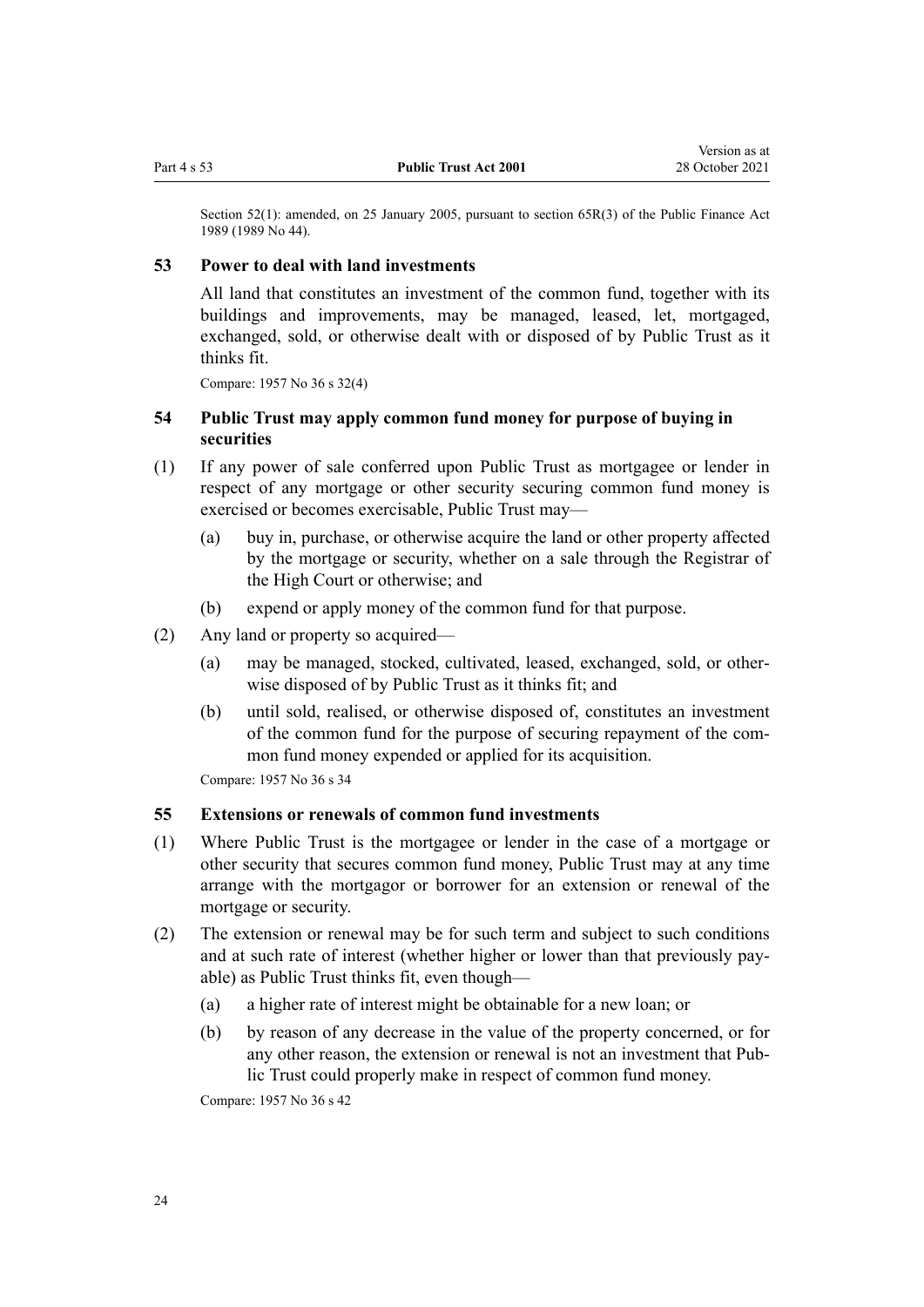## <span id="page-24-0"></span>**56 Advances to estates from common fund**

- (1) Public Trust may advance to an estate administered by it such sums out of the common fund as may be necessary to meet payment of the following amounts, if there is insufficient money available in the estate for the purpose:
	- (a) expenses properly incurred by Public Trust in the administration of the estate:
	- (b) money required or desired to be paid out of or on account of the estate, whether to persons entitled to the estate or any share or interest in it, or to creditors or otherwise:
	- (c) money required or needed to carry into full effect any power or discre‐ tion vested in Public Trust, by this Act or otherwise, that Public Trust is required or has decided to exercise.
- (2) The total of all such advances to an estate may not exceed the value of the real and personal property in the estate, as estimated by Public Trust.
- (3) The sums advanced bear interest at a rate fixed from time to time by Public Trust.
- (4) The sums advanced, and any interest payable on those sums, constitutes a charge on the real and personal property comprised in the estate. The charge ranks next in priority to any mortgage or charge registered against or secured on the property that Public Trust has notice of at the time of making the advance.
- (5) Public Trust may also under subsection (1) make advances from the common fund to an estate managed or controlled by it as agent or attorney, and this section applies accordingly, except that the charge under subsection (4) is upon the following property without need to execute any mortgage, charge, or assignment:
	- (a) if the power of attorney or other instruction of the person creating the agency is restricted to apply only to certain real and personal property of the person, upon all the property of the person to which the power of attorney or other instruction can relate, and the proceeds of the property:
	- (b) if the power of attorney or other instruction is not so restricted, upon the whole of the persons real and personal property, and the proceeds of the property.

Compare: 1957 No 36 s 39

## **57 Advances to beneficiaries from common fund**

- (1) Public Trust may make advances out of the common fund to a person entitled to a share in an estate administered by Public Trust if—
	- (a) the person so requests; and
	- (b) the share is indefeasibly vested in interest and is not subject to any contingency.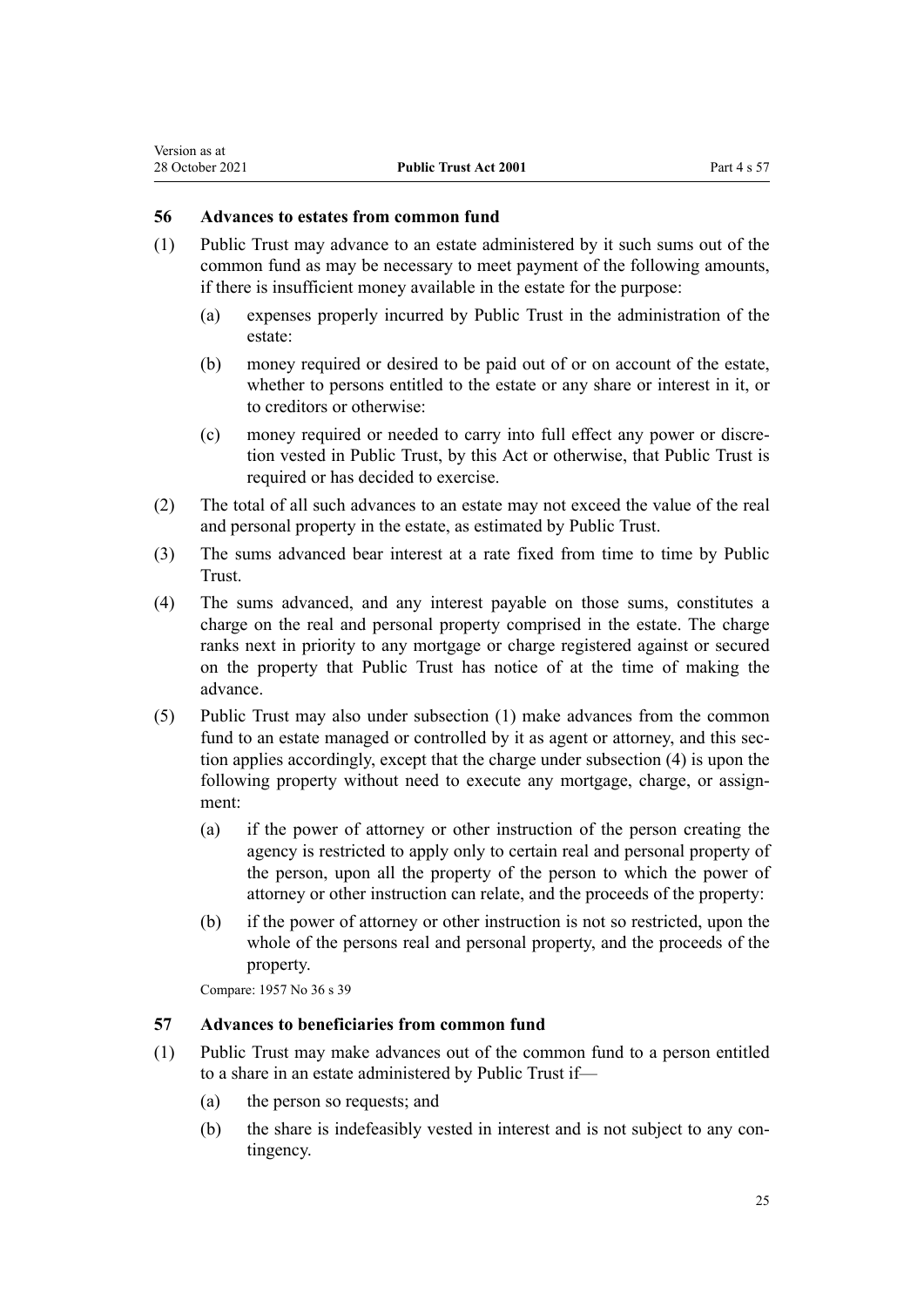Version as at

- <span id="page-25-0"></span>(2) The advances may not exceed two-thirds of the value of the share as estimated by Public Trust.
- (3) The sums advanced bear interest at a rate fixed from time to time by Public Trust.
- (4) Where an advance is made to a person under this section,—
	- (a) the money advanced and any interest payable on that money is, by force of this Act and without any instrument of assignment, to be treated as a first charge on the share against which the advance is made; and
	- (b) the money advanced, together with all interest, costs, charges, and expenses due in relation to the advance, is, in the absence of express agreement, repayable on demand, and may be recovered from the person in any court of competent jurisdiction; and
	- (c) Public Trust may at any time, without notice, sell, mortgage, charge, or otherwise deal with the share against which the advances are made, for the purpose of obtaining repayment of the money advanced and all associated interest, costs, charges, and expenses that have accrued.
- (5) If a person is beneficially entitled to a share in more than 1 estate administered by Public Trust, Public Trust may exercise the powers conferred by subsection (4)(b) in respect of the person's share or interest in all or any of the estates.
- (6) A certificate by Public Trust as to the following matters is sufficient evidence of the facts stated until the contrary is proved:
	- (a) the person to whom the advances were made under this section:
	- (b) the amount owing for advances and interest on any specified date:
	- (c) the share against which the advances were made.

Compare: 1957 No 36 s 40

# **58 Person acting jointly with Public Trust**

Nothing in this Act confers on any person acting jointly with Public Trust any right, power, or authority over or in respect of the management, administration, control, or investment of the common fund.

Compare: 1957 No 36 s 30(1A)

## *Investments otherwise than in common fund*

# **59 Separate investments of estate money**

- (1) Public Trust may, at its discretion, separately invest any estate money on account of the estate in accordance with the [Trusts Act 2019](http://legislation.govt.nz/pdflink.aspx?id=DLM7382802), rather than including it in the common fund.
- (2) Subsection (1) does not authorise an investment if the making of that investment, or an investment of that class, is expressly forbidden by—
	- (a) the instrument creating the trust; or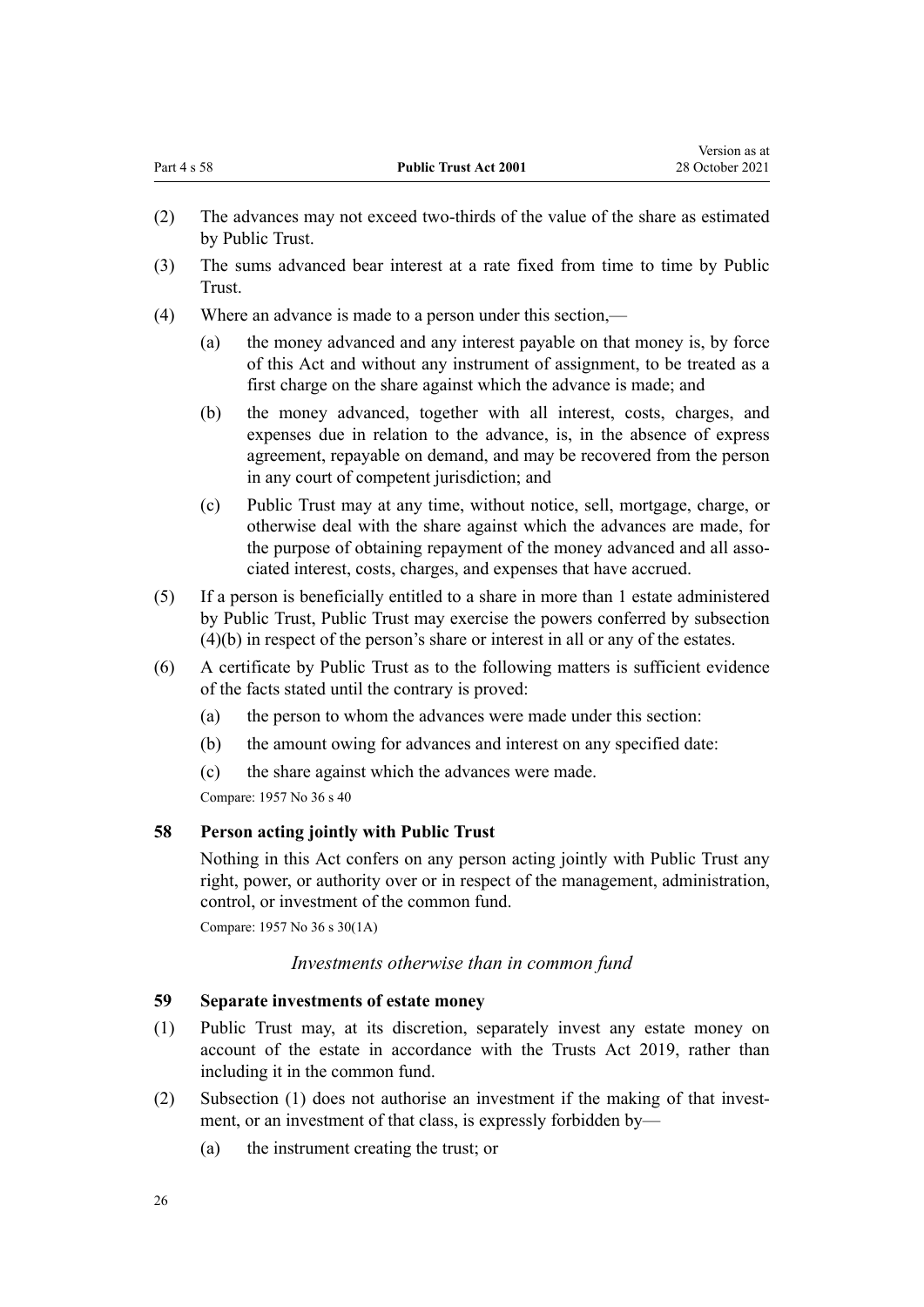<span id="page-26-0"></span>Version as at

- (b) the authority of Public Trust to administer, hold, or control the estate.
- (3) If Public Trust is acting as a co-trustee, the exercise of its discretion under sub‐ section (1) is subject to the consent of every other co-trustee of the estate who, at the time the investment is made,—
	- (a) is acting in the trusts of that estate; and
	- (b) is neither subject to a property order made under [section 30](http://legislation.govt.nz/pdflink.aspx?id=DLM127009) or [31](http://legislation.govt.nz/pdflink.aspx?id=DLM127010) of the Protection of Personal and Property Rights Act 1988 nor a person for whom a trustee corporation is acting as manager under [section 32](http://legislation.govt.nz/pdflink.aspx?id=DLM127016) or [33](http://legislation.govt.nz/pdflink.aspx?id=DLM127020) of that Act.
- (4) Amounts invested under this section are not part of the common fund, but noth‐ ing in this section prevents them from being reinvested in the common fund at a later time.

Compare: 1957 No 36 s 30A(1), (2), (4)

Section 59(1): amended, on 30 January 2021, by [section 161](http://legislation.govt.nz/pdflink.aspx?id=DLM7383110) of the Trusts Act 2019 (2019 No 38). Section 59(3)(b): substituted, on 10 September 2008, by [section 14\(2\)](http://legislation.govt.nz/pdflink.aspx?id=DLM1404054) of the Disability (United Nations Convention on the Rights of Persons with Disabilities) Act 2008 (2008 No 64).

## **60 Special investments**

- (1) This section applies to money that is available for investment but, by virtue of an express prohibition, may not form part of the common fund.
- (2) Public Trust must invest such money—
	- (a) in accordance with any powers or directions as to its investment contained in the instrument (if any) governing the trust; or
	- (b) to the extent that it is applicable, in accordance with the [Trusts Act 2019](http://legislation.govt.nz/pdflink.aspx?id=DLM7382802).
- (3) Immediately upon receipt of such money, Public Trust must make all reasonable efforts to invest it in accordance with subsection (2).
- (4) If the whole of the money cannot be so invested within 1 calendar month of its receipt, then, despite subsection (2) and the express prohibition, Public Trust may temporarily place the money in the common fund pending its investment elsewhere.

```
Compare: 1957 No 36 s 31(1), (3), (4)
```
Section 60(2)(b): amended, on 30 January 2021, by [section 161](http://legislation.govt.nz/pdflink.aspx?id=DLM7383110) of the Trusts Act 2019 (2019 No 38).

# **61 Investments in group investment funds**

- (1) Public Trust may, in its discretion, invest money of the following kinds in a group investment fund established by it under this Part (or under Part 2A of the Public Trust Office Act 1957):
	- (a) where authorised by the power of attorney or other written authority by which it is appointed as agent by any person, money held by Public Trust for that person: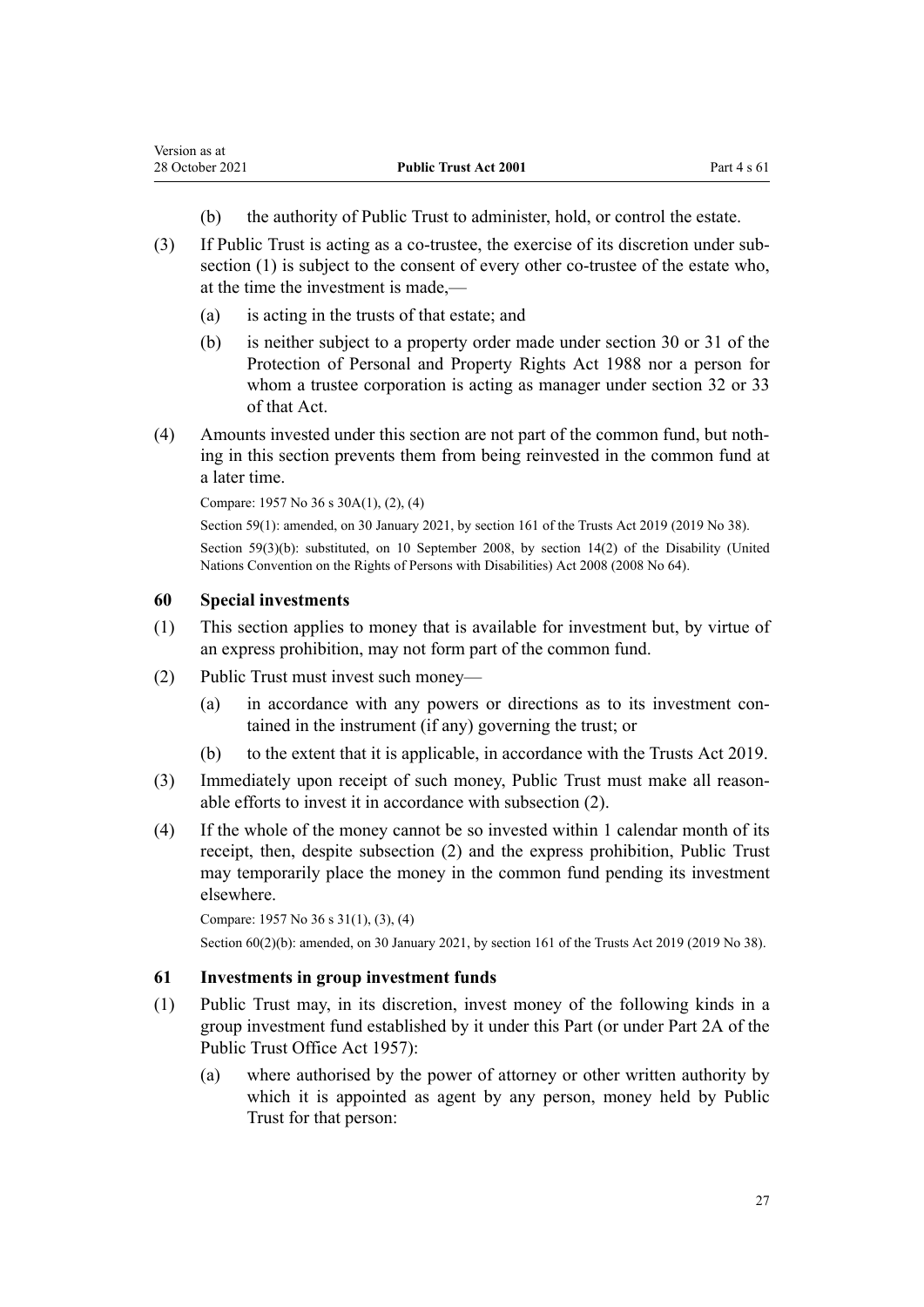- <span id="page-27-0"></span>(b) money of any other estate in Public Trust's possession that is available for investment (whether or not the estate is administered by Public Trust), if—
	- (i) the money is not directed to be invested in some other specified manner; and
	- (ii) investment in a group investment fund is not inconsistent with the terms of the trust instrument or other authority governing the money.
- (2) If money of the kinds referred to in subsection (1) is lawfully invested in an investment in which a group investment fund may be invested, Public Trust may—
	- (a) transfer the investment to the group investment fund; and
	- (b) give credit in the group investment fund to the estate for the fair market value of the investment at the time of the transfer.

On any investment being so transferred, it ceases to belong to the estate that formerly owned it.

- (3) Public Trust may in its discretion withdraw any amount for the time being to the credit of an estate in a group investment fund—
	- (a) for the purpose of investing the amount on the separate account of the estate, or in another group investment fund, or in the common fund; or
	- (b) for any other purpose relating to the exercise and discharge of its duties, powers, authorities, and functions.
- (4) If Public Trust is acting as a co-trustee in any case, the exercise of its discretion under subsection (1) or subsection (3) is subject to the consent of every other co-trustee of the estate who, at the time the investment is made,—
	- (a) is acting in the trusts of that estate; and
	- (b) is neither subject to a property order made under [section 30](http://legislation.govt.nz/pdflink.aspx?id=DLM127009) or [31](http://legislation.govt.nz/pdflink.aspx?id=DLM127010) of the Protection of Personal and Property Rights Act 1988 nor a person for whom a trustee corporation is acting as manager under [section 32](http://legislation.govt.nz/pdflink.aspx?id=DLM127016) or [33](http://legislation.govt.nz/pdflink.aspx?id=DLM127020) of that Act.

Compare: 1957 No 36 s 42A(3), (4), (5), (6), (8)

Section 61(4)(b): substituted, on 10 September 2008, by [section 14\(3\)](http://legislation.govt.nz/pdflink.aspx?id=DLM1404054) of the Disability (United Nations Convention on the Rights of Persons with Disabilities) Act 2008 (2008 No 64).

# **62 Investments outside common fund not guaranteed**

- (1) Investments made under any of [sections 59 to 61](#page-25-0) are not entitled to the protec‐ tion afforded by [section 52](#page-22-0) to investments of the common fund (except to the extent they are temporarily placed in the common fund under [section 60\(4\)](#page-26-0)).
- (2) Any loss or deficiency in relation to those investments is to be borne by the estate to which the investments, or money received from or arising from a realisation of the investments, belong or would belong if received or realised.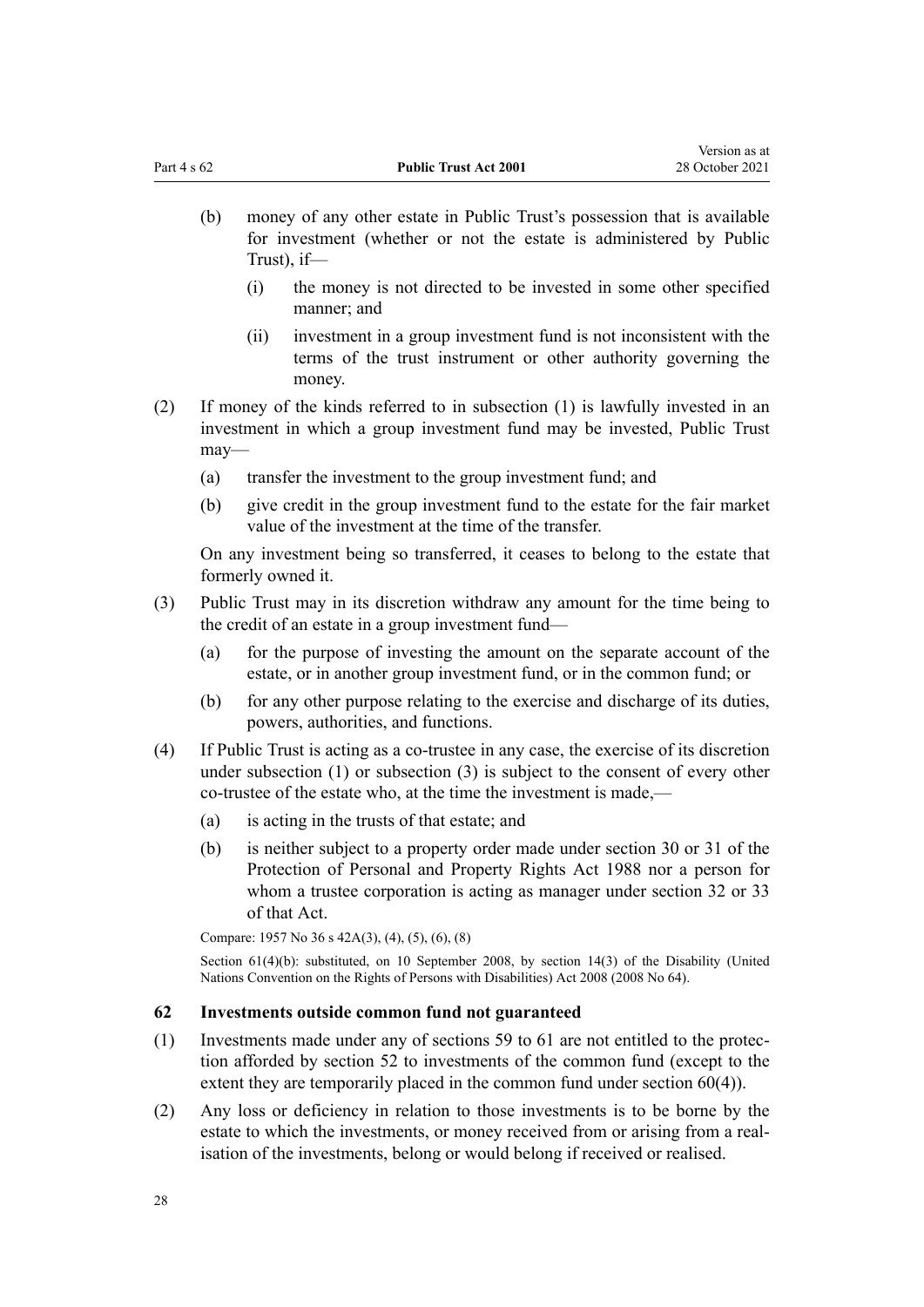#### *Group investment funds*

#### <span id="page-28-0"></span>**63 Public Trust may establish group investment funds**

- (1) Public Trust may establish and keep 1 or more group investment funds.
- (2) Group investment funds are to be kept separately from the common fund.
- (3) Each group investment fund must be given an appropriate distinguishing name or number.

Compare: 1957 No 36 s 42A(1)

#### **64 Investment of group investment funds**

- (1) Public Trust must invest the funds of a group investment fund in accordance with the terms of the instrument (if any) creating the trust under which the money is held and the [Trusts Act 2019.](http://legislation.govt.nz/pdflink.aspx?id=DLM7382802)
- (2) Any profit or loss upon the realisation of any investment in a group investment fund is to be credited or debited to the group investment fund.
- (3) Investments from a group investment fund are not to be made on account of or belong to any particular estate, but Public Trust must keep an account showing at all times the entitlement of each estate in the fund.

```
Compare: 1957 No 36 s 42A(2), (7), (10)
Section 64(1): replaced, on 30 January 2021, by section 161 of the Trusts Act 2019 (2019 No 38).
```
#### **65 Income and capital of group investment fund**

Public Trust must, in respect of every group investment fund,—

- (a) pay or allocate the income from that fund proportionately to or among the estates entitled to the amounts invested in the fund according to the amounts of their several interests in the fund and the period for which they remain invested in the fund:
- (b) hold the capital of the fund proportionately for the estates entitled to the amounts invested in the fund according to the amounts of their several interests in the fund.

Compare: 1957 No 36 s 42B

#### **66 Periodic capital valuation of investments of fund**

- (1) At least once in every month Public Trust must determine the capital value of the investments and funds comprising each group investment fund.
- (2) For the purposes of any such determination, Public Trust may accept as conclu‐ sive evidence of the value of any security listed on a stock exchange—
	- (a) a quotation published in respect of similar securities by a stock exchange—
		- (i) on the day the determination is made; or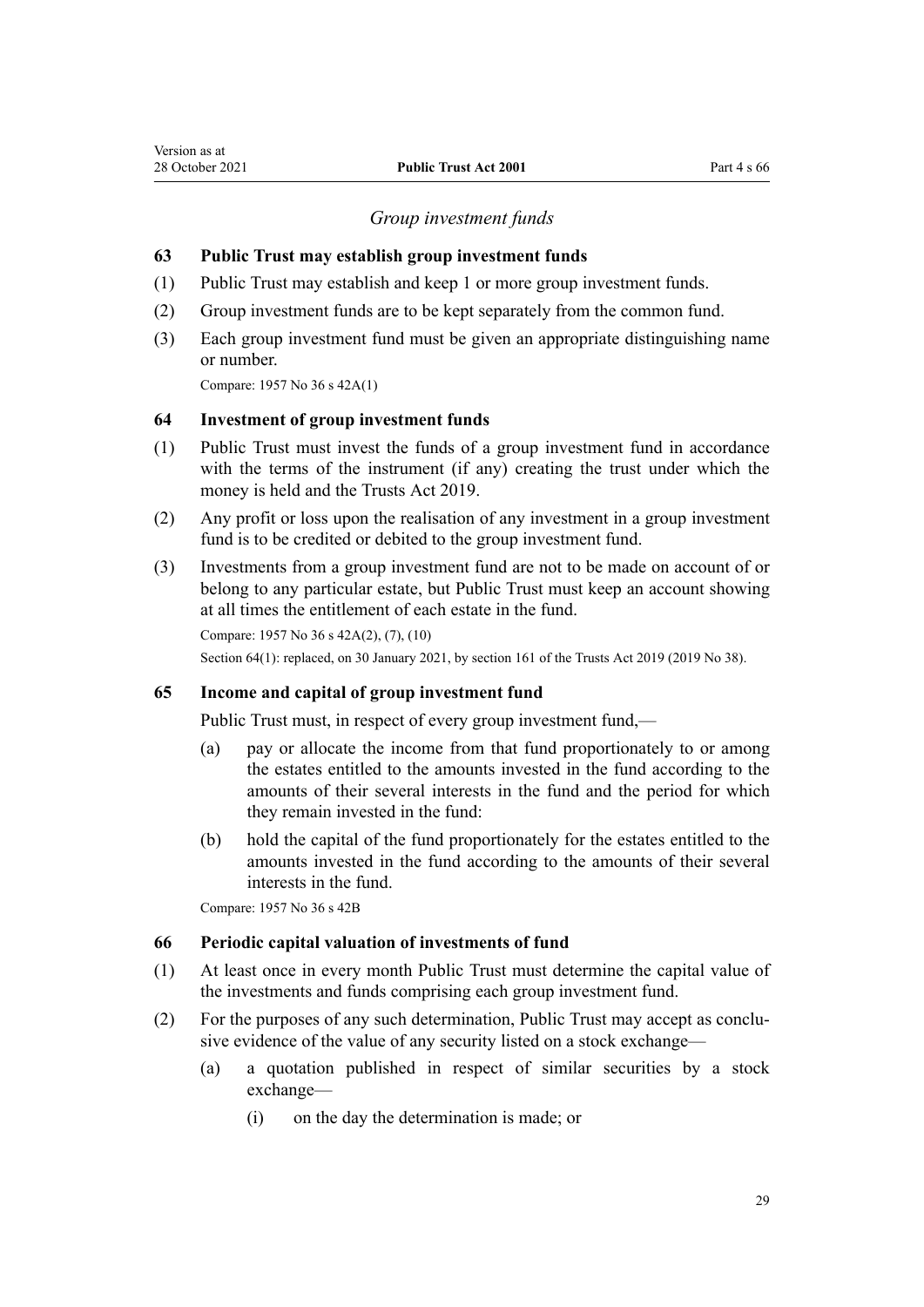<span id="page-29-0"></span>(ii) if there is no such quotation on that day, at any time in the preceding 7 days; or

Version as at

- (b) the market value of the security at the day of the determination as deter‐ mined by a person authorised to undertake trading activities on the stock exchange.
- (3) In the case of securities valued under subsection (2)(a) that have a fixed or optional maturity date and a fixed annual interest or dividend payment, Public Trust must determine the capital value of the security by making such adjustment as it thinks proper in respect of accrued interest.
- (4) Subsection (1) is subject to section 67, in a case where a group investment fund's investments consist principally of investments in real property.
- (5) In this section, **stock exchange** has the same meaning as in [section 2\(1\)](http://legislation.govt.nz/pdflink.aspx?id=DLM319576) of the Companies Act 1993.

Compare: 1957 No 36 s 42C(1), (2), (5)

Section  $66(2)(b)$ : amended, on 1 December 2002, by [section 30](http://legislation.govt.nz/pdflink.aspx?id=DLM162198) of the Securities Markets Amendment Act 2002 (2002 No 44).

Section 66(5): inserted, on 1 December 2014, by [section 150](http://legislation.govt.nz/pdflink.aspx?id=DLM5561603) of the Financial Markets (Repeals and Amendments) Act 2013 (2013 No 70).

# **67 Capital valuation of fund comprising investments in real estate**

- (1) Where the investments comprising a group investment fund consist principally of investments in real property, Public Trust must determine at intervals not exceeding 6 months the capital value of the investments and funds of that fund.
- (2) Where reasonable grounds exist for believing that the capital value of any investment in the fund has or may have altered significantly, Public Trust must forthwith determine the capital value of that investment and redetermine the capital value of the fund accordingly.

Compare: 1957 No 36 s 42CA(1), (2)

## **68 Timing of investments and withdrawals**

- (1) An investment in or withdrawal from a group investment fund may be made only—
	- (a) on a date at which the capital value of the investments and funds of the fund is determined under [section 66](#page-28-0) or section 67, or within 2 working days after such a determination date; and
	- (b) on the basis of the valuation made as at that determination date.
- (2) On a withdrawal from a group investment fund, income is to be allowed in accordance with [section 65\(a\)](#page-28-0) to the determination date by reference to which the withdrawal is made.

Compare: 1957 No 36 ss 42C(3), (4), 42CA(3), (4)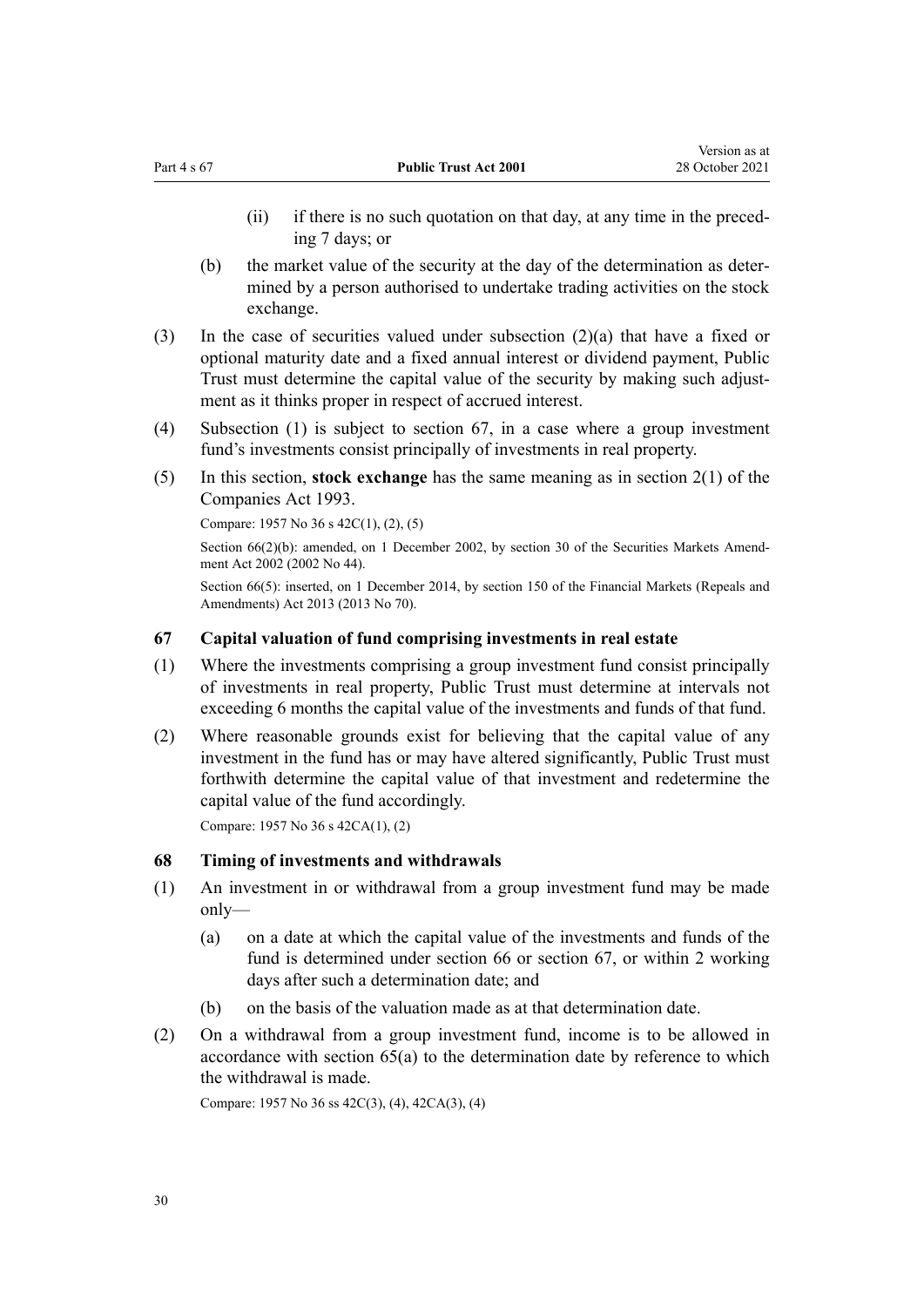# <span id="page-30-0"></span>**69 Withdrawal of amounts from fund**

If an amount is withdrawn from a group investment fund,—

- (a) that amount may, in the discretion of Public Trust, be paid or provided in cash or rateably in investments, or partly in cash and partly rateably in investments; and
- (b) as from the date of its withdrawal, no person has any claim on the fund in respect of the amount, whether for interest or otherwise.

Compare: 1957 No 36 s 42A(9)

# **70 Reimbursement of expenses**

- (1) Public Trust may reimburse itself out of a group investment fund for all reason‐ able expenses incurred by it in the management or administration of the fund.
- (2) Public Trust must make such initial disclosure and ongoing disclosure of any reimbursement of expenses as is prescribed by regulations made under this Act. Compare: 1957 No 36 s 42D(a)

## **71 Management fees**

- (1) Subject to subsection (2), Public Trust may charge, demand, receive, or retain a reasonable fee or other remuneration for services rendered by it in the management or administration of a group investment fund (a **management fee**).
- (2) Public Trust may charge, demand, receive, or retain a management fee in respect of any estate money invested in a group investment fund only if—
	- (a) it makes initial disclosure to persons with a present interest in that money in accordance with regulations made under this Act; or
	- (b) regulations made under this Act dispense with the requirement for initial disclosure; or
	- (ba) a product disclosure statement in relation to the investment of that money in the fund has been lodged in accordance with the requirements of [Part 3](http://legislation.govt.nz/pdflink.aspx?id=DLM4090967) of the Financial Markets Conduct Act 2013 and regulations made under that Act; or
	- (c) an investment statement in relation to the investment of that money in the fund has been issued in accordance with the requirements of [sections](http://legislation.govt.nz/pdflink.aspx?id=DLM28187) [33](http://legislation.govt.nz/pdflink.aspx?id=DLM28187) and [37A](http://legislation.govt.nz/pdflink.aspx?id=DLM28351) of the Securities Act 1978 and regulations made under that Act.
- (3) Public Trust must make ongoing disclosure of any management fee charged or retained in accordance with regulations made under this Act.
- (4) The ongoing disclosure must be made at the time of the issue by Public Trust of the financial statements of the estate in question, or at such other time as may be prescribed by regulations.

Compare: 1957 No 36 s 42D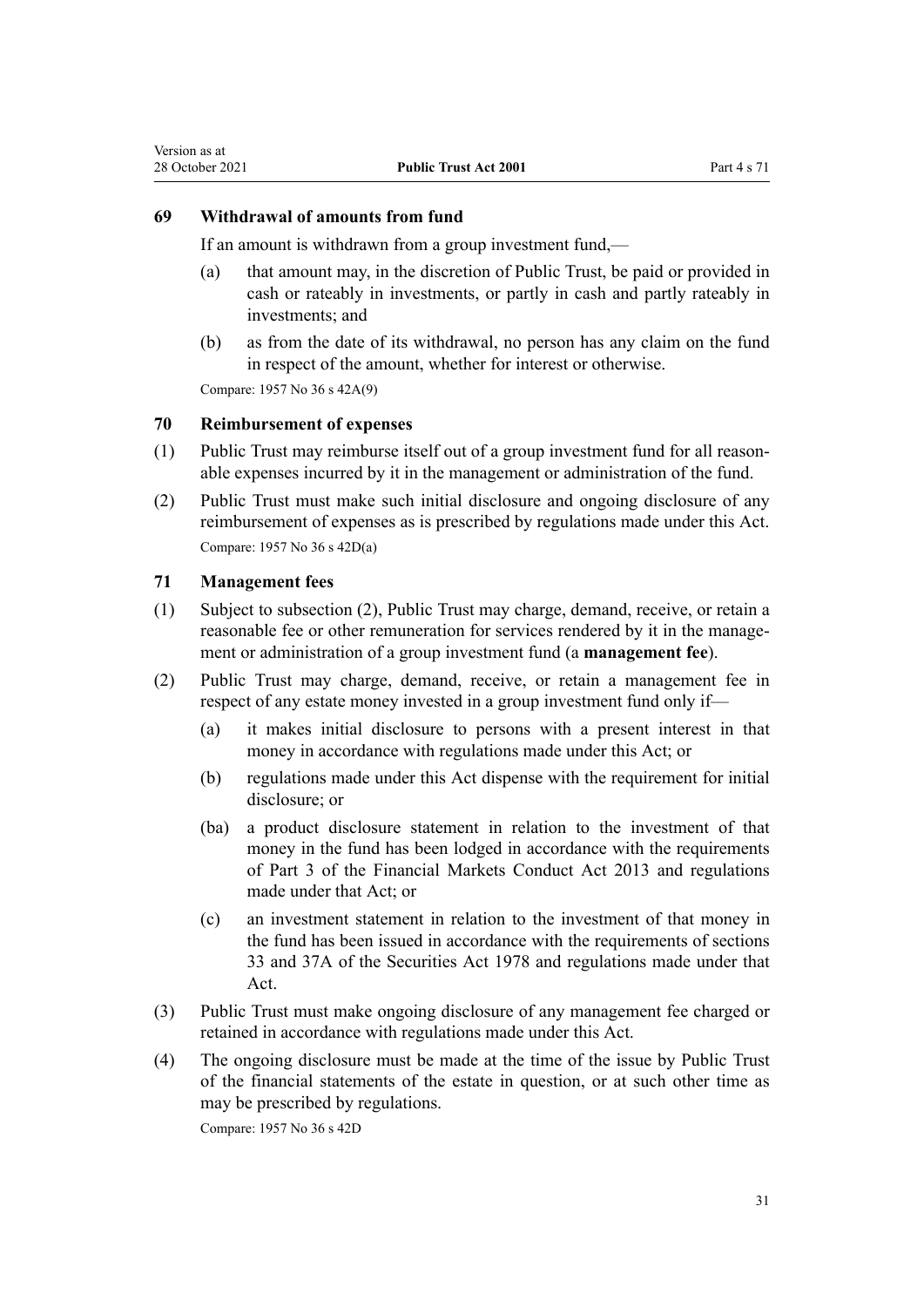<span id="page-31-0"></span>Section 71(2)(ba): inserted, on 1 December 2014, by [section 150](http://legislation.govt.nz/pdflink.aspx?id=DLM5561603) of the Financial Markets (Repeals and Amendments) Act 2013 (2013 No 70).

## **72 Powers of Public Trust in respect of group investment funds**

Except as otherwise provided in [section 61](#page-26-0) and [sections 63 to 70,](#page-28-0) Public Trust may exercise, in respect of the investments and funds comprising a group investment fund,—

- (a) all the powers that it could exercise if the investments and funds were not part of a group investment fund; and
- (b) any further powers that may be conferred on Public Trust by a court, being powers that could be conferred on Public Trust by a court if the investments and funds were not part of a group investment fund.

Compare: 1957 No 36 s 42E

# **72B Powers to adjust interest in trust property of fund that is portfolio investment entity**

Where any investments and funds comprising a group investment fund are employed in an activity that Public Trust is empowered or authorised to carry on as a portfolio investment entity, Public Trust may adjust the interests of the beneficiaries in the investments and funds in the way required by [section HL 7](http://legislation.govt.nz/pdflink.aspx?id=DLM264600) of the Income Tax Act 2004 despite any other provision in this Act.

Section 72B: inserted, on 1 October 2007, by [section 230](http://legislation.govt.nz/pdflink.aspx?id=DLM401680) of the Taxation (Savings Investment and Miscellaneous Provisions) Act 2006 (2006 No 81).

# **72C Public Trust may not make regulated offer of managed investment products in certain group investment funds**

- (1) Public Trust may not make a regulated offer of managed investment products in a group investment fund established by it under this Part if the fund was established after the date on which this section comes into force.
- (2) Nothing in subsection (1) affects the rights, powers, and duties of Public Trust under [sections 61 to 72B.](#page-26-0)
- (3) In this section, **regulated offer** and **managed investment products** have the same meanings as in [section 6\(1\)](http://legislation.govt.nz/pdflink.aspx?id=DLM4090590) of the Financial Markets Conduct Act 2013.

Section 72C: inserted, on 1 December 2014, by [section 150](http://legislation.govt.nz/pdflink.aspx?id=DLM5561603) of the Financial Markets (Repeals and Amendments) Act 2013 (2013 No 70).

# **73 Examination of group investment funds**

- (1) A solicitor or an accountant authorised in writing by an interested person is entitled to examine at any reasonable time the accounts, books, and vouchers of the group investment fund that relate to—
	- (a) the investments and funds comprising the group investment fund; and
	- (b) the income of the fund; and
	- (c) the expenses and management fees payable out of the fund; and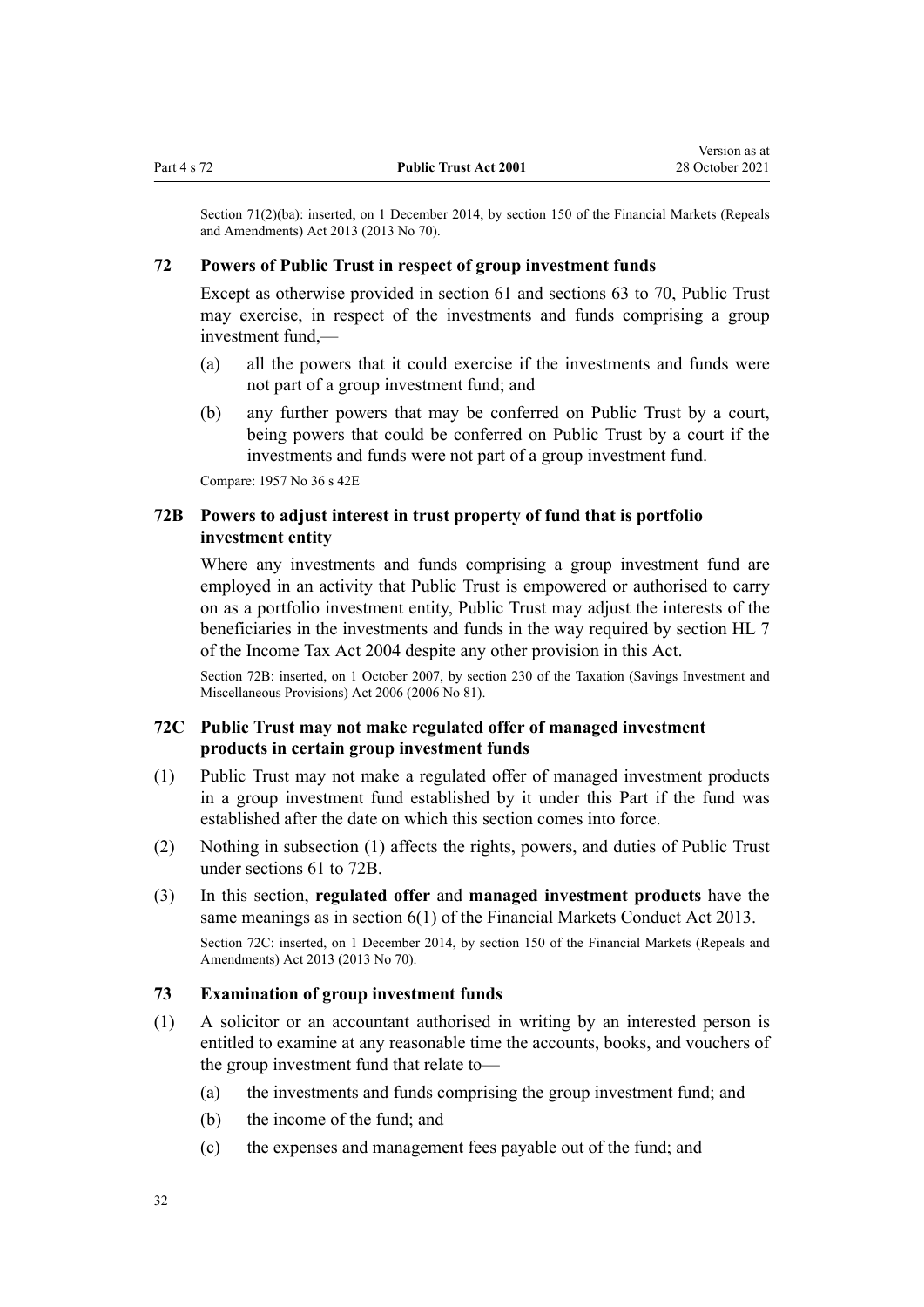- <span id="page-32-0"></span>(d) the proportion to which the person who required the examination, or the estate in which the person is a beneficiary, is entitled.
- (2) In this section, **interested person** means a person who has—
	- (a) an entitlement in the group investment fund; or
	- (b) an interest in an estate that has an entitlement in the fund.

Compare: 1956 No 61 [s 83A;](http://legislation.govt.nz/pdflink.aspx?id=DLM305807) 2001 No 100 [s 73](#page-31-0)

Section 73: replaced, on 30 January 2021, by [section 161](http://legislation.govt.nz/pdflink.aspx?id=DLM7383110) of the Trusts Act 2019 (2019 No 38).

## **74 Duties, etc, of Public Trust not affected by sections 63 to 73**

Except as otherwise expressly provided in [sections 63 to 73](#page-28-0), nothing in those sections affects the rights, powers, and duties of Public Trust. Compare: 1957 No 36 s 42G

# **Part 5**

# **Acquisition of right to administer estates**

## **75 Duties for which Public Trust may be appointed**

- (1) A person or entity may appoint Public Trust for the purpose in any situation where the person or entity can—
	- (a) appoint an executor, administrator, trustee, guardian, committee, man‐ ager, agent, attorney, or liquidator, or make any other appointment of a fiduciary nature; or
	- (b) create a trust and appoint a trustee for the purposes of the trust.
- (2) Without limiting the generality of subsection  $(1)$ , Public Trust may, if it consents, be appointed—
	- (a) to be a guardian of an infant under any law relating to the guardianship and custody of infants, whether by deed or will or by an order of a court made on the application of Public Trust or another person:
	- (b) as next friend or as guardian *ad litem* of an infant, by order of a court:
	- (c) to act as agent for the purpose of resealing in New Zealand any probate or letters of administration (within the meaning of [Part 2](http://legislation.govt.nz/pdflink.aspx?id=DLM393088) of the Adminis‐ tration Act 1969) granted outside New Zealand:
	- (d) as a receiver, whether under the [Receiverships Act 1993](http://legislation.govt.nz/pdflink.aspx?id=DLM327640) or any other Act or instrument providing for the appointment of a receiver, or in the exercise of a general jurisdiction of a court:
	- (e) as arbitrator for any dispute to which the [Arbitration Act 1996](http://legislation.govt.nz/pdflink.aspx?id=DLM403276) applies:
	- (f) to represent any party in any proceedings, or any person or class of per‐ sons interested in the proceedings, on the appointment or direction of a court.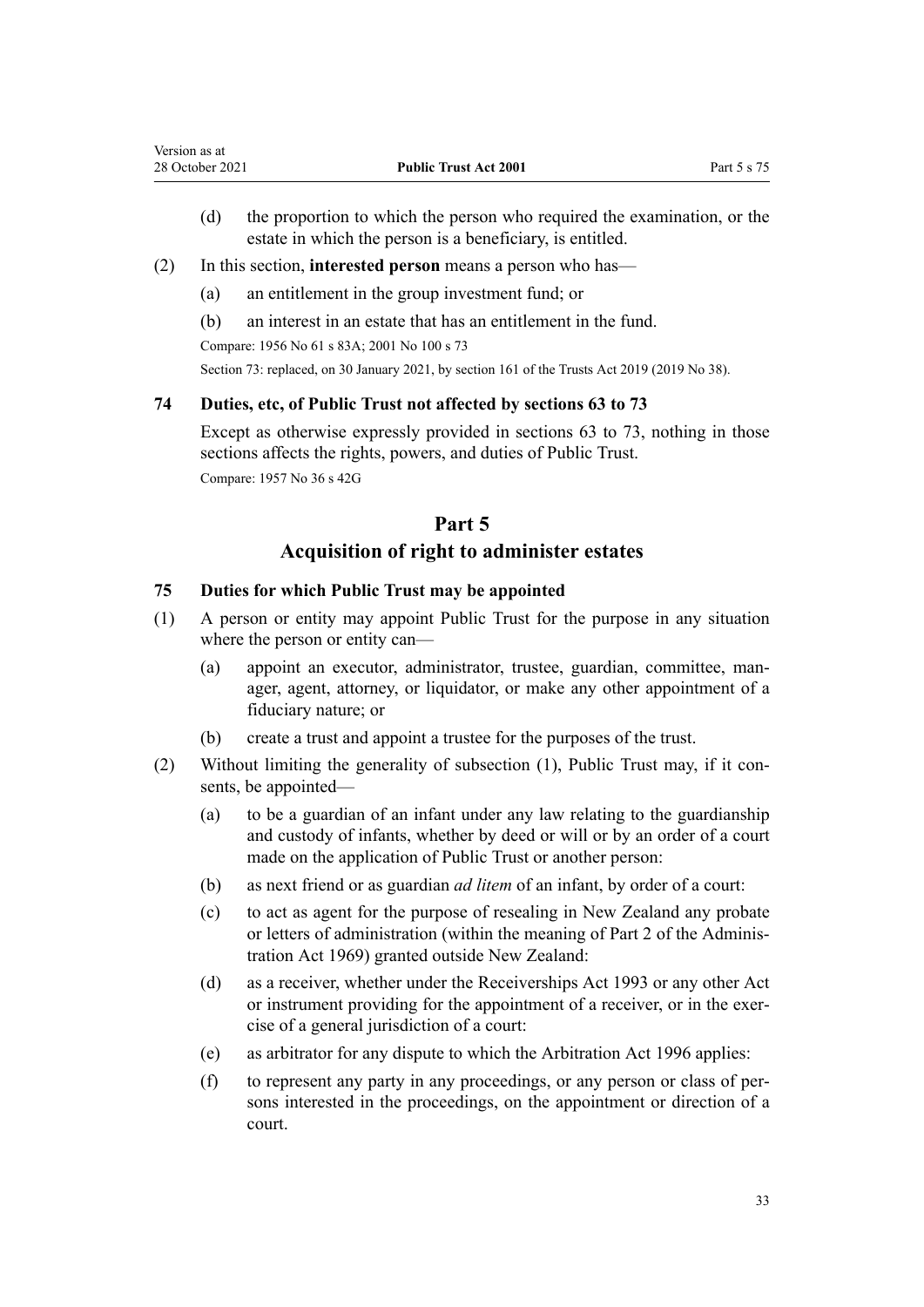- <span id="page-33-0"></span>(3) An appointment of a kind referred to in this section may be made of Public Trust either—
	- (a) alone; or
	- (b) jointly with another person, if Public Trust consents.
- (4) If Public Trust is acting jointly, [sections 5](#page-9-0) and [90](#page-41-0) apply.
- (5) For the purposes of subsection (1), **person or entity** includes the Crown, the Governor-General in Council, the Governor-General, and any court, Judge, public officer, public or private corporation or association, or person, whether in or out of New Zealand.

Compare: 1957 No 36 ss 43(1), 54, 55, 56(1), 57(1)

#### **76 Appointment of Public Trust by executors, administrators, and trustees**

- (1) An executor may, with the consent of the High Court, and if not expressly pro‐ hibited,—
	- (a) appoint Public Trust as sole executor; or
	- (b) appoint as co-executors Public Trust and any other person or persons (whether or not including the executor making the appointment).

Such an appointment may be made either before or after taking out probate.

- (2) Any other administrator under a grant of administration with or without a will annexed may, with the consent of the High Court, and if not expressly prohibited,—
	- (a) appoint Public Trust as sole administrator; or
	- (b) appoint as co-administrators Public Trust and any other person or per‐ sons (whether or not including the person making the appointment).
- (3) An appointment under subsection (1) or subsection (2) is subject to the approval of the appointee or appointees.
- (4) Where an appointment is made under subsection (1) or subsection (2) by an executor or by an administrator with a will annexed, Public Trust and any other person appointed are also, by virtue of the appointment, the sole trustee or cotrustees (as appropriate) in all cases where—
	- (a) the executor or administrator was trustee; or
	- (b) there was no trustee appointed by the trust instrument; or
	- (c) there was no trustee in existence at the date of the appointment under this section.
- (5) In any case where there is more than 1 executor, administrator, trustee, or per‐ son having power to appoint a trustee, any one of those persons may, with the consent of the proposed appointee or appointees, apply to the High Court—
	- (a) to have Public Trust appointed as sole executor, administrator, or trustee; or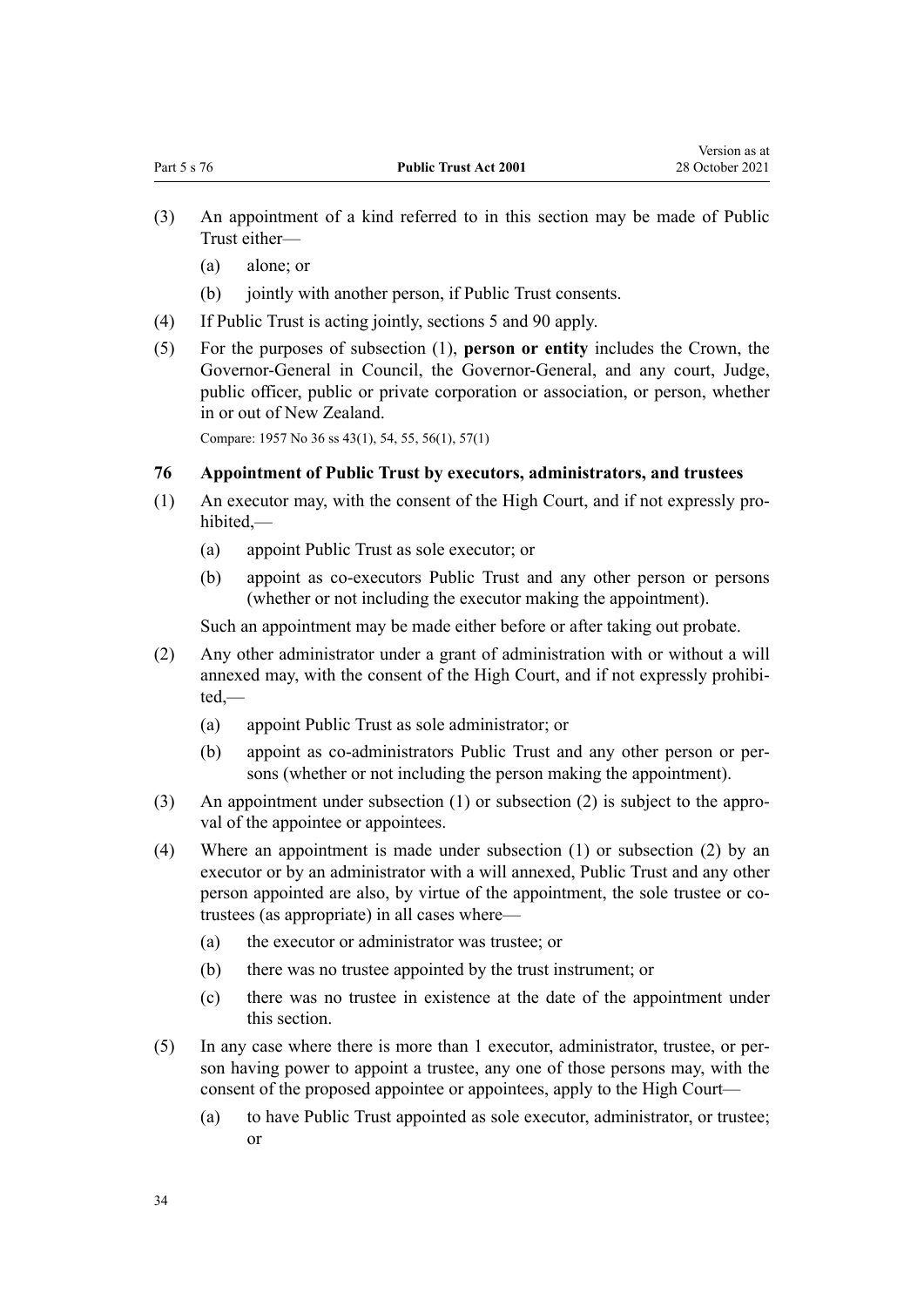- <span id="page-34-0"></span>(b) to have appointed as co-executors, co-administrators, or co-trustees both Public Trust and any other person or persons (whether or not including all or any of the executors, administrators, trustees, or persons having power to appoint a trustee).
- (6) The High Court may make any order it thinks fit on an application under sub‐ section  $(5)$ .

Compare: 1957 No 36 s 44

# **77 Public Trust entitled on application to administration of intestate estates**

- (1) Public Trust may, if it thinks fit, apply to obtain a grant of administration of the estate of a person who, wherever domiciled,—
	- (a) dies intestate, whether in New Zealand or elsewhere; and
	- (b) leaves property situated in New Zealand.
- (2) Public Trust is then entitled as of right to the grant of administration, unless—
	- (a) the grant of administration is applied for by some other person in New Zealand who would be entitled to the grant of administration were it not for this section; and
	- (b) the court grants administration to that person.
- (3) Public Trust need not give notice of an application under subsection (1) to a person who would otherwise be entitled to the grant of administration, and the court may not require Public Trust to do so.

Compare: 1957 No 36 s 45

# **78 Public Trust may be appointed sole trustee where appointment of 2 or more trustees provided for**

- (1) Unless expressly prohibited, Public Trust may be appointed, and may accord‐ ingly act, as sole trustee under any will, codicil, deed, or other instrument, even where the will, codicil, deed, or other instrument provides for or directs the appointment of 2 or more trustees.
- (2) Such an appointment of Public Trust may be made by the trustees appointed under the will, codicil, deed, or other instrument, or by any other person having power to appoint new trustees, without obtaining the consent of the High Court.
- (3) In this section, **trustees** does not include personal representatives as such. Compare: 1957 No 36 s 46

# **79 Judge may consent to Public Trust's appointment if person whose consent required refuses or unable to consent**

If the consent of any person is required for the appointment of an administrator or other trustee, Public Trust may nevertheless be appointed without that con‐ sent, but instead with the consent of a Judge of the High Court, in any case where the person whose consent is required—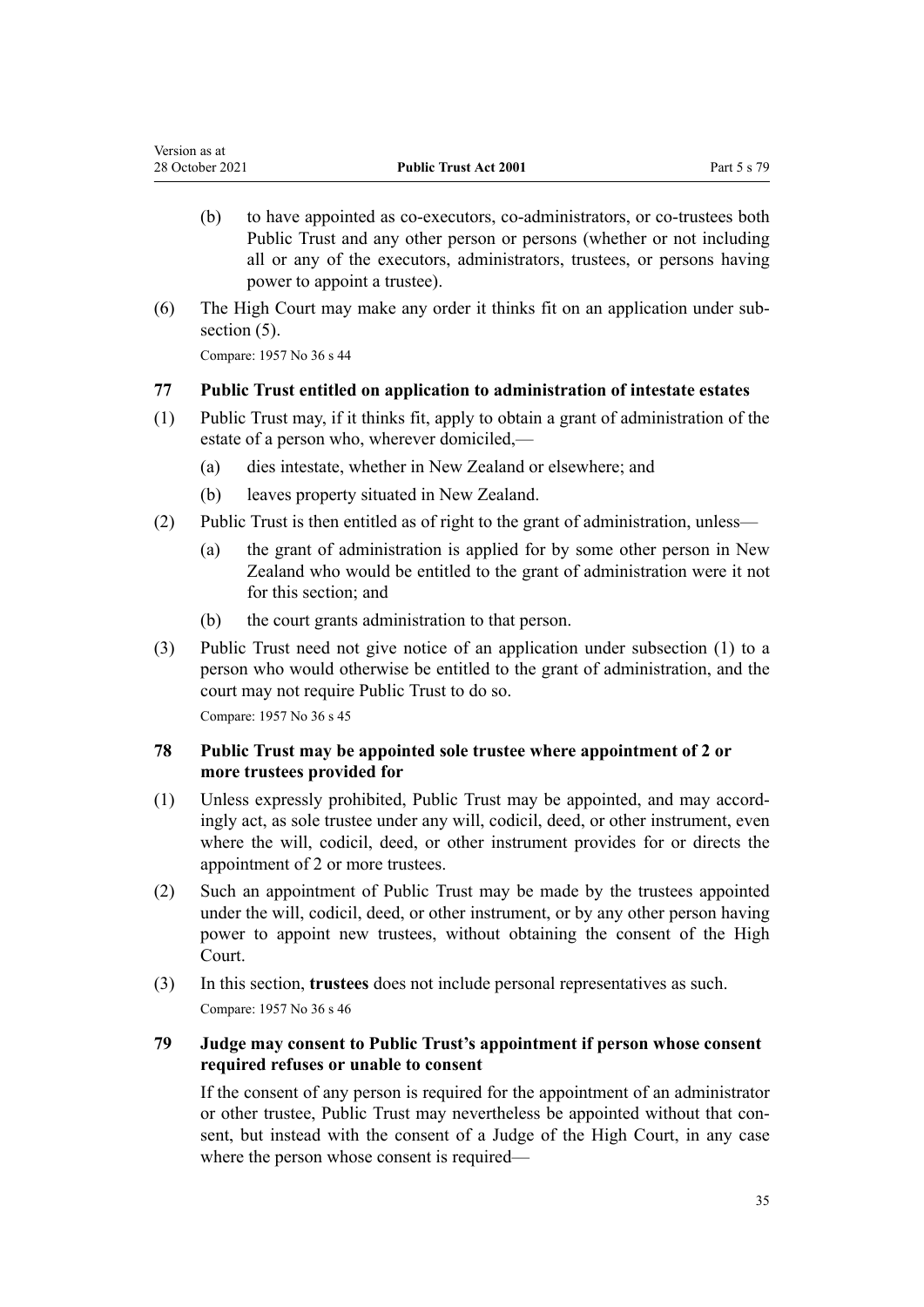- <span id="page-35-0"></span>(a) refuses to consent; or
- (b) is absent from New Zealand; or
- (c) is not of full age or is incapable of consenting to the appointment of an administrator or other trustee.

Compare: 1957 No 36 s 47

# **80 Power of Public Trust to administer if no application for probate or administration**

- (1) Public Trust may apply for an order to administer with the will annexed in any case where—
	- (a) a person dies testate; and
	- (b) application for probate or letters of administration with the will annexed is not made in New Zealand within 3 months after the date of the person's death.
- (2) The court must make the grant applied for, unless the person entitled to probate or letters of administration with the will annexed either—
	- (a) applies for probate or letters of administration with the will annexed; or
	- (b) satisfies the court that the delay in making the application has been and still is unavoidable or accidental.
- (3) The court may nevertheless, on application of the person or his or her attorney, grant probate or letters of administration to—
	- (a) a person entitled to probate or letters of administration with the will annexed who—
		- (i) was out of New Zealand when the grant to Public Trust was made; and
		- (ii) has not renounced or refused probate or letters of administration; or
	- (b) the attorney of such a person.

The grant may be in such manner and subject to such limitations or conditions as the court thinks proper.

- (4) An application under subsection (3) may be made only if at least 14 days' notice in writing of the intention to apply has been left at the office of Public Trust at Wellington.
- (5) Immediately on the grant to a person of any probate or letters of administration under subsection (3),—
	- (a) all the functions, powers, authorities, discretions, rights, and duties of Public Trust in relation to the testator's estate (except the rights reserved by this subsection) pass to the person; and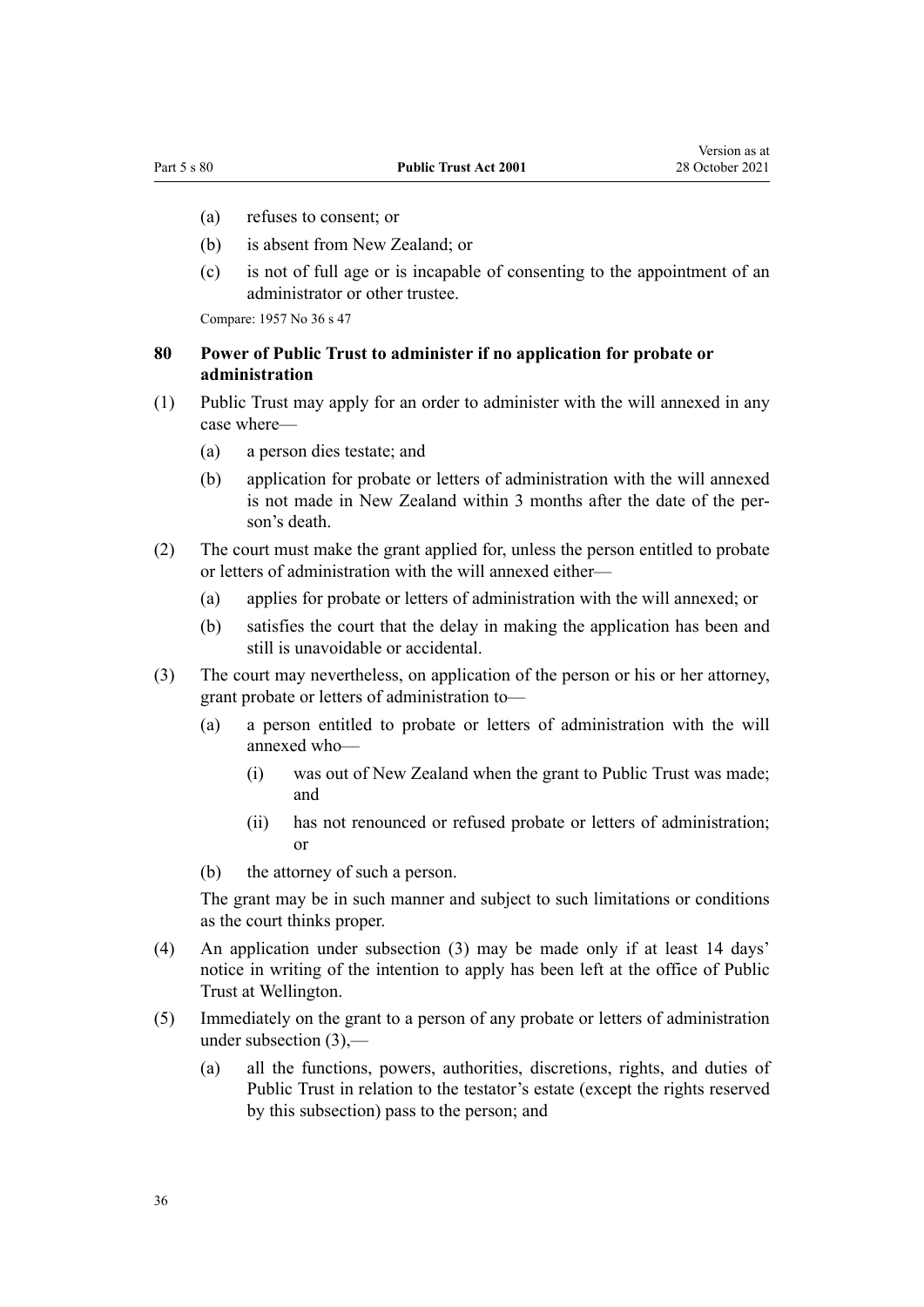- <span id="page-36-0"></span>(b) all liability of Public Trust under any contract entered into by it, or other‐ wise, affecting or relating to the estate, passes to the person, and no claim then lies against Public Trust in respect of that liability; and
- (c) so much of the estate as is then unadministered by Public Trust vests in the person, once Public Trust has been allowed or paid—
	- (i) all money due for commission or other remuneration, necessary outlay, disbursements, costs, charges, and expenses affecting the estate; and
	- (ii) Public Trust's costs of and incidental to the application for probate or letters of administration.
- (6) No costs may be awarded against Public Trust on an application under subsec‐ tion (1).

### **81 Trustees may delegate powers to Public Trust**

- (1) Trustees of a trust estate who are empowered to delegate all or any of their functions, powers, authorities, discretions, and rights to any person may delegate them to Public Trust, if Public Trust consents.
- (2) Public Trust may then exercise all the functions, powers, authorities, discre‐ tions, and rights that were delegated.

Compare: 1957 No 36 s 60(1)

## **82 Powers and authorities exercisable by Public Trust pending grant of probate or administration**

- (1) Where a person has died, Public Trust may if it thinks fit, until administration is granted, exercise with respect to the estate of the deceased person all the powers and authorities, and do all the acts and things, that it could exercise or do if—
	- (a) the person had died intestate; and
	- (b) Public Trust had obtained administration.

Before Public Trust so acts, however, it must give notice in accordance with [section 83](#page-37-0).

- (2) Subsection (1) applies—
	- (a) whether the person died testate or intestate; and
	- (b) even if some person other than Public Trust is appointed executor or is entitled to letters of administration.
- (3) Subsection (1) does not authorise Public Trust to sell, lease, exchange, mortgage, or partition any portion of the property (other than property to which subsection (4) applies) unless, on application of Public Trust, a Judge of the High Court makes an order under this section authorising the relevant action.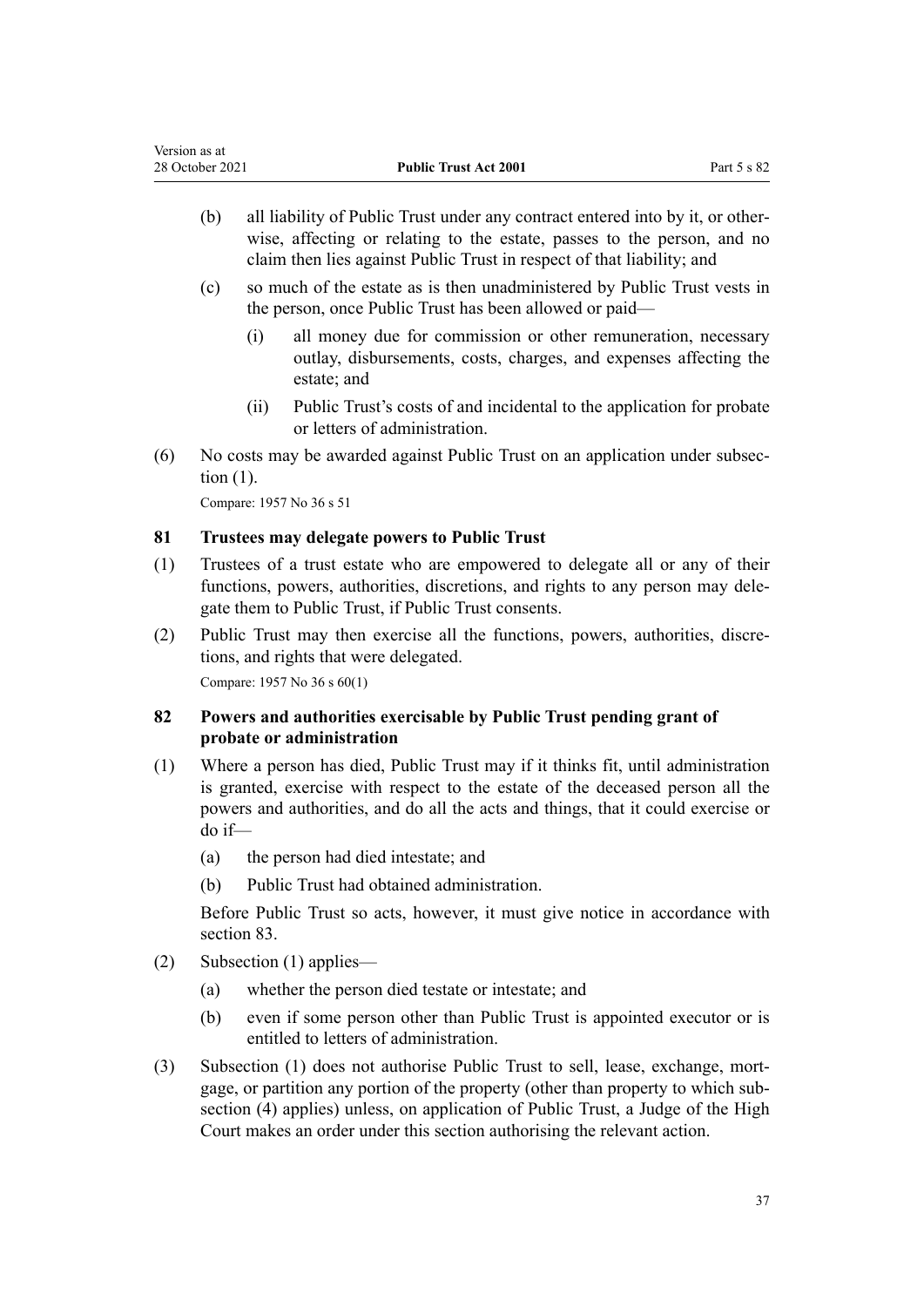- <span id="page-37-0"></span>(4) Public Trust may nevertheless sell, without obtaining such an order, any por‐ tion of the personal estate that is—
	- (a) of a perishable nature; or
	- (b) liable to deteriorate; or
	- (c) for any other reason liable to decrease unduly in value if retained.

The decision of Public Trust as to whether any portion of the personal estate is of such a nature is conclusive and binding on all persons.

- (5) All costs, charges, and expenses incurred by Public Trust under this section are a first charge on the property of the deceased person.
- (6) A person who afterwards applies for administration of the estate of the deceased person must first pay any costs, charges, commissions, and expenses incurred by or payable to Public Trust before administration can be granted.
- (7) In acting under this section, Public Trust is not to be treated, and is not liable, as an executor *de son tort*.

Compare: 1957 No 36 s 61

## **83 Notice of exercise of powers and authorities under section 82 to person entitled to probate or administration**

- (1) Before acting under [section 82,](#page-36-0) Public Trust must give notice in writing of its intention to act under that section, unless the person immediately proceeds to apply for administration, to any person of full age who is capable of obtaining administration and who is known by Public Trust to be entitled to obtain administration.
- (2) Public Trust may then proceed to exercise all or any of its powers and author‐ ities under [section 82](#page-36-0) only if—
	- (a) the person does not, within 21 days after the notice was posted or other‐ wise sent, give notice in writing to Public Trust at its Wellington office that the person intends to apply for administration; or
	- (b) the person gives such notice, but then either—
		- (i) fails to apply for administration within the 14 days following the giving of the notice; or
		- (ii) makes the application within 14 days, but the application fails.
- (3) If more than 1 person is entitled to take out administration, it is sufficient for Public Trust to give notice to 1 of those persons only.
- (4) Nothing in this section prevents Public Trust from exercising its powers and authorities under [section 82](#page-36-0), without having given notice under subsection (1) of this section, if—
	- (a) it is not actually known to Public Trust that there is in New Zealand any person entitled to obtain administration; or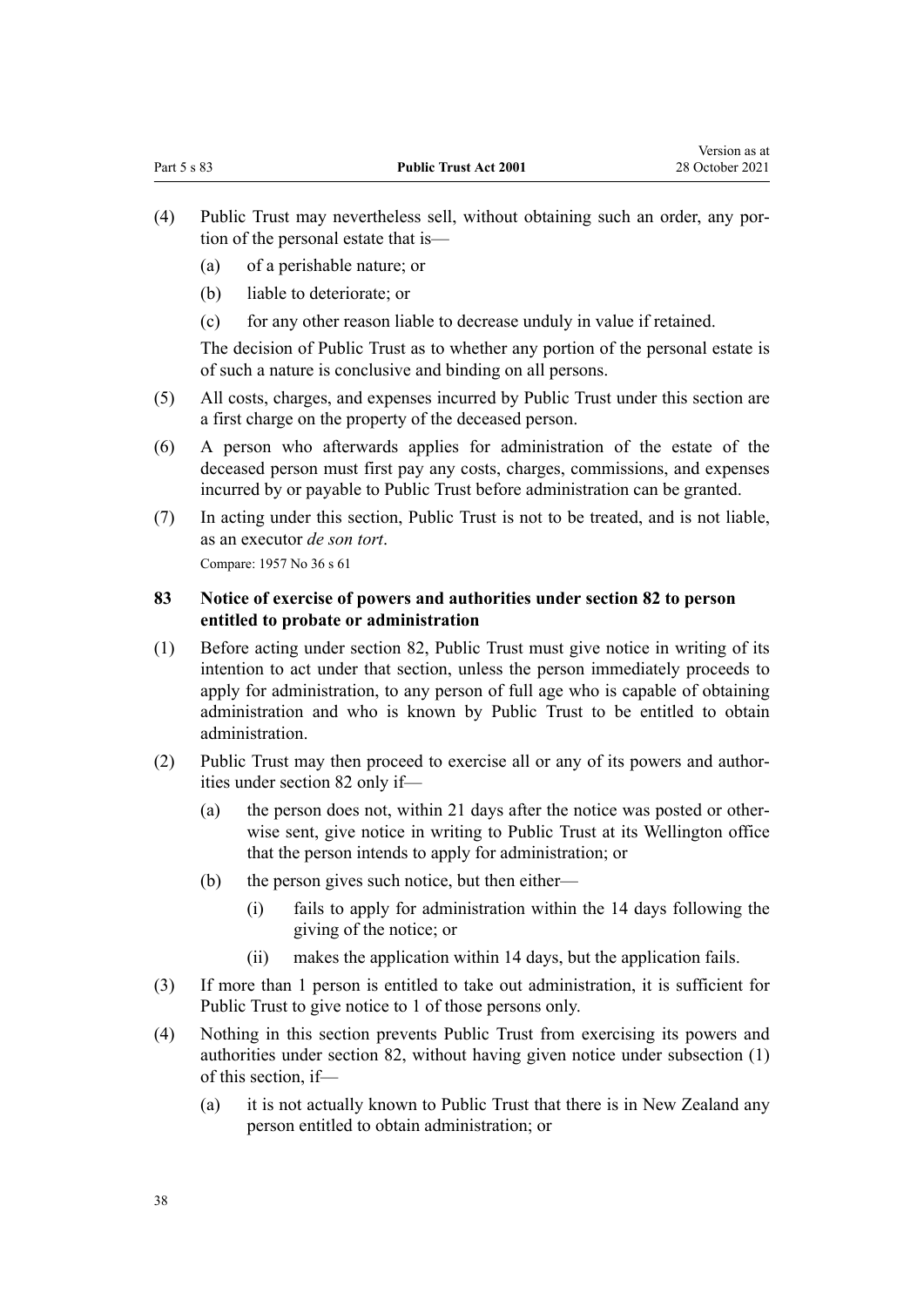(b) Public Trust considers in its discretion that there is any emergency situation that requires it to act without giving notice. Compare: 1957 No 36 s 62

## **84 Public Trust may oppose application for administration**

- (1) Public Trust may lodge a caveat under [section 60](http://legislation.govt.nz/pdflink.aspx?id=DLM393001) of the Administration Act 1969 against an application for administration, and apply *ex parte* to a Judge in Chambers for directions, if—
	- (a) a person other than Public Trust has made application for administration of the estate of a deceased person who has left real or personal property situated in New Zealand; and
	- (b) Public Trust believes that—
		- (i) there are substantial and reasonable grounds for opposing the grant; but
		- (ii) there is no person in New Zealand beneficially interested in opposing the grant who is of full age and capable of acting as administrator.
- (2) On receiving the application for directions, the Judge may, if he or she thinks fit, direct Public Trust to represent the persons who may be prejudicially affected by the grant and oppose the grant on their behalf.
- (3) All costs, charges, and expenses incurred by Public Trust in acting under such a direction are to be paid out of the estate.

Compare: 1957 No 36 s 63

## **85 Payment of legacies of infants to Public Trust**

- (1) With the consent of Public Trust, any trustee may—
	- (a) pay to Public Trust any money being the whole amount or the whole remaining amount of any legacy or share in an estate to which an infant is entitled, whether indefeasibly or contingently, under a will, instrument, trust, or intestacy; and
	- (b) in writing in a form approved by Public Trust, direct Public Trust to account for the money according to the provisions of the will, instrument, trust, or intestacy.
- (2) The written direction must declare the following matters:
	- (a) that the amount stated is the whole amount, or, if appropriate, the whole remaining amount, to which the infant is entitled:
	- (b) how much of the amount is capital and how much is income:
	- (c) how much, if any, of the capital and income has been expended, whether for the maintenance, education, advancement, or benefit of the infant or otherwise:
	- (d) in the case of money to which the infant is contingently entitled,—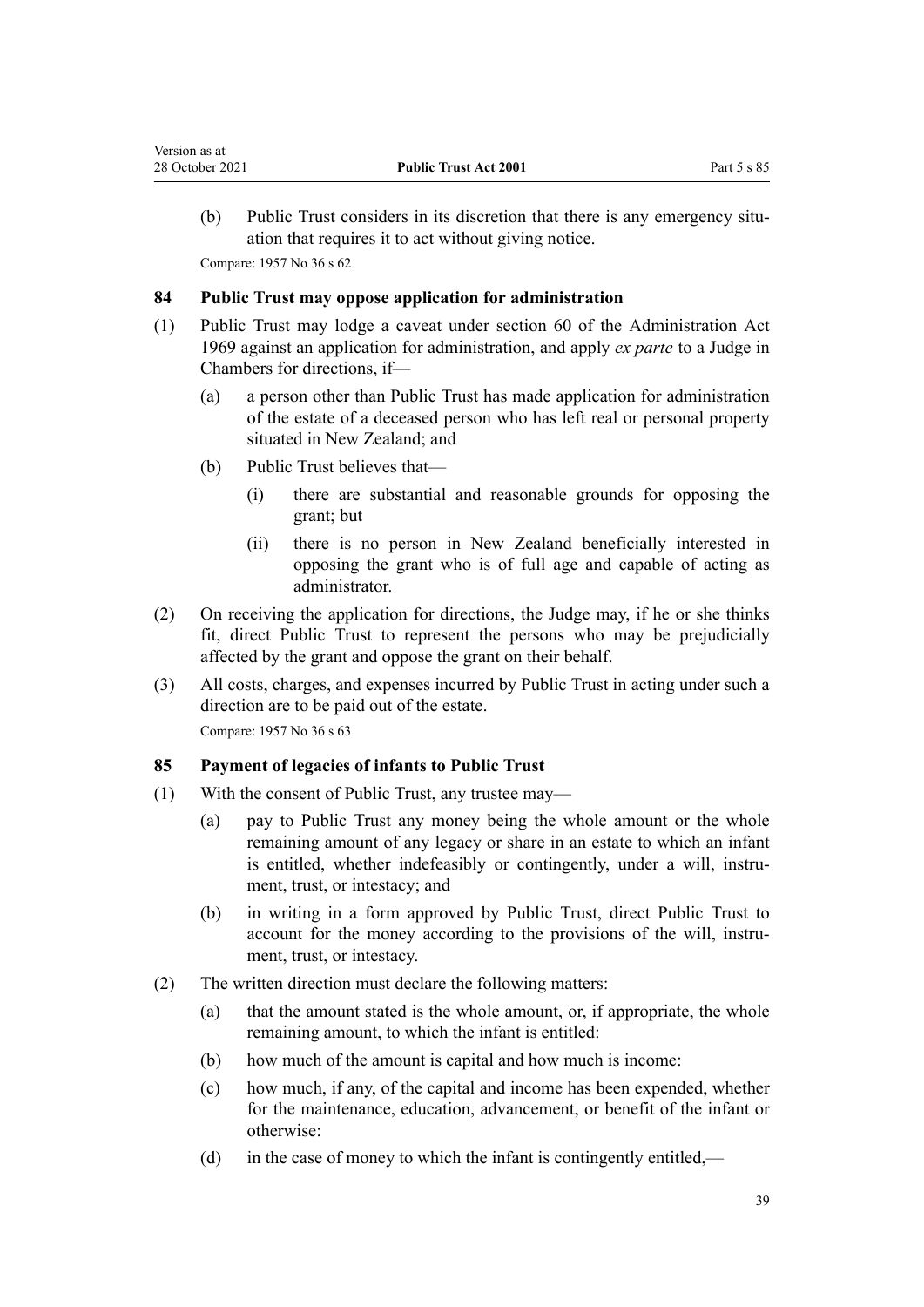- <span id="page-39-0"></span>(i) the person or persons who will become entitled to the money, or so much of it as remains, in the event of the infant failing to become indefeasibly entitled; and
- (ii) the shares and interests of those persons:
- (e) such other matters as Public Trust may require.
- (3) The trustee giving the written direction to Public Trust must—
	- (a) certify it as correct; and
	- (b) where applicable, furnish along with it a true copy of the will or trust instrument affecting the legacy or share.
- (4) Public Trust must act in accordance with the trusts in the will or instrument (if any) referred to in subsection (3)(b), but—
	- (a) is not under any obligation to inquire into the accuracy of the trustee's certificate; and
	- (b) does not incur any liability through acting upon any declaration contained in the certified written direction.
- (5) A certified written direction made in accordance with this section vests in Pub‐ lic Trust all the powers of the trustee in respect of the legacy or share, whether conferred by will, trust instrument, or statute, or in any other manner.
- $(6)$  In addition to the powers vested in it by subsection  $(5)$ , Public Trust may exercise in respect of the legacy or share any power conferred on Public Trust by this Act.

#### **86 Administration of benefit funds by Public Trust**

- (1) A fund that is raised by public or private subscriptions for the benefit or relief of any person or class of persons may be placed with Public Trust to be admin‐ istered by Public Trust and invested in the common fund.
- (2) The following provisions apply to such a fund:
	- (a) Public Trust may recognise as a committee any persons whom it believes—
		- (i) to have organised the appeal for the subscriptions; or
		- (ii) to have been appointed, authorised, or recognised as a committee by a substantial number of the subscribers:
	- (b) after conferring with the committee (if any), Public Trust may apply to the High Court for directions as to the administration of the fund, and for that purpose must submit a scheme of administration:
	- (c) the court may approve the scheme with or without modification as it thinks fit: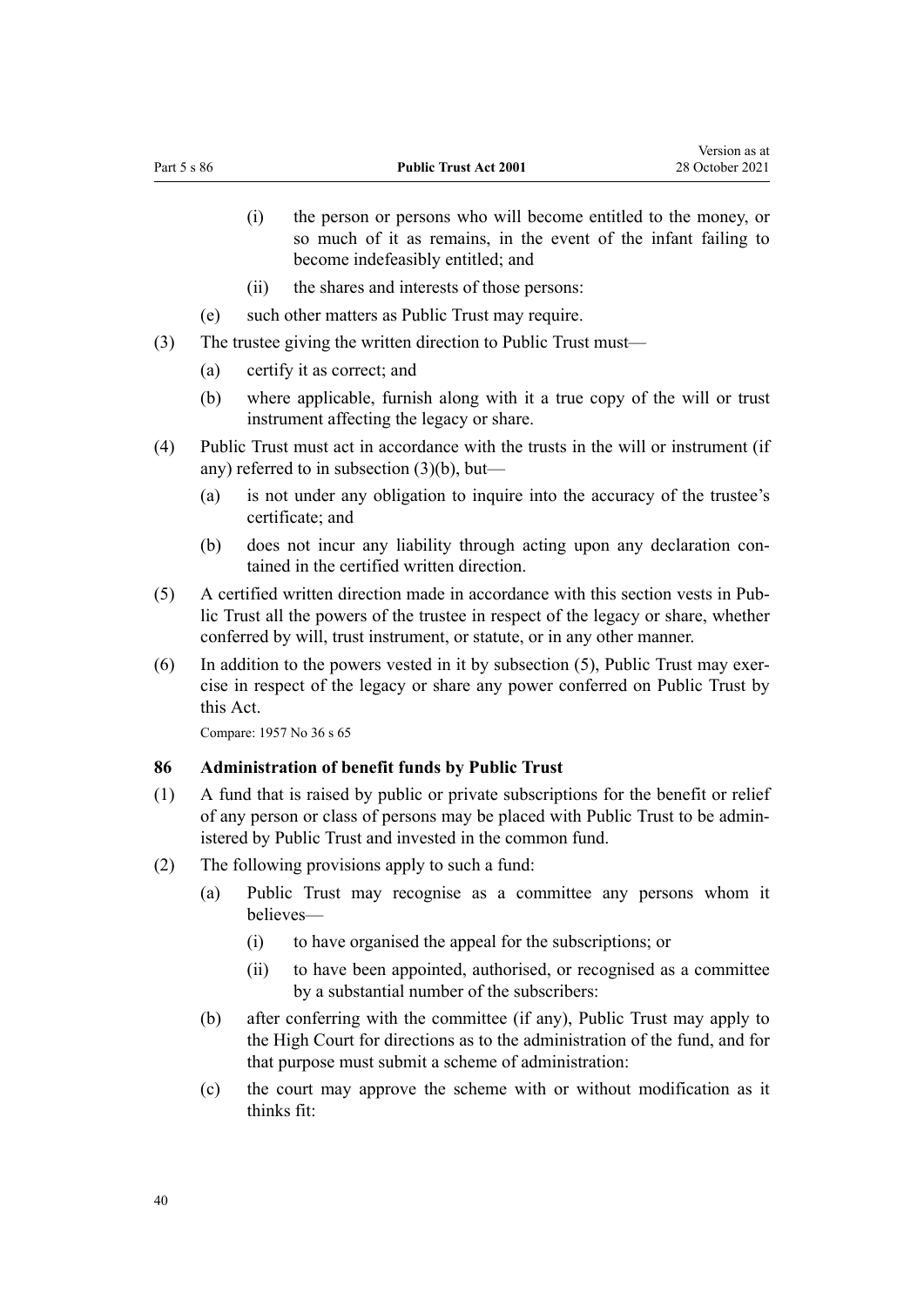- (d) Public Trust must administer the fund in accordance with the scheme as approved:
- (e) on the application of the Attorney-General, Public Trust, a member of the committee, or person claiming an interest in the fund, the court may at any time—
	- (i) vary the scheme so far as it relates to the powers of Public Trust in respect of the fund and the mode of administering the fund:
	- (ii) give directions on any point or question relating to the scheme or the fund:
- (f) Public Trust must obey all such directions:
- (g) if the fund was raised for the benefit of 2 or more persons, a scheme under this section may provide that the income and capital of the fund, or of any specified part of the fund, may be applied by Public Trust in its discretion for or towards the maintenance or education (including past maintenance or education) or advancement or benefit of—
	- (i) all those persons; or
	- (ii) any 1 or more of them to the exclusion of the others,—

in such shares and proportions and generally in such manner as Public Trust thinks fit. Public Trust may apply money in accordance with such provisions notwithstanding that only 1 of the persons remains alive.

- (3) If the fund does not exceed \$40,000, or such higher amount as is prescribed by regulations,—
	- (a) instead of applying to the High Court for directions as to the administra‐ tion of the fund, Public Trust may, with the consent of the committee (if any) or the majority of its members, settle a scheme of administration; and
	- (b) the scheme may be incorporated in a declaration of trust by Public Trust, which is to be treated as the settlor of the trust for the purposes of the trust instrument; and
	- (c) any statements or recitals in the trust instrument are sufficient evidence of their truth, and, subject to paragraph (d), the provisions of the declar‐ ation of trust are final and binding on all persons, whether or not benefi‐ cially interested under the trust; and
	- (d) Public Trust may if it thinks fit, with the consent of all or a majority of the surviving members of the committee (if any) in New Zealand, mod‐ ify the scheme so far as it relates to Public Trust's powers in respect of the fund and the mode of its administration, and the declaration of trust must be amended accordingly.

Compare: 1957 No 36 s 67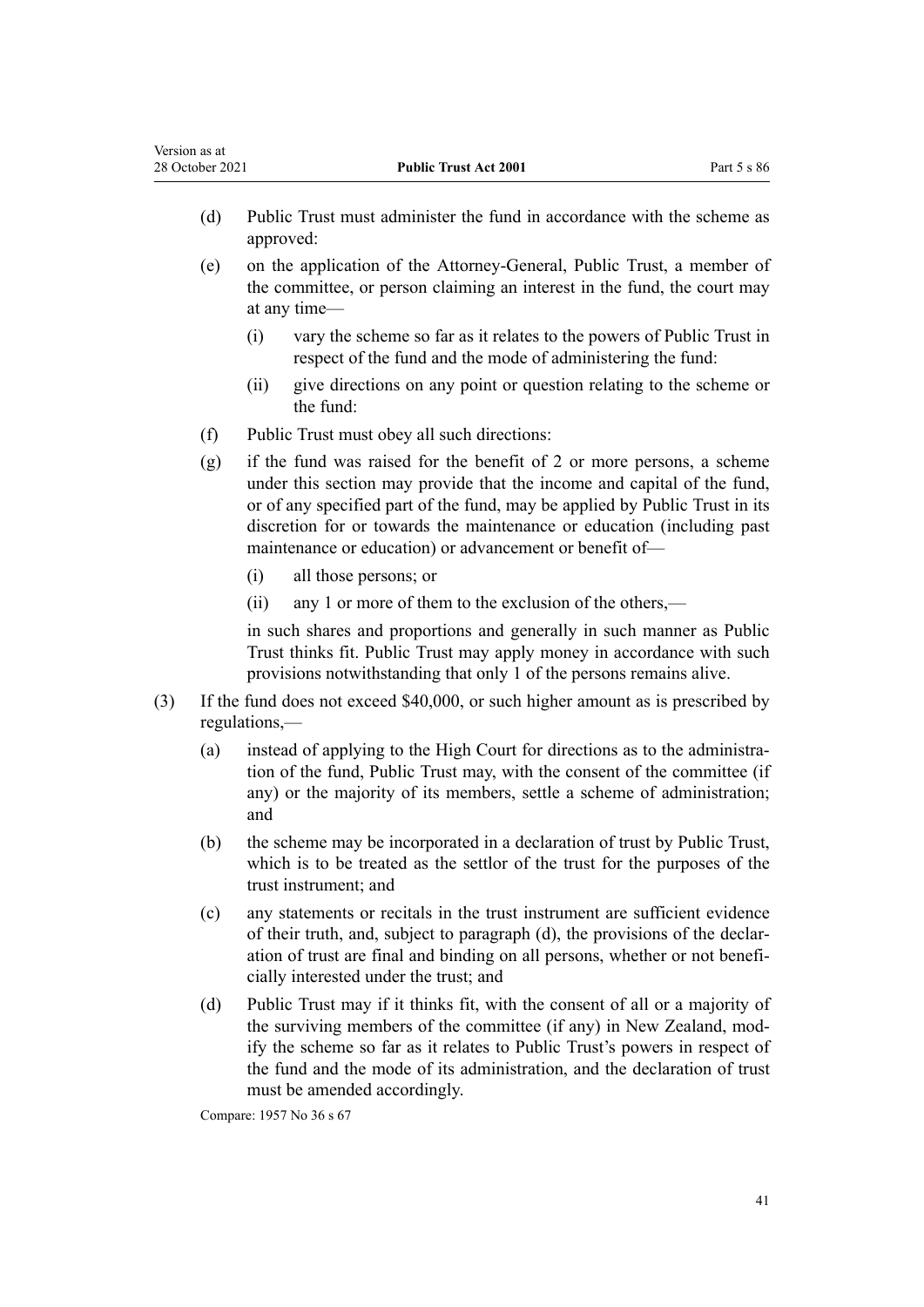### *General matters*

#### <span id="page-41-0"></span>**87 Public Trust on appointment to have same rights, etc, as private person**

- (1) When appointed or acting under this Act or any other Act in any of the capaci‐ ties mentioned in [sections 75 to 78,](#page-32-0) Public Trust has the same rights, powers, duties, and immunities as a private person acting in any of those capacities would have.
- (2) This section is subject to the express provisions of this Act or any other Act. Compare: 1957 No 36 s 49

## **88 Property, rights, etc, to vest in Public Trust on appointment**

- (1) If Public Trust is duly appointed executor, administrator, or trustee, all prop‐ erty, functions, powers, authorities, discretions, and rights vested in, or conferred by the trust instrument on, the executor, administrator, or trustee become vested in and exercisable by Public Trust on its appointment as fully and effec‐ tually as if it had been named as executor, administrator, or trustee under the instrument, without need for conveyance or assignment or execution of any other instrument.
- (2) A certificate by Public Trust that any property forms part of an estate in respect of which Public Trust is appointed as executor, administrator, or trustee is to be accepted by all courts and persons as sufficient evidence of that fact without further proof.

Compare: 1957 No 36 s 50

## **89 Provisions relating to applications for grants of administrations**

- (1) An application by or on behalf of Public Trust for probate of a will, or for an order to administer with a will annexed, or for any other grant of administration, may be made in any registry of the High Court at the discretion of Public Trust.
- (2) On such an application, in the absence of evidence to the contrary, no further proof of the death or testacy or intestacy of any person is required than an affidavit that, after due inquiries, Public Trust is satisfied that the person has died either testate or intestate, as appropriate.
- (3) Subsection (2) applies whether the person was domiciled in New Zealand or elsewhere, and whether the person died in New Zealand or elsewhere. Compare: 1957 No 36 s 52

#### **90 Public Trust acting jointly with another person**

Where Public Trust is acting jointly with another person in any office or position referred to in [section 75](#page-32-0),—

(a) all money coming under their control jointly is to be dealt with by them in the same manner as money coming under the control of Public Trust alone; and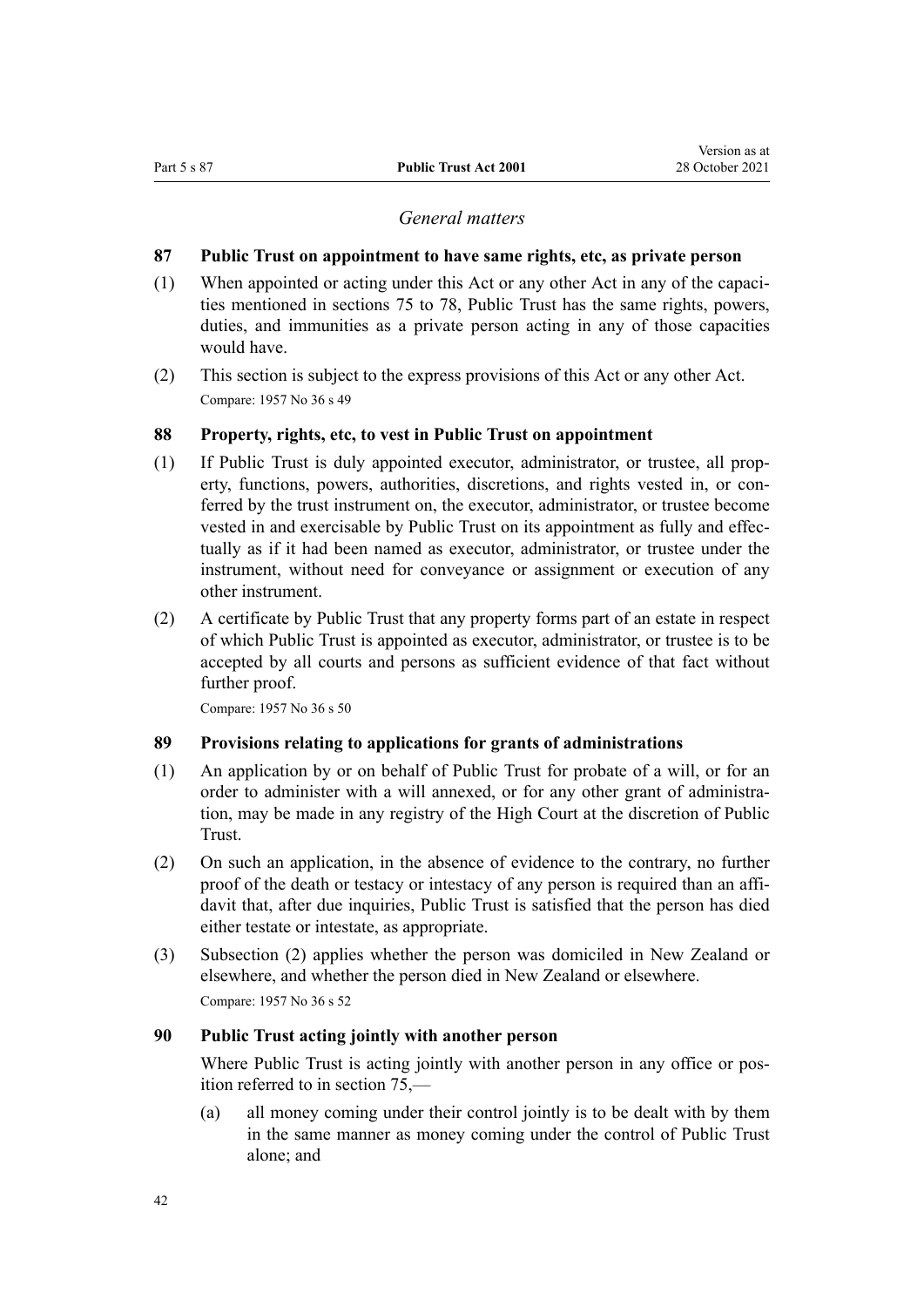- (b) the written receipt of Public Trust alone for any money, securities, movable property, or document that is deliverable to Public Trust and the other person jointly—
	- (i) constitutes a sufficient discharge for receipt of the thing con‐ cerned; and
	- (ii) effectually exonerates the person delivering the thing concerned from seeing to its application or being answerable for its loss or misappropriation; and
- (c) Public Trust is entitled to the sole custody and possession of all money, securities, movable property, and documents to whose custody and possession it would be entitled if acting alone in the office or position.

Compare: 1957 No 36 s 43(2)

## **91 Costs**

- (1) Where Public Trust applies for probate of a will, or for administration with a will annexed,—
	- (a) it is entitled to its costs out of the estate; and
	- (b) it is not liable for the costs of any other person.
- (2) Where Public Trust applies for administration at the request of any 1 or more beneficiaries who are entitled under an intestacy but who cannot agree as to the person to be appointed administrator,—
	- (a) Public Trust is entitled to its costs out of the estate, whether or not it is appointed administrator; and
	- (b) Public Trust is not liable for the costs of any other person.
- (3) Where Public Trust is appointed or directed by any court to represent any party or person or class of persons in any proceedings, the costs and expenses of the representation as between solicitor and client, together with a reasonable fee for Public Trust's services, are to be paid to Public Trust—
	- (a) out of the estate or funds or property the subject of the proceedings; or
	- (b) in such other manner as the court directs.
- (4) Subject to this section, Public Trust may charge, demand, and receive remuner‐ ation, fees, or other amounts for its services in accordance with [sections 122 to](#page-57-0) [125](#page-57-0).

Compare: 1957 No 36 ss 56(2), 57(2), 58, 60(2)

## **92 Part does not restrict operation of certain provisions**

Nothing in this Part restricts the operation of—

(a) [section 114\(4\)](http://legislation.govt.nz/pdflink.aspx?id=DLM7383031) of the Trusts Act 2019 (which imposes a duty on Public Trust to act as trustee in certain cases); or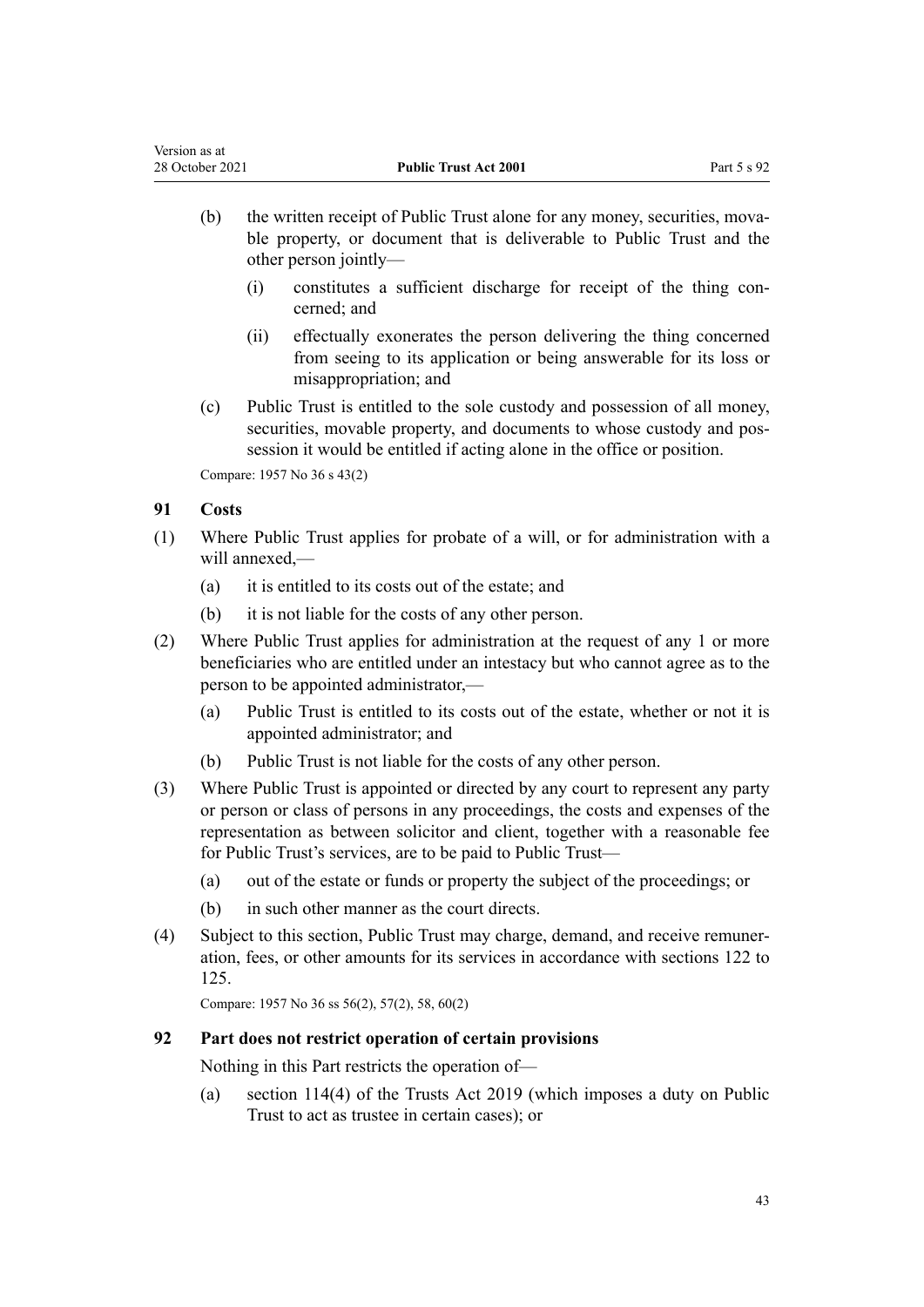<span id="page-43-0"></span>(b) [section 63](http://legislation.govt.nz/pdflink.aspx?id=DLM393013) of the Administration Act 1969 (which prevents the granting of administration to companies other than trustee companies).

Compare: 1957 No 36 s 43(3)

Section 92(a): amended, on 30 January 2021, by [section 161](http://legislation.govt.nz/pdflink.aspx?id=DLM7383110) of the Trusts Act 2019 (2019 No 38).

## **Part 6**

## **Elections to administer**

## **93 Public Trust may elect to administer small estates without grant of administration**

- (1) This section applies in a case where—
	- (a) a person has died leaving property situated in New Zealand to be admin‐ istered (whether the person died testate or intestate, and whether in or out of New Zealand); and
	- (b) the gross value of the property, as estimated by Public Trust at the time of the election under this section, does not exceed \$120,000, or such higher amount as is prescribed by regulations; and
	- (c) no person has obtained a grant of administration in New Zealand; and
	- (d) Public Trust would under [Part 5](#page-32-0) be entitled to obtain a grant of administration.
- (2) In such a case Public Trust may, instead of obtaining a grant of administration, file in the High Court an election in writing to administer the estate of the deceased person.
- (3) The election must specify—
	- (a) the name, residence, and occupation of the deceased, so far as known to Public Trust:
	- (b) the date of death of the deceased:
	- (c) the property of the deceased situated in New Zealand, as then known.
- (4) The election must also contain—
	- (a) if the deceased died intestate, a statement to that effect:
	- (b) if the deceased died testate, a statement that, after due inquiries, Public Trust believes that—
		- (i) the document annexed to the election is the testator's last will (or an exemplification of it, if administration has been granted out of New Zealand); and
		- (ii) the will has been validly executed according to the law governing the execution of wills.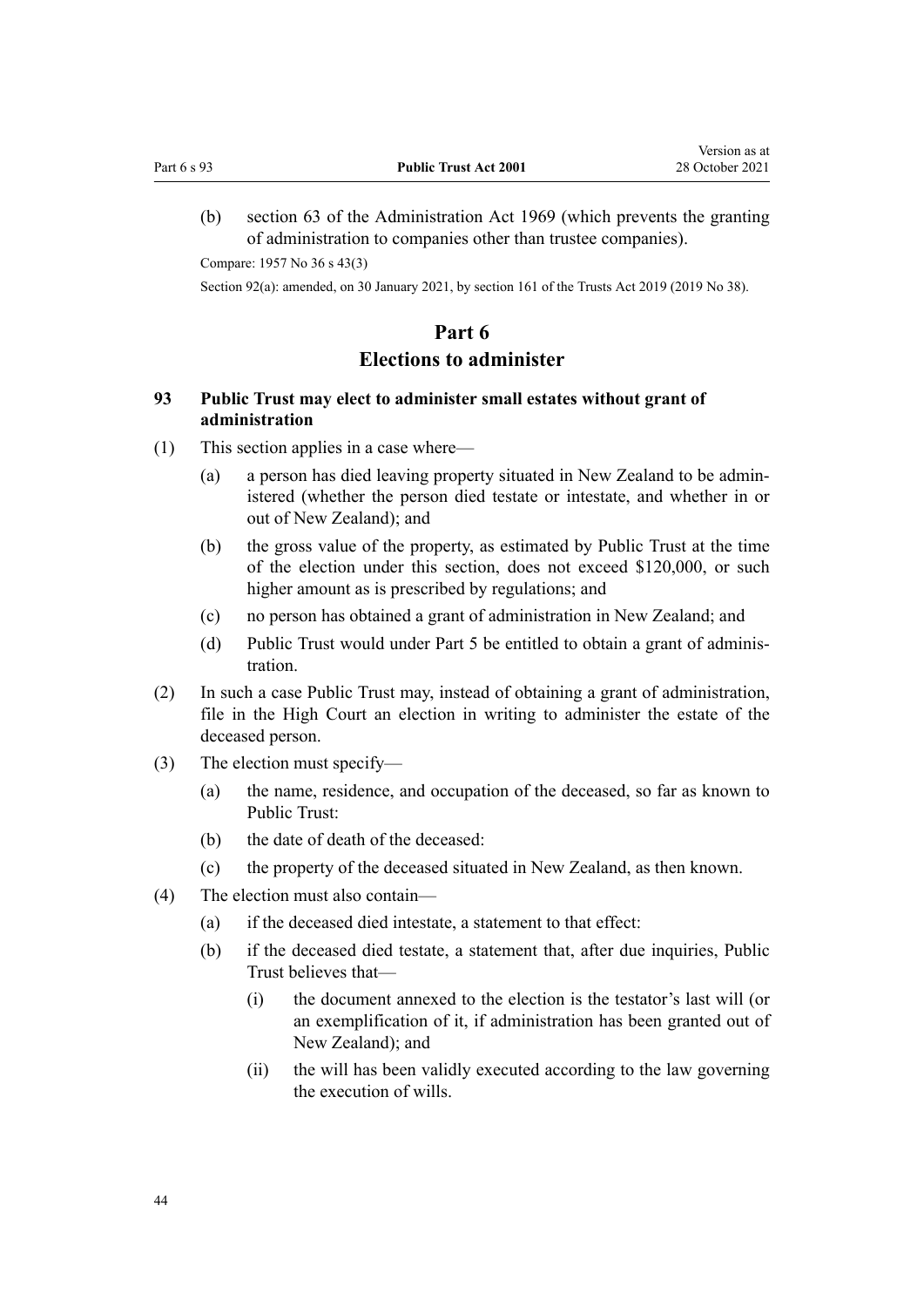<span id="page-44-0"></span>

| Version as at   |                              |             |
|-----------------|------------------------------|-------------|
| 28 October 2021 | <b>Public Trust Act 2001</b> | Part 6 s 94 |

- (5) The election may be filed in the registry of the High Court at Wellington, or in such other registry of the High Court as Public Trust determines either generally or in respect of particular estates.
- (6) On the election being filed, Public Trust is to be treated in all respects as the executor of the will or the administrator of the estate, as appropriate, as if administration had been granted to Public Trust.
- (7) If, after filing the election, the gross value of property situated in New Zealand to be administered is found to exceed \$150,000 or such higher amount as is prescribed by regulations, Public Trust must—
	- (a) as soon as practicable file a memorandum stating that fact, in the registry of the High Court in which the election was filed; and
	- (b) then proceed in the ordinary manner to obtain a grant of administration in New Zealand (for which purpose Public Trust may uplift from the court any will or exemplification filed with the election).
- (8) An election may be filed under this section relating to a written informal will to which [subpart 3](http://legislation.govt.nz/pdflink.aspx?id=DLM413545) of Part 2 of the Wills Act 2007 or the Wills Amendment Act 1955 applies. This section does not apply to any other informal will.

Section 93(8): substituted, on 1 November 2007, by [section 41](http://legislation.govt.nz/pdflink.aspx?id=DLM413569) of the Wills Act 2007 (2007 No 36).

## **94 Elections in respect of unadministered balance of estate**

- (1) This section applies in a case where—
	- (a) a grant of administration has been made in New Zealand in respect of the estate of a deceased person; and
	- (b) the persons to whom the original grant or any substituted grant of admin‐ istration was made have died leaving part of the estate unadministered; and
	- (c) the gross value of the property situated in New Zealand left unadminis‐ tered, as estimated by Public Trust at the time of the election under this section, does not exceed \$120,000, or such higher amount as is prescribed by regulations; and
	- (d) no person has, since the death of the last administrator, taken out letters of administration *de bonis non* in New Zealand in respect of the estate.
- (2) In such a case Public Trust may, instead of applying for an order to administer *de bonis non* in New Zealand, file in the High Court an election in writing to administer the part of the estate left unadministered.
- (3) The election must—
	- (a) set out the fact of the original grant, and the death of the executors or other administrators; and
	- (b) give particulars of the property situated in New Zealand that is left unad‐ ministered; and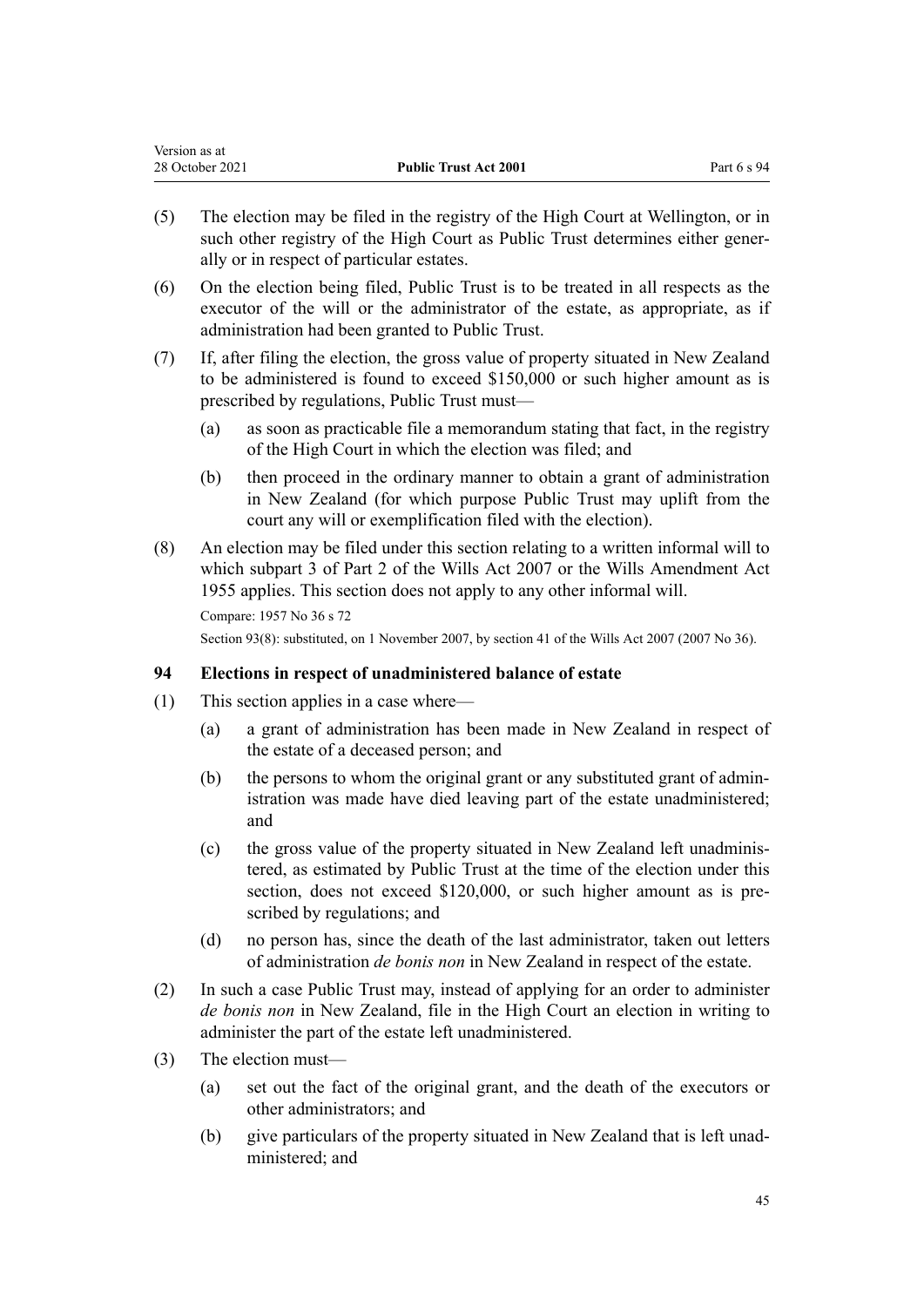<span id="page-45-0"></span>(c) be filed in the registry of the High Court out of which the original grant was issued.

Version as at

- (4) On the election being filed, Public Trust is to be treated in all respects as administrator of the estate left unadministered, as if an order to administer *de bonis non* had been granted to Public Trust.
- (5) If, after filing the election, the gross value of the property situated in New Zea‐ land to be administered by Public Trust is found to exceed \$150,000 or such higher amount as is prescribed by regulations, Public Trust must—
	- (a) as soon as practicable file in the same registry of the High Court a memorandum stating that fact; and
	- (b) then proceed in the ordinary manner to obtain in New Zealand an order to administer *de bonis non* in respect of the estate (for which purpose Public Trust may uplift from the court any will or exemplification filed with the election).

Compare: 1957 No 36 s 73

## **95 Operation of election under section 93 or section 94 as regards property overseas**

For the purposes of elections under [sections 93](#page-43-0) and [94](#page-44-0),—

- (a) in determining the value of property situated in New Zealand, no account is to be taken of property that is situated out of New Zealand at the time of the filing of the election (whether or not the property is later transferred to New Zealand to Public Trust or any other person in due course of administration, or for any other purpose); but
- (b) in all other respects, the elections extend and apply to and include prop‐ erty situated out of New Zealand in the same manner and to the same extent in all respects as a grant of administration obtained by Public Trust would, in the circumstances of each particular case, extend or apply to or include that property.

Compare: 1957 No 36 s 74

### **96 Revocation of elections filed in error**

- (1) This section applies in a case where—
	- (a) Public Trust has filed an election to administer an estate under [section 93](#page-43-0) or [section 94;](#page-44-0) and
	- (b) it subsequently discovers that the election is invalid or ineffective because of—
		- (i) the discovery of a will or a later will; or
		- (ii) the revocation or invalidity of a will; or
		- (iii) any other reason.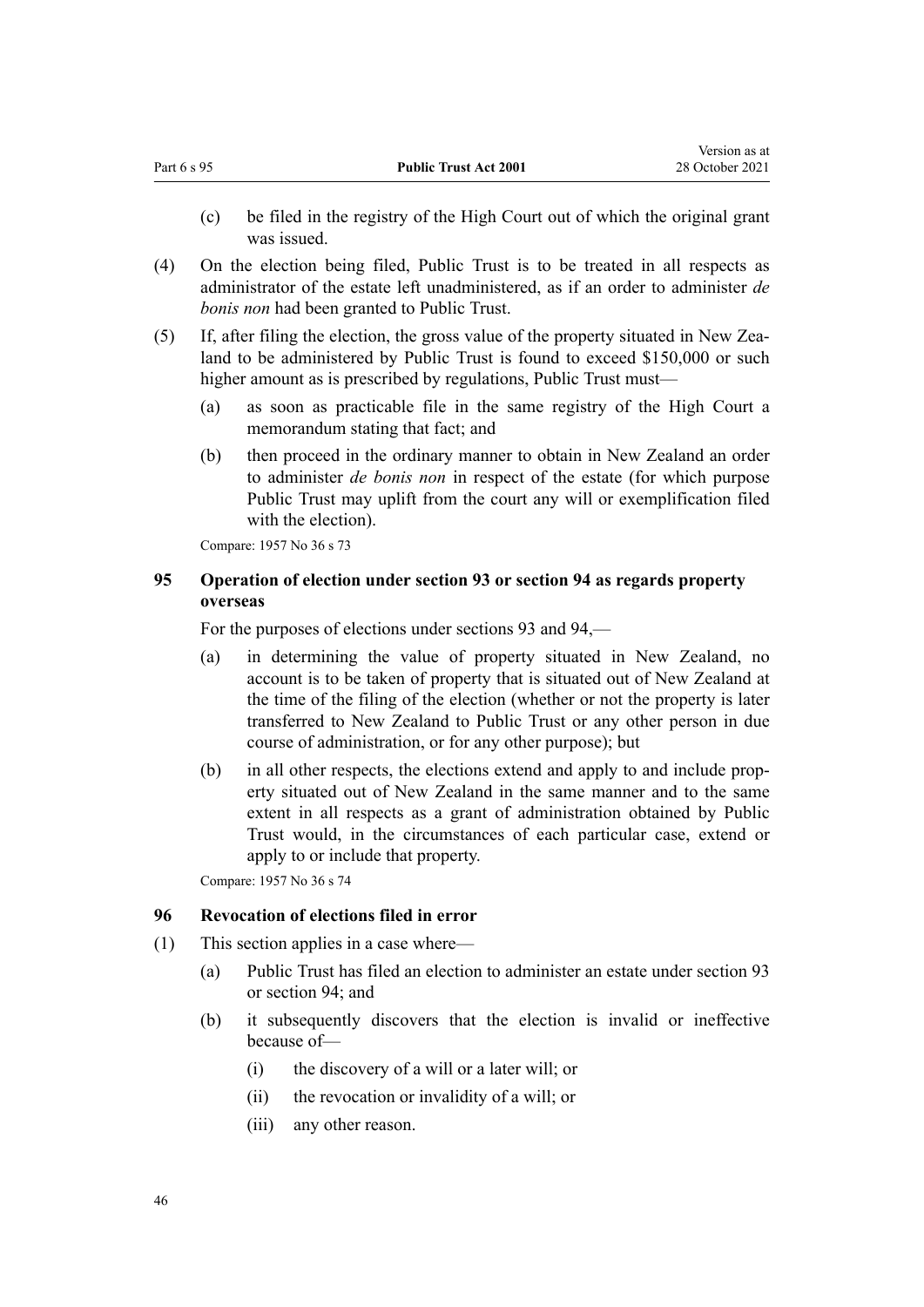- (2) In such a case, Public Trust may file in the registry of the High Court in which the election was filed a memorandum that—
	- (a) sets out the facts; and
	- (b) certifies that the election already filed is invalid or ineffective.
- (3) On the memorandum being filed,—
	- (a) the election ceases to be of any effect; and
	- (b) an application for administration may be made or a fresh election may be filed as if the election previously filed had not been filed.

## **97 Elections to administer jointly with another person**

- (1) In any case where Public Trust and another person or persons are entitled to elect to administer the estate of a deceased person, the execution of the election to administer, or of any memorandum under [section 93\(7\)](#page-43-0) or [section 94\(5\)](#page-44-0) or [section 96\(2\),](#page-45-0) by the other person or persons does not need to be attested in any way.
- (2) A statement in an election to administer to the effect that an executor or coexecutor—
	- (a) has died; or
	- (b) is unable or unwilling to act; or
	- (c) has not made application for probate in New Zealand,—

is to be accepted by all courts and persons as sufficient evidence of that fact without further proof.

Compare: 1957 No 36 s 76A

## **98 Copy of election**

A copy of an election under this Part that is certified as a correct copy under the seal of the High Court or a Registrar of the court is for all purposes equivalent to an exemplification of that election.

Compare: 1957 No 36 s 77(2)

# **Part 7**

# **Unclaimed property**

## **99 Appointment of Public Trust as manager of unclaimed property**

- (1) Public Trust may be appointed or become manager in accordance with this Part of any real or personal property in New Zealand in the following cases:
	- (a) when, after due inquiry, it is not known—
		- (i) who the owner of the property is; or
		- (ii) where the owner of the property is; or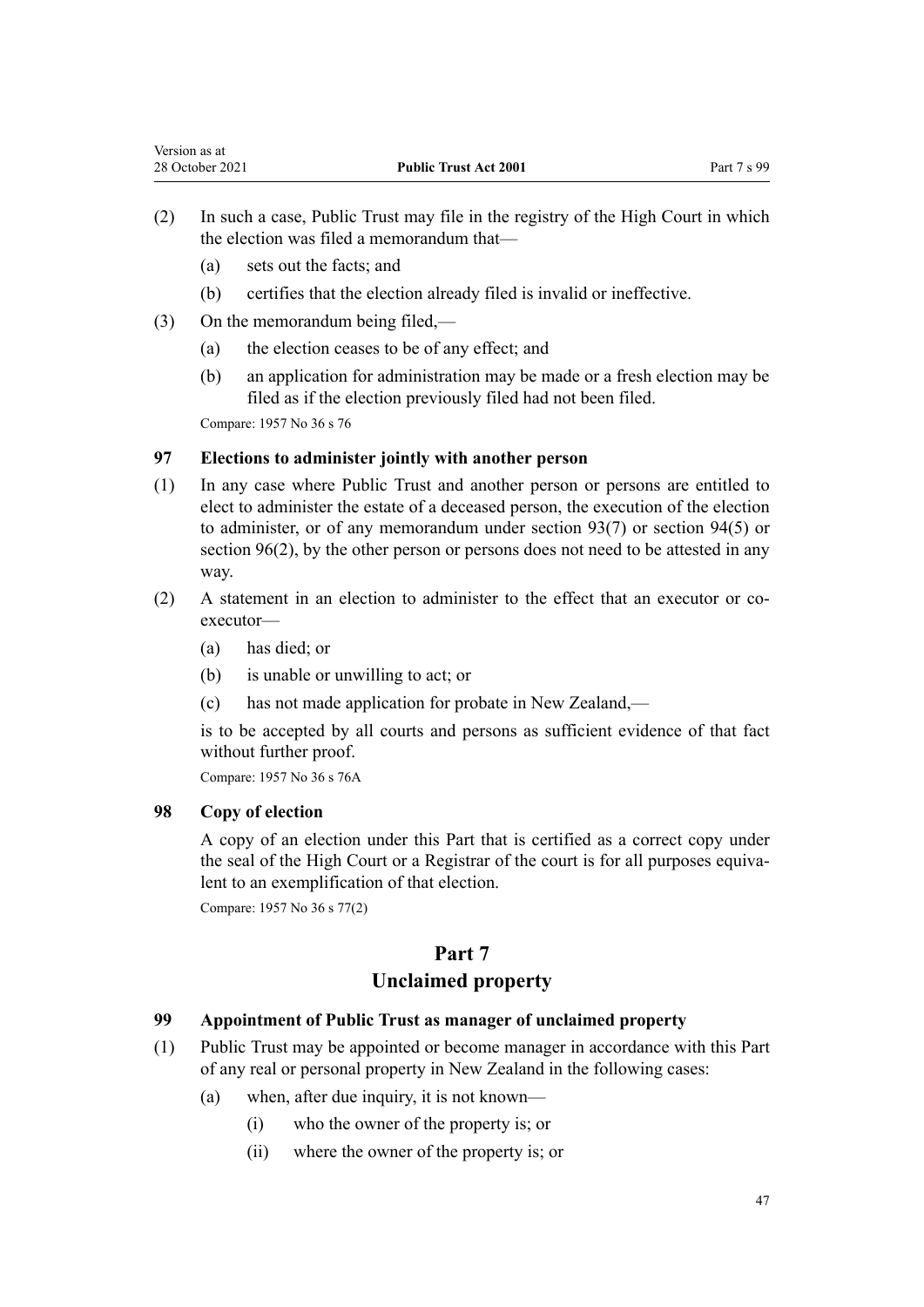- (iii) whether the owner of the property is alive or dead:
- <span id="page-47-0"></span>(b) when the owner of the property is absent from New Zealand or dead and, after due inquiry, it is not known—
	- (i) whether the owner has any agent or administrator in New Zealand with authority to take possession of and administer the property; or
	- (ii) where the agent or administrator is; or
	- (iii) whether the agent or administrator is alive or dead:
- (c) when the property would vest in the Crown if it were not subject to a trust for another person, whether under [section 324](http://legislation.govt.nz/pdflink.aspx?id=DLM322850) of the Companies Act 1993 or otherwise, and after due inquiry it is not known whether it is subject to such a trust.
- (2) Public Trust may not be appointed or become manager under this Part of—
	- (a) customary land within the meaning of [Te Ture Whenua Maori Act 1993;](http://legislation.govt.nz/pdflink.aspx?id=DLM289881) or
	- (b) land of the Crown that has not been alienated, or is not subject to a contract for its alienation.

#### **100 Mode of appointment**

- (1) The court may appoint Public Trust as manager of any property under this Part, on application made *ex parte* by Public Trust, if satisfied that the appointment is advisable—
	- (a) in the interests of the owner of the property; or
	- (b) in the interests of any other person; or
	- (c) to secure the development or better utilisation of land.
- (2) If the court considers that due inquiry has not been made for the owner of the property or the owner's agent or administrator, or as to whether the property is subject to any trust, it may, before making an order,—
	- (a) require further inquiry to be made or advertisements published or notice given; and
	- (b) adjourn the application to enable this to be done.
- (3) Notice of an appointment under this section must be published in the *Gazette*.
- (4) No property vests in Public Trust by reason only of the fact that it is appointed manager of the property under this section. Compare: 1957 No 36 s 80(1), (3), (4)

#### **101 Public Trust may elect to manage property of low value**

(1) If the gross value of the property (as estimated by Public Trust) of which Pub‐ lic Trust proposes to become manager does not exceed \$40,000 or such higher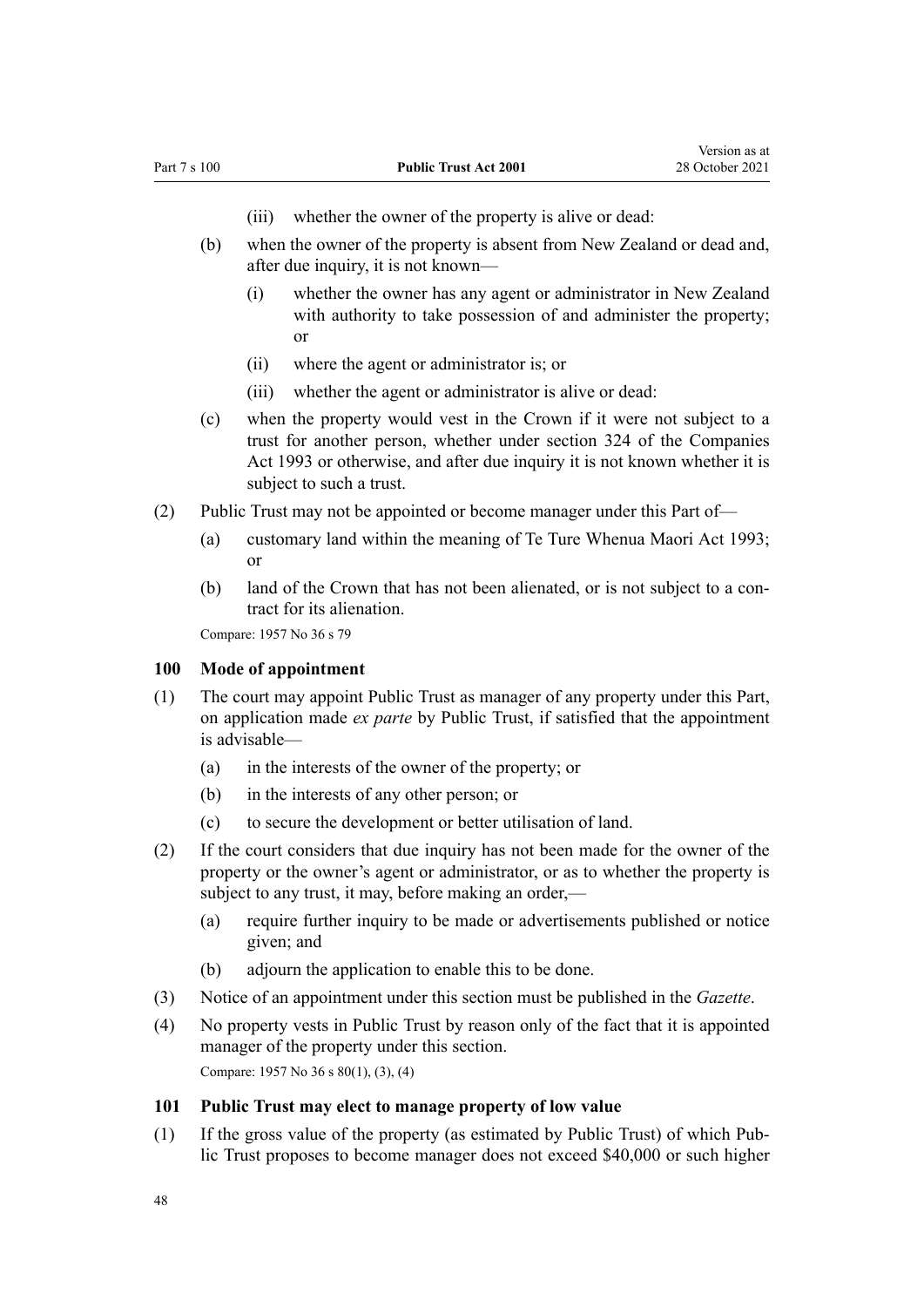amount as is prescribed by regulations, Public Trust may, by notice in the *Gaz‐ ette*, elect to be the manager of the property under this Part, if satisfied that it is advisable—

- (a) in the interests of the owner of the property; or
- (b) in the interests of any other person; or
- (c) to secure the development or better utilisation of land.
- (2) Before making the election, Public Trust must advertise its intention to do so in a newspaper circulating in the locality where the property is situated (if appro‐ priate) or in 1 or more newspapers circulating in the main metropolitan areas.
- (3) On notification of the election in the *Gazette*, Public Trust becomes the man‐ ager of the property without need for an order of the court under [section 100](#page-47-0).
- (4) No property vests in Public Trust by reason only of the fact that it becomes manager of the property under this section. Compare: 1957 No 36 s 80(2), (4)

### **102 Order vesting property in Public Trust or other person**

On application by Public Trust, the court may make an order vesting in Public Trust or in any other person any property of which Public Trust is for the time being manager under this Part.

Compare: 1957 No 36 s 80(4)

Version as at

#### **103 Powers of Public Trust as manager**

- (1) As manager of any property under this Part, Public Trust may do all or any of the following things:
	- (a) take or recover possession of the property, and recover all money, damages, and mesne profits payable to the owner or the owner's agent or administrator in respect of the property (whether payment became due before or after Public Trust became manager):
	- (b) apply the property, money, damages, or mesne profits, or any income from them, in such manner as it thinks fit, for the maintenance or education (including past maintenance or education) or the advancement or benefit of—
		- (i) the spouse or partner (including civil union partner) or children of the owner of the property; or
		- (ii) any other person who is or was dependent on the owner:
	- (c) complete, carry out, or enforce in any manner it thinks fit any contract affecting the property or entered into by the owner, and exercise any powers conferred by the contract:
	- (d) pay any mortgages, charges, or other obligations on or attaching to the property, and any debts or other liabilities of the owner of the property,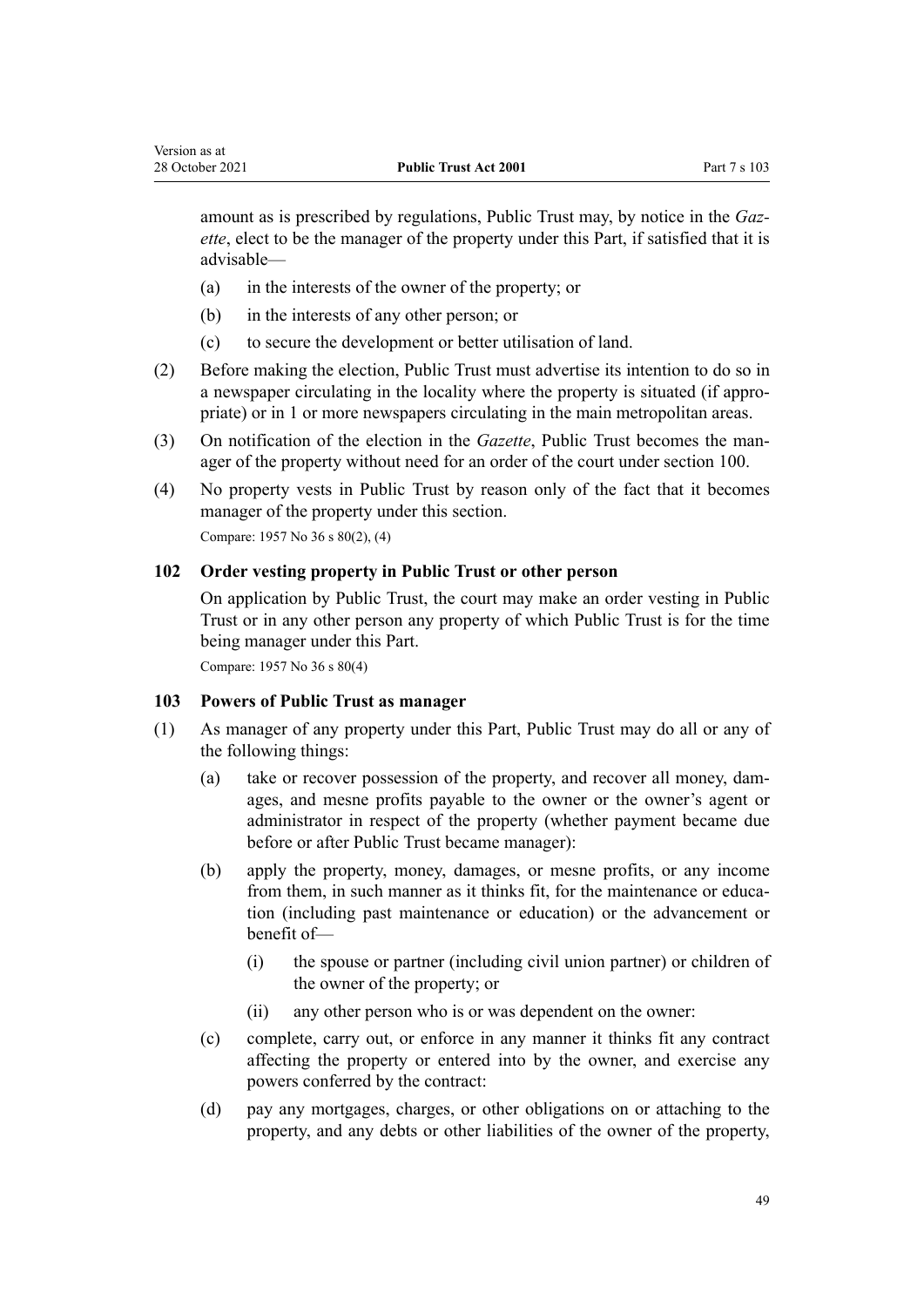<span id="page-49-0"></span>from money received, advanced, or borrowed by Public Trust in exercise of any powers conferred by this Part:

- (e) perform or discharge any duty or obligation imposed by any enactment, or otherwise, upon the owner of the property:
- (f) do any act or thing needed to obtain or perfect the title to the property:
- (g) in the case of land, cut and gather crops growing or situated on the land, or erect or contribute to the erection of any dividing or boundary fences:
- (h) exercise any power of sale or other powers or rights conferred upon the owner by any mortgage, lease, enactment, or instrument:
- (i) in the name of the owner, or in Public Trust's own name, bring any action or other proceeding relating to the property, and defend, confess, compromise, or submit to judgment in any action, claim, demand, or proceeding touching the property:
- (j) exercise as if it were the trustee of the property all powers that, as trustee, it could exercise without court consent under the [Trusts Act 2019](http://legislation.govt.nz/pdflink.aspx?id=DLM7382802) or any other enactment or law:
- (k) exercise in respect of the property all other powers that may be conferred on it by the court (whether or not powers that could be conferred on a trustee under the [Trusts Act 2019](http://legislation.govt.nz/pdflink.aspx?id=DLM7382802) or any other enactment or law):
- (l) pay or retain expenditure incurred by it as manager of the property and fees, remuneration, and charges in accordance with [sections 122 to 125.](#page-57-0)
- (2) Any money that Public Trust wishes to raise for the purpose of exercising its powers under this section may be advanced from the common fund or borrowed from any other source.

Compare: 1957 No 36 s 81(1), (2)

Section 103(1)(b)(i): amended, on 26 April 2005, by [section 7](http://legislation.govt.nz/pdflink.aspx?id=DLM333795) of the Relationships (Statutory References) Act 2005 (2005 No 3).

Section 103(1)(j): amended, on 30 January 2021, by [section 161](http://legislation.govt.nz/pdflink.aspx?id=DLM7383110) of the Trusts Act 2019 (2019) No 38).

Section 103(1)(k): amended, on 30 January 2021, by [section 161](http://legislation.govt.nz/pdflink.aspx?id=DLM7383110) of the Trusts Act 2019 (2019) No 38).

#### **104 Power of Public Trust to pay for improvements**

- (1) Public Trust may, to the extent it thinks just and reasonable, make any payment or allowance for—
	- (a) the value of improvements made to or in respect of any property it manages under this Part; and
	- (b) money expended on or in respect of the property.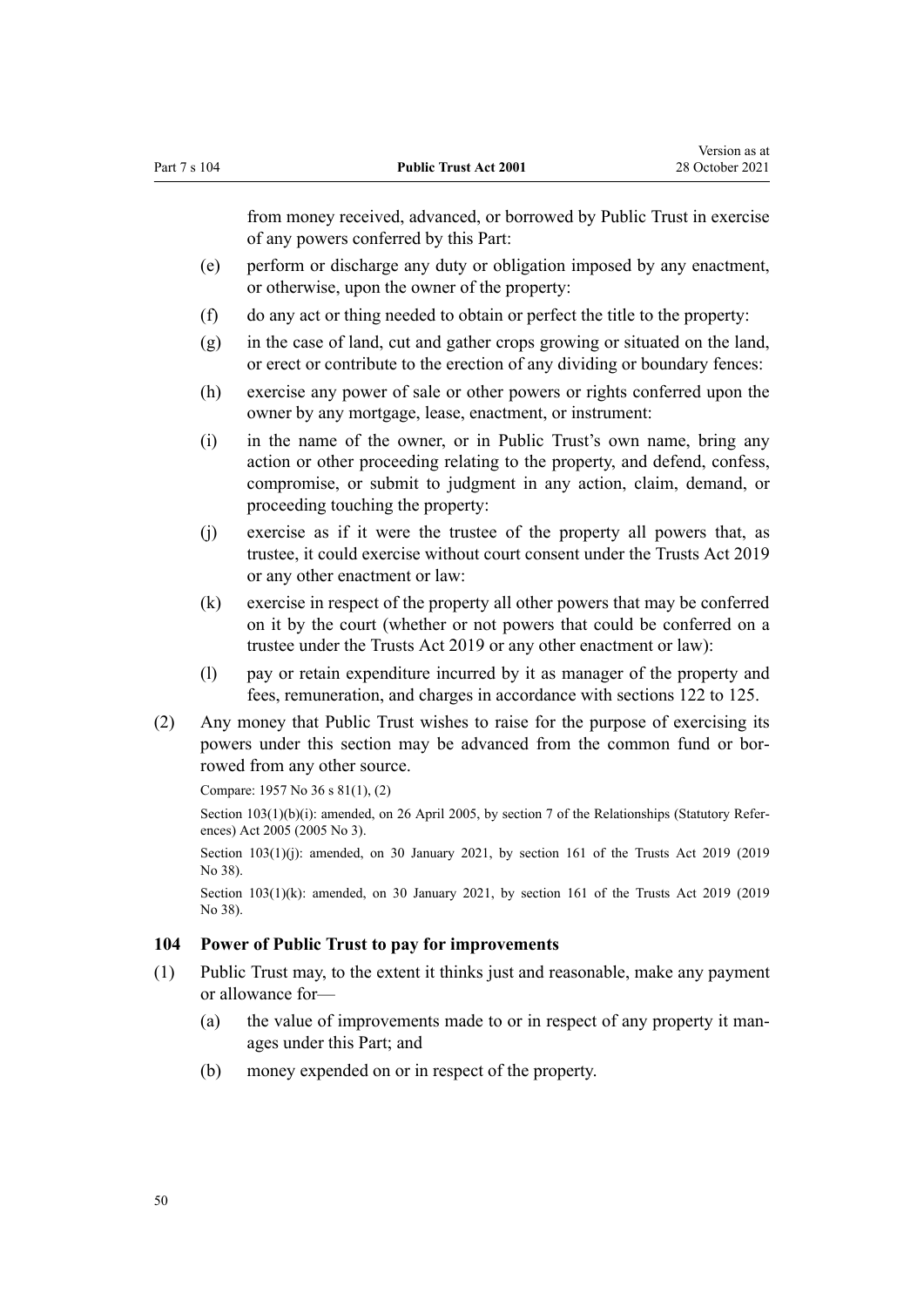(2) Public Trust may make a payment or allowance under this section even though the value of the improvements or the money expended may have ceased to be recoverable at law or may never have been recoverable.

Compare: 1957 No 36 s 82

Version as at

## **105 Sale or transfer to occupier or other person entitled to land**

- (1) Where Public Trust, as manager of any land under this Part, sells the land to its occupier,—
	- (a) in fixing the price of the land, Public Trust may make an allowance under [section 104](#page-49-0) for any improvements made by—
		- (i) the occupier; or
		- (ii) any person by or through or under whom the occupier claims possession of the land:
	- (b) Public Trust is not under any liability for failing to recover any money or damages payable in respect of the occupation of the land.
- (2) Nothing in subsection (1)—
	- (a) limits or affects the generality of [sections 104](#page-49-0) and [110;](#page-53-0) or
	- (b) affects the liability of the occupier to the owner of the land.
- (3) Public Trust may transfer land it manages under this Part to the person equitably entitled to it, if it is satisfied that the registered owner of the land has—
	- (a) sold the land; and
	- (b) received payment of all amounts to which he or she is entitled on sale.
- (4) In the case of a transfer under subsection  $(3)$ ,—
	- (a) Public Trust may, before the transfer, require the payment of an appro‐ priate fee, plus charges and expenses incurred or payable by Public Trust:
	- (b) the transfer may be made without requiring any payment on behalf of the registered owner:
	- (c) the transfer does not affect the rights that any other person may have in respect of the land.

Compare: 1957 No 36 s 83

Section 105(3): amended, on 12 November 2018, by [section 250](http://legislation.govt.nz/pdflink.aspx?id=DLM6731493) of the Land Transfer Act 2017 (2017 No 30).

Section 105(4)(b): amended, on 12 November 2018, by [section 250](http://legislation.govt.nz/pdflink.aspx?id=DLM6731493) of the Land Transfer Act 2017 (2017 No 30).

### **106 Property to be held for owner**

Where Public Trust—

(a) takes possession of any property as manager under this Part; or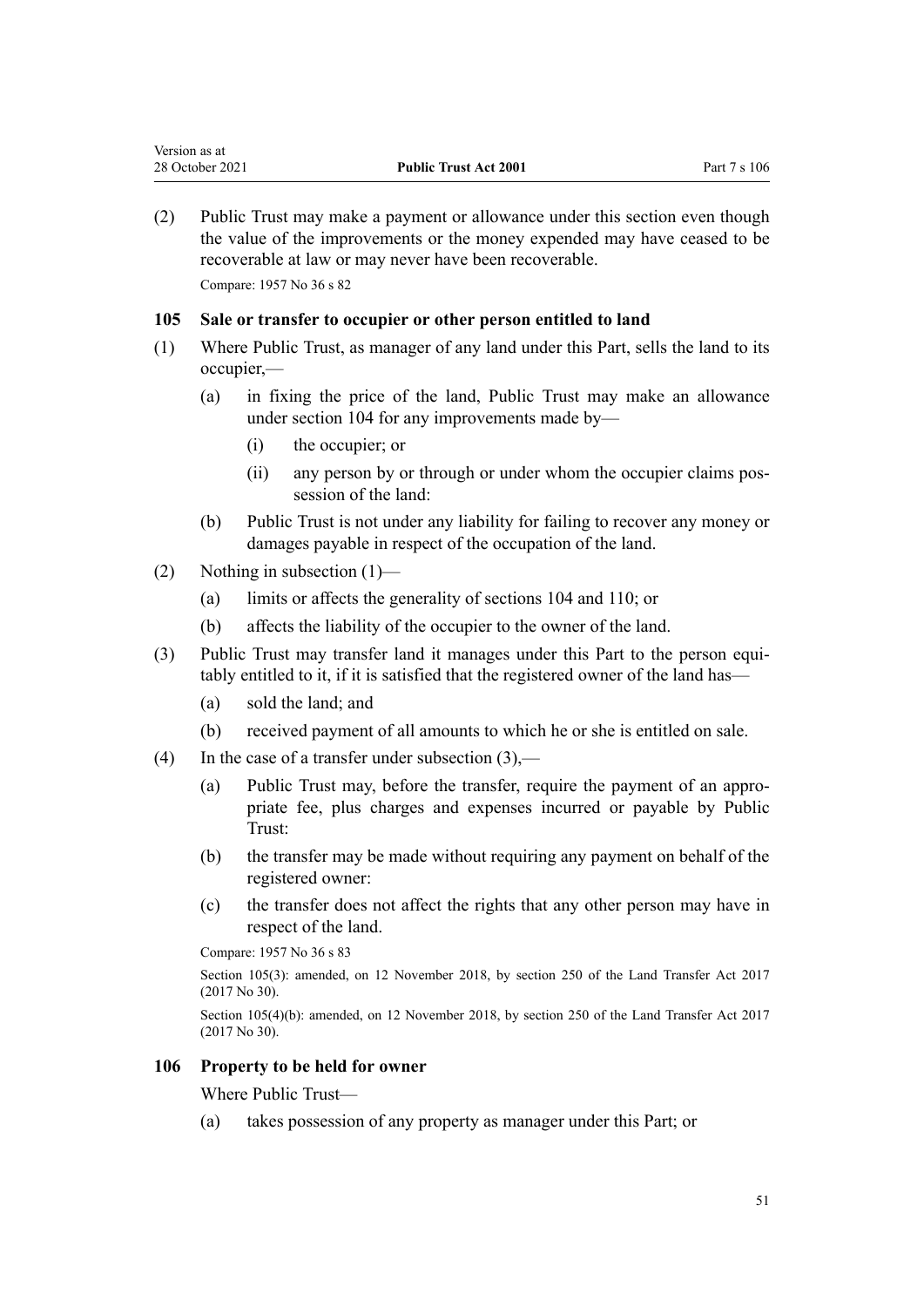<span id="page-51-0"></span>(b) receives or recovers any money, damages, or mesne profits in respect of the property,—

the property, money, damages, or profits are, after payment out of all money authorised to be applied, expended, or charged by Public Trust, held by Public Trust for the owner of the property.

Compare: 1957 No 36 s 88

#### **107 Termination of management**

- (1) Public Trust ceases to be the manager of any property under this Part on the happening of any of the following events:
	- (a) if the court so orders, on application served on Public Trust that is made  $by-$ 
		- (i) the owner of the property; or
		- (ii) the owner's administrator or duly authorised agent; or
		- (iii) a person having an interest in the property or any part of it:
	- (b) if Public Trust publishes notice in the *Gazette* that it has ceased to be the manager of the property under this Part:
	- (c) if Public Trust transfers or delivers the property to the owner, or to the owner's administrator or duly authorised agent.
- (2) The termination of Public Trust's management of any property under this Part does not affect—
	- (a) any charge acquired by Public Trust under this Part; or
	- (b) the validity of any act or thing done by Public Trust while it was man‐ ager of the property.
- (3) Unless Public Trust consents, the court may not make an order under subsec‐ tion (1)(a) until Public Trust has been paid—
	- (a) all amounts to which it is entitled under this Part in respect of all expenditure, fees, costs, commission, charges, interest, and expenses incurred by or payable to Public Trust as manager of the property; and
	- (b) all costs incurred by Public Trust of and incidental to the application for the order.
- (4) Upon Public Trust ceasing to be manager of any property that remains in its name or possession, Public Trust may transfer or deliver the property to the person entitled to it.

Compare: 1957 No 36 s 89

#### **108 Transfer of unclaimed property to Crown**

(1) If, after 20 years from the date of the publication in the *Gazette* of the order or election or other act by which Public Trust was appointed or became manager of any land under this Part, no person has established a claim to the land, and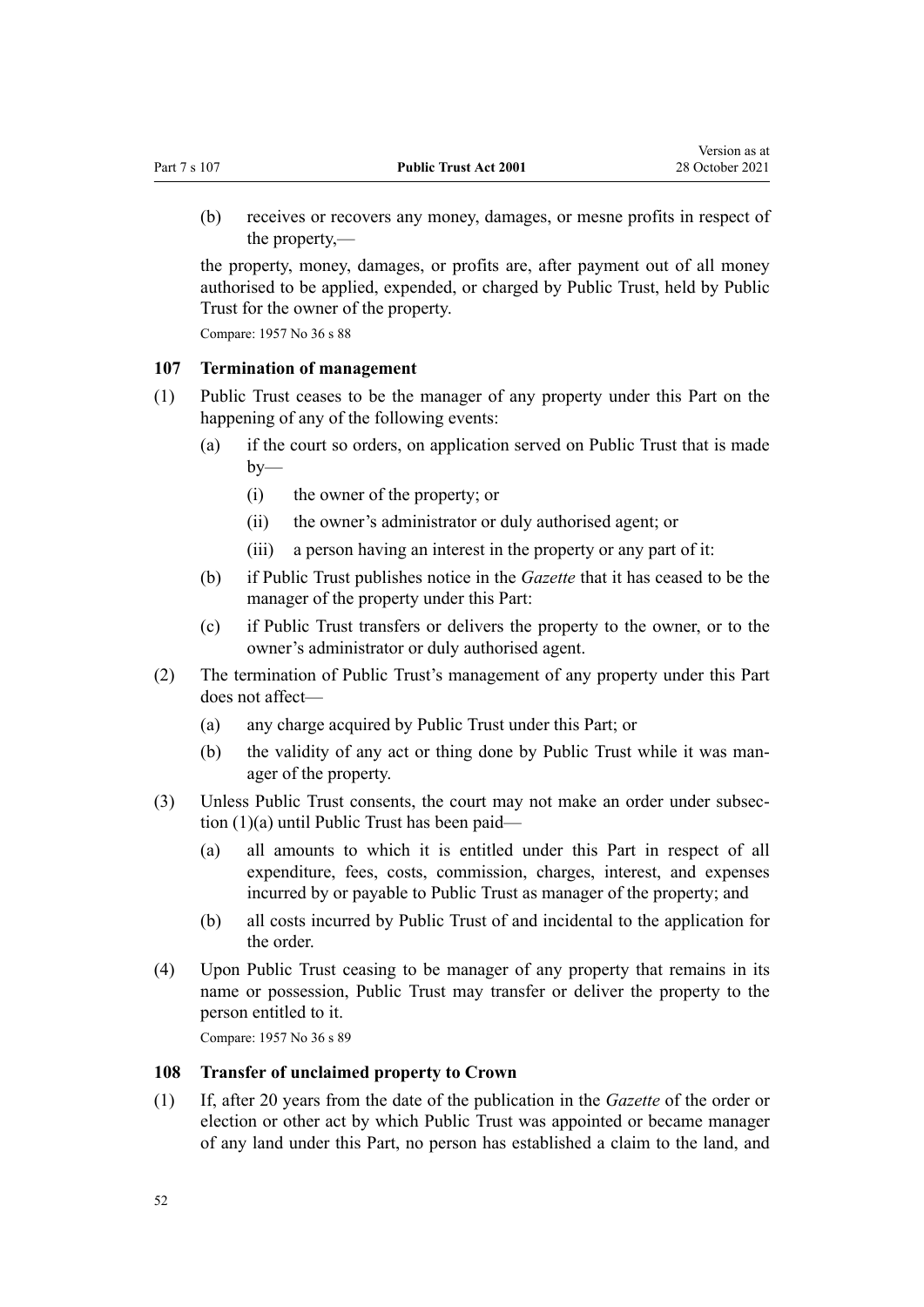Public Trust has not become aware of the existence and whereabouts of any person who has a claim to the land,—

- (a) the land vests in the Crown as Crown land within the meaning of the [Land Act 1948](http://legislation.govt.nz/pdflink.aspx?id=DLM250585), if it has not been sold by Public Trust in the exercise of its powers under this Part; and
- (b) all money held by Public Trust and derived from the land must be paid to a Crown Bank Account in accordance with [section 74](http://legislation.govt.nz/pdflink.aspx?id=DLM163141) of the Public Finance Act 1989.
- (2) If, after 7 years from the date of the publication in the *Gazette* of the order or election or other Act by which Public Trust was appointed or became manager of any property under this Part other than land, no person has established a claim to the property, and Public Trust has not become aware of the existence and whereabouts of any person who has a claim to the property,—
	- (a) the property vests in the Crown, if it has not been sold by Public Trust in the exercise of its powers under this Part; and
	- (b) all money held by Public Trust and derived from the property must be paid to a Crown Bank Account in accordance with [section 74](http://legislation.govt.nz/pdflink.aspx?id=DLM163141) of the Pub‐ lic Finance Act 1989.

Compare: 1957 No 36 s 91(1), (2)

Section 108(1)(b): amended, on 25 January 2005, pursuant to [section 65R\(3\)](http://legislation.govt.nz/pdflink.aspx?id=DLM162942) of the Public Finance Act 1989 (1989 No 44).

Section 108(2)(b): amended, on 25 January 2005, pursuant to [section 65R\(3\)](http://legislation.govt.nz/pdflink.aspx?id=DLM162942) of the Public Finance Act 1989 (1989 No 44).

### **109 Land, etc, becoming property of Crown may be vested in local authority**

- (1) The Governor-General may, by Order in Council, transfer any land or money derived from land that becomes the property of the Crown under [section 108](#page-51-0) to—
	- (a) a local authority within whose district or region the land to which the order relates is situated; or
	- (b) a body controlled by such a local authority.
- (2) The order may specify—
	- (a) the purposes for which the transfer is made:
	- (b) the powers that may be exercised in relation to the land or money transferred.
- (3) In this section, **local authority** means a local authority as defined in [section](http://legislation.govt.nz/pdflink.aspx?id=DLM170881) [5\(1\)](http://legislation.govt.nz/pdflink.aspx?id=DLM170881) of the [Local Government Act 2002.](http://legislation.govt.nz/pdflink.aspx?id=DLM170872)
- (4) An order under this section is secondary legislation (*see* [Part 3](http://legislation.govt.nz/pdflink.aspx?id=DLM7298343) of the Legis‐ lation Act 2019 for publication requirements).

Compare: 1957 No 36 s 92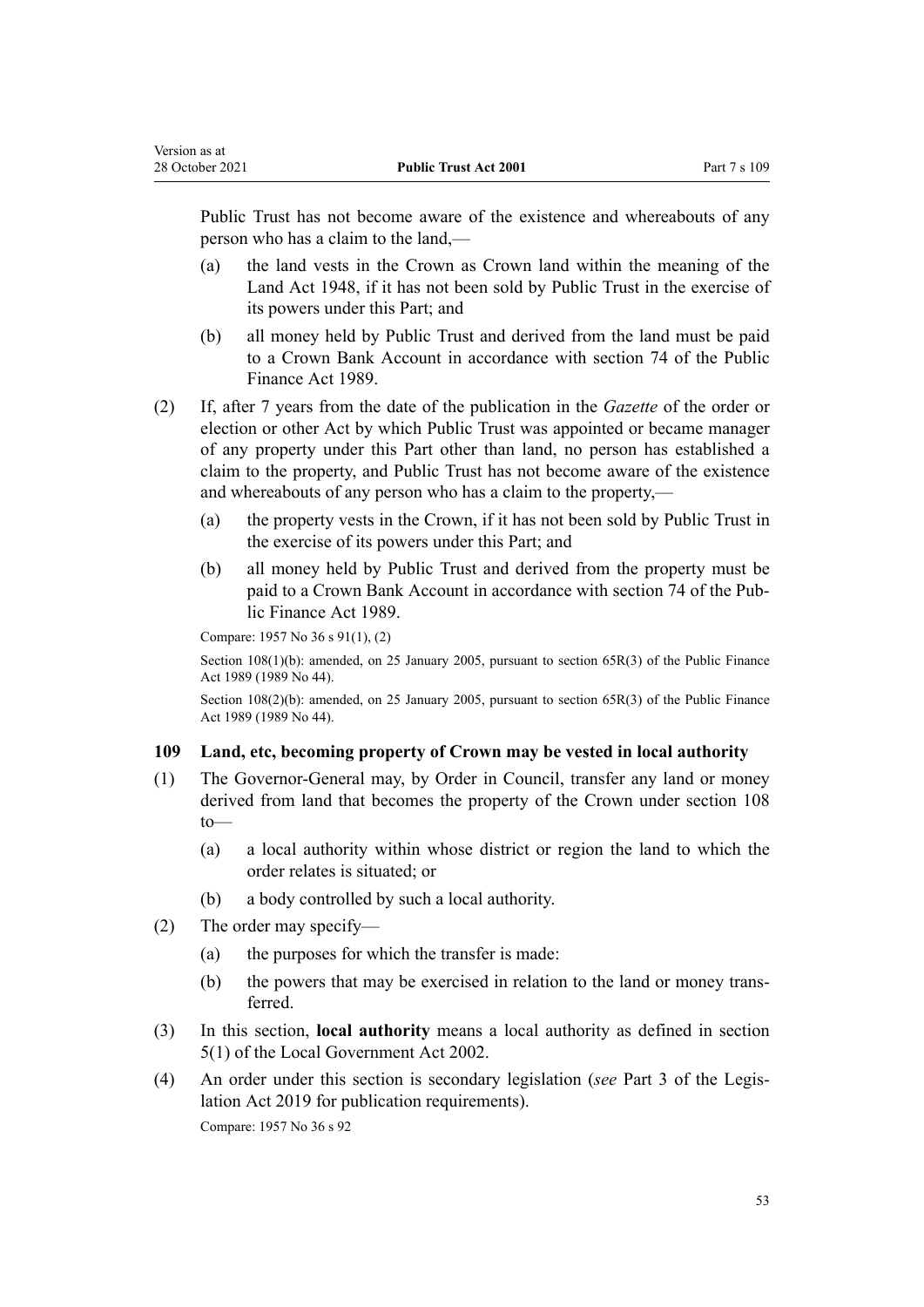<span id="page-53-0"></span>

| Legislation Act 2019 requirements for secondary legislation made under this section |                                                                                                  |                                    |  |
|-------------------------------------------------------------------------------------|--------------------------------------------------------------------------------------------------|------------------------------------|--|
| <b>Publication</b>                                                                  | PCO must publish it on the legislation website and notify LA19 s $69(1)(c)$<br>it in the Gazette |                                    |  |
| Presentation                                                                        | The Minister must present it to the House of<br>Representatives                                  | LA19 s 114, Sch 1<br>cl $32(1)(a)$ |  |
| <b>Disallowance</b>                                                                 | It may be disallowed by the House of Representatives                                             | LA19 ss 115, 116                   |  |
| This note is not part of the Act.                                                   |                                                                                                  |                                    |  |

Section 109(1)(a): amended, on 1 July 2003, by [section 262](http://legislation.govt.nz/pdflink.aspx?id=DLM174088) of the Local Government Act 2002 (2002 No 84).

Section 109(3): substituted, on 1 July 2003, by [section 262](http://legislation.govt.nz/pdflink.aspx?id=DLM174088) of the Local Government Act 2002 (2002 No 84).

Section 109(4): inserted, on 28 October 2021, by [section 3](http://legislation.govt.nz/pdflink.aspx?id=LMS268932) of the Secondary Legislation Act 2021 (2021 No 7).

#### *Miscellaneous provisions*

#### **110 Public Trust to have discretion as to exercise of powers**

- (1) Public Trust is not obliged to take any steps or proceedings to cause itself to be appointed or to become manager of any property under this Part.
- (2) Where Public Trust is manager of any property under this Part—
	- (a) it has complete discretion, subject to any direction of the court, as to whether or not it exercises any of the powers conferred on it by this Part; and
	- (b) it is not liable for anything done or omitted to be done by it in good faith in exercise of its discretion or powers under this Part.

Compare: 1957 No 36 s 84

### **111 Public Trust may apply to court for directions**

- (1) Public Trust may apply *ex parte* to the court for directions concerning—
	- (a) any property it manages under this Part; or
	- (b) the management or administration of the property; or
	- (c) the exercise of any power or discretion vested in it as manager.
- (2) The court may order the application to be served on any persons it thinks appropriate.

Compare: 1957 No 36 s 85

#### **112 Deficiency in recovery of remuneration and expenses of Public Trust**

- (1) All expenditure incurred by Public Trust as manager of any property under this Part, and all fees, costs, commission, charges, interest, and expenses incurred by or payable to it as manager of the property, are a charge on the property.
- (2) The charge ranks next in priority to any mortgage or charge to which the prop‐ erty is subject when Public Trust becomes its manager.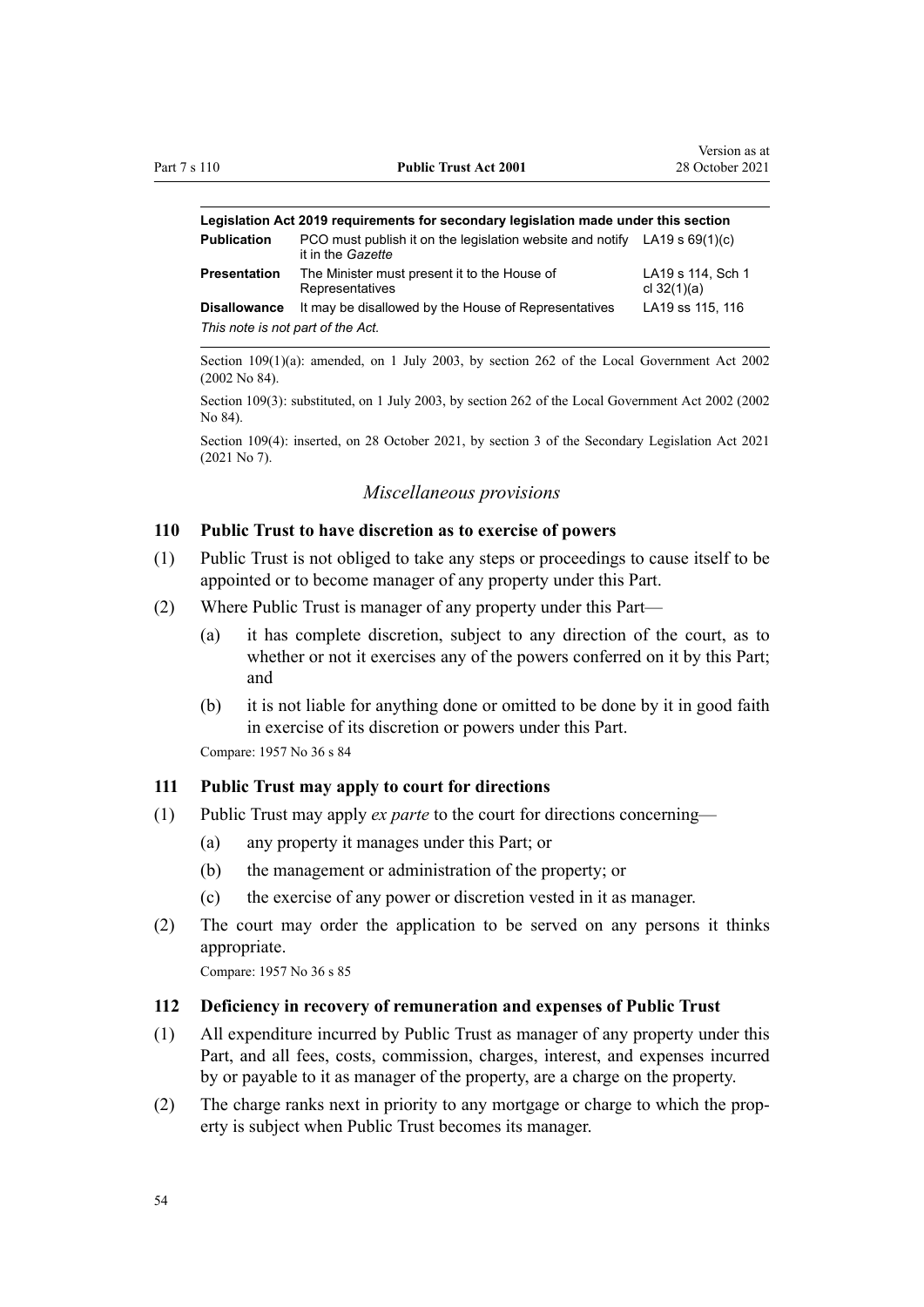- (3) The amount charged on the property bears interest at a rate fixed by Public Trust.
- (4) If Public Trust is unable to recover from any person or property the amount of—
	- (a) all expenditure incurred by it as manager of any property under this Part; and
	- (b) all fees, costs, commission, charges, interest, and expenses incurred by or payable to it as manager of the property,—

the amount of the deficiency is to be met out of a Crown Bank Account with‐ out further appropriation than this section.

Compare: 1957 No 36 s 87

Section 112(4): amended, on 25 January 2005, pursuant to [section 65R\(3\)](http://legislation.govt.nz/pdflink.aspx?id=DLM162942) of the Public Finance Act 1989 (1989 No 44).

## **113 Documents executed by Public Trust**

- (1) All deeds and other documents executed by Public Trust in its own name as manager of any property under this Part have effect and may be registered as if they were executed by the owner of the property.
- (2) If any document executed by Public Trust purports to be made in exercise of the powers conferred by this Part, no court or officer or person is concerned to see or inquire whether those powers had or had not become exercisable. Compare: 1957 No 36 s 81(3)

### **114 Order or notice not affected by mistake of fact**

An order or notice made or published under this Part, or anything done in pursuance of this Part or of the order or notice, is not invalid or inoperative merely because—

- (a) it has been made or done under a mistake of fact; or
- (b) the owner of the property was dead at the time the order was made or the notice published, or has died since that time; or
- (c) of any disposition of the property made by its owner while Public Trust was the manager of the property under this Part.

Compare: 1957 No 36 s 94

## **115 Evidence in respect of unclaimed property**

In any case where the court or Public Trust is acting under this Part,—

- (a) they may accept and act upon and be satisfied with any evidence, whether or not it is strictly legal evidence; and
- (b) the court may make an order declaring, or Public Trust may acknowledge, a claimant to be the owner or entitled to the possession of any property, despite the claimant being unable to adduce evidence that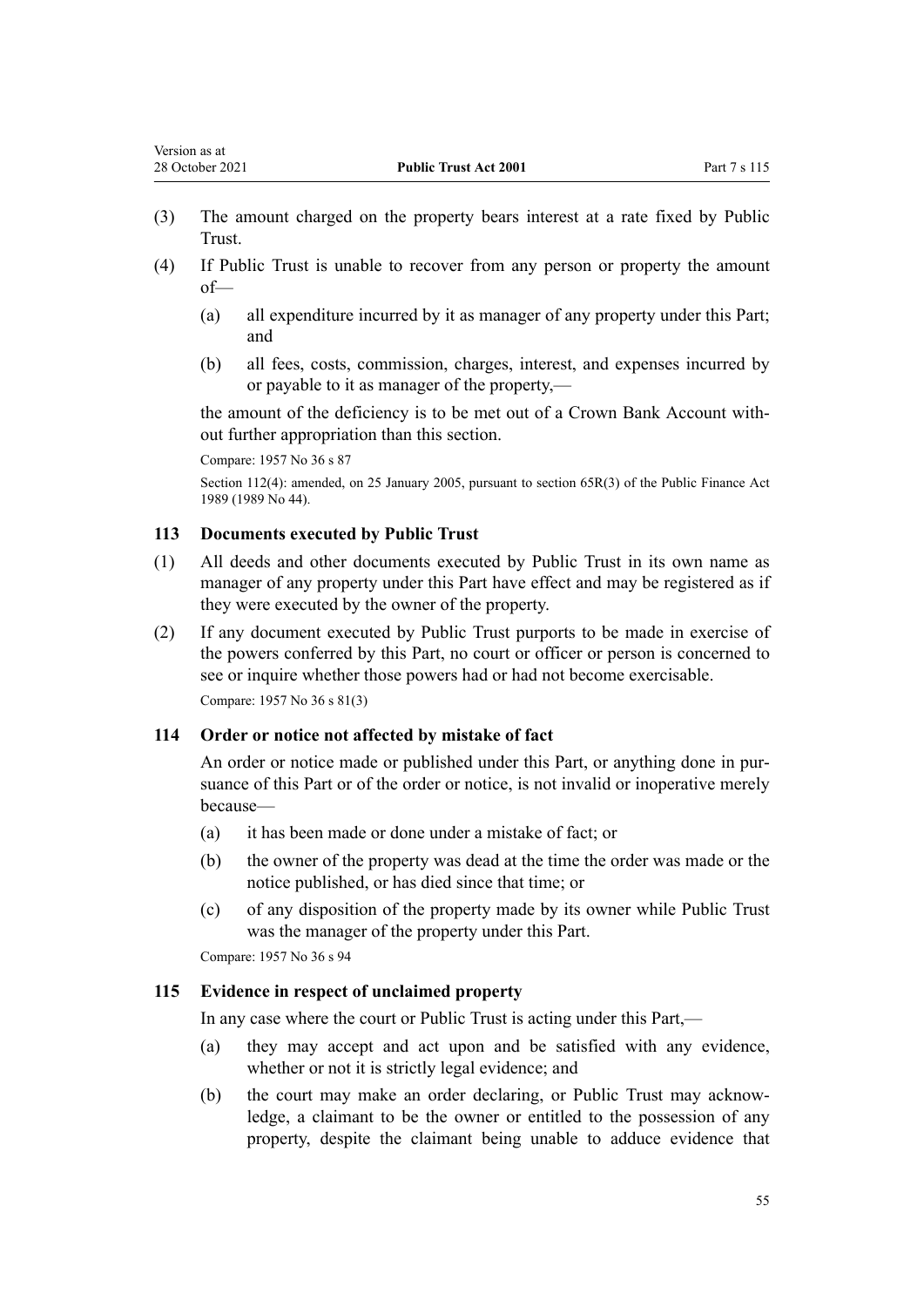would entitle him or her to judgment in an action of ejectment or a decree in an action for specific performance; and

(c) they may have regard to the circumstances of each case in determining the character and sufficiency of the evidence of title adduced.

Compare: 1957 No 36 s 90

### **116 Crown not affected**

Nothing in this Part affects the Crown in respect of its property or rights.

### **117 Limitation Act 2010 not affected**

Nothing in this Part affects the [Limitation Act 2010](http://legislation.govt.nz/pdflink.aspx?id=DLM2033100) or any other enactment by which a period of limitation is prescribed.

Compare: 1957 No 36 s 95

Section 117 heading: amended, on 1 January 2011, by [section 58](http://legislation.govt.nz/pdflink.aspx?id=DLM2033287) of the Limitation Act 2010 (2010 No 110).

Section 117: amended, on 1 January 2011, by [section 58](http://legislation.govt.nz/pdflink.aspx?id=DLM2033287) of the Limitation Act 2010 (2010 No 110).

# **Part 8 Miscellaneous provisions**

#### **118 Special powers that may be exercised by Public Trust**

Where Public Trust is executor, administrator, or trustee, or is guardian, or is otherwise authorised to act in the administration of an estate, then, unless a contrary intention is expressed in this Act or in any relevant instrument, Public Trust may at its discretion, but without restricting any other powers, exercise the following powers:

- (a) if acting as trustee of any public, charitable, or perpetual trust, exercise all the powers of leasing conferred on a leasing authority under the [Pub‐](http://legislation.govt.nz/pdflink.aspx?id=DLM394841) [lic Bodies Leases Act 1969](http://legislation.govt.nz/pdflink.aspx?id=DLM394841) (and Public Trust is to be treated as a leasing authority within the meaning of that Act):
- (b) where it has power to raise money by mortgage, raise the money by borrowing without giving security:
- (c) pay or discharge all debts, liabilities, obligations, costs, and expenses:
- (d) carry out or vary contracts entered into before its appointment:
- (e) set-off against the claim of any person in respect of any estate (whether as beneficiary, creditor, or otherwise), and of any person claiming by, through, or under that person, all money owing by the first-mentioned person, whether—
	- (i) the money is owing to the same estate or to any other estate under administration by Public Trust; and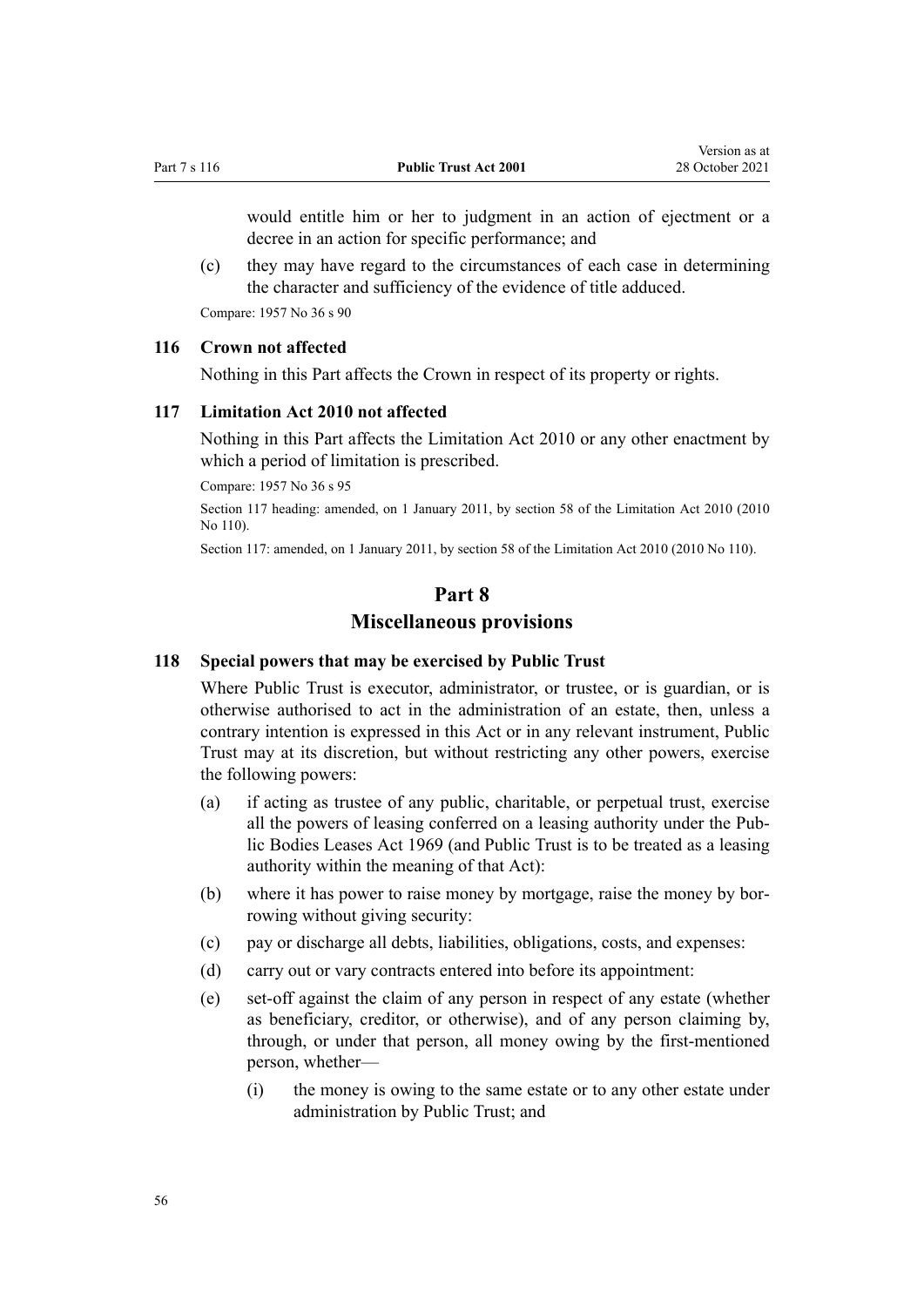- (ii) the claim of the person in respect of an estate, or the person's liability to pay money to an estate arose before or after Public Trust became entitled to administer the estate or before or after the death of the deceased:
- (f) grant powers of attorney to any person, in or out of New Zealand, to do any act or thing that Public Trust could do:
- (g) bring or defend any action, suit, or other proceeding, and suffer judgment to go by default, or consent to any judgment, decree, or order in the action, suit, or proceeding upon such terms and conditions as Public Trust thinks fit:
- (h) take proceedings to cause any person to be adjudicated a bankrupt, or any company to be placed in liquidation, and vote and act either personally or by proxy at meetings of creditors or shareholders, and (in the case of a company) whether it is in liquidation or not:
- (i) take criminal proceedings touching or concerning property, and for the purposes of the proceedings the property is to be treated as the property of Public Trust and in the possession of Public Trust:
- (j) at the expense of the estate, employ such persons as it thinks fit (whether or not they are employees of Public Trust) for the purpose of advising and assisting it in the administration or management of any estate or part of an estate, and remunerate such persons in such manner as it thinks fit.

### **119 Public Trust may act on written statement, etc**

- (1) Unless expressly prohibited by an enactment or by the terms of any particular trust, Public Trust may, in the administration of a trust or estate, or the perform‐ ance of a power or duty under this or any other enactment, act on credible information (though less than legal evidence) as to matters of fact.
- (2) It may allow any claim that is made upon or before it upon the affidavit, declar‐ ation, or statement of the claimant alone, or, if it thinks fit to call for other evi‐ dence, upon such evidence as it requires.
- (3) It may at any time require a statutory declaration or other sufficient evidence that a person is alive and is the person to whom money or property is payable or transferable, and may refuse payment or transfer until the declaration or evidence is produced.
- (4) If acting in good faith, Public Trust is not liable for accepting as correct and acting upon the faith of any written statement or statutory declaration by any person, in or out of New Zealand, whom it believes to be trustworthy as to—
	- (a) any birth, death, marriage, civil union, or other matters of pedigree or relationship; or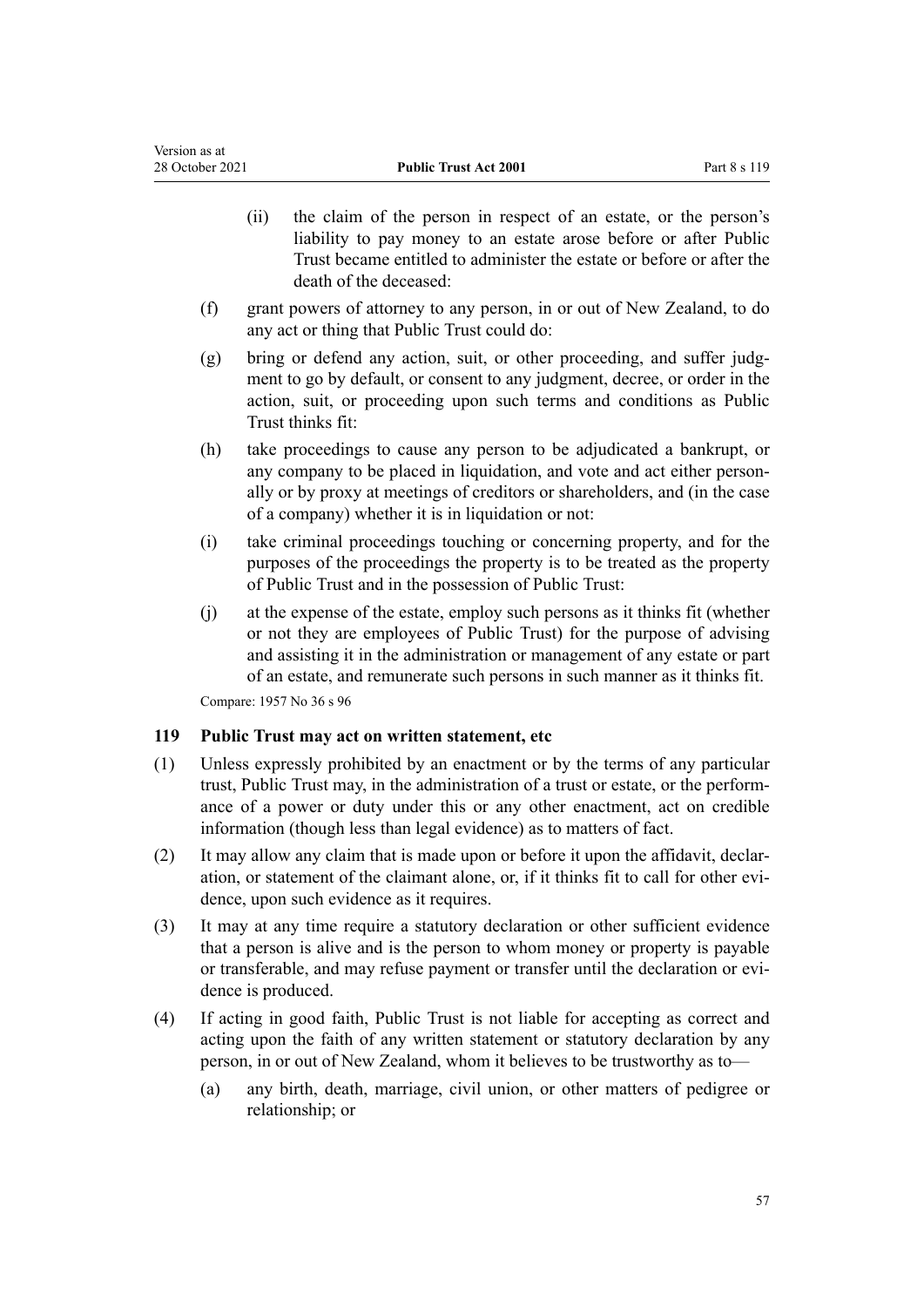<span id="page-57-0"></span>(b) any other matter of fact upon which the title to any estate or any part of an estate may depend.

Compare: 1957 No 36 s 97

Section 119(4)(a): amended, on 26 April 2005, by [section 7](http://legislation.govt.nz/pdflink.aspx?id=DLM333795) of the Relationships (Statutory References) Act 2005 (2005 No 3).

### **120 Public Trust may sue itself in different capacity**

- (1) Despite any rule of law or practice to the contrary, Public Trust acting in one capacity may commence proceedings against itself acting in another capacity.
- (2) If it does so, however, Public Trust must obtain the directions of the court as to the manner in which the opposing interests are to be represented. Compare: 1957 No 36 s 101

### **121 Public Trust may transact business with subsidiary companies**

- (1) Despite the fiduciary rights and liabilities of Public Trust, whether under this Act or otherwise, Public Trust may transact with a subsidiary company any business connected with an estate that Public Trust administers, holds, man‐ ages, or controls if, after considering all the circumstances of the case (including appropriate business arrangements offered by other persons), Public Trust is satisfied on reasonable grounds that it is in the best interests of the estate to transact with the subsidiary company.
- (2) Despite any enactment or rule of law to the contrary, Public Trust and the sub‐ sidiary company are entitled to receive fees, premiums, commissions, and other payments properly chargeable or payable in respect of the business as if—
	- (a) Public Trust had not been a fiduciary in respect of the estate; and
	- (b) Public Trust were not, in respect of the other party, a related company.
- (3) A payment to which subsection (2) applies must be clearly identified in the account rendered in respect of the estate.

#### **122 Remuneration**

- (1) Public Trust may charge, demand, and receive for services provided by it in managing or administering an estate such remuneration by way of commission or otherwise as may from time to time be fixed by Public Trust.
- (2) Remuneration charged, demanded, or received by Public Trust under subsec‐ tion (1) must not exceed the greater of the following amounts:
	- (a) an amount equal to 5% of the total of the value of the assets of the estate and the income received by Public Trust in respect of the estate:
	- (b) \$100, or such greater amount as is from time to time prescribed by the Governor-General by Order in Council.
- (3) An order under subsection (2)(b) is secondary legislation (*see* [Part 3](http://legislation.govt.nz/pdflink.aspx?id=DLM7298343) of the Legislation Act 2019 for publication requirements). Compare: 1967 No 35 [s 18](http://legislation.govt.nz/pdflink.aspx?id=DLM381473)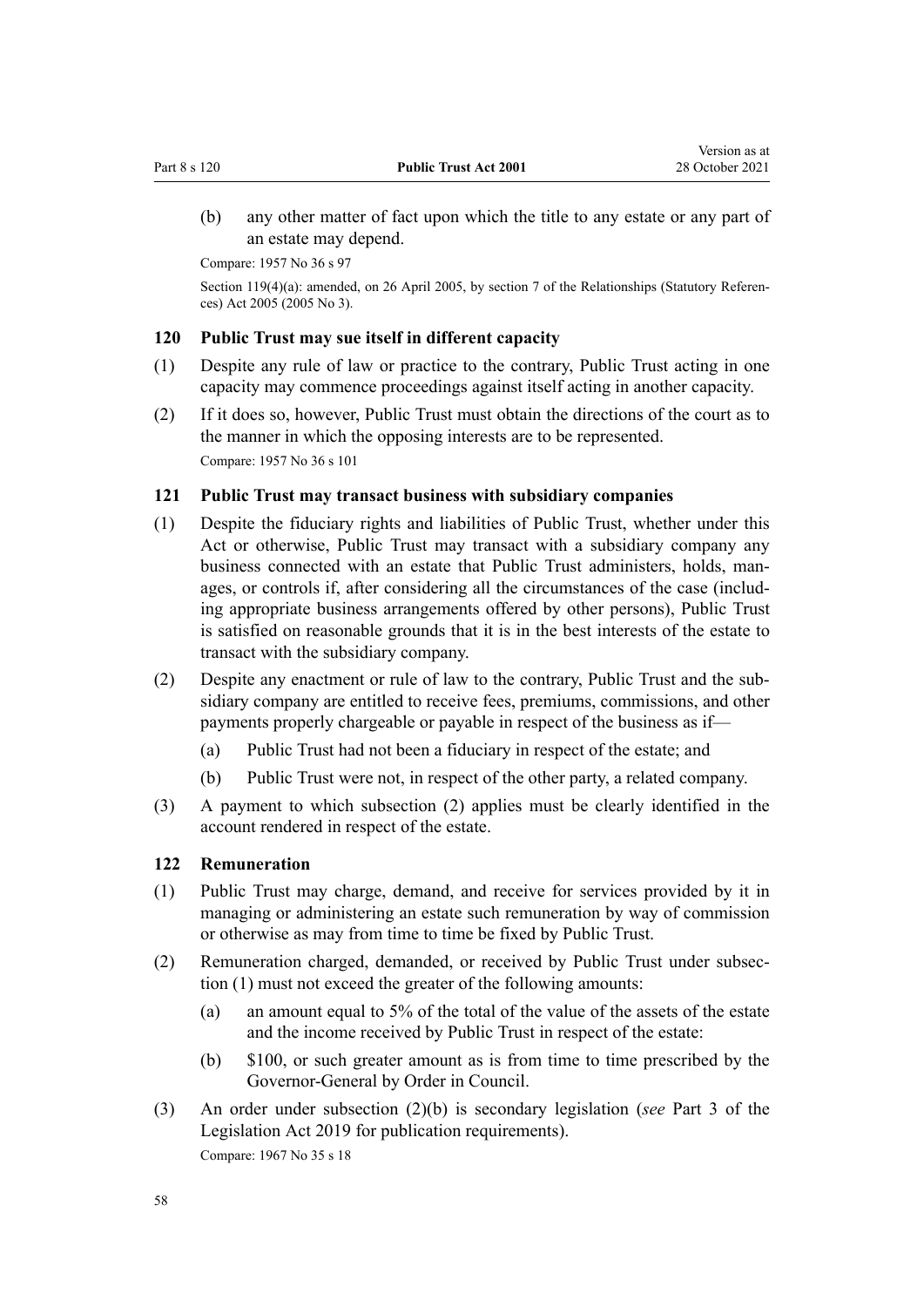| Legislation Act 2019 requirements for secondary legislation made under this section |                                                                                                  |                                    |  |
|-------------------------------------------------------------------------------------|--------------------------------------------------------------------------------------------------|------------------------------------|--|
| <b>Publication</b>                                                                  | PCO must publish it on the legislation website and notify LA19 s $69(1)(c)$<br>it in the Gazette |                                    |  |
| <b>Presentation</b>                                                                 | The Minister must present it to the House of<br>Representatives                                  | LA19 s 114, Sch 1<br>cl $32(1)(a)$ |  |
| <b>Disallowance</b>                                                                 | It may be disallowed by the House of Representatives                                             | LA19 ss 115, 116                   |  |
| This note is not part of the Act.                                                   |                                                                                                  |                                    |  |

Section 122(3): inserted, on 28 October 2021, by [section 3](http://legislation.govt.nz/pdflink.aspx?id=LMS268932) of the Secondary Legislation Act 2021 (2021 No 7).

#### **123 Special services**

- (1) In addition to the remuneration authorised by [section 122](#page-57-0), Public Trust may charge, demand, and receive a reasonable fee or other remuneration for any of the following services provided by it in managing or administering an estate:
	- (a) preparing and lodging returns for the purpose of, or in connection with, the assessment of any duties or taxes:
	- (b) managing property, including arranging tenancies and leases and renew‐ als and assignments of tenancies and leases, and arranging and super‐ vising repairs, maintenance, renovations, or extensions of or to the prop‐ erty:
	- (c) tracing missing beneficiaries:
	- (d) attempted realisation of assets ultimately transferred or delivered in kind to the beneficiaries:
	- (e) carrying on a business pending realisation:
	- (f) any other matter of an unusual or special nature.
- (2) Any fee or other remuneration charged under subsection (1) must be clearly identified in the account rendered in respect of the estate. Compare: 1967 No 35 [s 18](http://legislation.govt.nz/pdflink.aspx?id=DLM381473)

### **124 Review of charges**

- (1) Despite anything in this Act or any other enactment, if the court is of the opin‐ ion that any commission, fee, or remuneration charged by Public Trust is excessive, the court may reduce the amount of the commission, fee, or remuneration.
- (2) Application for the reduction of any commission, fee, or remuneration of Pub‐ lic Trust may be made by or on behalf of any person who would receive a greater benefit from the capital or income of the estate out of which the commission, fee, or remuneration is payable in the event of the commission, fee, or remuneration being reduced.
- (3) No application to the court under this section may be made by or on behalf of any person after the expiration of 6 months from the date of delivery to that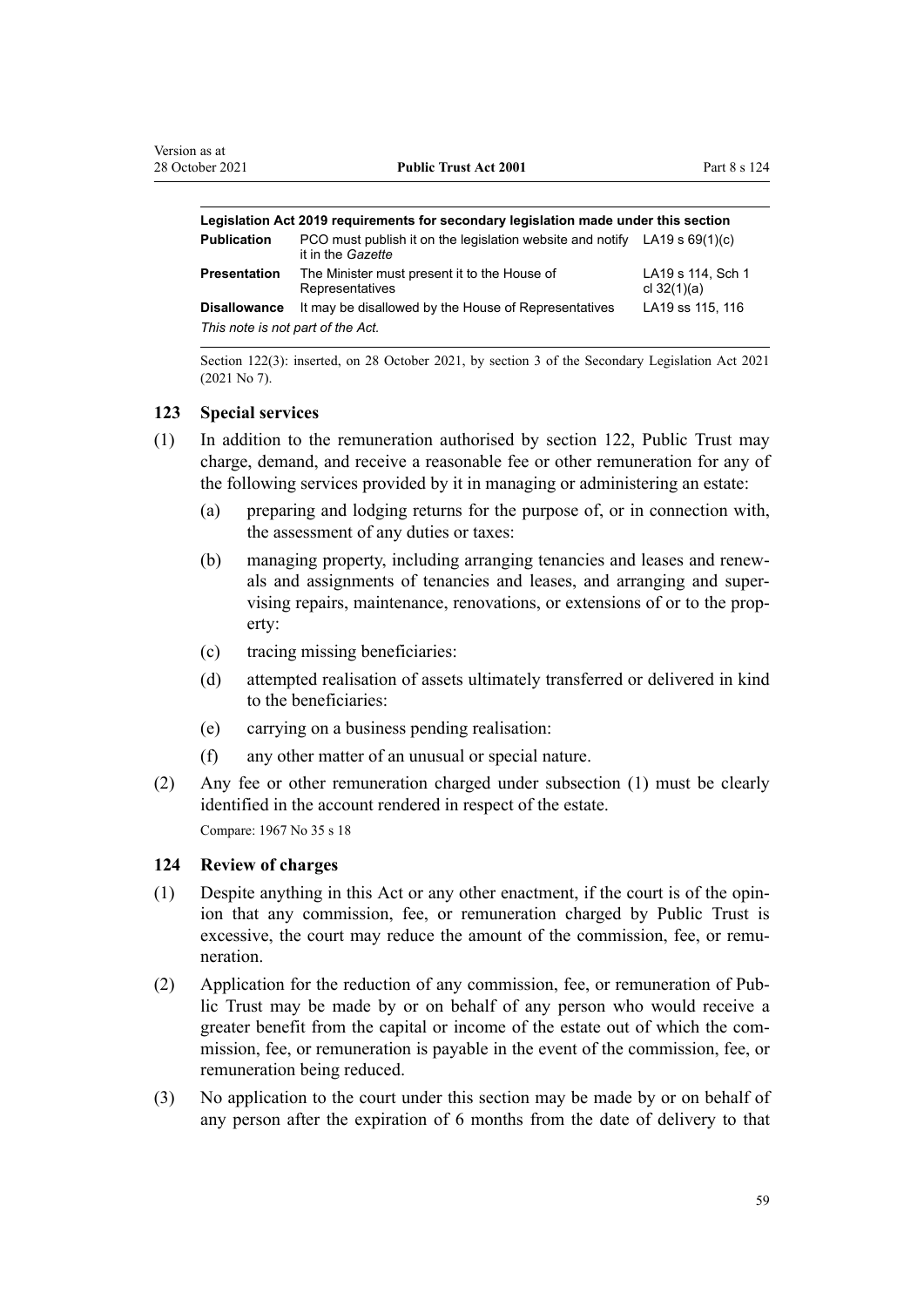<span id="page-59-0"></span>person of accounts in which are shown the commission, fee, or remuneration to which the application relates.

Compare: 1967 No 35 [s 19](http://legislation.govt.nz/pdflink.aspx?id=DLM381476)

## **125 Additional remuneration**

- (1) When Public Trust, at or after the commencement of this Act, in connection with any estate under its administration or management,—
	- (a) lawfully carries on or manages (whether alone or in partnership or through an agent) any business or undertaking; or
	- (b) takes an active part (through a representative or otherwise) in the man‐ agement or direction of any company; or
	- (c) considers that other circumstances have arisen which justify additional remuneration,—

it may apply to the court to fix, in addition to any commission, fee, or remuner‐ ation to which it is otherwise entitled, either an additional fee or an additional commission by way of percentage.

- (2) The court may on an application under subsection (1) allow to Public Trust such additional fee or additional commission by way of percentage as it thinks fit, having regard to—
	- (a) the work, care, skill, and responsibility involved in administering the estate or carrying on or managing or directing the business, undertaking, or company; and
	- (b) the extent of the interest of the estate in the business, undertaking, or company; and
	- (c) the amount of the estate's share in the profits or income from the business, undertaking, or company.

Compare: 1967 No 35 [s 19](http://legislation.govt.nz/pdflink.aspx?id=DLM381476)

### **126 Power of Public Trust to make small payments without order**

If, under this Act or any other enactment, Public Trust is directed to make a payment to a person entitled to it upon the obtaining of an order of a court or a Judge,—

- (a) Public Trust may make the payment without need for an order if the amount of the payment does not exceed \$10,000 or such higher amount as is prescribed by regulations; and
- (b) that payment is as valid as if it were authorised by an order of a court or a Judge.

Compare: 1957 No 36 s 110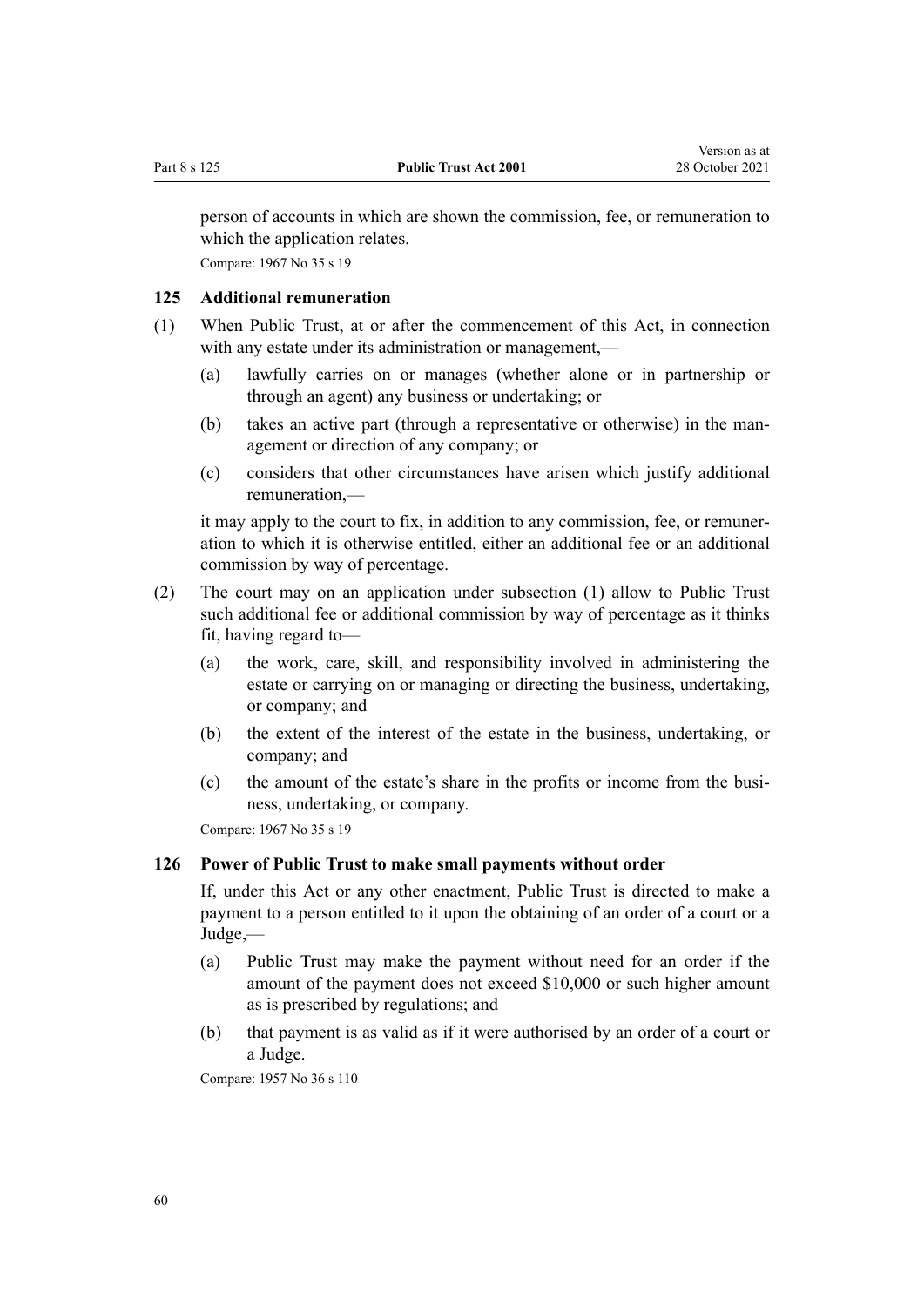### <span id="page-60-0"></span>**127 Public Trust may bar claims for small amounts**

- (1) This section applies to claims, including potential claims, to recover from Pub‐ lic Trust any money, chattels, or things valued (as estimated by Public Trust) at less than \$10,000 or such higher amount as is prescribed by regulations, whether as creditor, next of kin, beneficiary, or otherwise.
- (2) If Public Trust rejects or desires to reject any claim or potential claim to which this section applies, Public Trust may serve upon the person by whom or on whose behalf the claim is or may be made a notice calling on the person-
	- (a) to take legal proceedings within a period of 3 months to establish or enforce the claim; and
	- (b) to prosecute the proceedings with all due diligence.
- (3) If the proceedings are not commenced by the person within the 3-month period,—
	- (a) the claim is barred on the expiry of that period, and the money, chattels, or things become irrecoverable; and
	- (b) Public Trust may proceed to administer and distribute the estate disre‐ garding the claim.
- (4) The powers given by this section are in addition to the powers conferred by [section 135](http://legislation.govt.nz/pdflink.aspx?id=DLM7383062) of the Trusts Act 2019.

Compare: 1957 No 36 s 105

Section 127(4): amended, on 30 January 2021, by [section 161](http://legislation.govt.nz/pdflink.aspx?id=DLM7383110) of the Trusts Act 2019 (2019 No 38).

#### **128 Conditions on which tenant for life may be allowed into possession**

- (1) A person who is a legal or equitable tenant for life of land comprised in an estate being administered by Public Trust is not entitled to the use, occupation, or enjoyment of the land, or to receipt of the income, rents, issues, and profits from it, until the person has given the undertakings (and, where Public Trust requires, security for the undertakings) that Public Trust requires to comply with terms and conditions as to—
	- (a) keeping the estate property in repair; and
	- (b) punctual payment of rates, taxes, insurance premiums, assessments, rents, impositions, and other outgoings; and
	- (c) such other appropriate matters as Public Trust thinks fit.
- (2) Public Trust may direct the person to give up possession of the land if—
	- (a) the person fails to observe any of the duties or obligations attaching to the person as tenant for life, or imposed by Public Trust or the court; or
	- (b) for any other reason Public Trust determines it to be necessary or expedient to enter into possession of the land.
- (3) The direction must—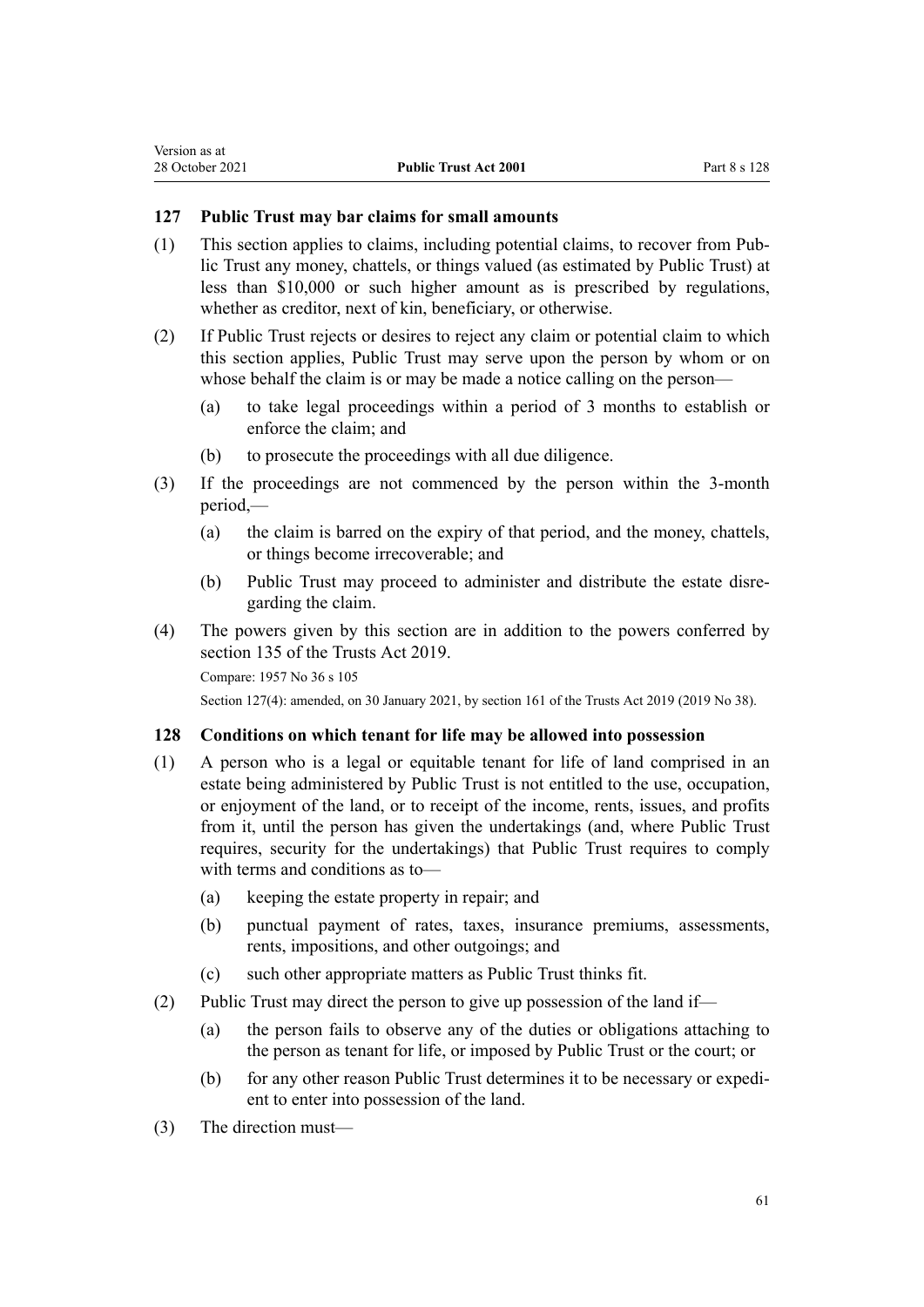- (a) be given by notice in writing personally delivered to the person, or for‐ warded by registered letter to the person at their last known address; and
- (b) specify a date by which the person must give up possession, being a date at least 1 month after the date of the direction.
- (4) If the person fails to give up possession of the land on the expiry of the date specified in the notice,—
	- (a) the person is then to be treated as a trespasser; and
	- (b) Public Trust may take the necessary legal proceedings to have the person ejected; and
	- (c) it is no defence in such proceedings that the person sought to be ejected is a legal or equitable life tenant of the land.
- (5) The application of this section in any particular case is subject to any order of the court.
- (6) Subsection (1) does not authorise Public Trust to impose terms and conditions other than those that the court could impose on an appropriate application. Compare: 1957 No 36 s 108

## **129 Declaration of non-revocation unnecessary where Public Trust executes document as attorney**

- (1) Where Public Trust executes a document as attorney,—
	- (a) it is not necessary for Public Trust to furnish evidence by way of statutory declaration that no notice or information of the revocation of the power of attorney by death or otherwise has been received by it; and
	- (b) no person may require Public Trust to furnish such evidence.
- (2) The execution by Public Trust of a document as attorney is to be accepted by all persons as conclusive proof of the non-revocation of the power of attorney at the time when the document was executed.

Compare: 1957 No 36 s 116

### **130 Deposit of wills**

- (1) Any testator may deposit his or her will with Public Trust, whether or not Pub‐ lic Trust is appointed executor.
- (2) If Public Trust is not appointed executor of the will, then after the death of the testator it must deliver the will to—
	- (a) the person nominated by the testator in writing; or
	- (b) the person Public Trust thinks is entitled to the will, in the absence of a nomination by the testator or if the person nominated is dead or cannot be found.
- (3) If Public Trust is appointed executor, then, after the testator's death,—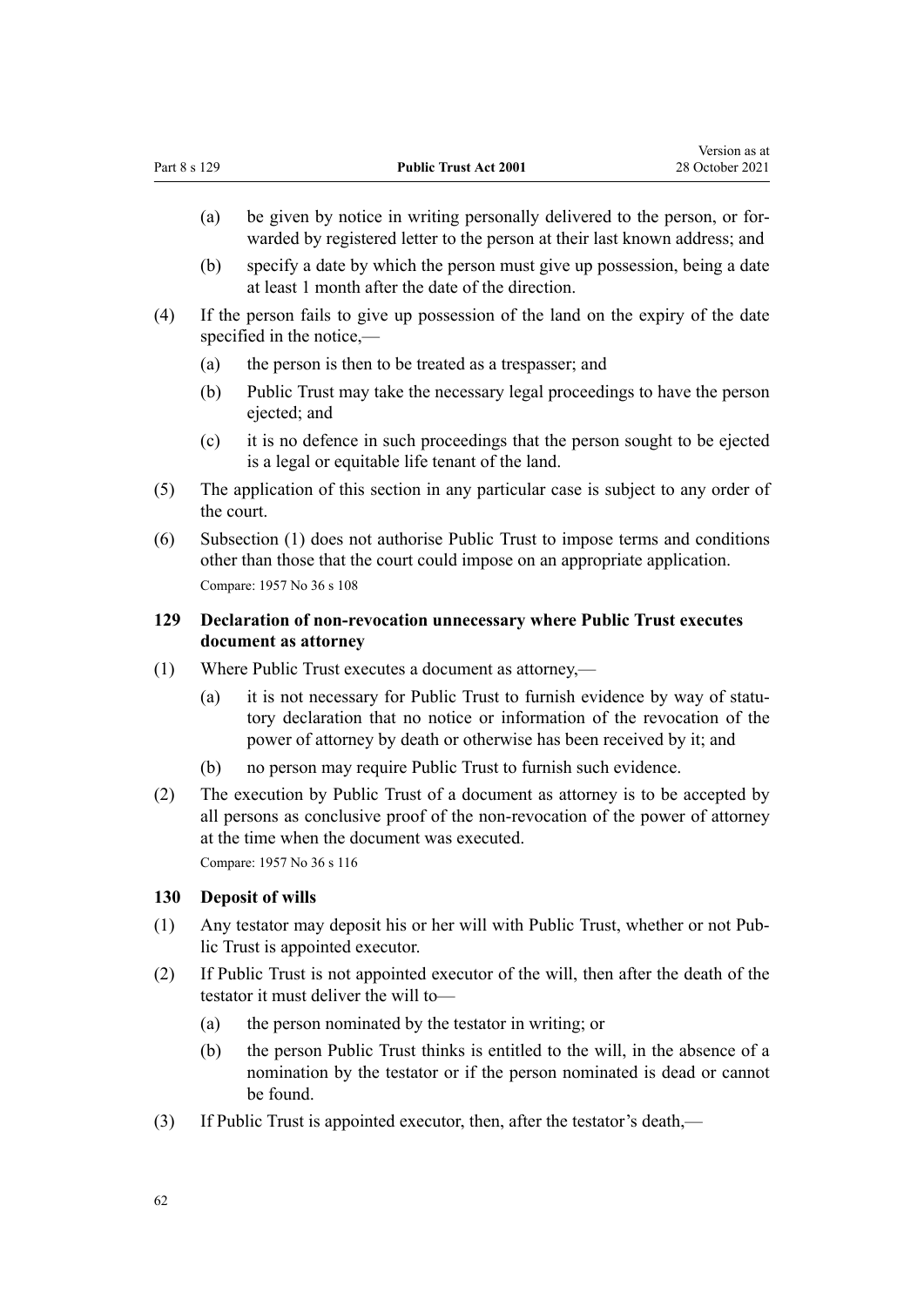- (a) notice of the acceptance or rejection of its appointment must be given in the manner Public Trust thinks proper; and
- (b) if Public Trust rejects the appointment, it must deliver the will to—
	- (i) the person nominated by the testator in writing; or
	- (ii) the person it thinks is entitled to the will, in the absence of a nomination by the testator or if the person nominated is dead or cannot be found.

## **131 Existence of property belonging to estate being administered by Public Trust to be disclosed**

- (1) This section applies to a person or body who, in relation to a deceased per‐ son,—
	- (a) is in possession of property of the deceased person; or
	- (b) has in their books, accounts, or other records any property or money to the credit of the deceased person; or
	- (c) is an association or partnership in respect of which—
		- (i) the deceased person is entitled to a share in its assets; or
		- (ii) the personal representatives of the deceased person are entitled to a payment as the deceased person's share in its assets; or
	- (d) is a corporation or association, and the deceased person is the registered proprietor of any of its shares; or
	- (e) is indebted to the deceased person.
- (2) If the relevant property, money, shares, or debts referred to in subsection (1) are to become vested in or belong to Public Trust, the person or body to whom that subsection applies must, on becoming aware of the death and of Public Trust's interest in the property, immediately notify Public Trust of the extent, nature, and situation of the property, money, shares, or debts. Compare: 1957 No 36 s 114

## **132 Protection of purchasers and others**

- (1) No purchaser, vendor, mortgagee, lessee, tenant, or other affected person is obliged to inquire as to the authority or power of Public Trust to make any sale, exchange, purchase, mortgage, lease, or tenancy.
- (2) In particular, no such person is obliged to inquire—
	- (a) whether the proposed transaction is consistent with the trusts on which the land or other interests to be dealt with are held; or
	- (b) whether any required authority of Public Trust or another person has been given; or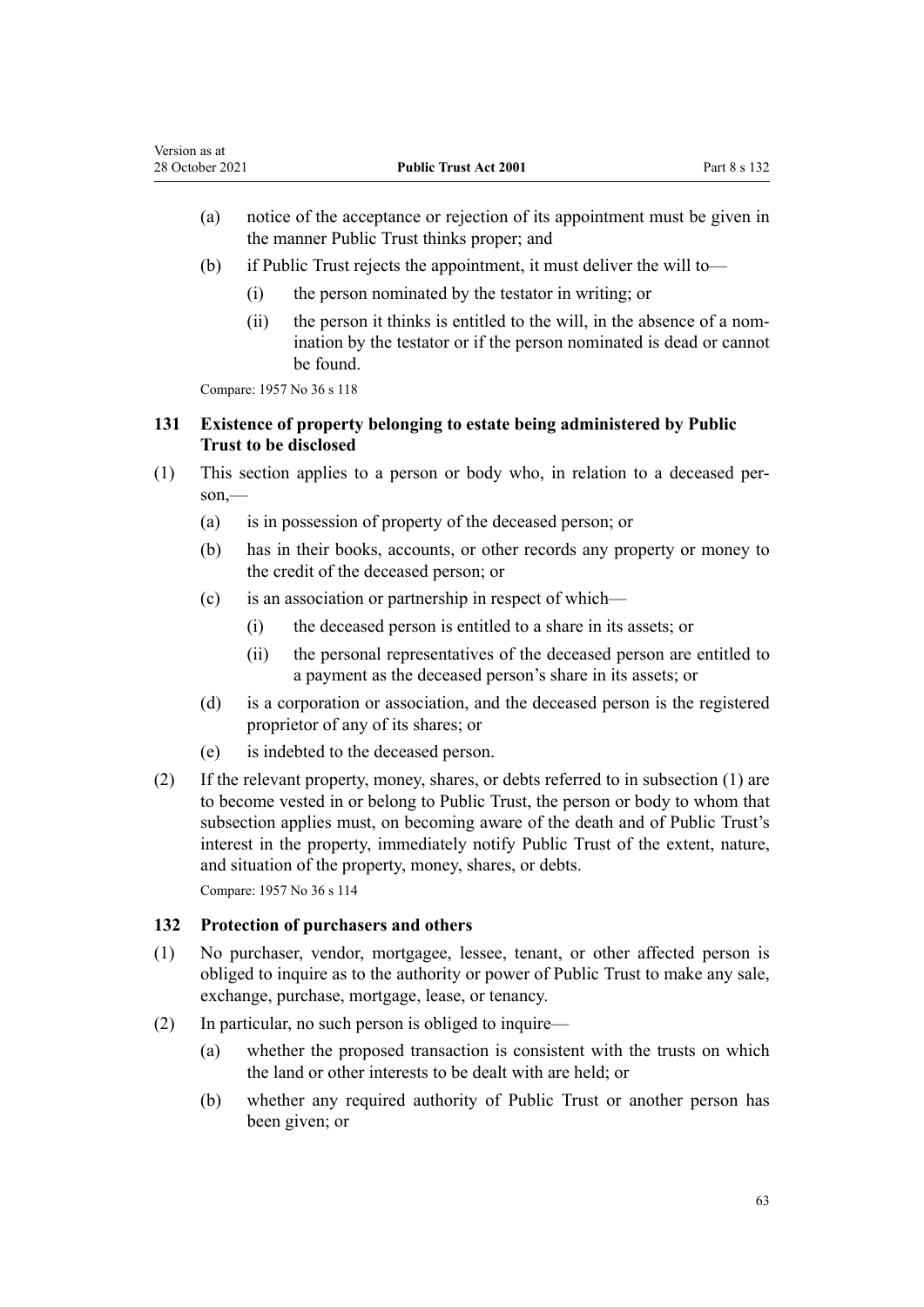- (c) whether Public Trust has complied with any direction of the trust instru‐ ment or any enactment requiring the calling of tenders, submissions to auction, or other matters preliminary to the proposed transaction; or
- (d) otherwise as to the propriety or regularity of the transaction; or
- (e) as to the application of any money received by Public Trust on the sale, exchange, mortgage, or lease.

Compare: 1957 No 36 ss 123, 124

#### **133 No notice of trust to arise merely from dealing with Public Trust**

The fact that Public Trust is the person, or one of the persons, dealt with in any dealing with property does not of itself constitute notice of a trust. Compare: 1957 No 36 s 125

#### **134 Registration of shares**

- (1) The entry of Public Trust by that name in the register of shareholders of a com‐ pany does not constitute notice of a trust.
- (2) A company is not entitled to object to enter the name of Public Trust in its register of shareholders by reason only that Public Trust is a trustee or is a corporation.
- (3) Despite any enactment or other law affecting the registration of persons hold‐ ing shares as trustee or in any other representative capacity, Public Trust is entitled to be registered as the proprietor of shares as trustee or as other representative where—
	- (a) the shares are comprised in an estate administered by Public Trust; or
	- (b) the shares are vested in Public Trust under the terms of a trust instrument; or
	- (c) the shares are purchased by Public Trust in the exercise of a trust, direction, or authority imposed or conferred upon it.
- (4) Upon registration, Public Trust is for all purposes other than the liability referred to in subsection (5) to be treated as the registered proprietor of the shares, and no person is concerned to see or inquire whether any sales, dealings, or transactions by or with Public Trust as to the shares are or are not within its powers.
- (5) Where Public Trust is registered as the proprietor of shares as trustee or other representative,—
	- (a) its liability in respect of the shares in no case exceeds the value of any other assets that, at the time when demand is made for the satisfaction of the liability, are held by Public Trust upon the same trusts as are applic‐ able to the shares; and
	- (b) if the other assets are insufficient to meet the liability, then, in respect of the unpaid balance of the liability, the body or association concerned has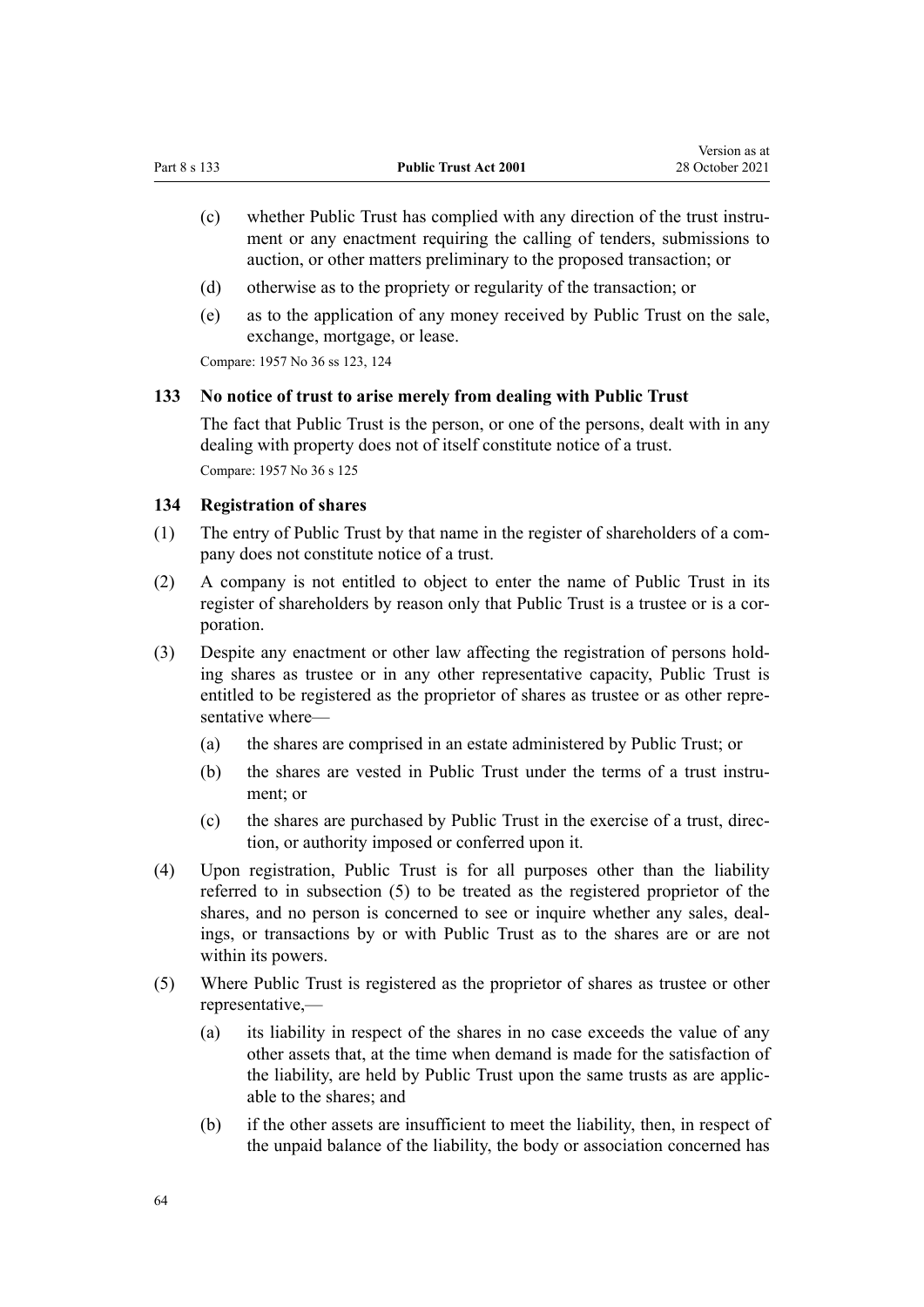the same rights against the person beneficially entitled to the shares as if that person were the shares' registered proprietor.

- (6) Despite any enactment, charter, deed of settlement, or other instrument, the number of shares in the capital of any bank that may be held by Public Trust in its corporate capacity is not subject to any limit.
- (7) In this section, **shares**
	- (a) means shares in any body, whether corporate or not, or in any association; and
	- (b) includes stock, bonds, debentures, and other securities for money.

Compare: 1957 No 36 s 126

## **135 Public Trust may evidence and register dealings in land when acting in different capacities**

- (1) Where Public Trust is registered as the proprietor of any estate or share or interest in land, whether as administrator, trustee, or otherwise (including itself in its own corporate capacity), it may, as fully and effectually as if it were a separate person in each capacity,—
	- (a) transfer, assign, convey, mortgage, or lease the estate, share, or interest, or any part of it, to itself in another capacity:
	- (b) grant easements in respect of the estate, share, or interest to itself in another capacity:
	- (c) enter into covenants and agreements in respect of any such transaction with itself in the one capacity so as to bind itself in the other capacity.
- (2) The covenants and agreements referred to in subsection  $(1)(c)$  are binding upon or (as the case may be) operative in favour of an assignee from Public Trust taking from it in the relevant capacity.
- (3) Upon any transfer, assignment, conveyance, mortgage, lease, or grant of ease‐ ment referred to in subsection (1) being presented in proper order for registration under the [Land Transfer Act 2017,](http://legislation.govt.nz/pdflink.aspx?id=DLM6731002) the Registrar-General of Land must register it in accordance with that Act, even though the transfer, assignment, conveyance, mortgage, lease, or grant may—
	- (a) contain notice of or evidence a trust in respect of the estate, share, or interest affected; or
	- (b) contain notice of or evidence the fact that Public Trust takes the transfer, assignment, conveyance, mortgage, lease, or grant in the capacity of a trustee.
- (4) Once any such transfer, assignment, conveyance, mortgage, lease, or grant has been registered under the [Land Transfer Act 2017](http://legislation.govt.nz/pdflink.aspx?id=DLM6731002) or the [Deeds Registration](http://legislation.govt.nz/pdflink.aspx?id=DLM141134) [Act 1908](http://legislation.govt.nz/pdflink.aspx?id=DLM141134), no person subsequently dealing with the relevant estate, share, or interest—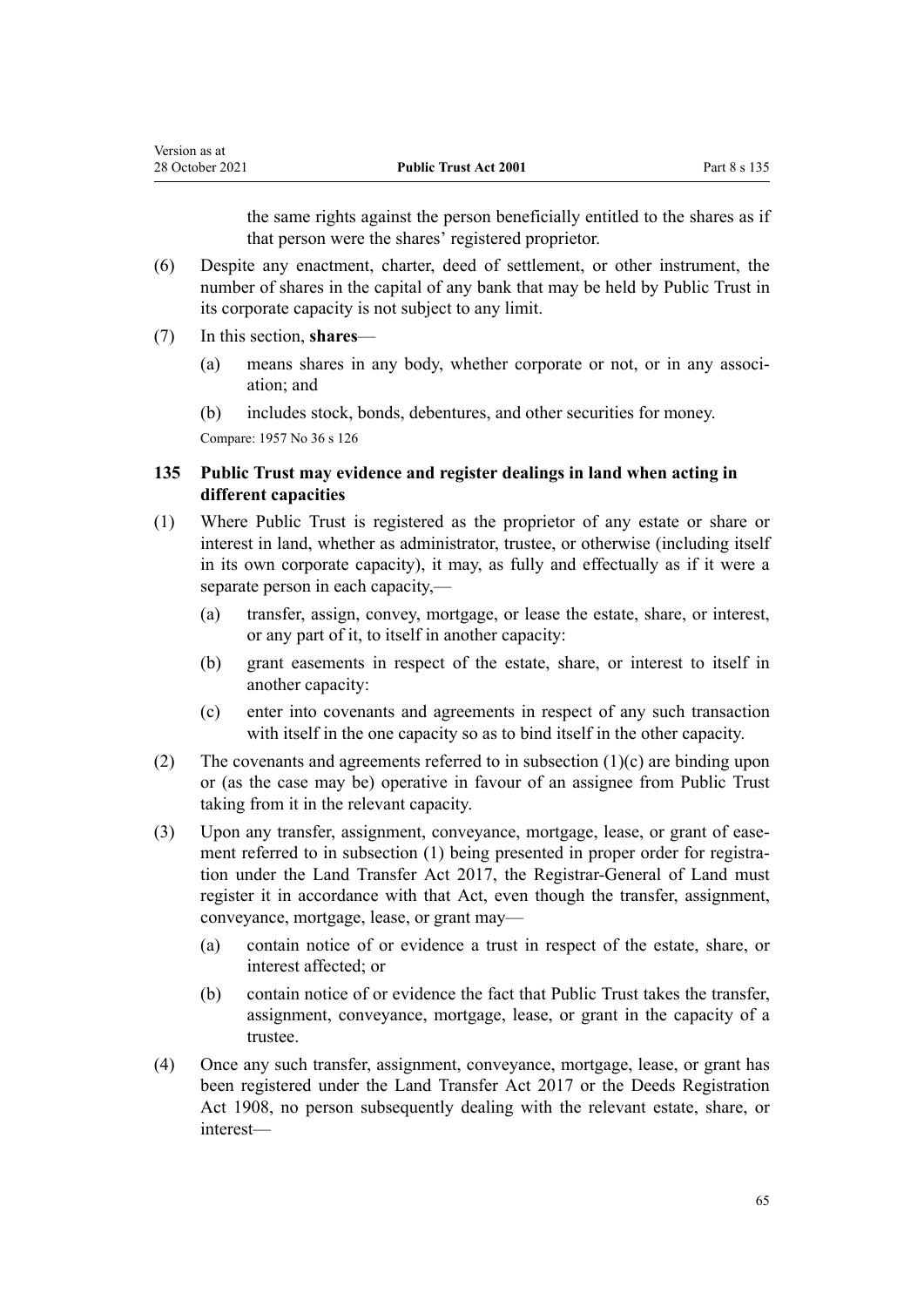- (a) is affected by any notice of trust contained in or evidenced by the trans‐ fer, assignment, conveyance, mortgage, lease, or grant; or
- (b) is concerned to see or inquire whether Public Trust had authority to enter into the transaction.

Section 135(3): amended, on 12 November 2018, by [section 250](http://legislation.govt.nz/pdflink.aspx?id=DLM6731493) of the Land Transfer Act 2017 (2017 No 30).

Section 135(4): amended, on 12 November 2018, by [section 250](http://legislation.govt.nz/pdflink.aspx?id=DLM6731493) of the Land Transfer Act 2017 (2017 No 30).

#### **136 Same remedies against Public Trust as against other persons**

- (1) A person is entitled to the same remedy against Public Trust as it would be entitled to against a private person, if the person sustains any injury or suffers any loss by any act or thing done or omitted by Public Trust, or by any employee, agent, representative, or other person, acting in good faith or purporting to act under this Act or any other Act.
- (2) Any such person entitled to a remedy is entitled to be indemnified out of the funds of Public Trust and, if that is insufficient, then out of money appropriated for the purpose by Parliament.

Compare: 1957 No 36 s 136

#### **137 Protection of Public Trust acting under power of attorney**

Public Trust is not liable for acting or paying money in good faith under or in pursuance of a power of attorney by reason of the fact that, at the time of the payment or act, the person who gave the power of attorney was dead or had done some act to avoid the power, if this fact was not known to Public Trust at the time of it so acting or paying.

Compare: 1957 No 36 s 117

#### **138 Protection of Public Trust acting under order of court**

- (1) Where Public Trust acts under or in pursuance of any judgment or order of a court or Judge, Public Trust is to be treated as having discharged its duty in connection with the subject matter of the judgment or order, even if the judgment or order is later invalidated, overruled, set aside, or otherwise rendered of no effect.
- (2) This section does not indemnify Public Trust in respect of any act if it has been guilty of any fraud or wilful concealment or misrepresentation—
	- (a) in obtaining the judgment or order; or
	- (b) in acquiescing in the court or Judge giving or making the judgment or order.

Compare: 1957 No 36 s 131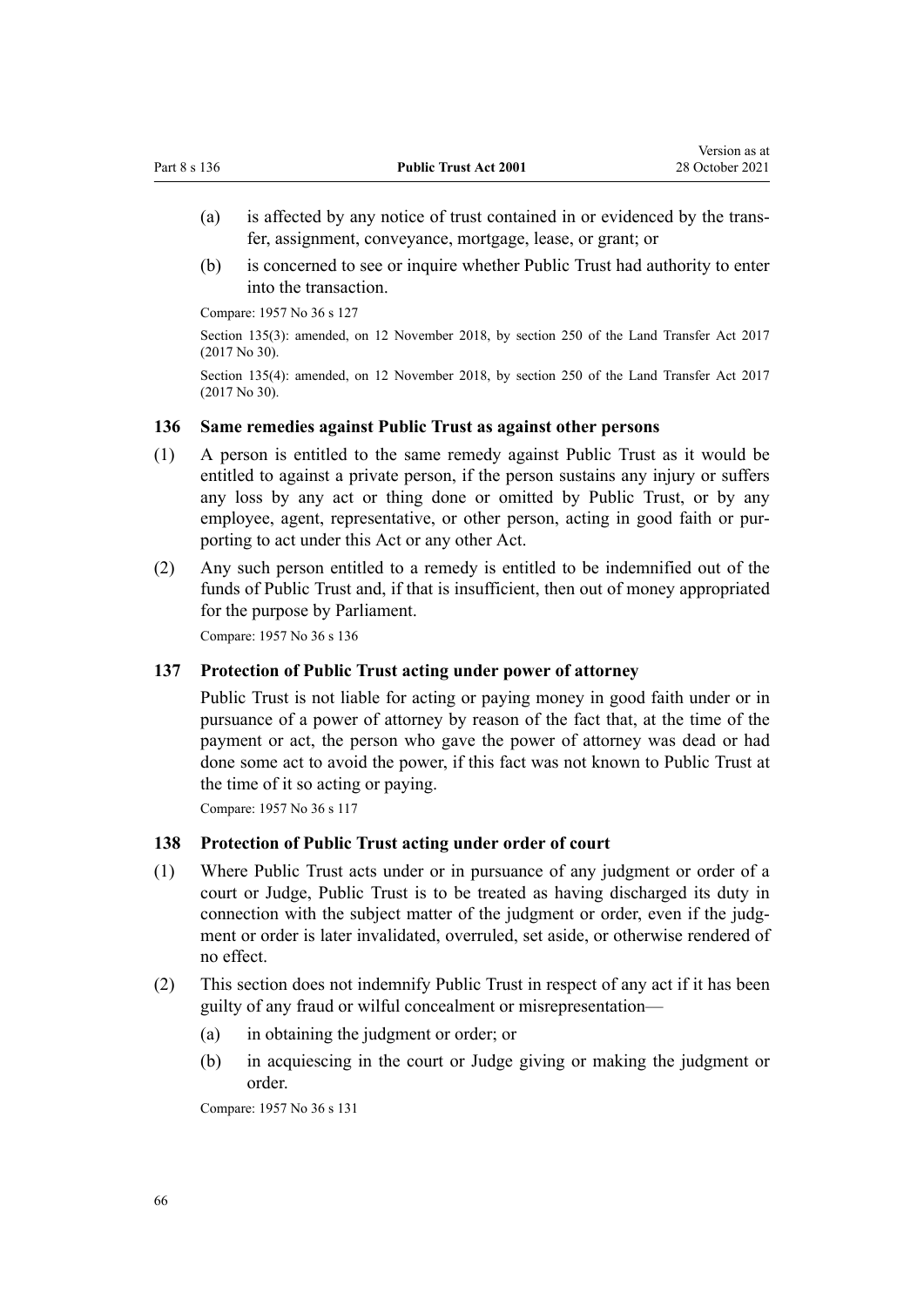## **139 Validity of acts by Public Trust under administration granted in error**

- (1) This section applies where—
	- (a) under the belief in good faith that a person has died testate or intestate, Public Trust—
		- (i) has obtained a grant of administration; or
		- (ii) is administering an estate under statutory powers; or
		- (iii) is appointed or acting as trustee under a will; and
	- (b) it is afterwards found that—
		- (i) the person is living; or
		- (ii) the person did not die intestate; or
		- (iii) a will exists that revokes or alters the will that Public Trust has proved, or under which it becomes administrator or is administer‐ ing or acting as a trustee; or
		- (iv) the authority of Public Trust to administer is for any other reason revoked or rendered of no effect.
- (2) In a case to which this section applies, all acts and things done or omitted by Public Trust are as valid and effectual as if it had been lawfully appointed or entitled to act as executor, administrator, or trustee.
- (3) Nothing in this section affects or prejudices any other protection that may be available at law to Public Trust.
- (4) Nor does anything in this section affect or prejudice the right of a person against another person to whom Public Trust has transferred property or paid money.
- (5) The onus of proving that Public Trust has not acted in good faith in respect of any of the matters referred to in this section is upon the person who alleges it. Compare: 1957 No 36 s 64

## **140 Board members and employees not personally liable except for fraud or crime**

### *[Repealed]*

Section 140: repealed, on 25 January 2005, by [section 200](http://legislation.govt.nz/pdflink.aspx?id=DLM331111) of the Crown Entities Act 2004 (2004 No 115).

## **141 Limitation of liability**

The immunity in [section 121](http://legislation.govt.nz/pdflink.aspx?id=DLM330373) of the Crown Entities Act 2004 does not extend to any injury or loss occasioned by or arising out of any act or thing done or omitted by a person acting jointly with Public Trust in any of the offices or pos‐ itions referred to in [section 75\(1\),](#page-32-0) except to the extent that the Public Trust, or any board member, committee member, office holder, or employee of Public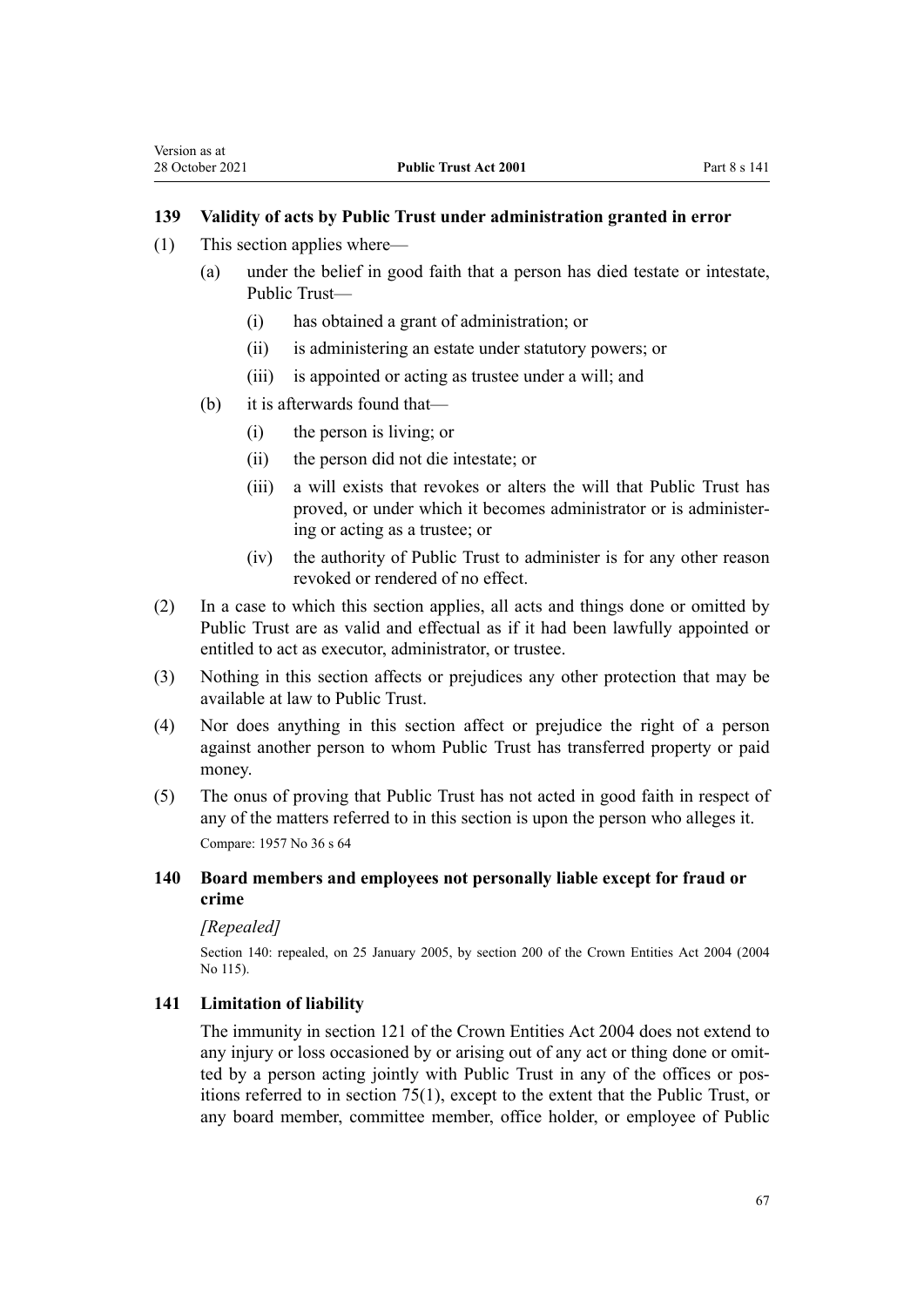<span id="page-67-0"></span>Trust has contributed to the injury or loss, or could by the exercise of reasonable diligence have averted it.

Section 141: substituted, on 25 January 2005, by [section 200](http://legislation.govt.nz/pdflink.aspx?id=DLM331111) of the Crown Entities Act 2004 (2004) No 115).

### **142 Liability of office solicitor in conveyancing transactions**

If the office solicitor acts for both parties in a conveyancing transaction between Public Trust and any person, or if he or she acts in any matter incidental to his or her duties, the liability that the office solicitor would incur if acting on his or her own account is to be borne by Public Trust.

Compare: 1957 No 36 s 137

## **143 Costs of legal proceedings**

- (1) In all proceedings before any court, Judge, board, commission, tribunal, or other body or person in which Public Trust is a party or is in any way interested and is represented by its office solicitor, Public Trust is entitled to the same costs and allowances as if it had been represented by counsel or a solicitor not employed by it.
- (2) All costs, fees, allowances, and charges earned by the office solicitor must be applied and disposed of as a profit of Public Trust. Compare: 1957 No 36 s 130

#### **144 Certificate by Public Trust as to its legal status in any matter**

- (1) Despite any enactment or law to the contrary, a certificate by Public Trust in relation to a deceased person that—
	- (a) states the name, residence, and occupation of the deceased person at the time of his or her death, and the date of death; and
	- (b) certifies that Public Trust has obtained a grant of probate or an order to administer, or is otherwise authorised to administer the estate; and
	- (c) states the date when the probate or order to administer was granted, or the manner in which and time at which Public Trust became authorised to administer,—

is to be accepted by all courts and persons as sufficient evidence, without further proof, of the death of the person, the appointment of Public Trust as executor or other administrator, or Public Trust's right to administer.

- (2) Despite any enactment or law to the contrary, a certificate by Public Trust in any particular case that—
	- (a) certifies that Public Trust is authorised to act as trustee, guardian, man‐ ager, agent, attorney, liquidator, committee, receiver, or in any other capacity in the particular case; and
	- (b) states the manner in which and time at which it became so authorised to act—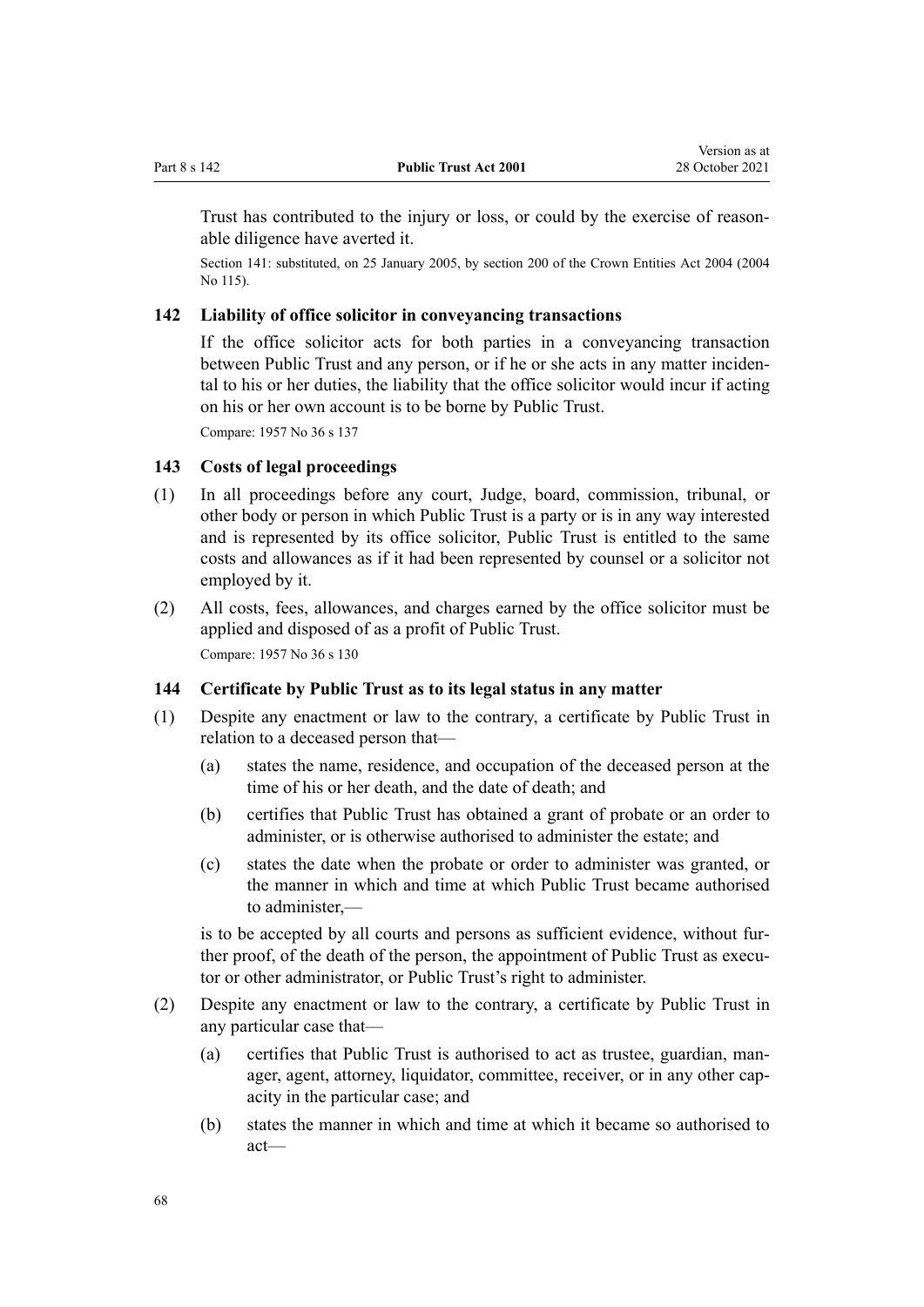is to be accepted by all courts and persons as sufficient evidence, without further proof, of Public Trust's right to act.

- (3) A certificate under this section is sufficient for the purpose of registering Pub‐ lic Trust as proprietor of—
	- (a) an estate or interest in land under the [Land Transfer Act 2017](http://legislation.govt.nz/pdflink.aspx?id=DLM6731002); or
	- (b) a mining privilege under the Mining Act 1971; or
	- (c) any shares, stock, or property in any bank, company, body, or associ‐ ation.
- (4) No bank, company, body, association, or person to which a certificate under this section is produced is concerned to inquire concerning the trusts on which Public Trust holds the land, mining privilege, shares, stocks, or property, or as to Public Trust's authority to transfer or deal with it.
- (5) In the case of land under the [Deeds Registration Act 1908,](http://legislation.govt.nz/pdflink.aspx?id=DLM141134)
	- (a) the certificate is equivalent for registration purposes to the probate, order to administer, election to administer, trust instrument, order, power of attorney, or other document or authority under which Public Trust is acting; and
	- (b) it is not necessary to register that relevant document or authority.
- (6) A statement of the purport of any trust instrument, order, power of attorney, or other document or authority in any certificate under this section is sufficient evidence of that purport, and no-one is concerned to inquire beyond that statement.

```
Compare: 1957 No 36 s 78
section 250 of the Land Transfer Act 2017
(2017 No 30).
```
### **145 Certificate where Public Trust acting jointly**

- (1) In any case where Public Trust is acting jointly with another person in any of the capacities mentioned in [section 144](#page-67-0), a certificate by Public Trust issued in accordance with that section or [section 88](#page-41-0) is to be accepted by all courts and persons as sufficient evidence, without further proof, of—
	- (a) the facts set out in the certificate that are authorised to be set out in it by [section 144](#page-67-0) or [section 88](#page-41-0); and
	- (b) the appointment of Public Trust and the other person; and
	- (c) the right of Public Trust and the other person to administer or act.
- (2) It is not necessary for the certificate to be executed by the person with whom Public Trust is acting.
- (3) This section applies despite any enactment or law to the contrary. Compare: 1957 No 36 s 78A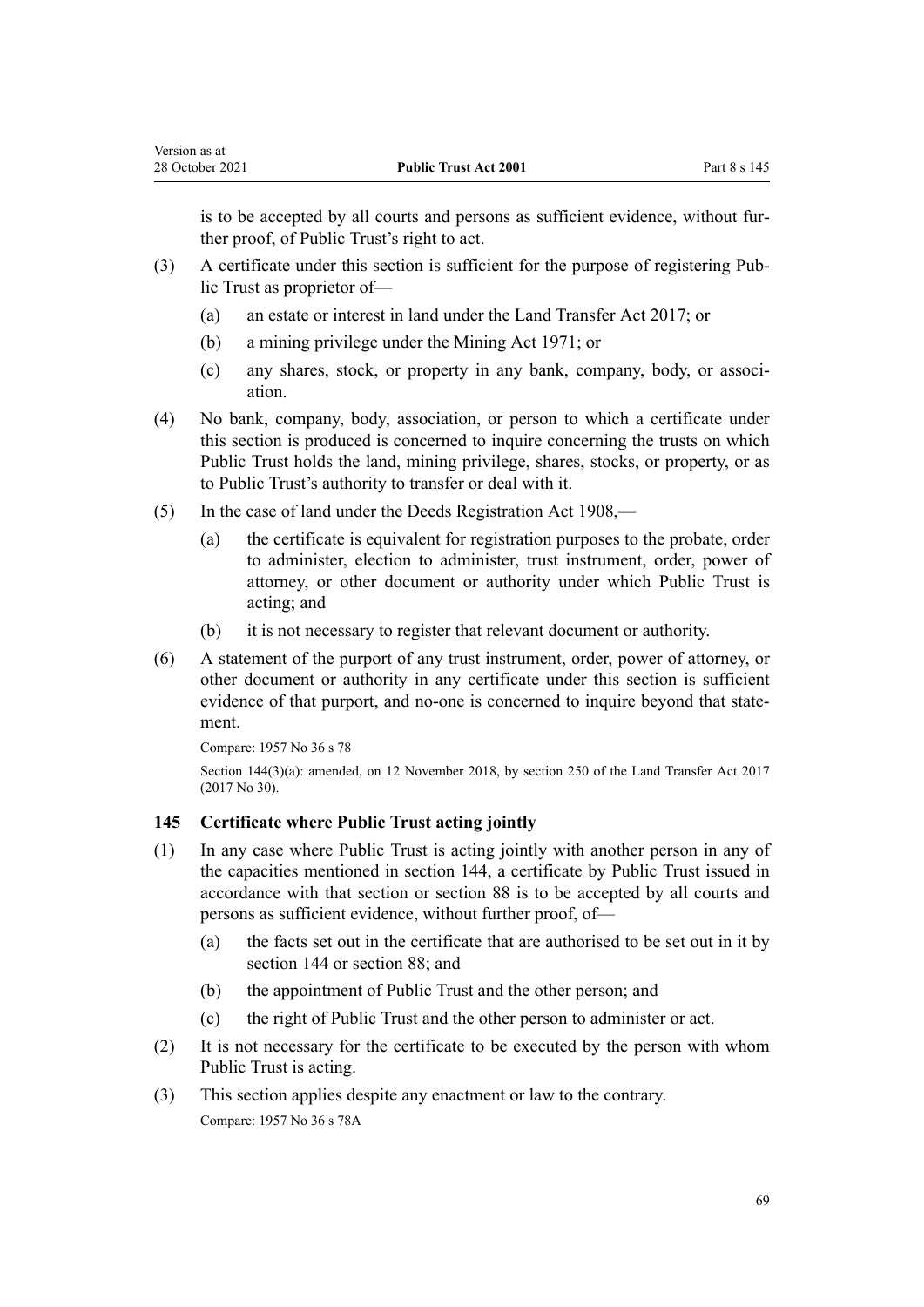#### <span id="page-69-0"></span>**146 Service of notices by Public Trust**

- (1) Where under this Act notice is required to be given by Public Trust, or notice is given by Public Trust or any employee or person acting under this Act or in good faith purporting to act under this Act, it is sufficient if the notice is sent by registered letter addressed to the person to whom the notice is to be given at the person's then known or last known place of residence or business.
- (2) If a notice is sent by post in the manner described in subsection (1), it will be treated in the absence of proof to the contrary as having been given at the time when the letter would have been delivered in the ordinary course of post. Compare: 1957 No 36 s 138

#### **147 Regulations**

- (1) The Governor-General may by Order in Council make regulations prescrib‐ ing—
	- (a) amounts for the purposes of sections  $86(3)$ ,  $93(1)(b)$  and  $(7)$ ,  $94(1)(c)$ [and \(5\)](#page-44-0), [101\(1\),](#page-47-0) [126,](#page-59-0) and [127\(1\)](#page-60-0):
	- (b) the form of the declaration of fidelity and secrecy for the purposes of [section 34](#page-17-0):
	- (c) for the purposes of any initial disclosure or ongoing disclosure of expenses and management fees in relation to a group investment fund required by [sections 70](#page-30-0) and [71](#page-30-0),—
		- (i) the persons to whom the disclosures must be made; and
		- (ii) when they must be made; and
		- (iii) the information to be disclosed:
	- (d) the fee payable to the Registrar of the High Court for—
		- (i) the filing of an election under [Part 6:](#page-43-0)
		- (ii) certifying as a correct copy under the seal of the court a copy of an election under [Part 6](#page-43-0):
	- (e) such other matters as may be contemplated by or necessary or desirable for the purposes of this Act.
- (2) Regulations made under subsection  $(1)(c)$  may—
	- (a) prescribe different disclosure requirements for different classes of investment or fund or investor:
	- (b) dispense with disclosure requirements in appropriate cases, whether because of the temporary nature of an investment or for other good rea‐ son, and specify conditions to which any dispensation from disclosure requirements may be subject:
	- (c) specify the consequences of any failure to disclose or late disclosure (which may include a prohibition on the charging or reimbursing of any fees or expenses until disclosure is made):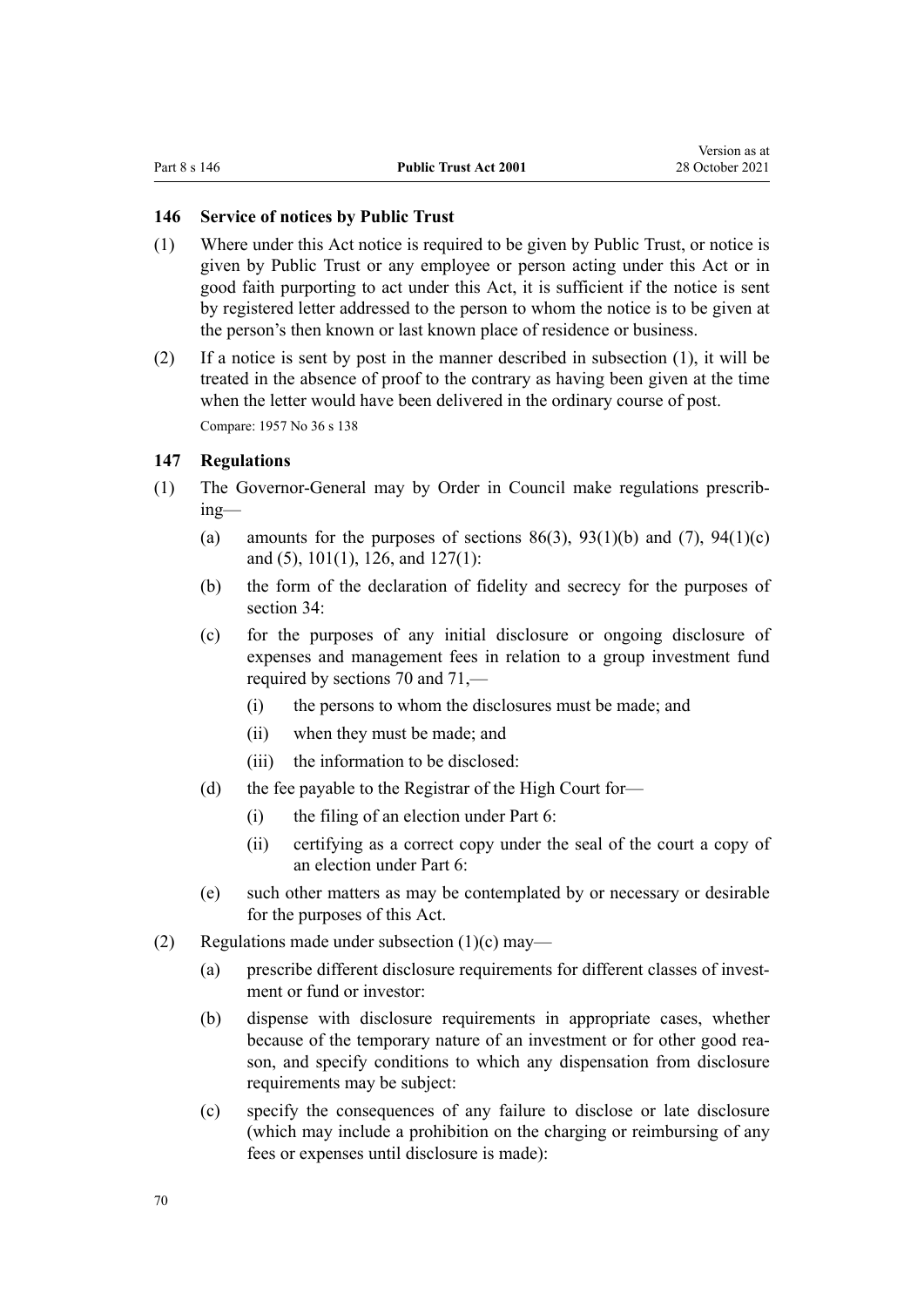| Version as at   |                              |              |
|-----------------|------------------------------|--------------|
| 28 October 2021 | <b>Public Trust Act 2001</b> | Part 9 s 148 |
|                 |                              |              |

- (d) prescribe acceptable manners of notification (which need not be in accordance with [section 146](#page-69-0)), and prescribe when notification will be treated as having been received:
- (e) make special provision in relation to existing funds within the meaning of [section 171](#page-77-0).
- (3) Regulations under this section are secondary legislation (*see* [Part 3](http://legislation.govt.nz/pdflink.aspx?id=DLM7298343) of the Legislation Act 2019 for publication requirements).

| Legislation Act 2019 requirements for secondary legislation made under this section |                                                                                                  |                                    |  |
|-------------------------------------------------------------------------------------|--------------------------------------------------------------------------------------------------|------------------------------------|--|
| <b>Publication</b>                                                                  | PCO must publish it on the legislation website and notify LA19 s $69(1)(c)$<br>it in the Gazette |                                    |  |
| <b>Presentation</b>                                                                 | The Minister must present it to the House of<br>Representatives                                  | LA19 s 114, Sch 1<br>cl $32(1)(a)$ |  |
| <b>Disallowance</b><br>This note is not part of the Act.                            | It may be disallowed by the House of Representatives                                             | LA19 ss 115, 116                   |  |

Section 147(3): inserted, on 28 October 2021, by [section 3](http://legislation.govt.nz/pdflink.aspx?id=LMS268932) of the Secondary Legislation Act 2021 (2021 No 7).

# **Part 9 Transfer of Public Trust undertaking**

### **148 Interpretation**

In this Part, unless the context otherwise requires,—

appointed day means the day on which this Part comes into force under section  $2(1)$ 

## **existing undertaking**—

- (a) means—
	- (i) all property and estates administered, held, managed, or controlled by the Public Trustee or the Public Trust Office immediately before the appointed day; and
	- (ii) all rights and liabilities of the Public Trustee and the Public Trust Office; and
- (b) includes any reserves of the Public Trust Office in existence immediately before the appointed day, including the following funds formerly constituted under the Public Trust Office Act 1957:
	- (i) the Investment Fluctuation Reserve Fund; and
	- (ii) the Assurance and Reserve Fund; and
	- (iii) the General Legal Expenses Reserve Fund; but
- (c) does not include any amount to which [section 167](#page-76-0) applies

**fiduciary rights and liabilities** includes all rights, capacities, authorities, dis‐ cretions, duties, and liabilities of the Public Trustee as a fiduciary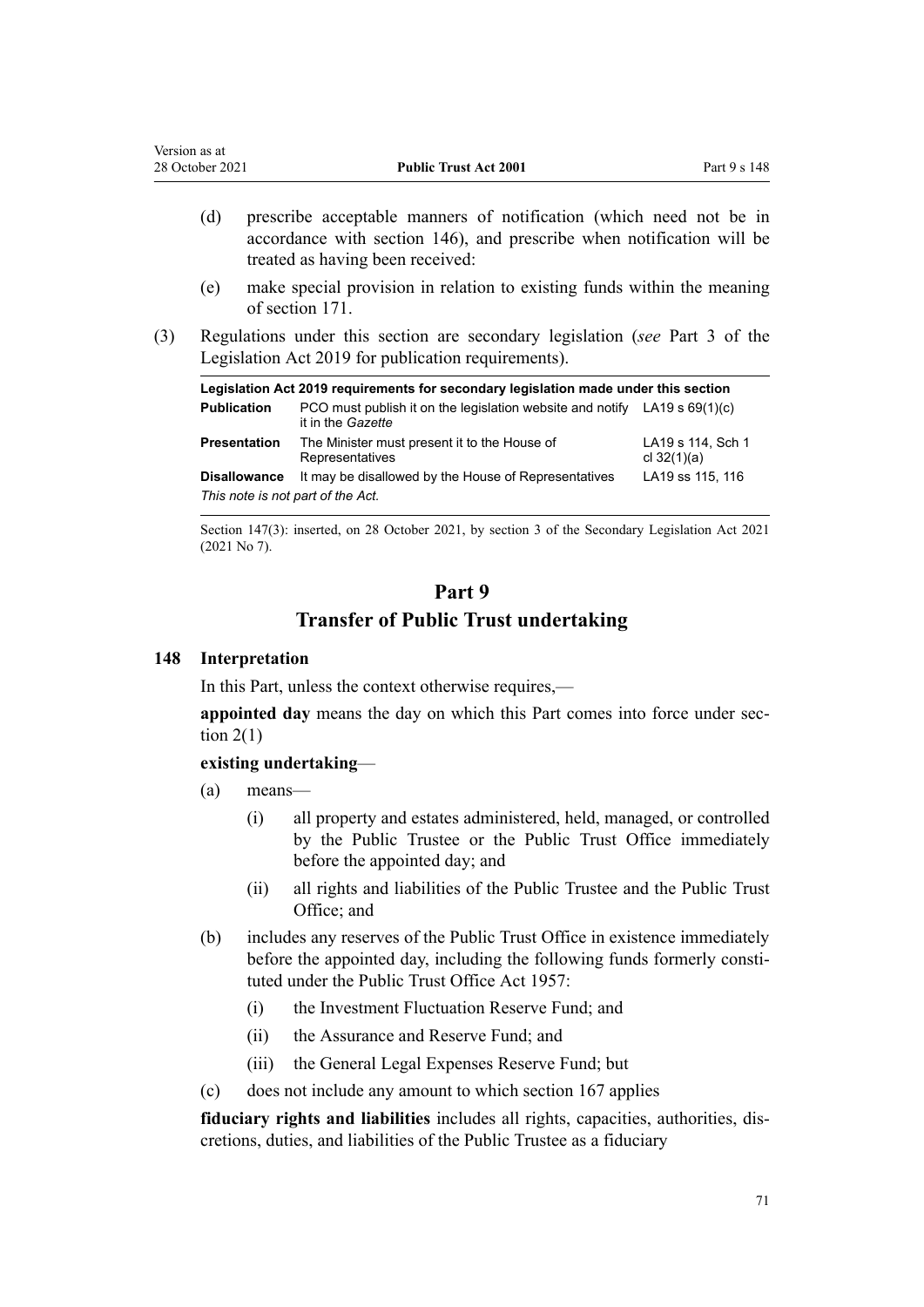**liabilities** means liabilities, debts, charges, duties, and obligations (whether present or future, actual or contingent, or payable or to be observed or per‐ formed in New Zealand or elsewhere)

**Public Trust** means Public Trust established by [section 7](#page-11-0)

**Public Trust Office** means the Public Trust Office referred to in the Public Trust Office Act 1957 as that Act was in force immediately before the appoin‐ ted day

**Public Trustee** means the Public Trustee constituted under the Public Trust Office Act 1957, as that Act was in force immediately before the appointed day

**transferred employee** means a person employed in the Public Trust Office immediately before the appointed day who becomes an employee of Public Trust on the appointed day.

#### **149 Vesting of existing undertaking**

On the appointed day the existing undertaking vests in Public Trust.

#### **150 Transfer of fiduciary rights and liabilities**

Except as expressly provided by this Act, on and from the appointed day the fiduciary rights and liabilities vest in Public Trust.

#### **151 Dissolution of Public Trustee, Public Trust Office, and Investment Board**

- (1) On and from the appointed day, the Public Trustee, the Public Trust Office, and the Investment Board are dissolved.
- (2) For the purpose of this section, **Investment Board** means the Public Trust Office Investment Board constituted under section 14 of the Public Trust Office Act 1957.

#### **152 References in instruments**

- (1) A reference (express or implied) to the Public Trustee or the Public Trust Office in any enactment, or in any instrument, register, record, notice, security, document, or communication made, given, passed, or executed before or on the appointed day, must be read as a reference to Public Trust.
- (2) A reference (express or implied) to an officer of the Public Trust Office in any enactment, or in any instrument, register, record, notice, security, document, or communication made, given, passed, or executed before or on the appointed day must be read as a reference to—
	- (a) the corresponding employee of Public Trust; or
	- (b) if there is no corresponding employee, such other employee of Public Trust as it thinks fit.
- (3) This section is subject to [section 170](#page-76-0).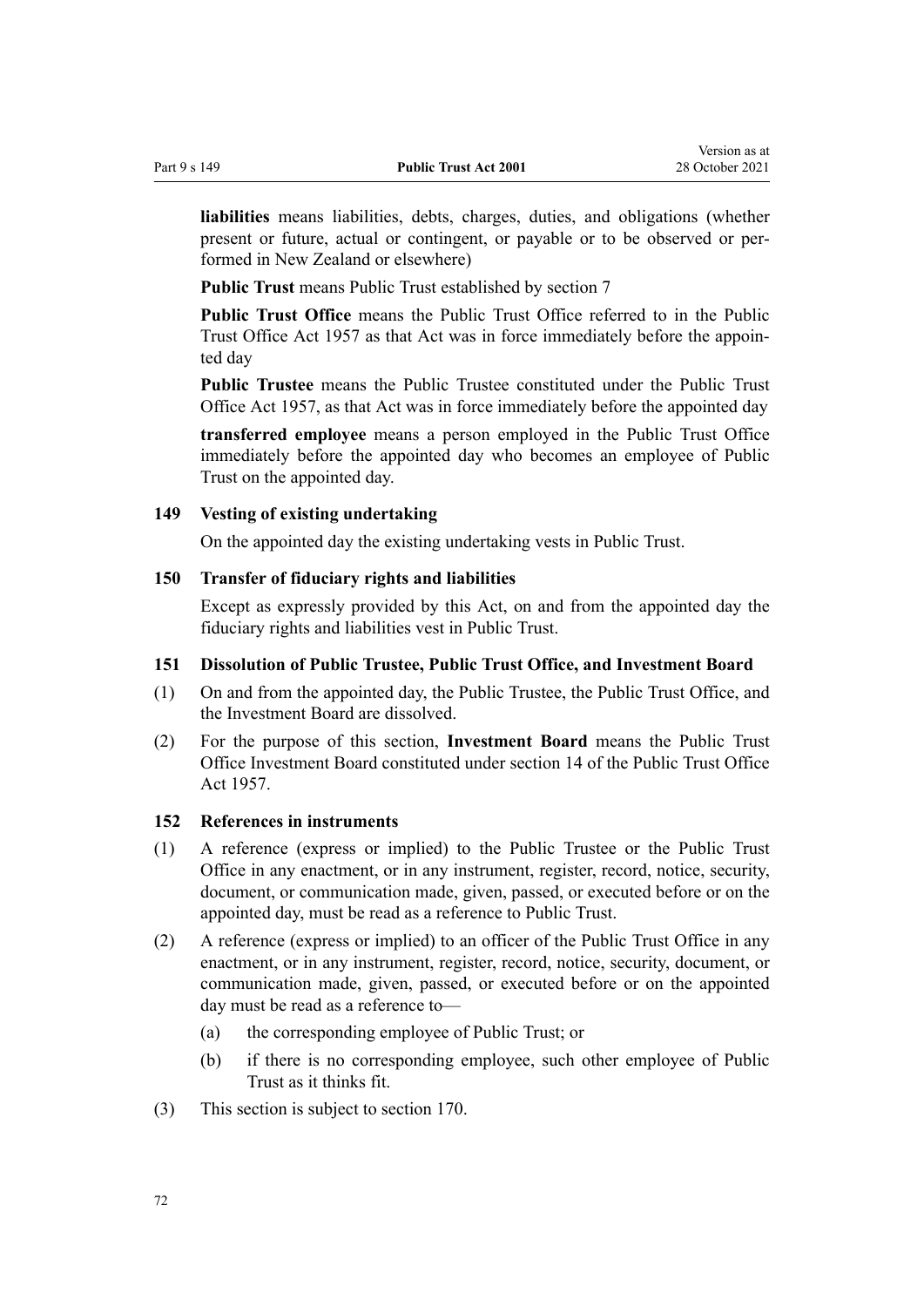#### **153 Status of contracts and other instruments**

- (1) Contracts, agreements, conveyances, deeds, leases, licences, and other instru‐ ments, undertakings, and notices (whether in writing or not), entered into by, made with, given to or by, or addressed to the Public Trustee or the Public Trust Office (whether alone or with another person) before the appointed day and having effect immediately before the appointed day (**contracts and other instruments**) are subject to subsection (2).
- (2) The contracts and other instruments are binding on, and enforceable by, against, or in favour of, Public Trust as if Public Trust and not the Public Trustee or the Public Trust Office had been the person by whom they were entered into, with whom they were made, or to or by whom they were given or addressed.

#### **154 Status of existing securities**

- (1) A security held by the Public Trustee or the Public Trust Office as security for a debt or other liability to the Public Trustee or the Public Trust Office incurred before the appointed day—
	- (a) is available to Public Trust as security for the discharge of that debt or liability; and
	- (b) if the security extends to future or prospective debts or liabilities, is available as security for the discharge of debts or liabilities to Public Trust incurred on or after the appointed day.
- (2) Public Trust is entitled to the same rights and priorities, and is subject to the same liabilities, in relation to the security as the Public Trustee or the Public Trust Office would be if this Act had not been passed.

#### **155 Continuation of proceedings**

- $(1)$  An action, arbitration, proceeding, or cause of action that was pending or existing by, against, or in favour of the Public Trustee or the Public Trust Office, or to which the Public Trustee or the Public Trust Office was a party, before the appointed day may be continued and enforced by, against, or in favour of Pub‐ lic Trust.
- (2) It is not necessary to amend a pleading, writ, or other document to continue the action, arbitration, proceeding, or other cause of action.

#### **156 Effect of Act**

Nothing effected or authorised by this Act—

(a) places the Public Trustee, the Public Trust Office, Public Trust, or any other person in breach of contract or confidence, or makes any of them liable for a civil wrong; or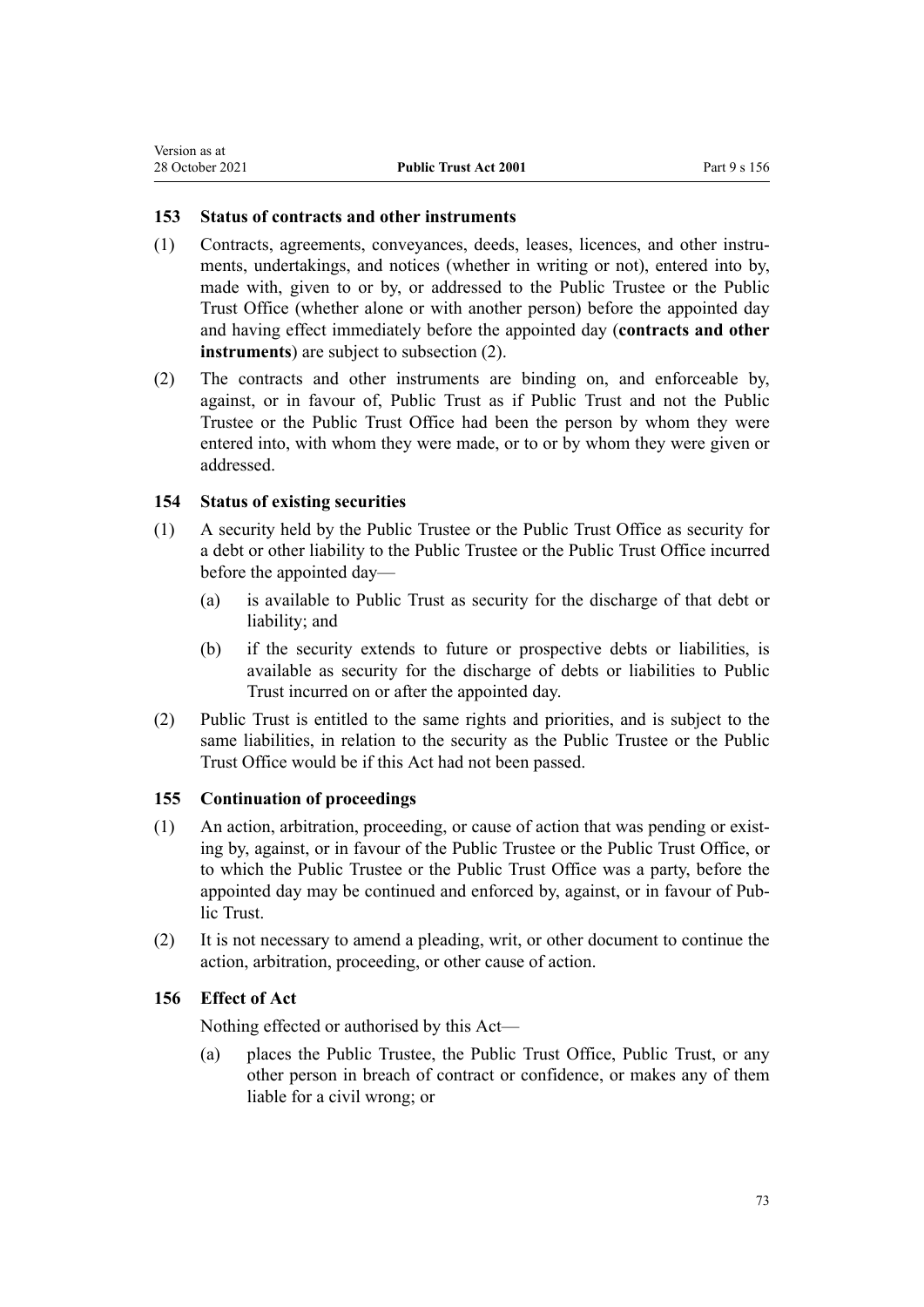- (b) entitles a person to terminate or cancel a contract or arrangement, or to accelerate the performance of an obligation, or to impose a penalty or increased charge; or
- (c) places the Public Trustee, the Public Trust Office, Public Trust, or any other person in breach of an enactment, a rule of law, or a provision of a contract that prohibits, restricts, or regulates the assignment or transfer of property or the disclosure of information; or
- (d) releases a surety from an obligation; or
- (e) invalidates or discharges a contract or surety.

### **157 Books and documents to remain evidence**

- (1) A document, matter, or thing that would have been admissible in evidence for or against the Public Trustee or the Public Trust Office is, on and after the appointed day, admissible in evidence for or against Public Trust.
- (2) For the purpose of this section, **document** has the meaning given to it by [sec‐](http://legislation.govt.nz/pdflink.aspx?id=DLM35698) [tion 2\(1\)](http://legislation.govt.nz/pdflink.aspx?id=DLM35698) of the Evidence Amendment Act (No 2) 1980.

### **158 Registers**

- (1) A Registrar of Deeds, Registrar General of Land, or any other person charged with keeping books or registers is not required to change the name of the Public Trustee or the Public Trust Office to Public Trust in the books or registers, or in a document, solely because of the provisions of this Act.
- (2) If Public Trust presents an instrument referred to in subsection (3) to a Registrar or other person, the presentation of that instrument by Public Trust is, in the absence of proof to the contrary, sufficient evidence that the property is vested in Public Trust.
- (3) For the purposes of this section, the instrument need not be an instrument of transfer, but must—
	- (a) be executed or purport to be executed by Public Trust; and
	- (b) relate to a property held by the Public Trustee or the Public Trust Office immediately before the appointed day; and
	- (c) be accompanied by a certificate by Public Trust that the property became vested in Public Trust by virtue of the provisions of this Act.

### **159 Liability of employees and agents**

- (1) A person who, at any time before the appointed day, held office as the Public Trustee, or who was an officer, employee, agent, or representative of the Public Trust Office, is not personally liable in respect of an act or thing done or omitted to be done by him or her before the appointed day in the exercise or bona fide purported exercise of an authority conferred by or under the Public Trust Office Act 1957 or any other enactment.
- (2) This section applies only—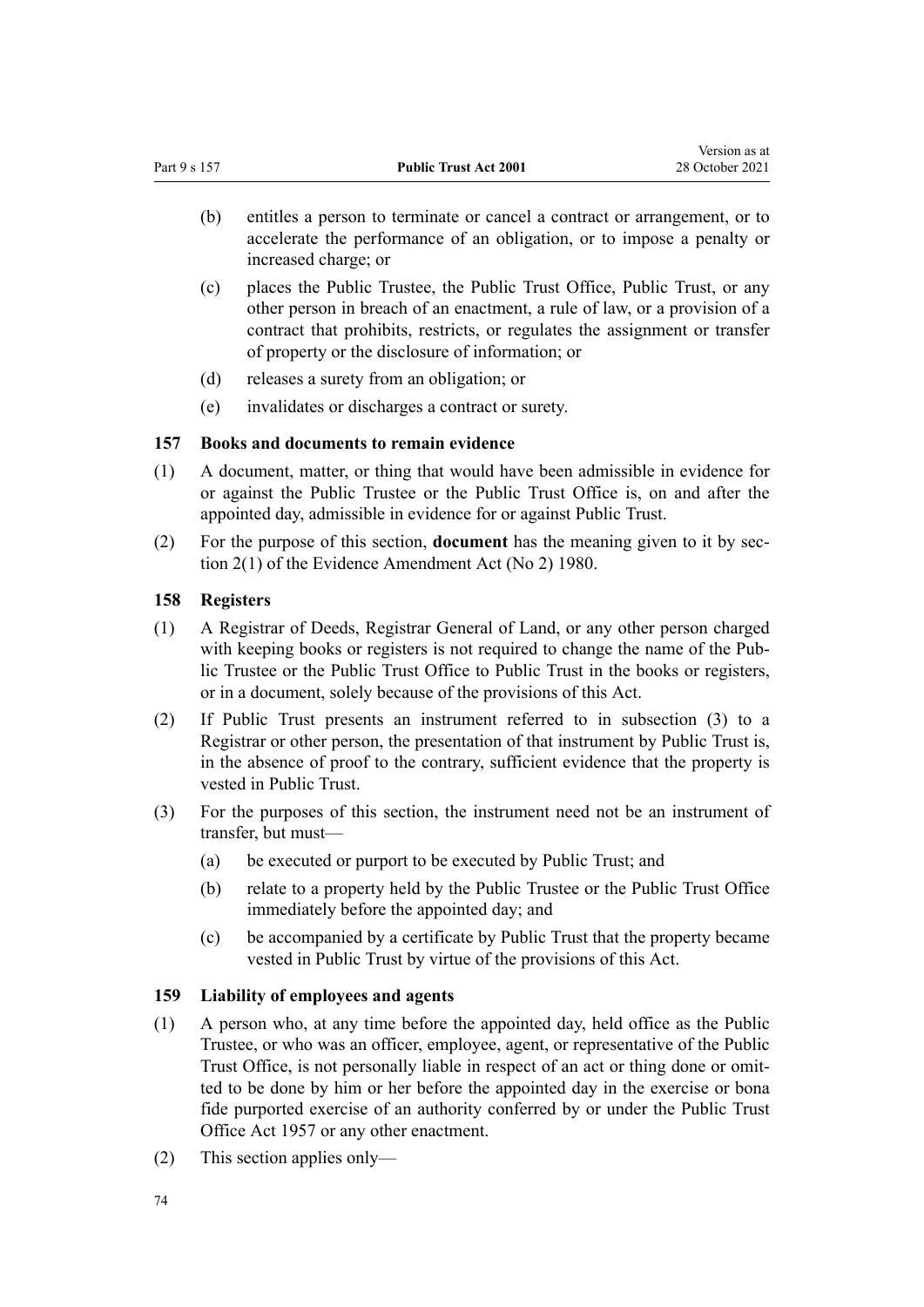- (a) in the absence of actual fraud; and
- (b) if the act or omission does not amount to an offence.

## *Transfer of employees*

#### **160 Transfer of existing employees**

On the appointed day, each employee of the Public Trust Office (excluding the Public Trustee) becomes an employee of Public Trust.

#### **161 Terms and conditions of employment of transferred employees**

- (1) The employment of a transferred employee must be on terms and conditions no less favourable to the transferred employee than those applying to the employee immediately before the appointed day.
- (2) Subsection (1)—
	- (a) continues to apply to the terms and conditions of employment of a trans‐ ferred employee until those terms and conditions are varied by agreement between the transferred employee and Public Trust; and
	- (b) does not apply to a transferred employee who receives any subsequent appointment with Public Trust.

#### **162 Continuity of employment**

For the purposes of every enactment, law, determination, contract, and agreement relating to a transferred employee (including the deed dated 31 March 1993 establishing the Public Trust Office Superannuation Fund),—

- (a) the contract of employment of that employee that applied immediately before the transfer in respect of that person's employment in the Public Trust Office is deemed to have been unbroken; and
- (b) the employee's period of service with the Public Trust Office, and every other period of service that is recognised by the Public Trust Office as continuous service, is deemed to have been a period of service with Pub‐ lic Trust.

#### **163 No compensation for technical redundancy**

A transferred employee is not entitled to receive any payment or any other benefit solely on the ground that—

- (a) the position held by the employee in the Public Trust Office has ceased to exist; or
- (b) the employee has ceased, as a result of the transfer to Public Trust, to be an employee of the Public Trust Office.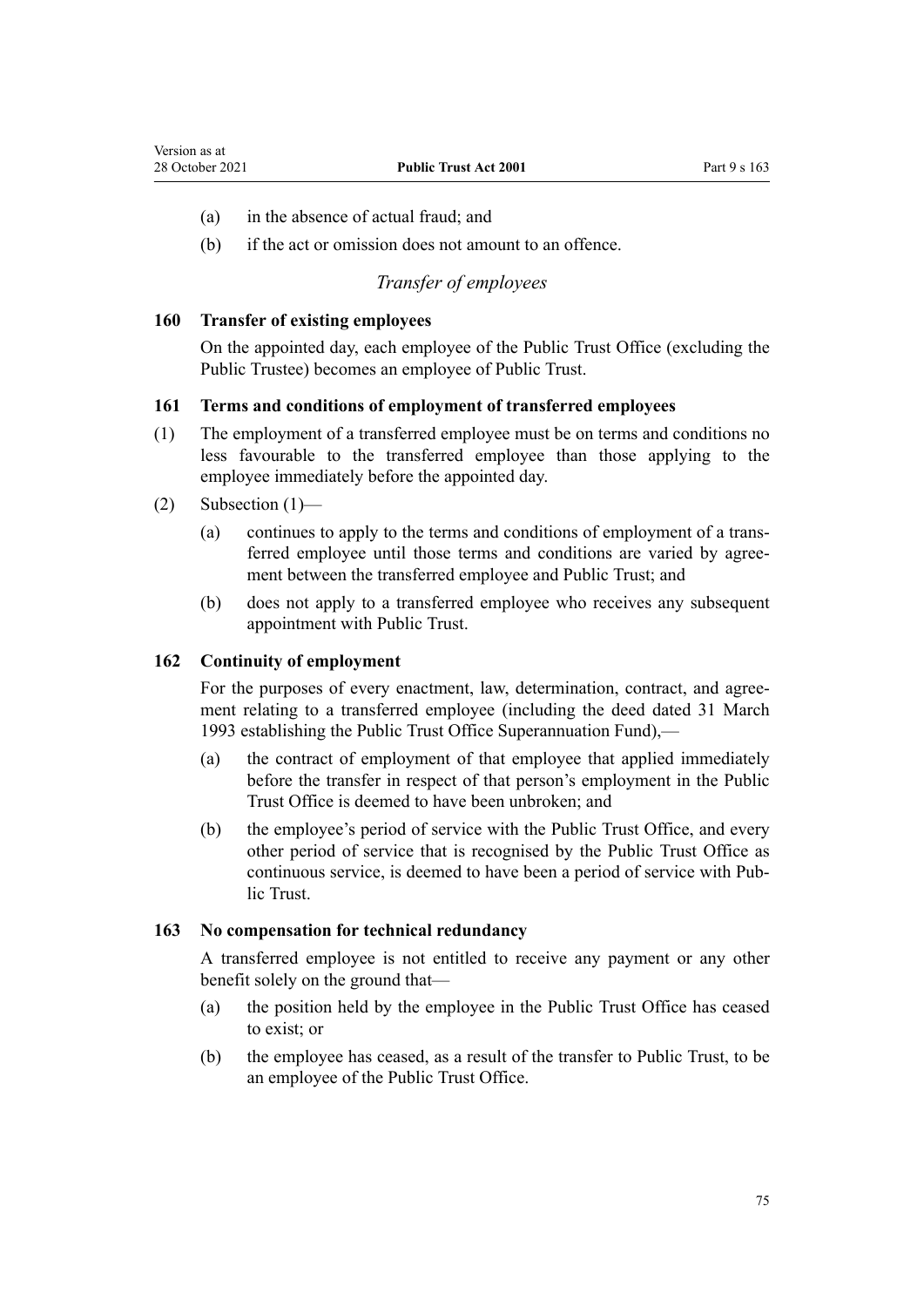Version as at

#### **164 Contributors to Government Superannuation Fund**

- (1) A transferred employee who, immediately before the appointed day, was a contributor to the Government Superannuation Fund under Part 2 or Part 2A of the Government Superannuation Act 1956 is, for the purposes of that Act, to be treated as if he or she were employed in the Government service so long as that person continues to be an employee of Public Trust.
- (2) The [Government Superannuation Fund Act 1956](http://legislation.govt.nz/pdflink.aspx?id=DLM446000) applies to the transferred employee in all respects as if that employee's service as an employee with Public Trust were Government service.
- (3) A transferred employee who ceases to be a contributor to the Government Superannuation Fund is not subsequently entitled to again become a contributor.
- (4) For the purposes of applying the [Government Superannuation Fund Act 1956](http://legislation.govt.nz/pdflink.aspx?id=DLM446000) in accordance with subsection (2), **controlling authority**, in relation to that employee, means Public Trust.
- (5) In this section, **employee** includes the Public Trustee.

*Application of Income Tax Act 1994*

#### **165 Application of Income Tax Act 1994**

- (1) For the purposes of the Income Tax Act 1994,—
	- (a) Public Trust is to be regarded as the same person as the Public Trustee—
		- (i) when determining the adjusted tax value of depreciable assets, and in calculating disposal gains and losses in respect of depreciable assets; and
		- (ii) in relation to the treatment of accrual expenditure in respect of which there is an unexpired portion within the meaning of section EF 1 of the Income Tax Act 1994; and
	- (b) the vesting of financial arrangements under [section 149](#page-71-0) of this Act is to be treated as a sale of those arrangements.
- (2) Nothing in subsection (1) applies in respect of the depreciable assets, accrual expenditure, or financial arrangements of any estate.

### *Application of Securities Act 1978*

### *[Repealed]*

Heading: repealed, on 1 December 2014, by [section 150](http://legislation.govt.nz/pdflink.aspx?id=DLM5561603) of the Financial Markets (Repeals and Amendments) Act 2013 (2013 No 70).

#### **166 Application of Securities Act 1978**

#### *[Repealed]*

Section 166: repealed, on 1 December 2014, by [section 150](http://legislation.govt.nz/pdflink.aspx?id=DLM5561603) of the Financial Markets (Repeals and Amendments) Act 2013 (2013 No 70).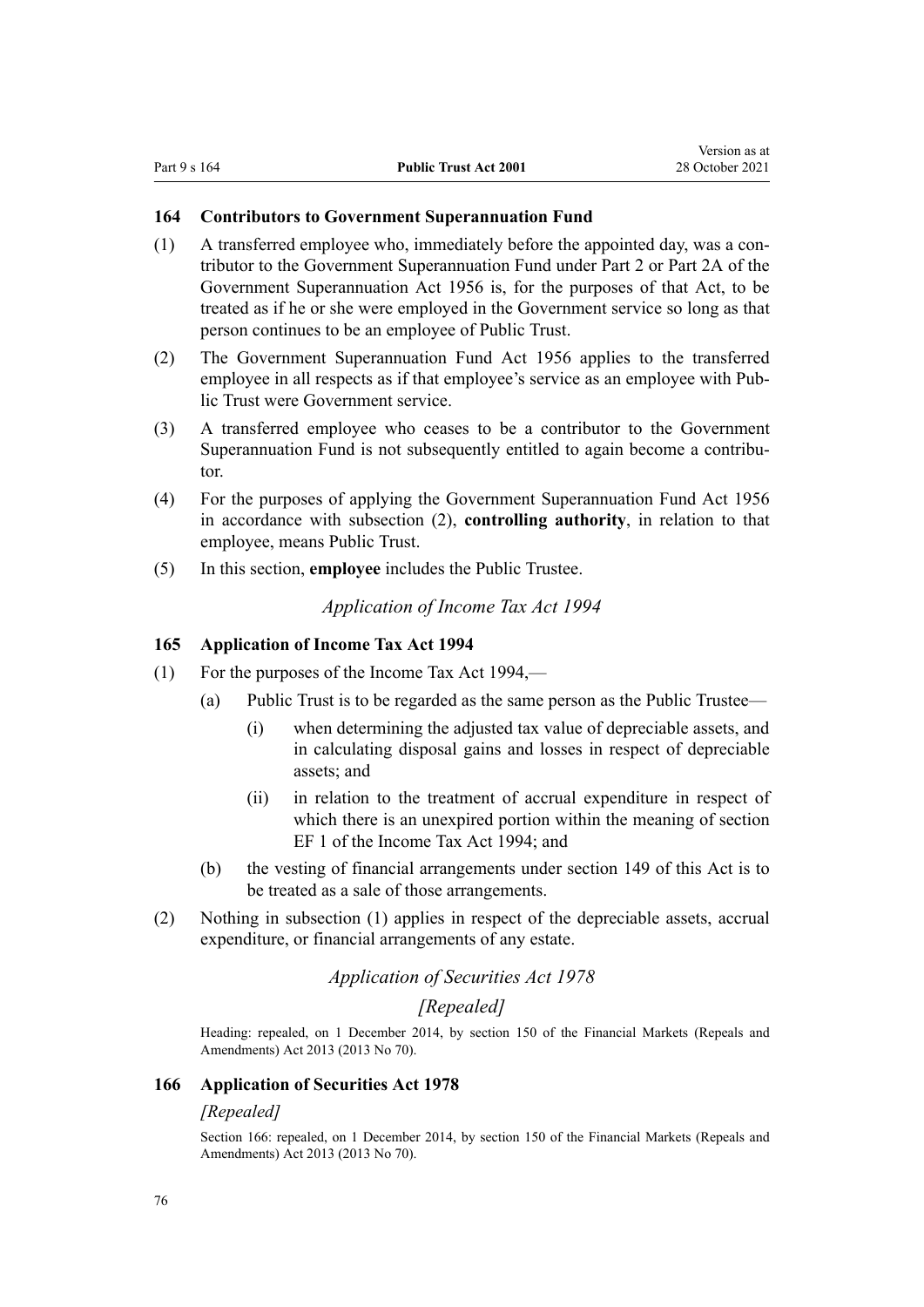#### *Amount of reserves to be paid to the Crown*

#### <span id="page-76-0"></span>**167 Amount of reserves to be paid to the Crown before appointed day**

- (1) The Minister of Finance may, with the agreement of the Minister, determine the amount of any reserves of the Public Trust Office that the Public Trustee must pay into a Crown Bank Account, and must notify that determination in the *Gazette* as soon as practicable.
- (2) The Public Trustee must pay that amount into a Crown Bank Account on the working day immediately preceding the appointed day.
- (3) A payment made under this section is the absolute property of the Crown.
- (4) This section prevails over section 23 of the Public Trust Office Act 1957.

Section 167(1): amended, on 25 January 2005, pursuant to [section 65R\(3\)](http://legislation.govt.nz/pdflink.aspx?id=DLM162942) of the Public Finance Act 1989 (1989 No 44).

Section 167(2): amended, on 25 January 2005, pursuant to [section 65R\(3\)](http://legislation.govt.nz/pdflink.aspx?id=DLM162942) of the Public Finance Act 1989 (1989 No 44).

## **Part 10 Repeals, amendments, and transitional provisions**

#### **168 Repeals**

- (1) The Public Trust Office Act 1957 (1957 No 36) is repealed.
- (2) The Enemy Property Act 1951 (1951 No 48) is also repealed.

#### **169 Revocations**

- (1) The following regulations and order are revoked:
	- (a) Enemy Property Regulations 1954 (SR 1954/32):
	- (b) Public Trust Office Regulations 1958 (SR 1958/66):
	- (c) Public Trust Office (Investments) Order 1969 (SR 1969/122).
- (2) Despite subsection (1)(b), regulations 4 and 8 and Schedule 1 of the Public Trust Office Regulations 1958 continue to have effect, until revoked by regula‐ tions made under this Act, as if—
	- (a) references in those provisions to the Public Trustee, the Public Trust Office, and the Public Trust Investment Board were references to Public Trust; and
	- (b) references to provisions of the Public Trust Act 1957 were references to the equivalent provisions of this Act.

#### **170 Amendments to other enactments**

(1) The Acts specified in [Schedule 2](#page-80-0) are amended in the manner indicated in that schedule.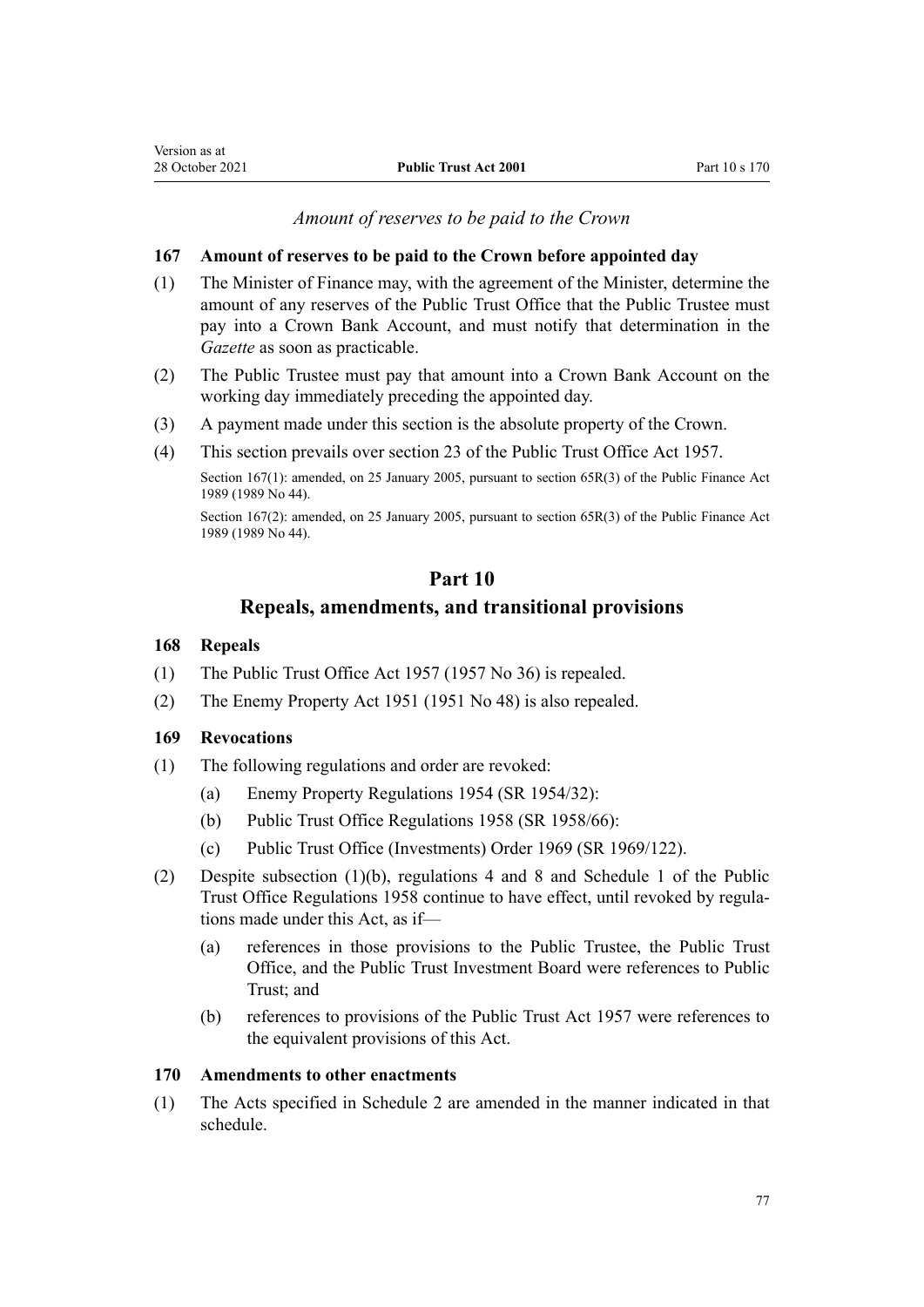- (2) The local Acts specified in [Schedule 3](#page-85-0) are amended in the manner indicated in that schedule.
- (3) The private Acts specified in [Schedule 4](#page-86-0) are amended in the manner indicated in that schedule.
- (4) The regulations specified in [Schedule 5](#page-87-0) are amended in the manner indicated in that schedule.

#### **171 Transitional provision in relation to existing investments in group investment funds**

- (1) This section applies in respect of funds (**existing funds**) invested in a group investment fund before the date on which regulations prescribing initial dis‐ closure requirements for funds invested in a group investment fund (the **dis‐ closure regulations**) come into force.
- (2) Nothing in [section 70](#page-30-0) prevents any reimbursement of expenses in respect of existing funds before initial disclosure has been made, except to the extent otherwise provided in the disclosure regulations.
- (3) Public Trust may not, however, charge, demand, receive, or retain any manage‐ ment fees under [section 71](#page-30-0) in respect of any existing funds until it has made initial disclosure of the fees in accordance with the disclosure regulations, except in circumstances where—
	- (a) [section 71\(2\)\(b\)](#page-30-0) applies (investment statement under the [Securities Act](http://legislation.govt.nz/pdflink.aspx?id=DLM25999) [1978](http://legislation.govt.nz/pdflink.aspx?id=DLM25999)); or
	- (b) the disclosure regulations dispense with the requirement for initial dis‐ closure of management fees.
- (4) The making of initial disclosure in respect of any existing funds does not authorise the charging of a management fee in relation to services rendered in respect of those existing funds during any period prior to the date of the initial disclosure, except as otherwise provided in the disclosure regulations.

#### **172 Financial statement and report on operations for period commencing 1 July 2001**

- (1) As soon as possible after the day on which this Act comes into force under [section 2\(1\)](#page-6-0), Public Trust must prepare a balance sheet, profit and loss account, and profit and loss appropriation account relating to the operations of the Pub‐ lic Trust Office for the period commencing on 1 July 2001 and ending with the close of the day preceding that on which this Act comes into force (the **broken period**), as if—
	- (a) section 22 of the Public Trust Office Act 1957 were still in force; and
	- (b) Public Trust were the Public Trustee; and
	- (c) the broken period were a financial year.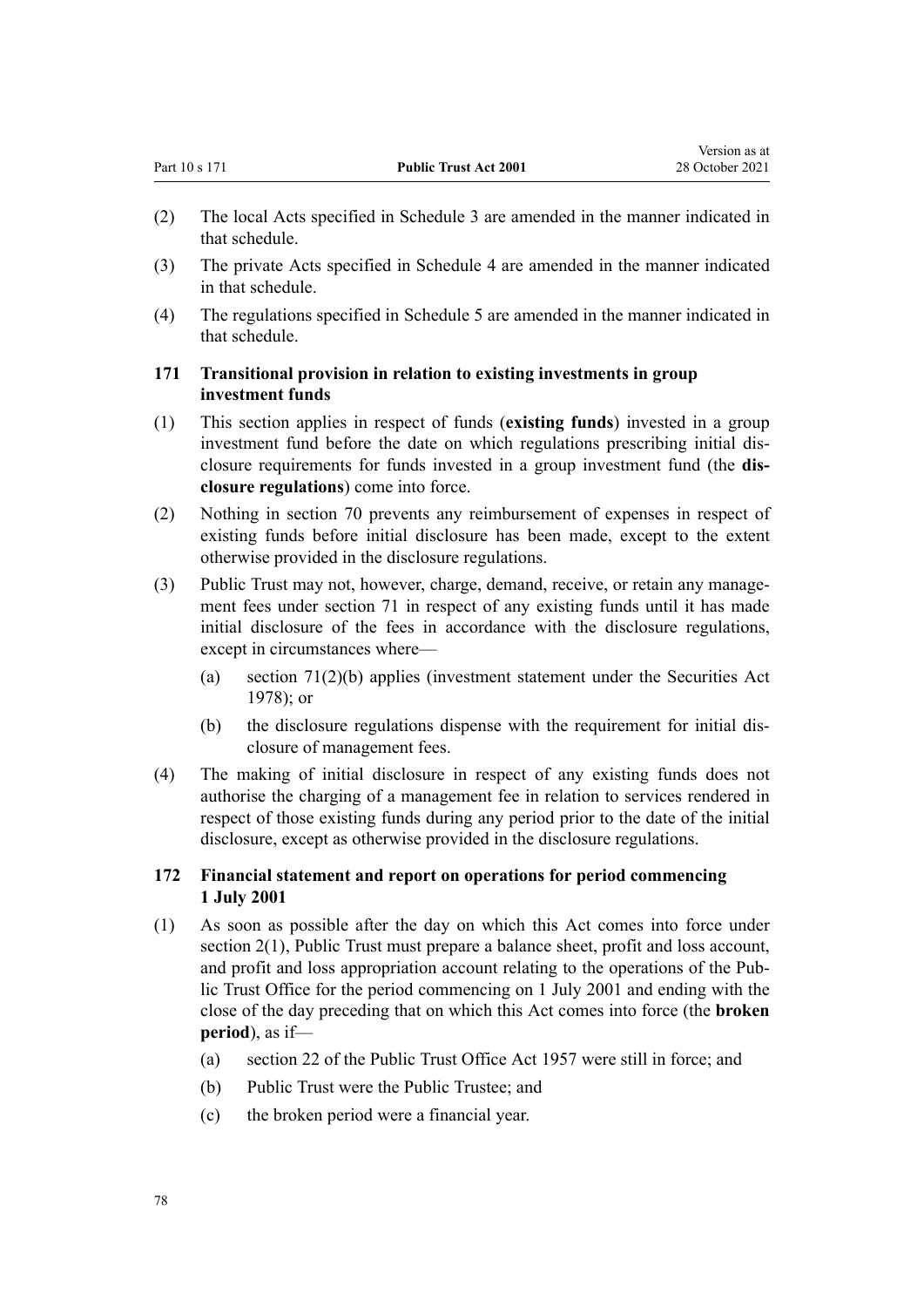| Version as at   |                              |               |
|-----------------|------------------------------|---------------|
| 28 October 2021 | <b>Public Trust Act 2001</b> | Part 10 s 172 |

- (2) The balance sheet and accounts referred to in subsection (1) must be provided by Public Trust to the Controller and Auditor-General who, after auditing them, must transmit them and any report on them to the Minister.
- (3) As soon as possible after the day on which this Act comes into force under section  $2(1)$ , the Minister must cause to be prepared a report on the operations of the Public Trust Office during the broken period.
- (4) The Minister must, within 12 sitting days after receiving them, present to the House of Representatives copies of—
	- (a) the audited balance sheet and accounts referred to in subsection (1), and any report on them by the Controller and Auditor-General; and
	- (b) the report on the operations of the Public Trust Office referred to in subsection (3).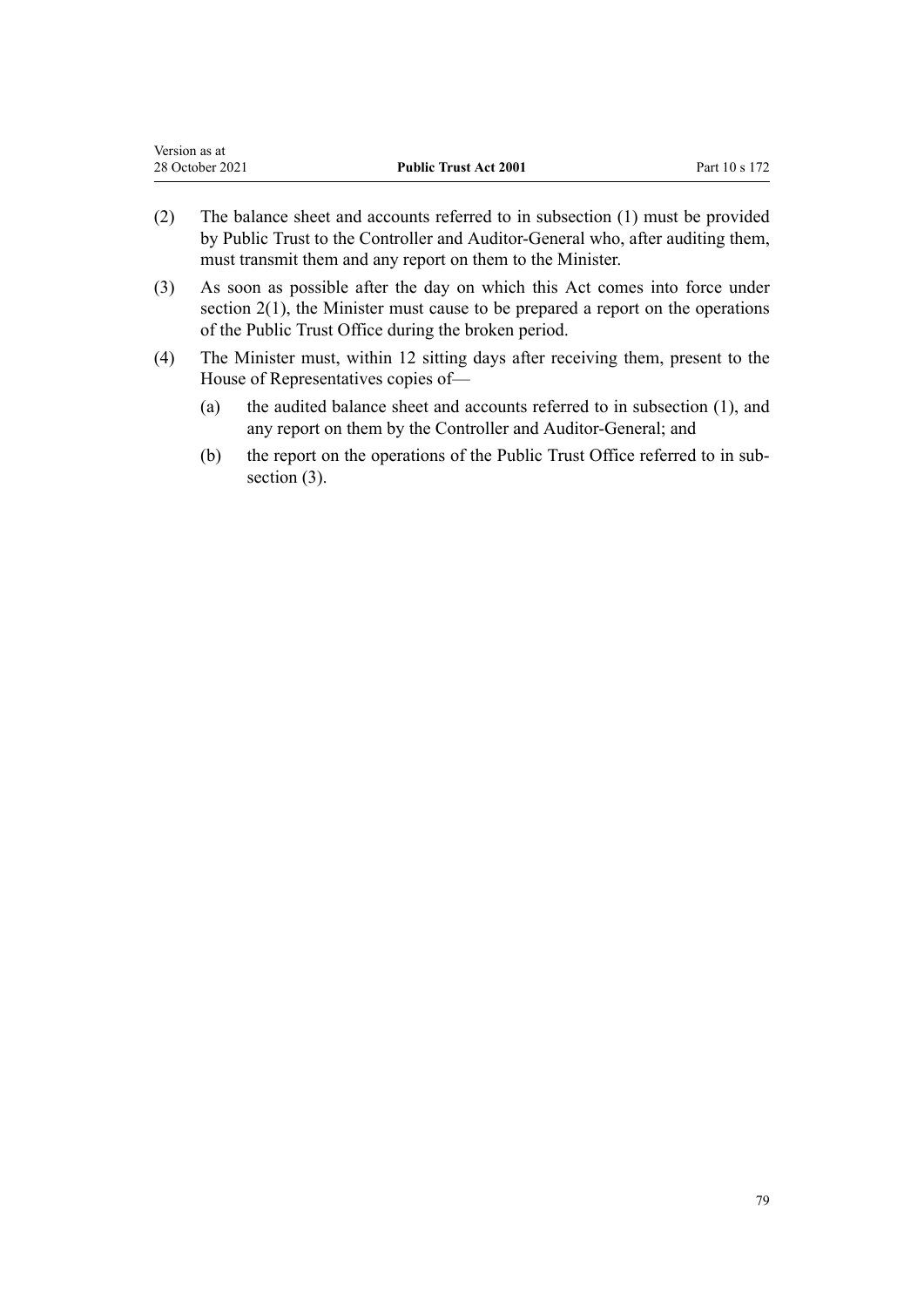## **Schedule 1 Provisions relating to board**

*[Repealed]*

[s 14\(2\)](#page-14-0)

Schedule 1: repealed, on 25 January 2005, by [section 200](http://legislation.govt.nz/pdflink.aspx?id=DLM331111) of the Crown Entities Act 2004 (2004 No 115).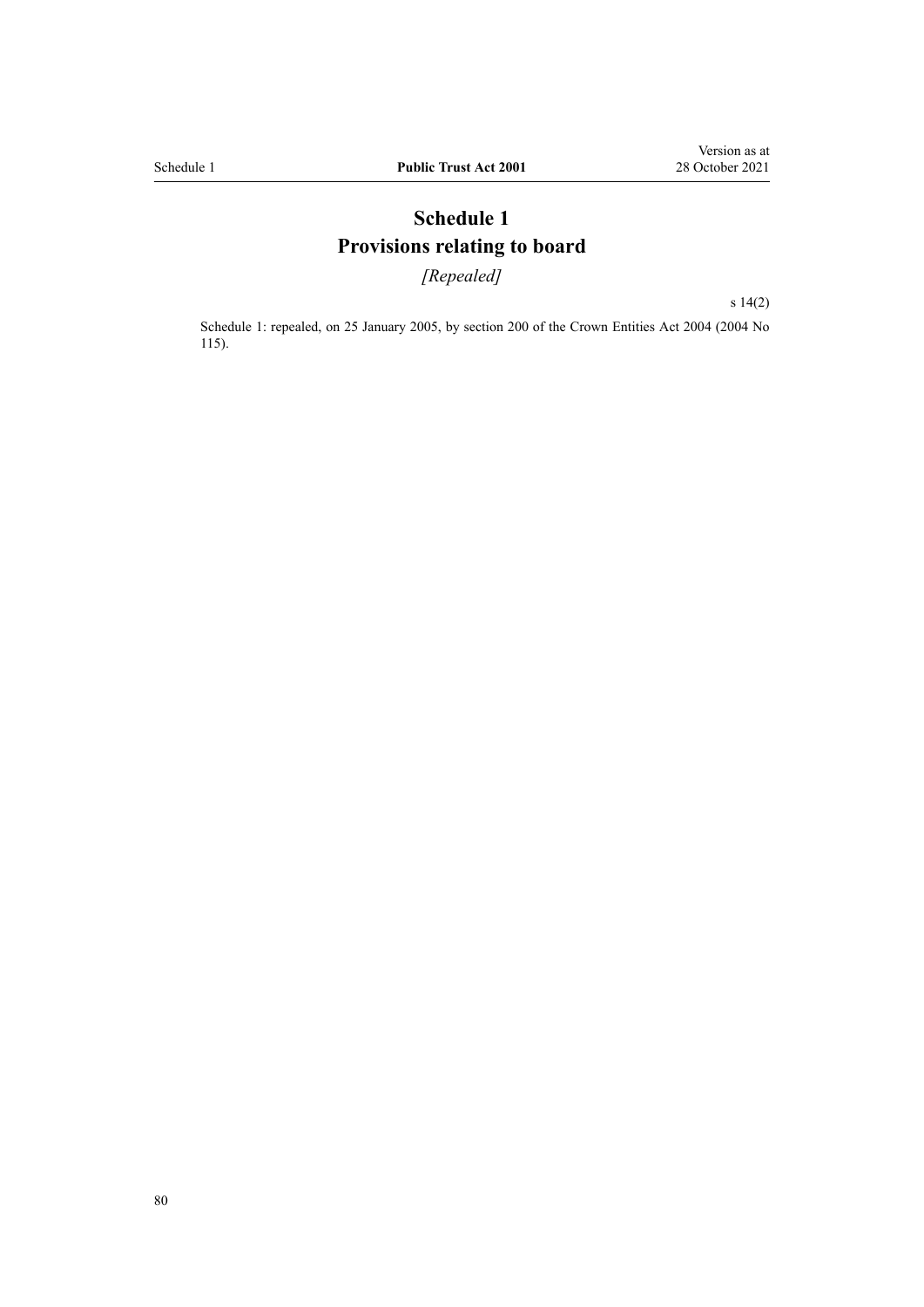## **Schedule 2 Amendments to other Acts**

[s 170\(1\)](#page-76-0)

#### <span id="page-80-0"></span>**Accident Insurance Act 1998 (1998 No 114)**

*Amendment(s) incorporated in the Act(s)*.

**Administration Act 1969 (1969 No 52)**

*Amendment(s) incorporated in the [Act\(s\)](http://legislation.govt.nz/pdflink.aspx?id=DLM392629)*.

**Archives Act 1957 (1957 No 13)** *Amendment(s) incorporated in the Act(s)*.

#### **Charitable Trusts Act 1957 (1957 No 18)**

*Amendment(s) incorporated in the [Act\(s\)](http://legislation.govt.nz/pdflink.aspx?id=DLM308795)*.

**Child Support Act 1991 (1991 No 142)** *Amendment(s) incorporated in the [Act\(s\)](http://legislation.govt.nz/pdflink.aspx?id=DLM253150)*.

**Companies Act 1993 (1993 No 105)** *Amendment(s) incorporated in the [Act\(s\)](http://legislation.govt.nz/pdflink.aspx?id=DLM319569)*.

## **Copyright Act 1994 (1994 No 143)**

*Amendment(s) incorporated in the [Act\(s\)](http://legislation.govt.nz/pdflink.aspx?id=DLM345633)*.

### **Crown Minerals Act 1991 (1991 No 70)**

*Amendment(s) incorporated in the [Act\(s\)](http://legislation.govt.nz/pdflink.aspx?id=DLM242535)*.

### **Crown Proceedings Act 1950 (1950 No 54)**

*Amendment(s) incorporated in the [Act\(s\)](http://legislation.govt.nz/pdflink.aspx?id=DLM261466)*.

## **Deaths by Accidents Compensation Act 1952 (1952 No 35)**

*Amendment(s) incorporated in the [Act\(s\)](http://legislation.govt.nz/pdflink.aspx?id=DLM265835)*.

## **Defence Act 1990 (1990 No 28)** *Amendment(s) incorporated in the [Act\(s\)](http://legislation.govt.nz/pdflink.aspx?id=DLM204972)*.

**Education Act 1989 (1989 No 80)** *Amendment(s) incorporated in the [Act\(s\)](http://legislation.govt.nz/pdflink.aspx?id=DLM175958)*.

## **Evidence Amendment Act 1952 (1952 No 50)**

*Amendment(s) incorporated in the [Act\(s\)](http://legislation.govt.nz/pdflink.aspx?id=DLM267013)*.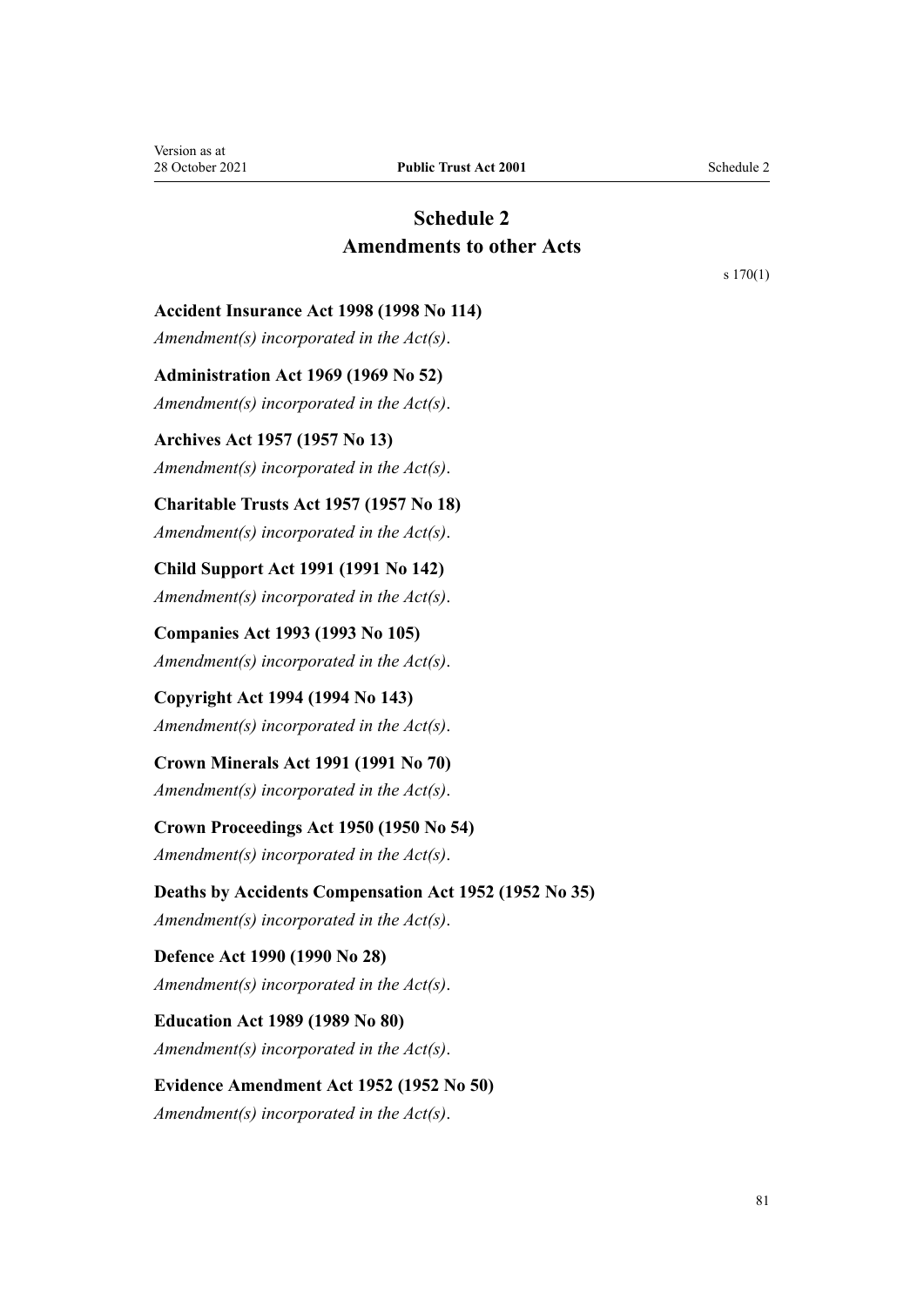**Family Proceedings Act 1980 (1980 No 94)** *Amendment(s) incorporated in the [Act\(s\)](http://legislation.govt.nz/pdflink.aspx?id=DLM39722)*.

**Finance Act 1961 (1961 No 120)** *Amendment(s) incorporated in the [Act\(s\)](http://legislation.govt.nz/pdflink.aspx?id=DLM337555)*.

**Finance Act 1962 (1962 No 131)** *Amendment(s) incorporated in the [Act\(s\)](http://legislation.govt.nz/pdflink.aspx?id=DLM341025)*.

**Finance Act 1968 (1968 No 54)** *Amendment(s) incorporated in the [Act\(s\)](http://legislation.govt.nz/pdflink.aspx?id=DLM388264)*.

**Finance Act (No 2) 1940 (1940 No 19)** *Amendment(s) incorporated in the [Act\(s\)](http://legislation.govt.nz/pdflink.aspx?id=DLM230142)*.

**Fire Service Act 1975 (1975 No 42)** *Amendment(s) incorporated in the [Act\(s\)](http://legislation.govt.nz/pdflink.aspx?id=DLM432647)*.

**Friendly Societies and Credit Unions Act 1982 (1982 No 118)** *Amendment(s) incorporated in the [Act\(s\)](http://legislation.govt.nz/pdflink.aspx?id=DLM59731)*.

**Goods and Services Tax Act 1985 (1985 No 141)** *Amendment(s) incorporated in the [Act\(s\)](http://legislation.govt.nz/pdflink.aspx?id=DLM81034)*.

**Government Superannuation Fund Act 1956 (1956 No 47)** *Amendment(s) incorporated in the [Act\(s\)](http://legislation.govt.nz/pdflink.aspx?id=DLM446000)*.

**Health and Disability Commissioner Act 1994 (1994 No 88)** *Amendment(s) incorporated in the [Act\(s\)](http://legislation.govt.nz/pdflink.aspx?id=DLM333583)*.

**Health Reforms (Transitional Provisions) Act 1993 (1993 No 23)** *Amendment(s) incorporated in the Act(s)*.

**Howard Estate Act 1978 (1978 No 74)** *Amendment(s) incorporated in the [Act\(s\)](http://legislation.govt.nz/pdflink.aspx?id=DLM24092)*.

**Human Rights Act 1993 (1993 No 82)** *Amendment(s) incorporated in the [Act\(s\)](http://legislation.govt.nz/pdflink.aspx?id=DLM304211)*.

**Income Tax Act 1994 (1994 No 164)** *Amendment(s) incorporated in the [Act\(s\)](http://legislation.govt.nz/pdflink.aspx?id=DLM1184504)*.

**Insolvency Act 1967 (1967 No 54)** *Amendment(s) incorporated in the [Act\(s\)](http://legislation.govt.nz/pdflink.aspx?id=DLM382333)*.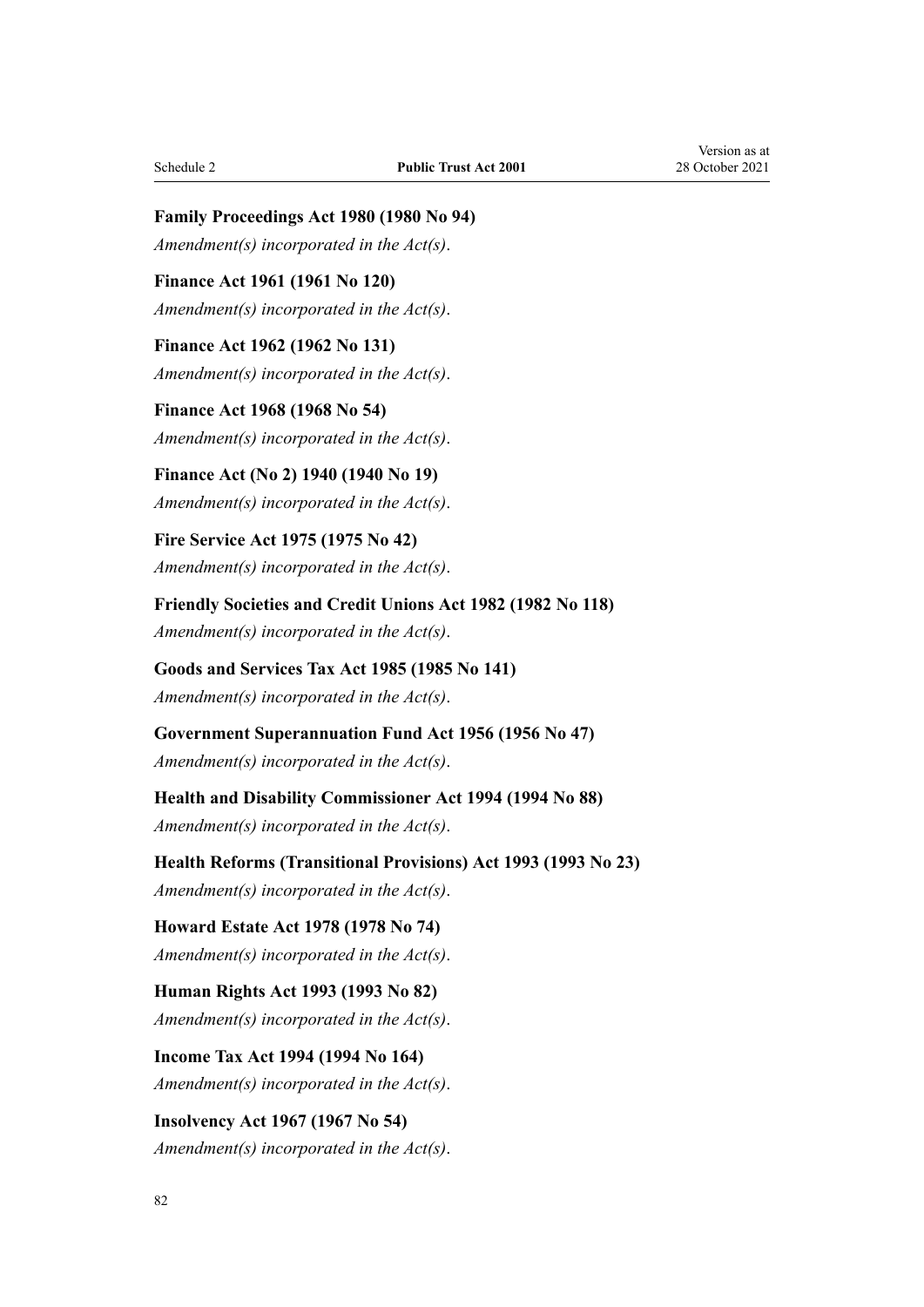#### **Insurance Companies' Deposits Act 1953 (1953 No 50)**

*Amendment(s) incorporated in the [Act\(s\)](http://legislation.govt.nz/pdflink.aspx?id=DLM278720)*.

#### **Kitchener Memorial Scholarship Trust Act 1941 (1941 No 20)**

*Amendment(s) incorporated in the [Act\(s\)](http://legislation.govt.nz/pdflink.aspx?id=DLM232891)*.

#### **Land Act 1948 (1948 No 64)**

*Amendment(s) incorporated in the [Act\(s\)](http://legislation.govt.nz/pdflink.aspx?id=DLM250585)*.

**Land Drainage Act 1908 (1908 No 96)** *Amendment(s) incorporated in the [Act\(s\)](http://legislation.govt.nz/pdflink.aspx?id=DLM160976)*.

**Land Transfer Act 1952 (1952 No 52)** *Amendment(s) incorporated in the [Act\(s\)](http://legislation.govt.nz/pdflink.aspx?id=DLM269031)*.

**Law Reform Act 1936 (1936 No 31)** *Amendment(s) incorporated in the [Act\(s\)](http://legislation.govt.nz/pdflink.aspx?id=DLM219549)*.

**Layout Designs Act 1994 (1994 No 116)** *Amendment(s) incorporated in the [Act\(s\)](http://legislation.govt.nz/pdflink.aspx?id=DLM341480)*.

**Life Insurance Act 1908 (1908 No 105)** *Amendment(s) incorporated in the [Act\(s\)](http://legislation.govt.nz/pdflink.aspx?id=DLM169542)*.

**Local Government Act 1974 (1974 No 66)** *Amendment(s) incorporated in the [Act\(s\)](http://legislation.govt.nz/pdflink.aspx?id=DLM415531)*.

**Maori Affairs Restructuring Act 1989 (1989 No 68)** *Amendment(s) incorporated in the [Act\(s\)](http://legislation.govt.nz/pdflink.aspx?id=DLM169979)*.

**Maori Housing Act 1935 (1935 No 34)** *Amendment(s) incorporated in the [Act\(s\)](http://legislation.govt.nz/pdflink.aspx?id=DLM219026)*.

**Maori Trustee Act 1953 (1953 No 95)** *Amendment(s) incorporated in the [Act\(s\)](http://legislation.govt.nz/pdflink.aspx?id=DLM282037)*.

**Minors' Contracts Act 1969 (1969 No 41)** *Amendment(s) incorporated in the [Act\(s\)](http://legislation.govt.nz/pdflink.aspx?id=DLM392349)*.

**Mutual Insurance Act 1955 (1955 No 23)** *Amendment(s) incorporated in the [Act\(s\)](http://legislation.govt.nz/pdflink.aspx?id=DLM288723)*.

**Niue Act 1966 (1966 No 38)** *Amendment(s) incorporated in the [Act\(s\)](http://legislation.govt.nz/pdflink.aspx?id=DLM374780)*.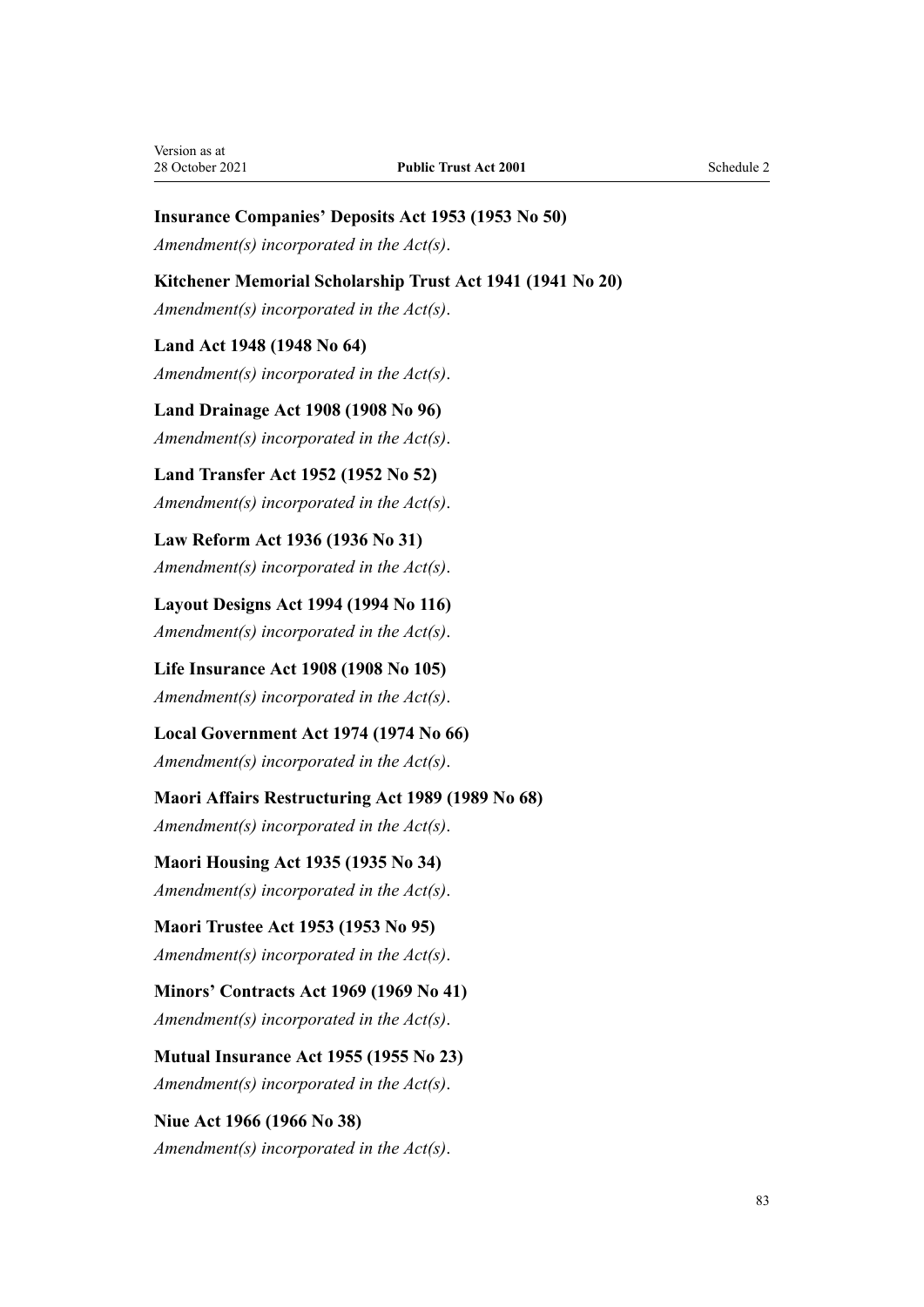**Oaths and Declarations Act 1957 (1957 No 88)**

*Amendment(s) incorporated in the [Act\(s\)](http://legislation.govt.nz/pdflink.aspx?id=DLM314552)*.

**Official Information Act 1982 (1982 No 156)**

*Amendment(s) incorporated in the [Act\(s\)](http://legislation.govt.nz/pdflink.aspx?id=DLM64784)*.

**Ombudsmen Act 1975 (1975 No 9)** *Amendment(s) incorporated in the [Act\(s\)](http://legislation.govt.nz/pdflink.aspx?id=DLM430983)*.

**Pacific Islands Polynesian Education Foundation Act 1972 (1972 No 138)** *Amendment(s) incorporated in the [Act\(s\)](http://legislation.govt.nz/pdflink.aspx?id=DLM409224)*.

**Privacy Act 1993 (1993 No 28)** *Amendment(s) incorporated in the [Act\(s\)](http://legislation.govt.nz/pdflink.aspx?id=DLM296638)*.

**Property Law Act 1952 (1952 No 51)** *Amendment(s) incorporated in the [Act\(s\)](http://legislation.govt.nz/pdflink.aspx?id=DLM267064)*.

**Protection of Personal and Property Rights Act 1988 (1988 No 4)** *Amendment(s) incorporated in the [Act\(s\)](http://legislation.govt.nz/pdflink.aspx?id=DLM126527)*.

**Public Finance Act 1989 (1989 No 44)** *Amendment(s) incorporated in the [Act\(s\)](http://legislation.govt.nz/pdflink.aspx?id=DLM160808)*.

**Public Works Act 1981 (1981 No 35)** *Amendment(s) incorporated in the [Act\(s\)](http://legislation.govt.nz/pdflink.aspx?id=DLM45426)*.

**Rating Powers Act 1988 (1988 No 97)** *Amendment(s) incorporated in the Act(s)*.

**Reserves and Other Lands Disposal Act 1940 (1940 No 13)**

*Amendment(s) incorporated in the [Act\(s\)](http://legislation.govt.nz/pdflink.aspx?id=DLM228846)*.

**River Boards Act 1908 (1908 No 165)**

*Amendment(s) incorporated in the [Act\(s\)](http://legislation.govt.nz/pdflink.aspx?id=DLM172771)*.

**Seamen's Union Funds Act 1971 (1971 No 71)** *Amendment(s) incorporated in the [Act\(s\)](http://legislation.govt.nz/pdflink.aspx?id=DLM405044)*.

**Secondhand Dealers Act 1963 (1963 No 10)** *Amendment(s) incorporated in the [Act\(s\)](http://legislation.govt.nz/pdflink.aspx?id=DLM405044)*.

**Securities Act 1978 (1978 No 103)** *Amendment(s) incorporated in the [Act\(s\)](http://legislation.govt.nz/pdflink.aspx?id=DLM25999)*.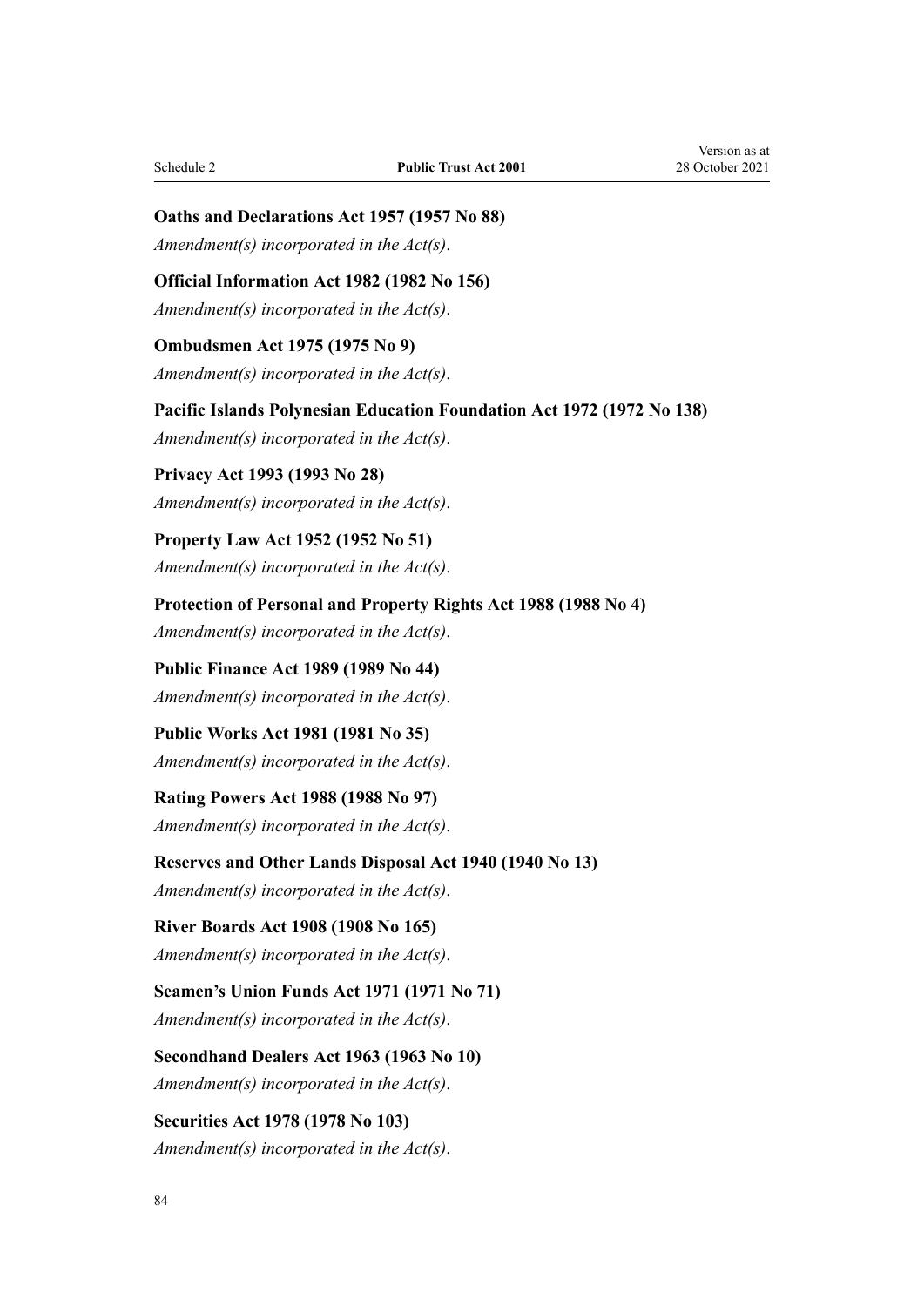## **Securities Amendment Act 1988 (1988 No 234)**

*Amendment(s) incorporated in the Act(s)*.

## **Stamp and Cheque Duties Act 1971 (1971 No 51)**

*Amendment(s) incorporated in the [Act\(s\)](http://legislation.govt.nz/pdflink.aspx?id=DLM399728)*.

## **State Sector Act 1988 (1988 No 20)**

*Amendment(s) incorporated in the [Act\(s\)](http://legislation.govt.nz/pdflink.aspx?id=DLM129109)*.

## **Te Ture Whenua Maori Act 1993 (1993 No 4)** *Amendment(s) incorporated in the [Act\(s\)](http://legislation.govt.nz/pdflink.aspx?id=DLM289897)*.

## **Trustee Act 1956 (1956 No 61)** *Amendment(s) incorporated in the [Act\(s\)](http://legislation.govt.nz/pdflink.aspx?id=DLM304703)*.

# **Trustee Companies Management Act 1975 (1975 No 25)**

*Amendment(s) incorporated in the [Act\(s\)](http://legislation.govt.nz/pdflink.aspx?id=DLM431745)*.

## **Unit Trusts Act 1960 (1960 No 99)** *Amendment(s) incorporated in the [Act\(s\)](http://legislation.govt.nz/pdflink.aspx?id=DLM325263)*.

## **Wills Amendment Act 1969 (1969 No 40)** *Amendment(s) incorporated in the [Act\(s\)](http://legislation.govt.nz/pdflink.aspx?id=DLM392336)*.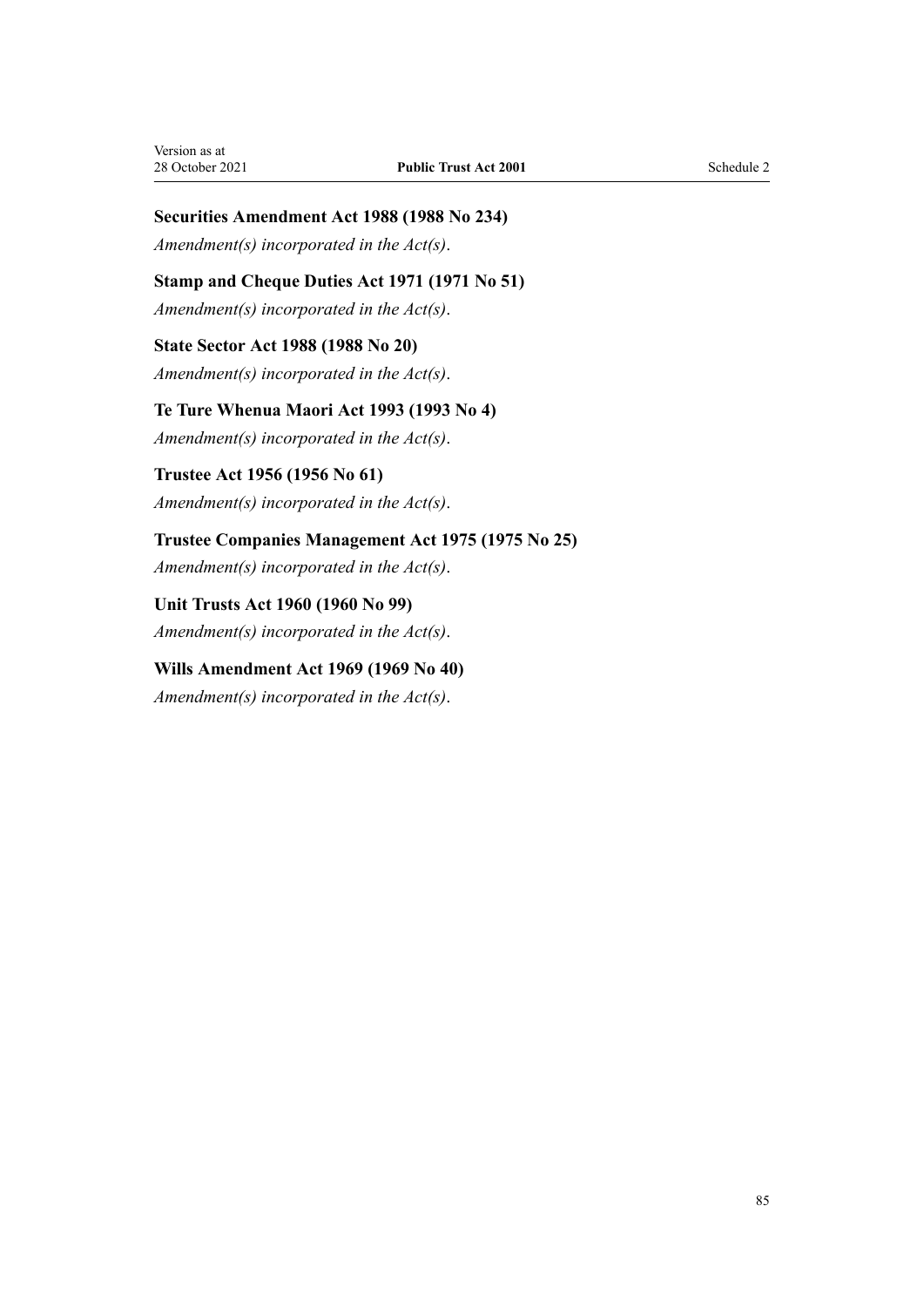## **Schedule 3 Local Acts amended**

[s 170\(2\)](#page-76-0)

#### <span id="page-85-0"></span>**Auckland Education Reserves Act 1912 (1912 No 5 (L))**

*Amendment(s) incorporated in the [Act\(s\)](http://legislation.govt.nz/pdflink.aspx?id=DLM37696)*.

#### **Auckland Metropolitan Drainage Act 1960 (1960 No 15 (L))**

*Amendment(s) incorporated in the [Act\(s\)](http://legislation.govt.nz/pdflink.aspx?id=DLM58546)*.

#### **Christchurch District Drainage Act 1951 (1951 No 21 (L))**

*Amendment(s) incorporated in the [Act\(s\)](http://legislation.govt.nz/pdflink.aspx?id=DLM54088)*.

#### **Hutt Valley Drainage Act 1967 (1967 No 3 (L))**

*Amendment(s) incorporated in the [Act\(s\)](http://legislation.govt.nz/pdflink.aspx?id=DLM64669)*.

## **Masterton Borough Council Staff Retiring Fund Act 1962 (1962 No 9 (L))**

*Amendment(s) incorporated in the [Act\(s\)](http://legislation.govt.nz/pdflink.aspx?id=DLM59474)*.

#### **North Shore Drainage Act 1963 (1963 No 15 (L))**

*Amendment(s) incorporated in the [Act\(s\)](http://legislation.govt.nz/pdflink.aspx?id=DLM60624)*.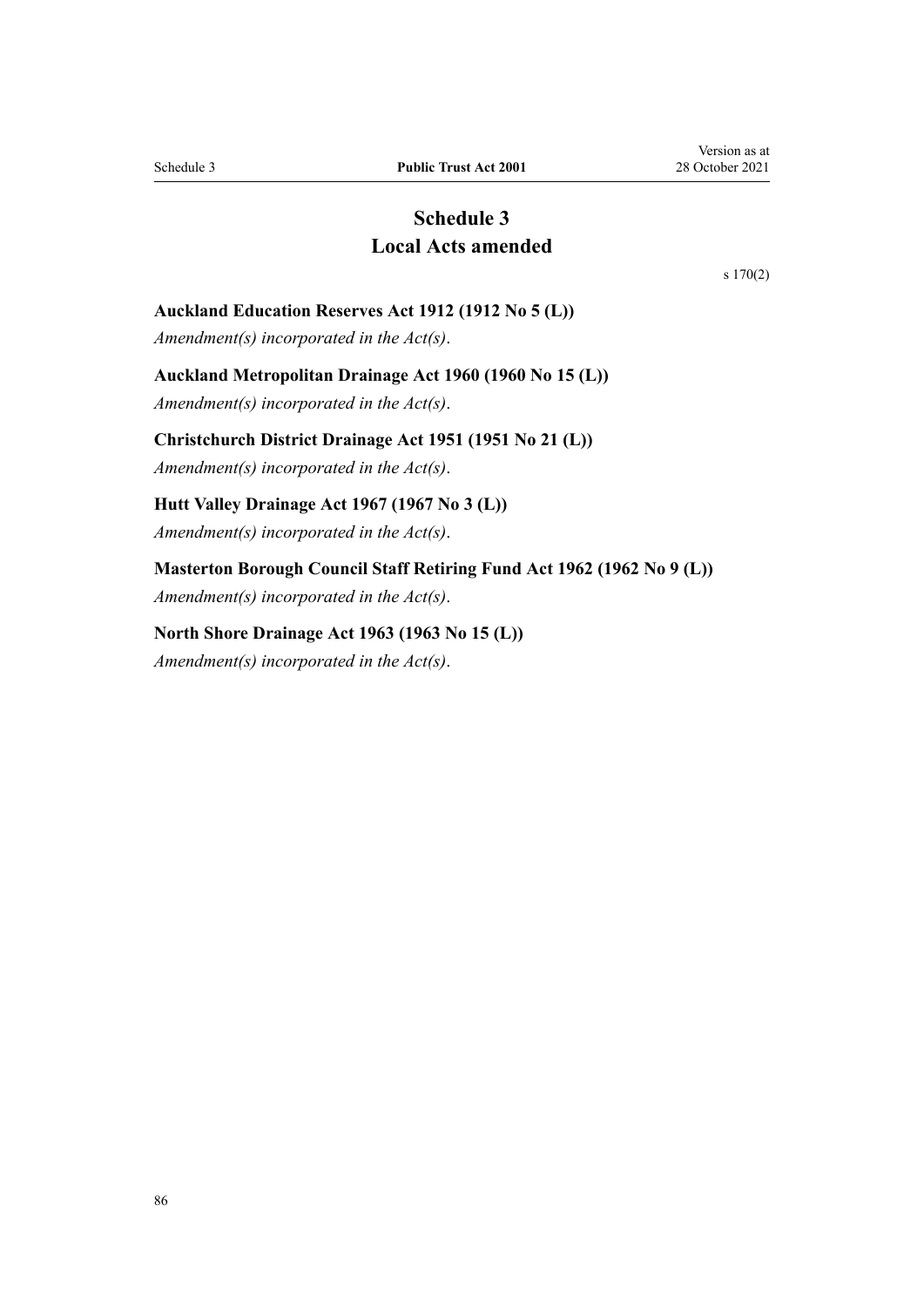## **Schedule 4 Private Acts amended**

[s 170\(3\)](#page-76-0)

#### <span id="page-86-0"></span>**Carter Trust Act 1961 (1961 No 4 (P))**

*Amendment(s) incorporated in the [Act\(s\)](http://legislation.govt.nz/pdflink.aspx?id=DLM103568)*.

### **John Fuller Trust Act 1951 (1951 No 6 (P))**

*Amendment(s) incorporated in the [Act\(s\)](http://legislation.govt.nz/pdflink.aspx?id=DLM100861)*.

#### **Kirkpatrick Masonic Trust Empowering Act 1998 (1998 No 1 (P))**

*Amendment(s) incorporated in the [Act\(s\)](http://legislation.govt.nz/pdflink.aspx?id=DLM118547)*.

## **Thomas George Macarthy Trust Act 1936 (1936 No 4 (P))**

*Amendment(s) incorporated in the [Act\(s\)](http://legislation.govt.nz/pdflink.aspx?id=DLM96659)*.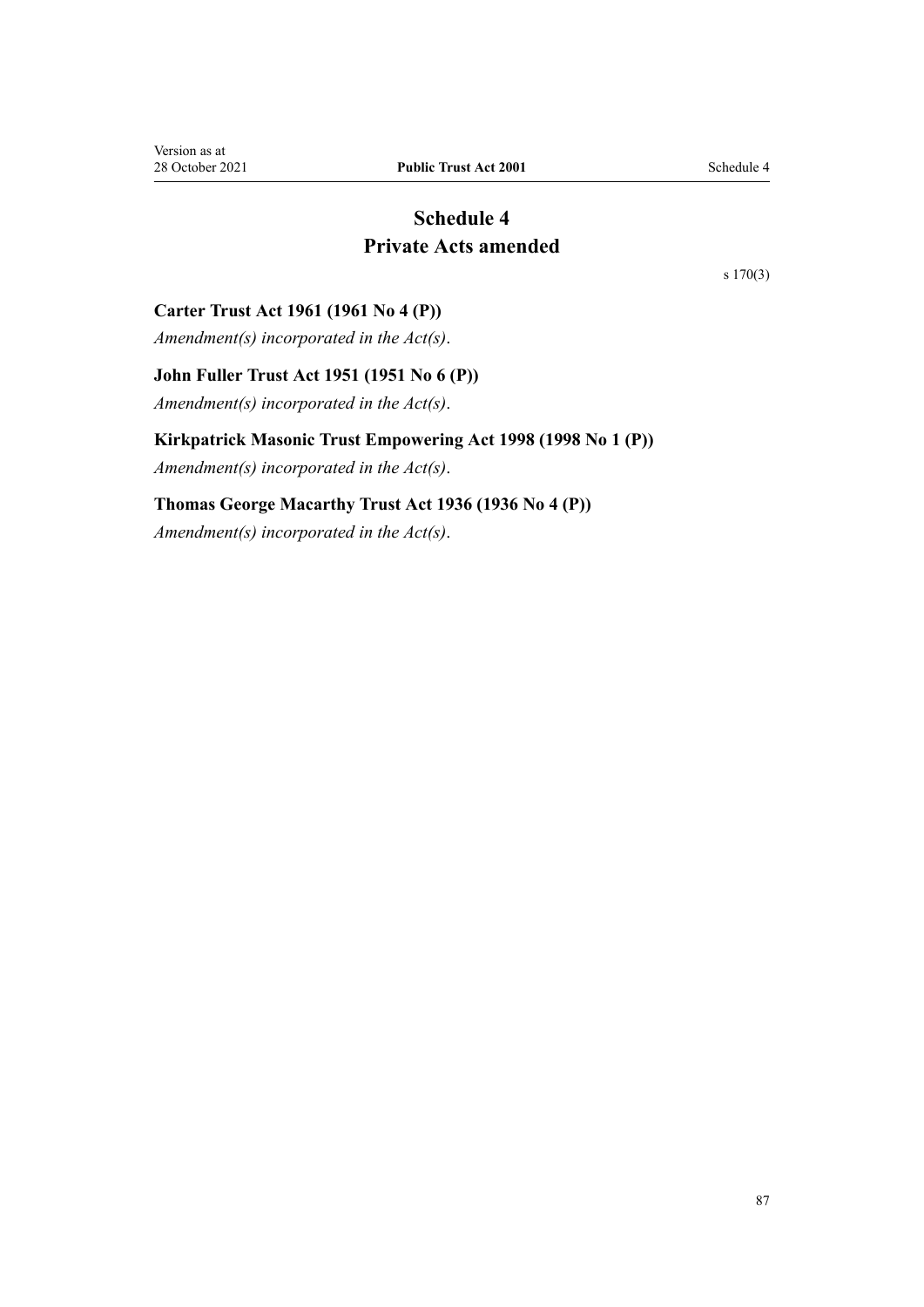## **Schedule 5 Regulations amended**

[s 170\(4\)](#page-76-0)

#### <span id="page-87-0"></span>**Accident Rehabilitation and Compensation Insurance (Experience Rating) Regulations 1993 (SR 1993/310)**

*Amendment(s) incorporated in the regulations*.

#### **Mutual Insurance Regulations 1956 (SR 1956/69)**

*Amendment(s) incorporated in the [regulations](http://legislation.govt.nz/pdflink.aspx?id=DLM9986)*.

#### **Protection of Personal and Property Rights Regulations 1988 (SR 1988/229)**

*Amendment(s) incorporated in the [regulations](http://legislation.govt.nz/pdflink.aspx?id=DLM126901)*.

## **Trust Estates Audit Regulations 1958 (SR 1958/71)**

*Amendment(s) incorporated in the [regulations](http://legislation.govt.nz/pdflink.aspx?id=DLM12501)*.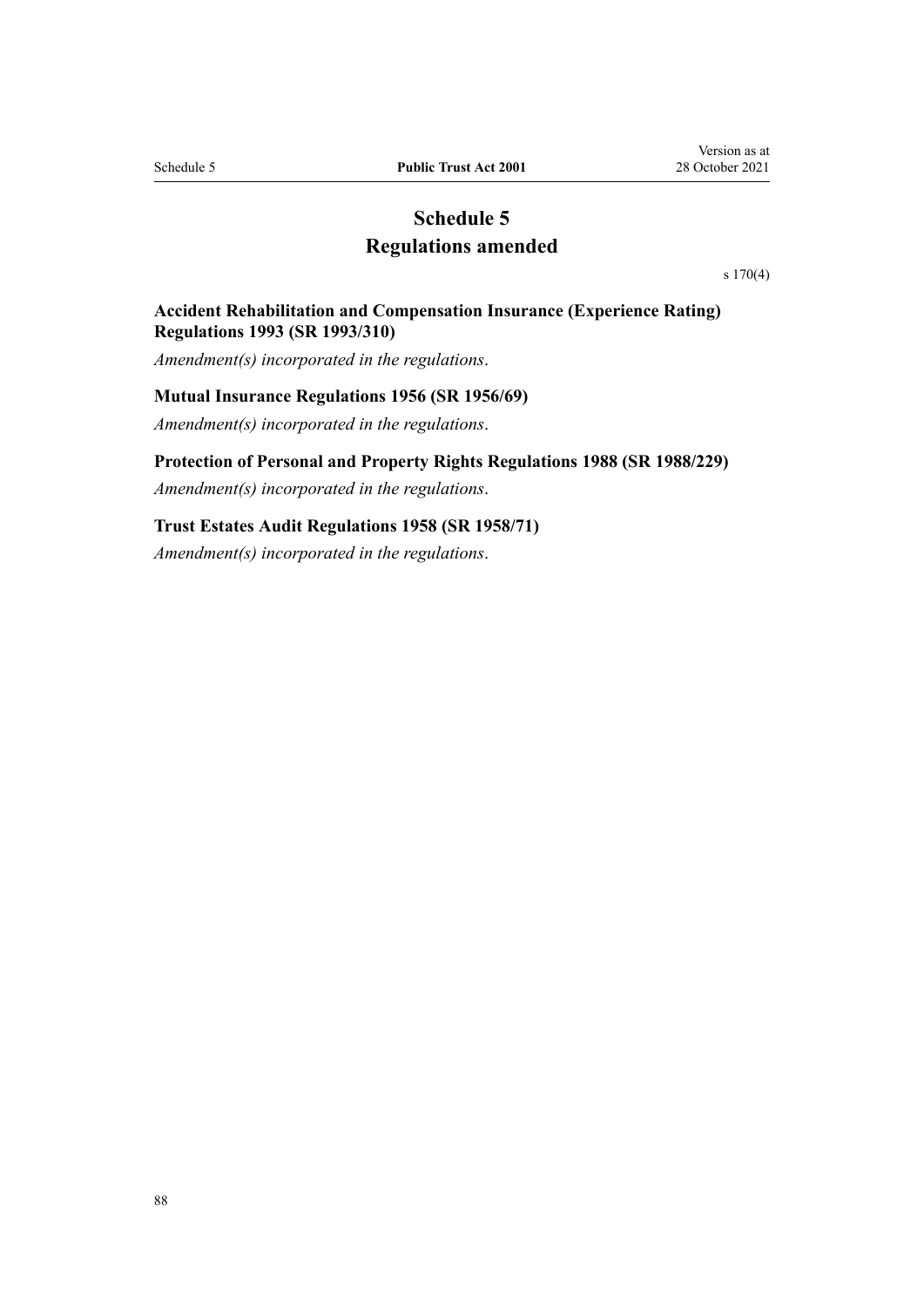#### **Notes**

#### *1 General*

This is a consolidation of the Public Trust Act 2001 that incorporates the amendments made to the legislation so that it shows the law as at its stated date.

### *2 Legal status*

A consolidation is taken to correctly state, as at its stated date, the law enacted or made by the legislation consolidated and by the amendments. This presump‐ tion applies unless the contrary is shown.

[Section 78](http://legislation.govt.nz/pdflink.aspx?id=DLM7298365) of the Legislation Act 2019 provides that this consolidation, published as an electronic version, is an official version. A printed version of legis‐ lation that is produced directly from this official electronic version is also an official version.

#### *3 Editorial and format changes*

The Parliamentary Counsel Office makes editorial and format changes to con‐ solidations using the powers under [subpart 2](http://legislation.govt.nz/pdflink.aspx?id=DLM7298371) of Part 3 of the Legislation Act 2019. See also [PCO editorial conventions for consolidations](http://www.pco.govt.nz/editorial-conventions/).

#### *4 Amendments incorporated in this consolidation*

Secondary Legislation Act 2021 (2021 No 7): [section 3](http://legislation.govt.nz/pdflink.aspx?id=LMS268932)

Trusts Act 2019 (2019 No 38): [section 161](http://legislation.govt.nz/pdflink.aspx?id=DLM7383110)

Land Transfer Act 2017 (2017 No 30): [section 250](http://legislation.govt.nz/pdflink.aspx?id=DLM6731493)

Financial Markets (Repeals and Amendments) Act 2013 (2013 No 70): [section 150](http://legislation.govt.nz/pdflink.aspx?id=DLM5561603)

Crown Entities Amendment Act 2013 (2013 No 51): [sections 42](http://legislation.govt.nz/pdflink.aspx?id=DLM5326977), [72](http://legislation.govt.nz/pdflink.aspx?id=DLM5327162)

Limitation Act 2010 (2010 No 110): [section 58](http://legislation.govt.nz/pdflink.aspx?id=DLM2033287)

Disability (United Nations Convention on the Rights of Persons with Disabilities) Act 2008 (2008 No 64): [section 14](http://legislation.govt.nz/pdflink.aspx?id=DLM1404054)

Property Law Act 2007 (2007 No 91): [section 364\(1\)](http://legislation.govt.nz/pdflink.aspx?id=DLM969644)

Wills Act 2007 (2007 No 36): [section 41](http://legislation.govt.nz/pdflink.aspx?id=DLM413569)

Taxation (Savings Investment and Miscellaneous Provisions) Act 2006 (2006 No 81): [sections 229,](http://legislation.govt.nz/pdflink.aspx?id=DLM401677) [230](http://legislation.govt.nz/pdflink.aspx?id=DLM401680)

Relationships (Statutory References) Act 2005 (2005 No 3): [section 7](http://legislation.govt.nz/pdflink.aspx?id=DLM333795)

Crown Entities Act 2004 (2004 No 115): [section 200](http://legislation.govt.nz/pdflink.aspx?id=DLM331111)

Local Government Act 2002 (2002 No 84): [section 262](http://legislation.govt.nz/pdflink.aspx?id=DLM174088)

Securities Markets Amendment Act 2002 (2002 No 44): [section 30](http://legislation.govt.nz/pdflink.aspx?id=DLM162198)

[Public Trust Commencement Order \(No 2\) 2002](http://legislation.govt.nz/pdflink.aspx?id=DLM135705) (SR 2002/197)

[Public Trust Act Commencement Order 2002](http://legislation.govt.nz/pdflink.aspx?id=DLM109320) (SR 2002/11)

Public Finance Act 1989 (1989 No 44): [section 65R\(3\)](http://legislation.govt.nz/pdflink.aspx?id=DLM162942)